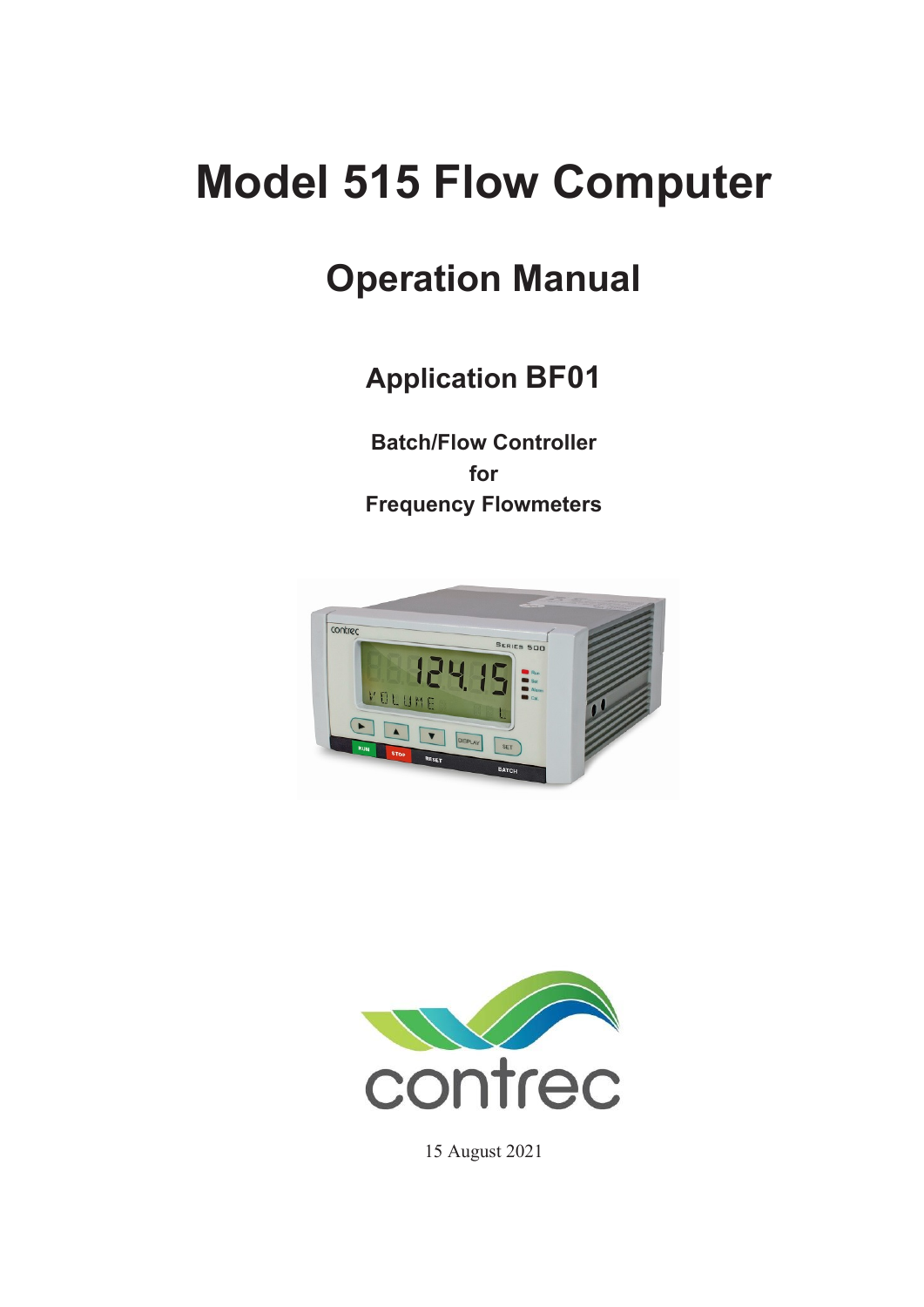#### **Model 515 Flow Computer - Operation Manual**

#### © Contrec Ltd 2021

The instructions given herein cover the general description, installation, operation and maintenance of the subject equipment. Contrec Ltd reserves the right, without prior notice, to make engineering refinements that may not be reflected in this manual.

Should any questions arise which cannot be answered specifically by this manual, they should be directed to Contrec Ltd for further detailed information and technical assistance.

Contrec Ltd will not accept any liability for either direct or consequential damages resulting from the use or misapplication of the contents of this manual.

Part of the software embedded in this product is eCos - Embedded Configurable Operating System, a trademark of Red Hat. Portions created by Red Hat are Copyright © 1998, 1999, 2000 Red Hat, Inc. (http://www.redhat.com). All rights reserved

The software in this product was in part provided by Red Hat and any express or implied warranties, including, but not limited to, the implied warranties of merchantability and fitness for a particular purpose are disclaimed. In no event shall the author be liable for any direct, indirect, incidental, special, exemplary, or consequential damages (including, but not limited to, procurement of substitute goods or services; loss of use, data, or profits; or business interruption) however caused and on any theory of liability, whether in contract, strict liability, or tort (including negligence or otherwise) arising in any way out of the use of this software, even if advised of the possibility of such damage.

#### **Contrec Ltd**

Riverside, Canal Road, Sowerby Bridge, West Yorkshire HX6 2AY UNITED KINGDOM Tel: +44 1422 829944 Email: sales@contrec.co.uk

#### **Website: www.contrec.co.uk**

**Contrec Systems Pty Ltd** 5 Norfolk Avenue Ringwood, Melbourne 3134 AUSTRALIA Tel: +61 4 413 505 114 Email: info@contrec.com.au

**Contrec - USA, LLC**

916 Belcher Drive Pelham AL 35124 USA Tel: +1 (205) 685 3000 Fax: +1 (205) 685 3001 Email: contrec@contrec-usa.com



**Publication No: 515-BF01-OM - 15 August 2021**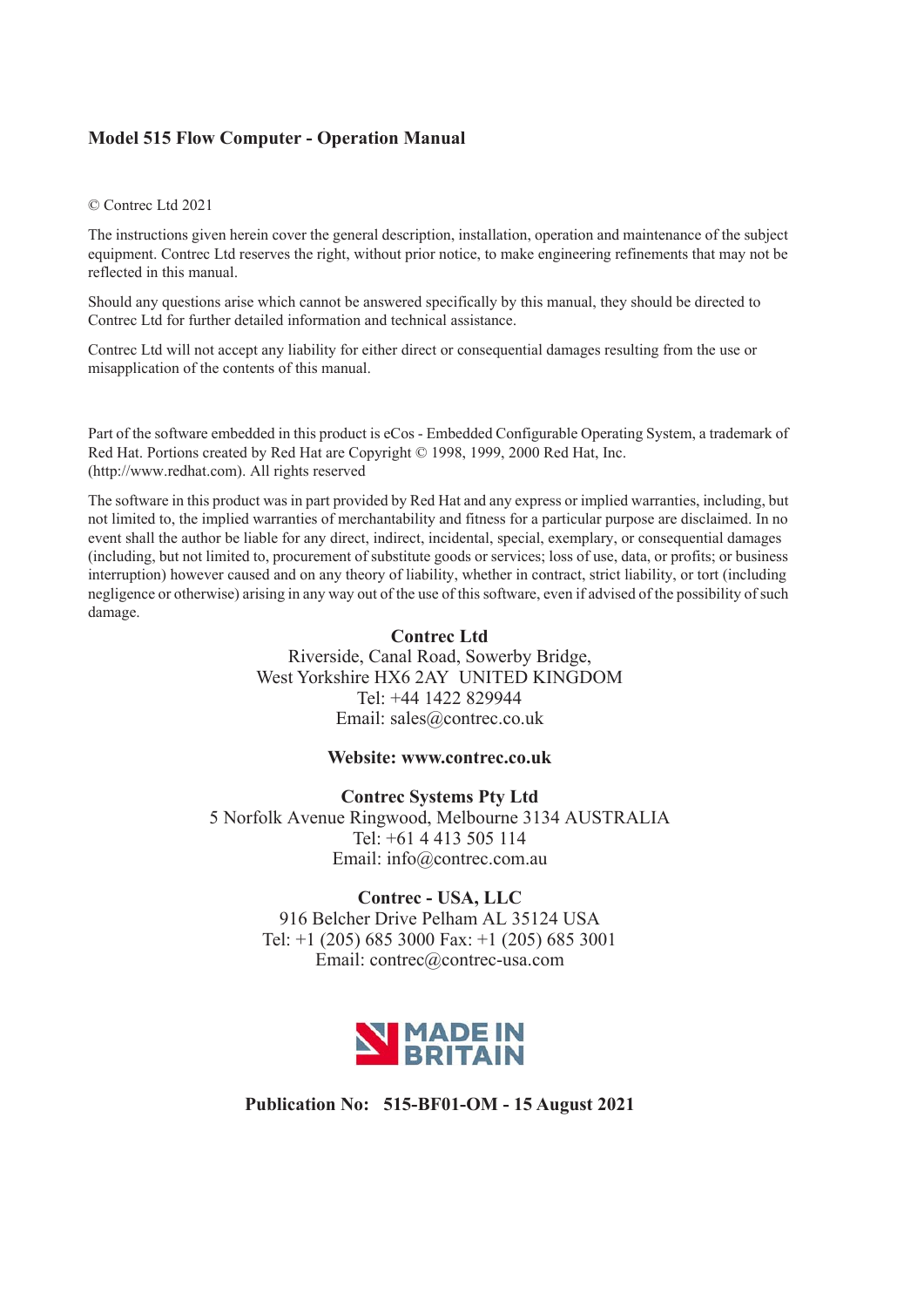

#### **The information in this safety notice is for the prevention of injury to personnel and damage to the instrument.**

#### **The manufacturer assumes no liability for injury or damage caused by misuse of the instrument or for modifications made to the instrument.**

This document must be consulted in all cases where the following "Caution" safety symbol is used :  $\bigwedge$ 

## **Qualified Personnel**

The instrument must be installed, operated and serviced by persons who have been properly trained and authorised. Personnel must read and understand this manual prior to installation and operation of the instrument. Refer to section 3 for further information regarding permitted maintenance operations. The safety of any system incorporating the equipment is the responsibility of the assembler of the system.

#### **Static Hazard**

The 500 series flow computer uses high speed CMOS circuitry which is sensitive to static damage. The user should observe accepted safety practices for handling electronic devices, especially during servicing. Once the unit is installed, grounded and interconnected, the chances of static damage are greatly reduced.

### **Voltage Hazard**

Before connecting power to the instrument, ensure that the supply voltage for the AC or DC input is suitable. The AC voltage rating is as stated on the instrument rating plate. Personnel should take all due care to avoid electric shock. **For safe operation it is essential to connect a mains safety earth to the A.C. power inlet.** Do not operate at altitudes above 2000m.

#### **Welding Hazard**

Do not perform electric welding in close proximity to the instrument or its interconnecting cables. If welding in these areas must be performed, disconnect all cables from the instrument. Failure to do so may result in damage to the unit.

#### **Moisture Hazard**

To avoid electrical faults and corrosion of the instrument, do not allow moisture to remain in contact with the instrument. Operate only in a clean, dry and pollutant-free environment.

### **Operating & Storage Temperature**

Operating: If a heater is being used, **DO NOT** isolate the instrument in temperatures below  $-20^{\circ}$ C.

Storage: **DO NOT** store the equipment below -20°C.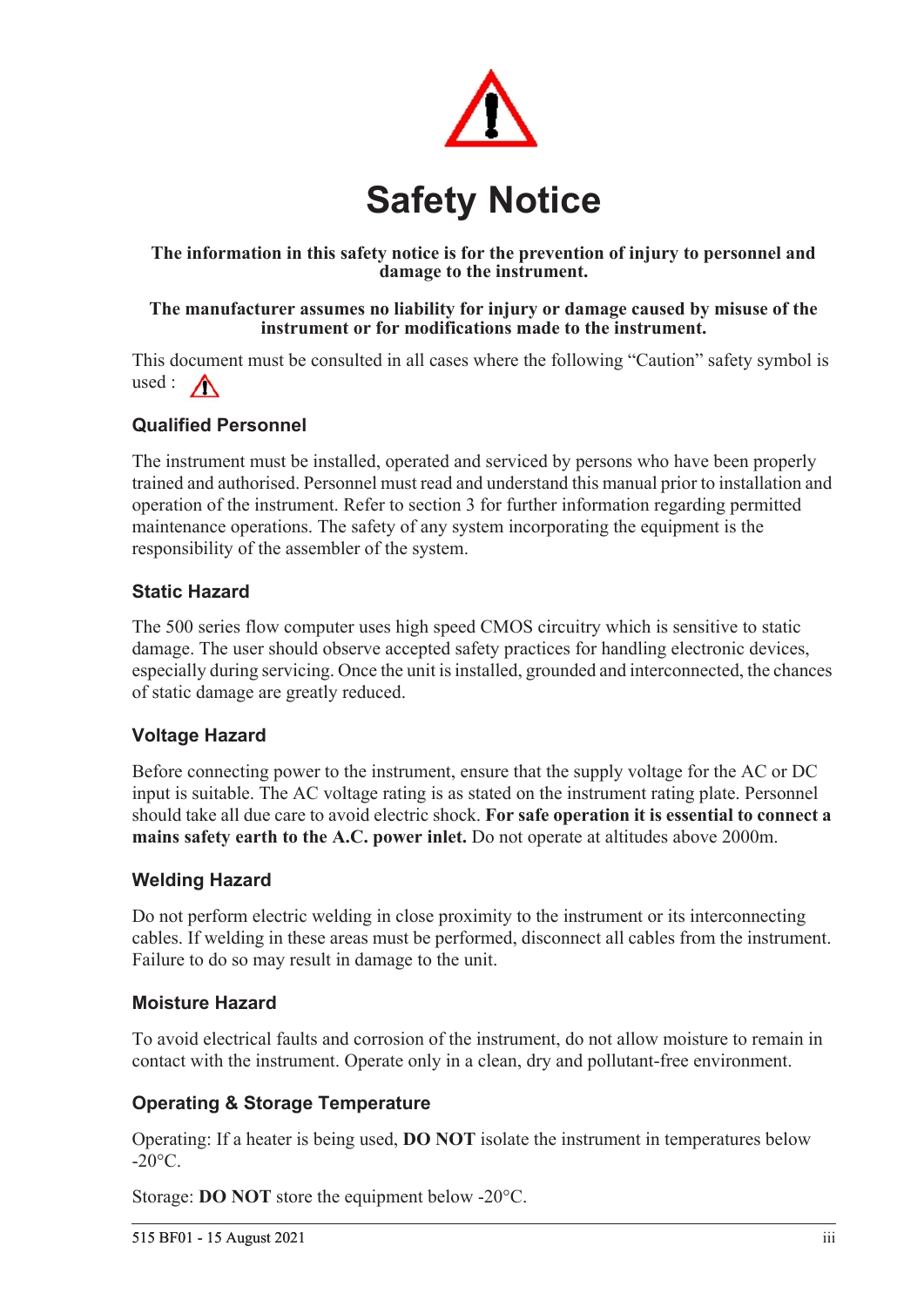### **Disconnection Device**

When powered from a mains supply this unit requires the provision of a suitable mains isolation device, capable of interrupting both poles of the supply and meeting your local wiring regulations, to be suitably located and easily accessible near to the installed instrument. It must be marked as the disconnecting device for the equipment. It must be suitably rated with respect to the cross sectional area of the supply conductors.

### **Instrument Disposal**

Contrec instrumentation should not be thrown into the general waste system.

If within EU member states, this instrument should be disposed of according to the guidelines set by the WEEE (Waste Electrical and Electronic Equipment) directive 2012/19/EU. If outside of the EU, this equipment should be responsibly disposed of according to local and national regulations for EEE (Electrical and Electronic Equipment).

By not discarding of this product along with other house hold waste you are preserving natural resources and reducing waste sent to landfill and incinerators.

Remove batteries and dispose of separately (see *Disposal of Batteries*) before disposal of Contrec instrumentation.

## **Disposal of Batteries**

Batteries have an environmental impact. Safe and responsible disposal should be undertaken.

In all EU member states, as per Directive 2006/66/EC, batteries must not be thrown away with general waste. Contact your local environmental authority for information regarding disposal or recycling of used batteries, alternatively they can be returned directly to Contrec Ltd. for disposal.

Please Contact Contrec Ltd before returning batteries for disposal.

## **Explanation of IEC Symbols Used**

You should familiarise yourself with the following symbols which are used both within this manual and on the instrument itself.

 This document must be consulted in all cases where the following "Caution" safety symbol is used.

| DC Input (DC).<br>-- |  |
|----------------------|--|
|----------------------|--|







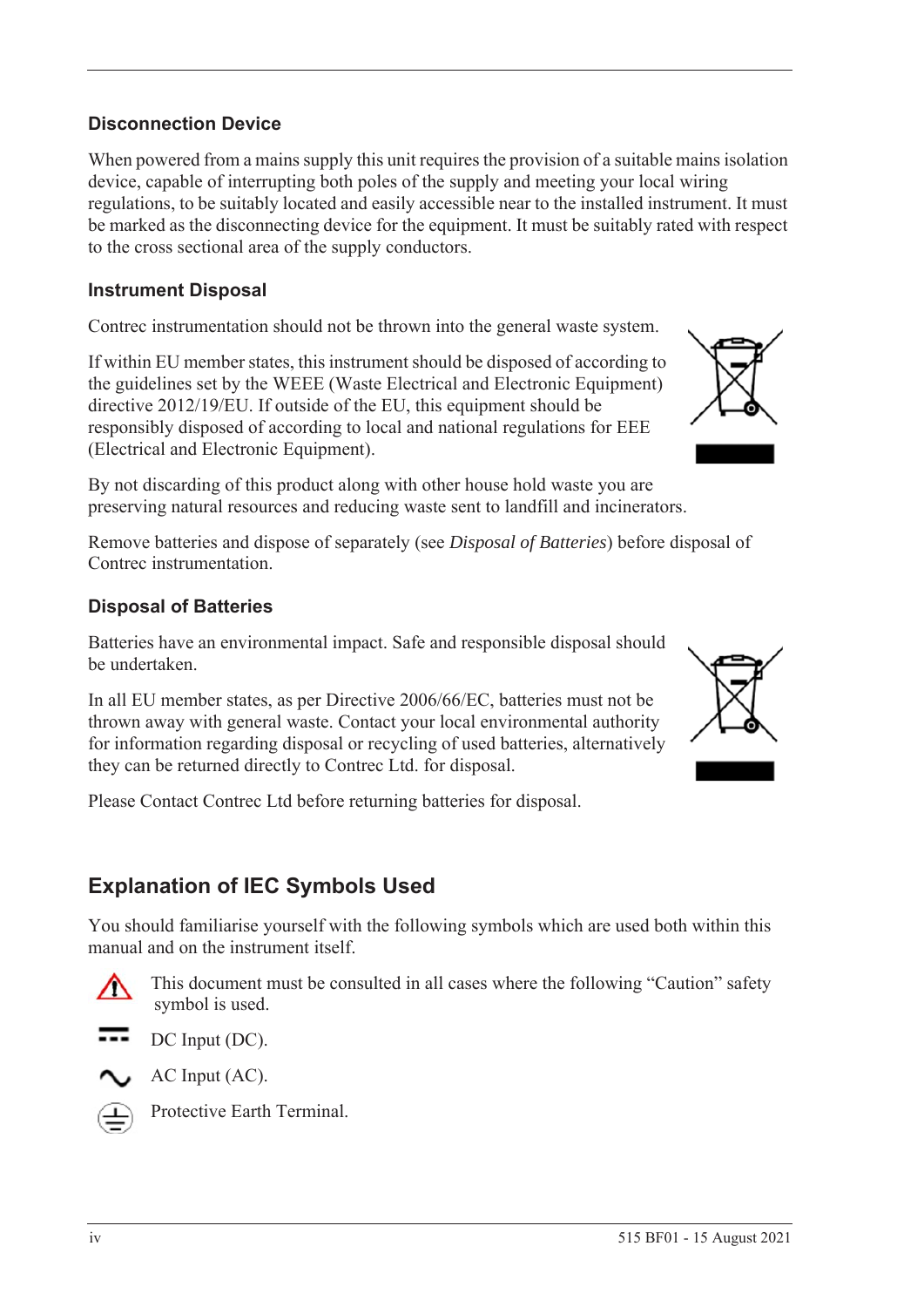## **Contents**

| 1 Introduction                                                                                                                                                                                                                                                    |  |
|-------------------------------------------------------------------------------------------------------------------------------------------------------------------------------------------------------------------------------------------------------------------|--|
| Features<br>. The contract of the contract of the contract of the contract of the contract of $\mathcal{A}$                                                                                                                                                       |  |
|                                                                                                                                                                                                                                                                   |  |
| Calculations de la commune de la commune de la commune de la commune de la commune de la commune de la commune                                                                                                                                                    |  |
| Displayed Information and the contract of the contract of the contract of the contract of the 2                                                                                                                                                                   |  |
|                                                                                                                                                                                                                                                                   |  |
| Communications research and contract the contract of the contract of the contract of the 3                                                                                                                                                                        |  |
| Isolated Outputs and a contract the contract of the contract of the contract of the S                                                                                                                                                                             |  |
| Relay Outputs in the community of the community of the community of the community of the community of the community of the community of the community of the community of the community of the community of the community of t                                    |  |
|                                                                                                                                                                                                                                                                   |  |
| Approvals received a construction of the contract of the construction of 4                                                                                                                                                                                        |  |
| 2 Specifications                                                                                                                                                                                                                                                  |  |
|                                                                                                                                                                                                                                                                   |  |
| 3 Installation & Maintenance                                                                                                                                                                                                                                      |  |
| Installation Instructions and the contract of the contract of the contract of the contract of the contract of the contract of the contract of the contract of the contract of the contract of the contract of the contract of                                     |  |
| Cleaning and Decontamination and a substitution of the contract of the state of the state of the Second Second Second Second Second Second Second Second Second Second Second Second Second Second Second Second Second Second                                    |  |
| Panel Mounting research and contract the contract of the contract of the contract of the 9                                                                                                                                                                        |  |
| Electrical Connection and a subsequently and a subsequently and a subsequently and the subsequently and the subsequently and the subsequently and the subsequently and the subsequently and the subsequently and the subsequen                                    |  |
| Rear Panel Connections and a constant of the contract of the contract of the contract of the contract of the contract of the contract of the contract of the contract of the contract of the contract of the contract of the c                                    |  |
| 11<br><b>Terminal Designations</b> and the contract of the contract of the contract of the contract of the contract of the contract of the contract of the contract of the contract of the contract of the contract of the contract of th                         |  |
| 12<br>Terminal Wiring Insulation and a contract the contract of the contract of the contract of the contract of the contract of the contract of the contract of the contract of the contract of the contract of the contract of the                               |  |
| 12<br>Relay Wiring and a construction of the contract of the construction of the construction of the construction of                                                                                                                                              |  |
| 12<br>Mains Power Wiring and a communication of the communication of the communication of the communication of the communication of the communication of the communication of the communication of the communication of the communic                              |  |
| 13<br>in de la caractería de la caractería de la caractería de la caractería de la caractería de la caractería de la<br>Inputs                                                                                                                                    |  |
| 13<br>Frequency Input Connection and a construction of the contract of the contract of the contract of the contract of the contract of the contract of the contract of the contract of the contract of the contract of the contract                               |  |
| 14<br>Logic Input Connection and a construction of the contract of the contract of the contract of                                                                                                                                                                |  |
| 14                                                                                                                                                                                                                                                                |  |
| 4-20 mA Output Connection and a construction of the contract of the contract of the contract of the contract of<br>14                                                                                                                                             |  |
| 15<br>Digital Output Connection and a construction of the contract of the contract of the contract of the contract of                                                                                                                                             |  |
| Control Relays (Alarms) and a contract the contract of the contract of the contract of the contract of the contract of the contract of the contract of the contract of the contract of the contract of the contract of the con<br>16                              |  |
| RC Network for Interference Suppression and a contract to the contract of the set of the set of the set of the<br>17                                                                                                                                              |  |
| Communications<br>18<br>.<br>In the second complete state of the second complete state of the second complete state of the second complete                                                                                                                        |  |
| COM-1 RS-232 Port<br>18<br>.<br>In the second complete state of the second complete state of the second complete state of the second complete                                                                                                                     |  |
| 18<br>COM-2 RS-485 Port Option<br>.<br>The contract of the contract of the contract of the contract of the contract of the contract of the contract of                                                                                                            |  |
| 19<br>COM-2 Ethernet Port Option<br>.<br>In the company of the company of the company of the company of the company of the company of the company of th                                                                                                           |  |
| 19<br><b>Mains Connection</b><br>.<br>In the second contract of the second contract of the second contract of the second contract of the second contr                                                                                                             |  |
| Earthing and Shielding<br>19<br>a sa bandar a sa bandar a sa bandar a sa bandar a sa bandar a sa bandar a sa bandar a sa bandar a sa bandar a                                                                                                                     |  |
| <b>Disconnection Device</b><br>19<br>.<br>In the company of the company of the company of the company of the company of the company of the company of th                                                                                                          |  |
| Maintenance Instructions<br>19<br><u>. Andre de la característica de la característica de la característica de la característica de la característic</u>                                                                                                          |  |
| <b>Battery Replacement</b><br>20<br>and a construction of the construction of the construction of the construction of the construction of the construction of the construction of the construction of the construction of the construction of the construction of |  |
|                                                                                                                                                                                                                                                                   |  |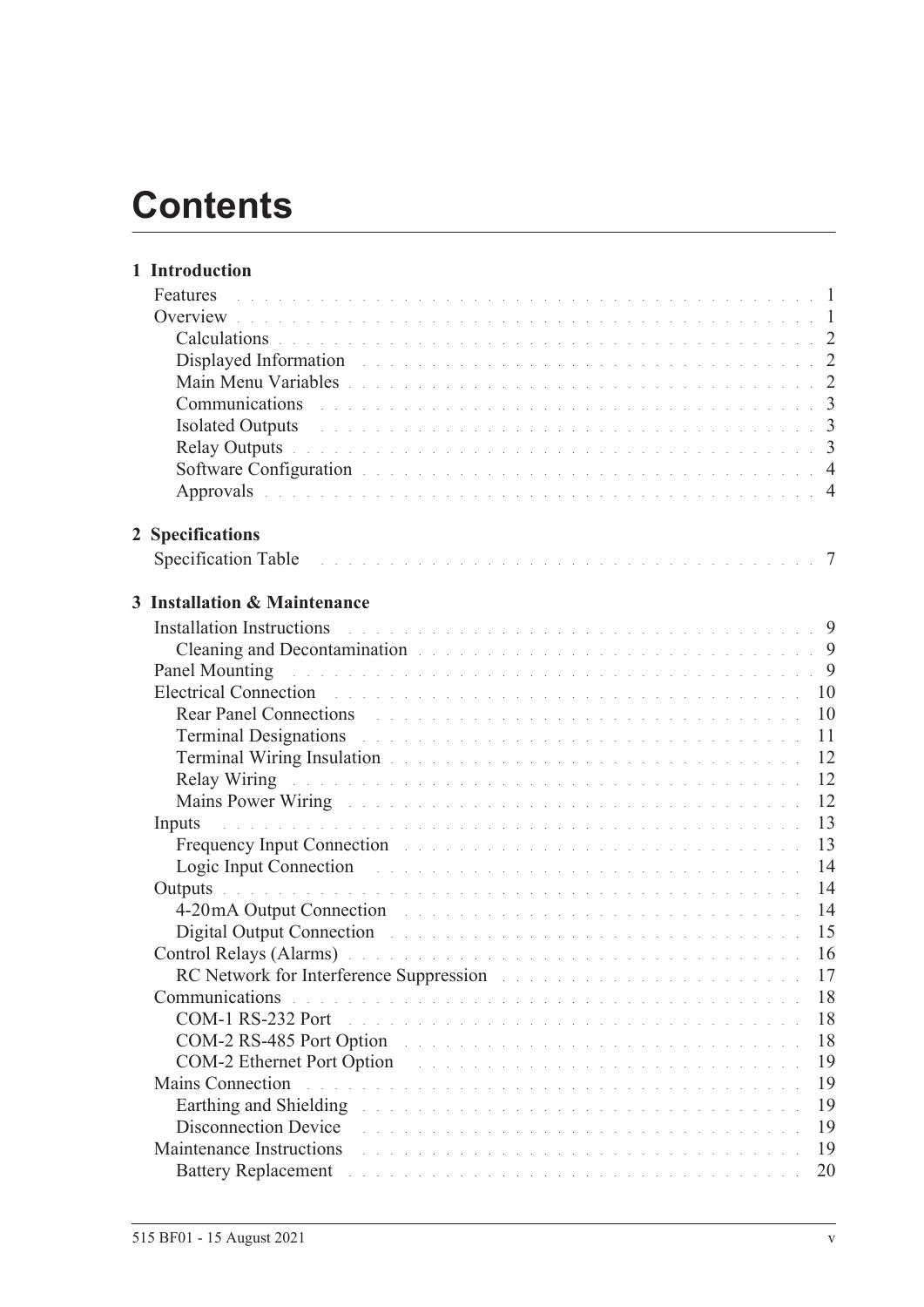| Battery Type and a substitution of the state of the state of the state of the state of the state of the state of the state of the state of the state of the state of the state of the state of the state of the state of the s                       |  |  |  |  |  |  |  |  | 20 |
|------------------------------------------------------------------------------------------------------------------------------------------------------------------------------------------------------------------------------------------------------|--|--|--|--|--|--|--|--|----|
| <b>4 Operation</b>                                                                                                                                                                                                                                   |  |  |  |  |  |  |  |  |    |
| Front Panel Operation and a contract the contract of the contract of the contract of the contract of the contract of the contract of the contract of the contract of the contract of the contract of the contract of the contr                       |  |  |  |  |  |  |  |  | 21 |
| Default Variable and a community of the community of the community of the community of the community of the community of the community of the community of the community of the community of the community of the community of                       |  |  |  |  |  |  |  |  | 22 |
| <b>Status LEDs</b><br>and a complete the complete state of the complete state of the complete state of the complete state of the complete state of the complete state of the complete state of the complete state of the complete state of the compl |  |  |  |  |  |  |  |  | 22 |
|                                                                                                                                                                                                                                                      |  |  |  |  |  |  |  |  | 22 |
| Main Menu Items research and contract the contract of the contract of the contract of the contract of the contract of the contract of the contract of the contract of the contract of the contract of the contract of the cont                       |  |  |  |  |  |  |  |  | 23 |
| Detail and Basic Menu and a substitution of the contract of the contract of the contract of the contract of the                                                                                                                                      |  |  |  |  |  |  |  |  | 24 |
| <b>Setting the Batch Preset Action Construction Construction Construction Construction Construction Construction</b>                                                                                                                                 |  |  |  |  |  |  |  |  | 24 |
| <b>Setting the Flow Control Setpoints</b> and the contract of the contract of the set of the contract of the set of the contract of the contract of the contract of the contract of the contract of the contract of the contract of                  |  |  |  |  |  |  |  |  | 25 |
| .<br>In the company of the company of the company of the company of the company of the company of the company of th<br>Data Logs                                                                                                                     |  |  |  |  |  |  |  |  | 25 |
| Model Information and the contract of the contract of the contract of the contract of the contract of the contract of the contract of the contract of the contract of the contract of the contract of the contract of the cont                       |  |  |  |  |  |  |  |  | 26 |
|                                                                                                                                                                                                                                                      |  |  |  |  |  |  |  |  | 27 |
| Local Flow Control Mode entering the service of the service of the service of the service of the service of the                                                                                                                                      |  |  |  |  |  |  |  |  | 27 |
|                                                                                                                                                                                                                                                      |  |  |  |  |  |  |  |  | 28 |
| Loop Tuning Mode des and a series and a series and a series and a series of                                                                                                                                                                          |  |  |  |  |  |  |  |  | 28 |
|                                                                                                                                                                                                                                                      |  |  |  |  |  |  |  |  | 28 |
| Tuning the Control Loop <b>Experience Control</b> Loop <b>Control</b> Loop <b>Control</b> Loop <b>Control Loop</b>                                                                                                                                   |  |  |  |  |  |  |  |  | 29 |
|                                                                                                                                                                                                                                                      |  |  |  |  |  |  |  |  | 29 |
| Preset Mode de la comparativa de la comparativa de la comparativa de la comparativa de la comparativa de la co                                                                                                                                       |  |  |  |  |  |  |  |  |    |
| On-Off Mode the community of the community of the community of the community of the community of the community of the community of the community of the community of the community of the community of the community of the co                       |  |  |  |  |  |  |  |  | 30 |
| Release Mode the community of the community of the community of the community of the community of the community of the community of the community of the community of the community of the community of the community of the c                       |  |  |  |  |  |  |  |  | 30 |
| Batch Operation and a construction of the construction of the construction of the construction of the construction of the construction of the construction of the construction of the construction of the construction of the                        |  |  |  |  |  |  |  |  | 30 |
| Operation Configurations and a contract of the contract of the contract of the contract of the contract of the                                                                                                                                       |  |  |  |  |  |  |  |  | 30 |
| Safety and Security and the contract of the contract of the contract of the contract of the contract of the contract of the contract of the contract of the contract of the contract of the contract of the contract of the co                       |  |  |  |  |  |  |  |  | 32 |
| Starting a Batch and a contract the contract of the contract of the contract of the contract of the contract of                                                                                                                                      |  |  |  |  |  |  |  |  | 32 |
| Stopping a Batch and a subsequence of the second contract the second contract of the second contract of the second second contract of the second second contract of the second second second second second second second secon                       |  |  |  |  |  |  |  |  | 33 |
| Resetting a Batch and a subsequence of the second contract the setting of the second second second second second                                                                                                                                     |  |  |  |  |  |  |  |  | 33 |
| Printing a Delivery Docket and a subsequently and the set of the set of the set of the set of the set of the set of the set of the set of the set of the set of the set of the set of the set of the set of the set of the set                       |  |  |  |  |  |  |  |  | 33 |
| Logic Input Control and a contract the contract of the contract of the contract of the contract of the contract of the contract of the contract of the contract of the contract of the contract of the contract of the contrac                       |  |  |  |  |  |  |  |  | 34 |
|                                                                                                                                                                                                                                                      |  |  |  |  |  |  |  |  | 34 |
| Batch Control Processes and a control of the control of the control of the control of the control of the control of the control of the control of the control of the control of the control of the control of the control of t                       |  |  |  |  |  |  |  |  | 35 |
| <b>5 Instrument Calibration</b>                                                                                                                                                                                                                      |  |  |  |  |  |  |  |  |    |
| Introduction                                                                                                                                                                                                                                         |  |  |  |  |  |  |  |  | 37 |
| de la caractería de la caractería de la caractería de la caractería de la caractería de la caractería<br><b>Calibration View Mode</b>                                                                                                                |  |  |  |  |  |  |  |  | 38 |
| .<br>In the second complete the second complete state of the second complete state of the second complete state of                                                                                                                                   |  |  |  |  |  |  |  |  |    |
| <b>Calibration Set Mode</b><br>a constitution de la constitución de la constitución de la constitución de la constitución de la constitución                                                                                                         |  |  |  |  |  |  |  |  | 38 |
| Changing the Instrument Settings and a contract of the contract of the contract of the contract of the contract of the contract of the contract of the contract of the contract of the contract of the contract of the contrac                       |  |  |  |  |  |  |  |  | 40 |
| Program Backup & Reports and the contract of the contract of the contract of the contract of the contract of the contract of the contract of the contract of the contract of the contract of the contract of the contract of t                       |  |  |  |  |  |  |  |  | 41 |
|                                                                                                                                                                                                                                                      |  |  |  |  |  |  |  |  | 41 |
| Printing Configuration Report Edmond & Contractor Contractor Contractor Contractor                                                                                                                                                                   |  |  |  |  |  |  |  |  | 41 |
| Upload and Clone of Application Software and a substitution of Application Software                                                                                                                                                                  |  |  |  |  |  |  |  |  | 41 |
| Calibration Menu Tree Albert and Albert and Albert and Albert and Albert and Albert and Albert and Albert and                                                                                                                                        |  |  |  |  |  |  |  |  | 42 |
|                                                                                                                                                                                                                                                      |  |  |  |  |  |  |  |  | 44 |
| Units of Measurement<br>and a straightful and a straight and a straight and a straight and a straight and                                                                                                                                            |  |  |  |  |  |  |  |  | 44 |
| Parameters<br>in die stelling van die stelling van die stelling van die stelling van die stelling van die stelling van die s                                                                                                                         |  |  |  |  |  |  |  |  | 45 |
| Inputs<br><u>The second dependence of the second dependence of the second dependence of the second dependence of the second</u>                                                                                                                      |  |  |  |  |  |  |  |  | 49 |
| Outputs<br>and the company of the company of the company of the company of the company of the company of the company of the                                                                                                                          |  |  |  |  |  |  |  |  | 52 |
|                                                                                                                                                                                                                                                      |  |  |  |  |  |  |  |  |    |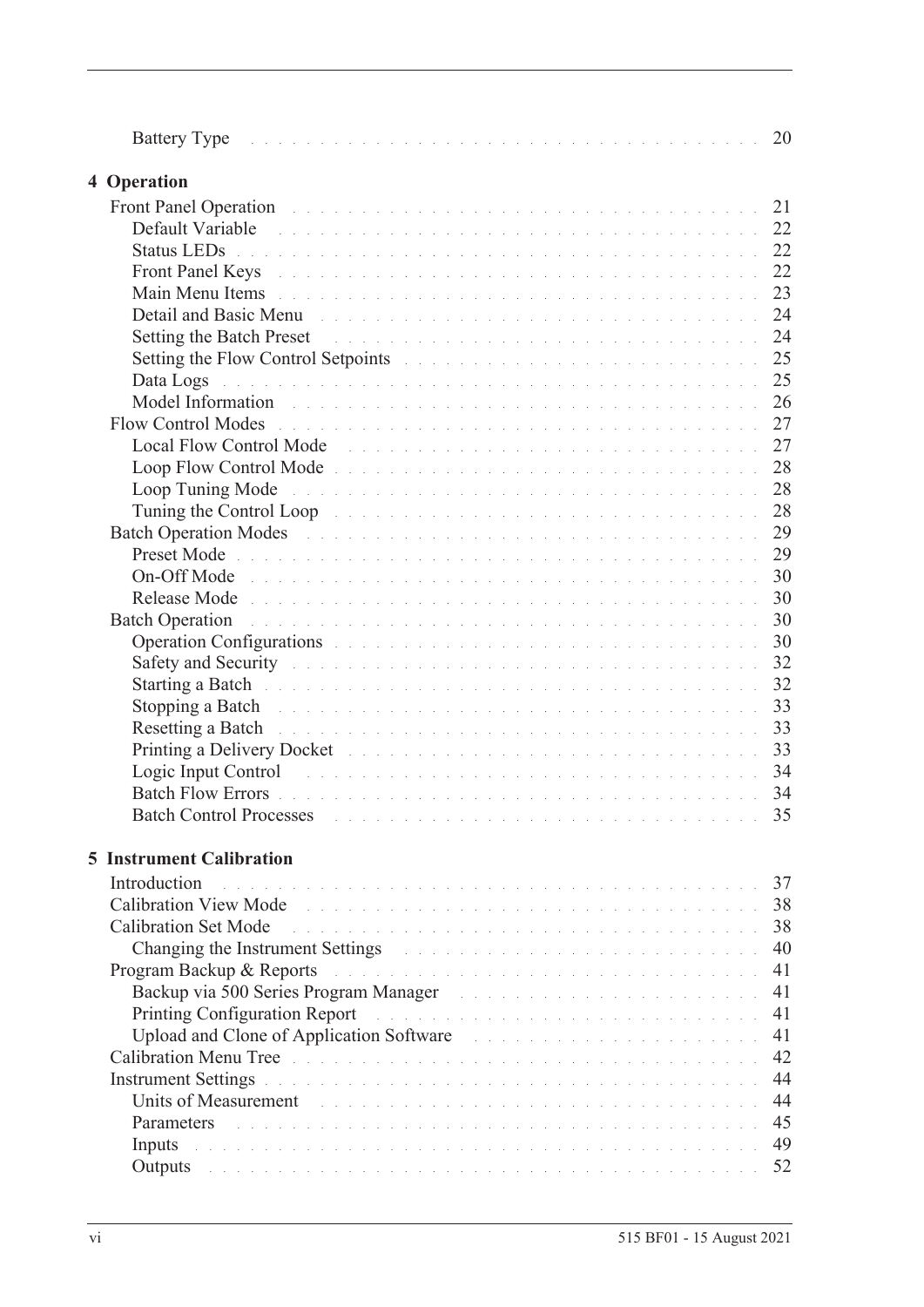| Alarms<br>in de la caractería de la caractería de la caractería de la caractería de la caractería de la caractería de la                                                                                                             | 55 |
|--------------------------------------------------------------------------------------------------------------------------------------------------------------------------------------------------------------------------------------|----|
| <b>Communications</b> and a contract the contract of the contract of the contract of the contract of the contract of the contract of the contract of the contract of the contract of the contract of the contract of the contract o  | 57 |
| Time Settings and Data Logging The Contract of the Contract of the Settings and Data Logging                                                                                                                                         | 58 |
| General Setup Parameters and the contract of the contract of the contract of the contract of the contract of the contract of the contract of the contract of the contract of the contract of the contract of the contract of t       | 60 |
| Test Menu and a construction of the construction of the construction of the construction                                                                                                                                             | 62 |
| System Messages entertainment and the state of the state of the state of the state of the state of the state of the state of the state of the state of the state of the state of the state of the state of the state of the st       | 63 |
| Error Messages and a contract the contract of the contract of the contract of the contract of the contract of                                                                                                                        | 64 |
| Warning Messages and a contract the contract of the contract of the contract of the contract of the contract of the contract of the contract of the contract of the contract of the contract of the contract of the contract o       | 64 |
| Prompt Messages entertainment and the contract of the contract of the contract of the contract of the contract of the contract of the contract of the contract of the contract of the contract of the contract of the contract       | 65 |
| <b>6</b> Communications                                                                                                                                                                                                              |    |
|                                                                                                                                                                                                                                      | 67 |
| Hardware Interconnection and a construction of the construction of the construction of the construction of the                                                                                                                       | 67 |
| Protocols and an annual contract of the contract of the contract of the contract of the contract of the contract of the contract of the contract of the contract of the contract of the contract of the contract of the contra       | 68 |
| Simple ASCII Protocol and the contract of the contract of the contract of the contract of the contract of the contract of the contract of the contract of the contract of the contract of the contract of the contract of the        | 69 |
| Requests Format <i>and the contract of the contract of the contract of the contract of the contract of the contract of the contract of the contract of the contract of the contract of the contract of the contract of the contr</i> | 69 |
| Instrument Responses and a contract the contract of the contract of the contract of the contract of the contract of the contract of the contract of the contract of the contract of the contract of the contract of the contra       | 70 |
| Corrupted or Invalid Requests and a construction of the construction of the construction                                                                                                                                             | 74 |
| Modbus RTU Protocol<br>.<br>The contract of the contract of the contract of the contract of the contract of the contract of the contract of                                                                                          | 75 |
| List of Data Registers and a consequence of the consequence of the consequence of the consequence of the consequence of the consequence of the consequence of the consequence of the consequence of the consequence of the con       | 77 |
| Printer Protocol and a construction of the construction of the construction of the construction of                                                                                                                                   | 82 |
| Types of Printouts and the contract of the contract of the contract of the contract of the contract of the contract of the contract of the contract of the contract of the contract of the contract of the contract of the con       | 83 |
| Printer Data Control and a control of the control of the control of the control of the control of the control of the control of the control of the control of the control of the control of the control of the control of the        | 86 |
| <b>Appendix A Glossary</b>                                                                                                                                                                                                           |    |
| Glossary and the contract of the contract of the contract of the contract of the contract of the contract of the contract of the contract of the contract of the contract of the contract of the contract of the contract of t       |    |
|                                                                                                                                                                                                                                      |    |
| <b>Appendix B Model Numbers</b>                                                                                                                                                                                                      |    |
| <b>Product Codes</b><br>.<br>The contract of the contract of the contract of the contract of the contract of the contract of the contract of                                                                                         | 89 |
| Custom Version Codes and a construction of the construction of the construction of the construction of the construction of the construction of the construction of the construction of the construction of the construction of       | 90 |
| Application Information Code and a construction of the construction of the construction of the construction of                                                                                                                       | 90 |
| Appendix C Ethernet Port & Setup                                                                                                                                                                                                     |    |
| <b>Ethernet Port</b><br>.<br>In the second complete the second complete second complete the second complete second complete second complete                                                                                          | 92 |
| Connecting 515 Ethernet to Networks/Routers and a connecting 515 Ethernet to Networks/Routers and a connection                                                                                                                       | 92 |
| Connecting DataMod via Ethernet and a constant and a constant and a constant of                                                                                                                                                      | 93 |
|                                                                                                                                                                                                                                      |    |
| <b>Index</b><br>and the company of the company of the company of the company of the company of the company of the company of the                                                                                                     | 95 |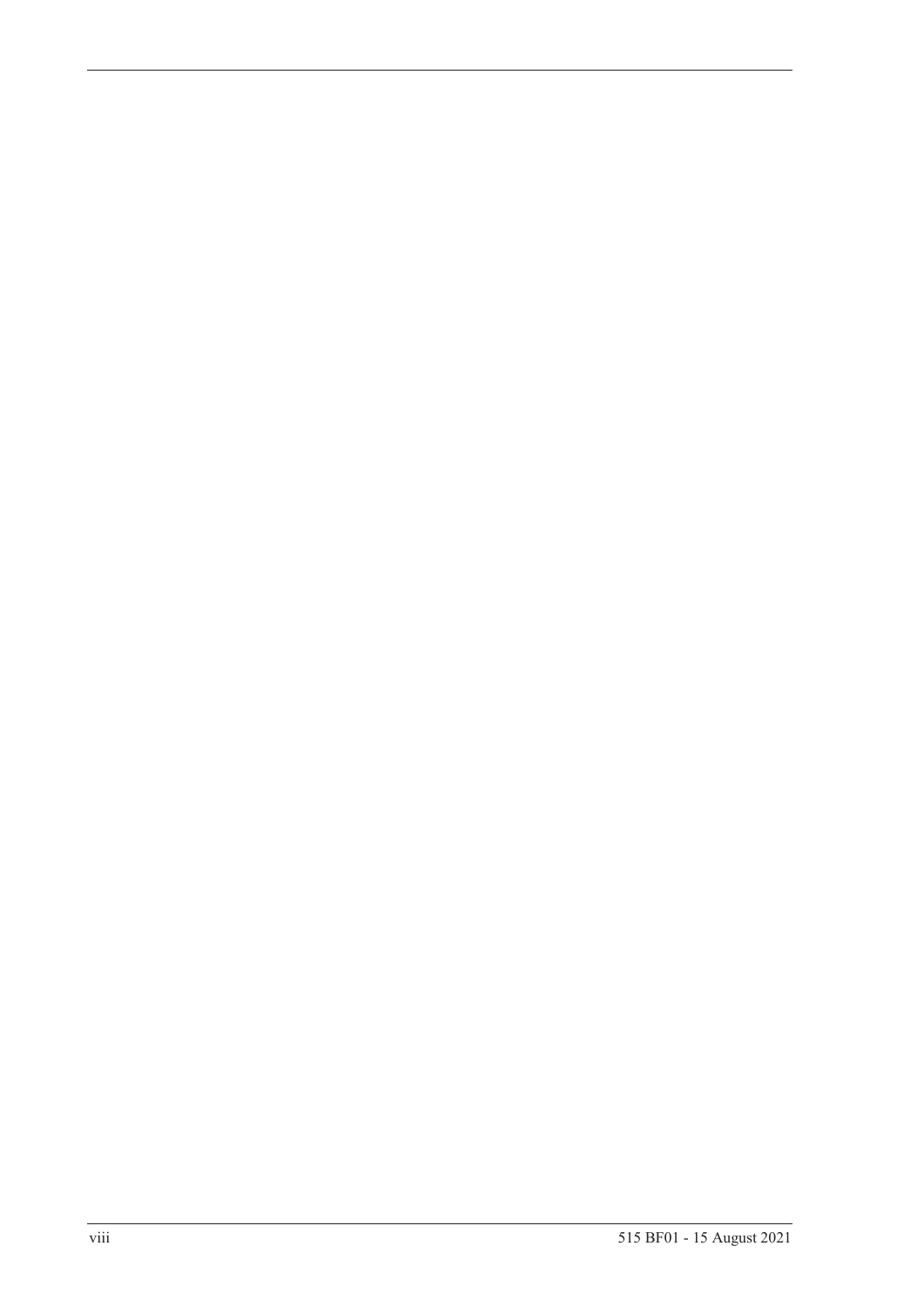# **List of Figures**

|                                                                                                                                                                                                                                | 10                                                                                                                                                                                                                                                                                                                                                                                                                                                                                                                                                                                                                                                                                                                                                                                                                                                                                                                                                                                                                                                                                                                                                                                                                                                                               |
|--------------------------------------------------------------------------------------------------------------------------------------------------------------------------------------------------------------------------------|----------------------------------------------------------------------------------------------------------------------------------------------------------------------------------------------------------------------------------------------------------------------------------------------------------------------------------------------------------------------------------------------------------------------------------------------------------------------------------------------------------------------------------------------------------------------------------------------------------------------------------------------------------------------------------------------------------------------------------------------------------------------------------------------------------------------------------------------------------------------------------------------------------------------------------------------------------------------------------------------------------------------------------------------------------------------------------------------------------------------------------------------------------------------------------------------------------------------------------------------------------------------------------|
|                                                                                                                                                                                                                                |                                                                                                                                                                                                                                                                                                                                                                                                                                                                                                                                                                                                                                                                                                                                                                                                                                                                                                                                                                                                                                                                                                                                                                                                                                                                                  |
|                                                                                                                                                                                                                                |                                                                                                                                                                                                                                                                                                                                                                                                                                                                                                                                                                                                                                                                                                                                                                                                                                                                                                                                                                                                                                                                                                                                                                                                                                                                                  |
|                                                                                                                                                                                                                                |                                                                                                                                                                                                                                                                                                                                                                                                                                                                                                                                                                                                                                                                                                                                                                                                                                                                                                                                                                                                                                                                                                                                                                                                                                                                                  |
|                                                                                                                                                                                                                                | 15                                                                                                                                                                                                                                                                                                                                                                                                                                                                                                                                                                                                                                                                                                                                                                                                                                                                                                                                                                                                                                                                                                                                                                                                                                                                               |
|                                                                                                                                                                                                                                | 16                                                                                                                                                                                                                                                                                                                                                                                                                                                                                                                                                                                                                                                                                                                                                                                                                                                                                                                                                                                                                                                                                                                                                                                                                                                                               |
|                                                                                                                                                                                                                                |                                                                                                                                                                                                                                                                                                                                                                                                                                                                                                                                                                                                                                                                                                                                                                                                                                                                                                                                                                                                                                                                                                                                                                                                                                                                                  |
|                                                                                                                                                                                                                                |                                                                                                                                                                                                                                                                                                                                                                                                                                                                                                                                                                                                                                                                                                                                                                                                                                                                                                                                                                                                                                                                                                                                                                                                                                                                                  |
|                                                                                                                                                                                                                                | 36                                                                                                                                                                                                                                                                                                                                                                                                                                                                                                                                                                                                                                                                                                                                                                                                                                                                                                                                                                                                                                                                                                                                                                                                                                                                               |
| Calibration Menu Tree Sheet 1 and the contract of the contract of the contract of the contract of the contract of the contract of the contract of the contract of the contract of the contract of the contract of the contract | -42                                                                                                                                                                                                                                                                                                                                                                                                                                                                                                                                                                                                                                                                                                                                                                                                                                                                                                                                                                                                                                                                                                                                                                                                                                                                              |
| Calibration Menu Tree Sheet 2 and the community of the community of the Calibration of the Calibration of the C                                                                                                                | 43                                                                                                                                                                                                                                                                                                                                                                                                                                                                                                                                                                                                                                                                                                                                                                                                                                                                                                                                                                                                                                                                                                                                                                                                                                                                               |
|                                                                                                                                                                                                                                |                                                                                                                                                                                                                                                                                                                                                                                                                                                                                                                                                                                                                                                                                                                                                                                                                                                                                                                                                                                                                                                                                                                                                                                                                                                                                  |
|                                                                                                                                                                                                                                | 68                                                                                                                                                                                                                                                                                                                                                                                                                                                                                                                                                                                                                                                                                                                                                                                                                                                                                                                                                                                                                                                                                                                                                                                                                                                                               |
| DataMod - Modbus Connection Settings and a substitution of the state of the 193                                                                                                                                                |                                                                                                                                                                                                                                                                                                                                                                                                                                                                                                                                                                                                                                                                                                                                                                                                                                                                                                                                                                                                                                                                                                                                                                                                                                                                                  |
|                                                                                                                                                                                                                                | Typical Application Diagram and a contract of the contract of the contract of the 4<br>500 Series Instrument Panel Mounting and a contract of the series of the series of the 9<br>Rear Panel Connections - Original<br>Rear Panel Connections - New RS-485 Version<br>Rear Panel Connections - New Ethernet Version and a manufacturer of the 11<br>Logic Inputs Connection Diagram and a substitution of the state of the state of the 14<br>Output 4-20mA Connection Diagram<br>Output Pulse Connection Diagram and a connection of the Connection of the Connection of the Connection of the Connection of the Connection of the Connection of the Connection of the Connection of the Connection of the Conn<br>Relay Connection Diagram and a connection of the connection of the connection of the connection of the connection of the connection of the connection of the connection of the connection of the connection of the connection<br>RS-485 Interface Connections<br>Batch Operation with Manual or Automatic Reset [1] [1] Allen Lines and Support 35<br>Batch Operation with Automatic Restart Marshall and Automatic Restart<br>RS-232 Cable Connections to a Computer entertainment of the state of the state of the SN-232 Cable Connections to a Computer |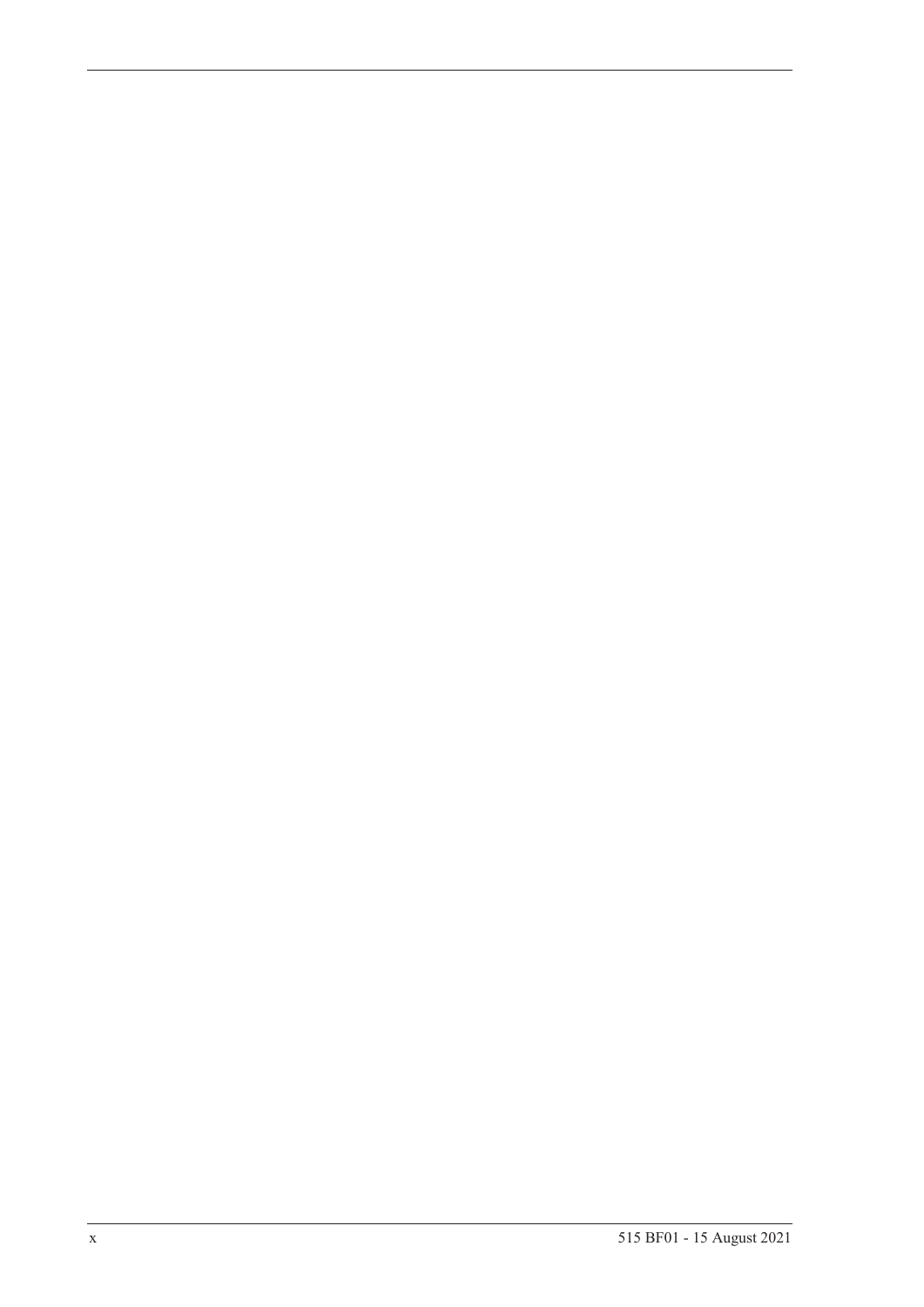# <span id="page-10-0"></span>**Chapter 1 Introduction**

## <span id="page-10-1"></span>**Features**

- **•** Tailored for volumetric frequency flow input
- **•** Single or Dual stage control
- **•** Preset or manual On-Off modes
- **•** Easy access to batch and flow rate presets
- No-flow, leakage and overflow error detection
- **•** Remote RUN/STOP/RESET functions
- **•** Allows for permissive with prompt
- **•** Uses PI Loop Control
- **•** Allows for non-linear correction
- **•** Storage of 1000 transactions with time and date stamp
- **•** Selection of Detail or Basic main menu to suit operator and application
- **•** Selection of second language and user tags
- **•** Pulse width and scaling of pulse output
- **•** 4-20 mA retransmission
- **•** Available protocols on communication ports including Printers, Modbus RTU and TCP/IP
- **•** Front panel adjustment of 8-24 V DC output voltage
- **•** Backlit display with LCD backup

## <span id="page-10-2"></span>**Overview**

The 515 BF01 application is a batching flow controller for delivery of preset quantities at preset flowrates using a volumetric frequency input. Batch control can operate in preset or on-off modes, while flow control can be set to local (manual) or PI loop mode.

This application provides the operator with clear local readout including flowrate deviation and can be controlled via communications in more automated systems. There is quick access to commonly used preset values directly from the front panel if access has been authorized.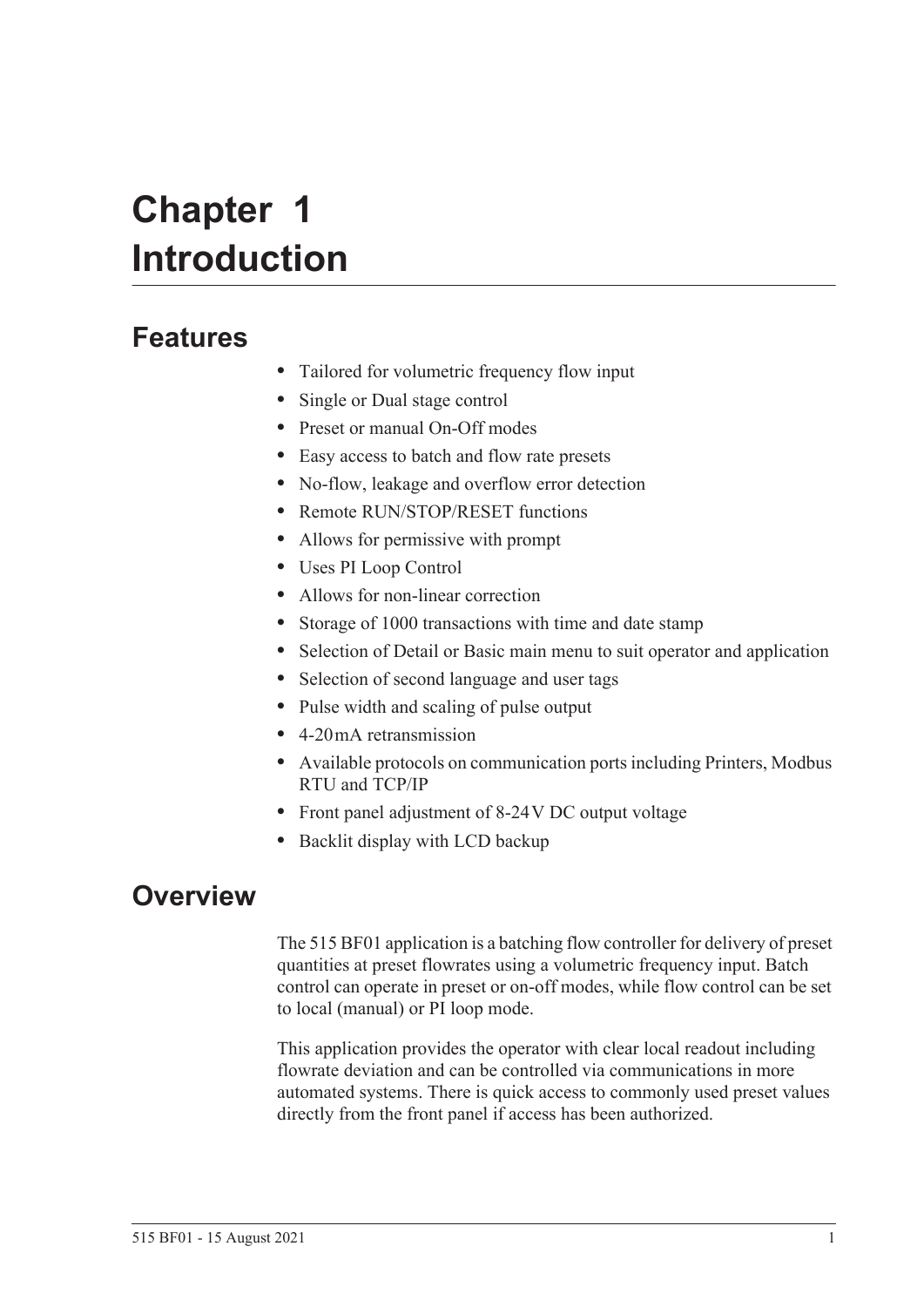The PI control of the process flow is via a 4-20mA proportional valve or pump controller. It has integral wind-up protection, a deadband, output hold and ramp time that can be programmed to reduce wear on valves and actuators and provide for bumpless operation.

## <span id="page-11-0"></span>**Calculations**

The total and flowrate are derived from accurately measured frequency and the number of received pulses.

*volume = pulses / k-factor*

*volume flow = frequency / k-factor*

Automatic overrun compensation calculates the new valve closure point to ensure correct delivery by averaging the overrun amount from the last three complete batches.

The overrun compensation value is valid for a new preset value provided the stored overrun is less than 20% of the new preset.

### <span id="page-11-1"></span>**Displayed Information**

The front panel display shows the current values of the input variables and the results of the calculations.

The instrument can be supplied with a real-time clock for storage of up to 1000 transactions with time and date stamps.

## <span id="page-11-2"></span>**Main Menu Variables**

| Main Menu<br>Variables     | <b>Default</b><br><b>Units</b> | Variable<br><b>Type</b> |  |
|----------------------------|--------------------------------|-------------------------|--|
| l Volume                   |                                | Total                   |  |
| Process Flowrate           | L/min                          | Rate                    |  |
| Process Control Output     | $\%$                           | Rate                    |  |
| Process Flowrate Deviation | $\frac{0}{0}$                  | Rate                    |  |
| Preset Quantity *          |                                |                         |  |

\* These variables are logged and can be printed but are not shown in main menu.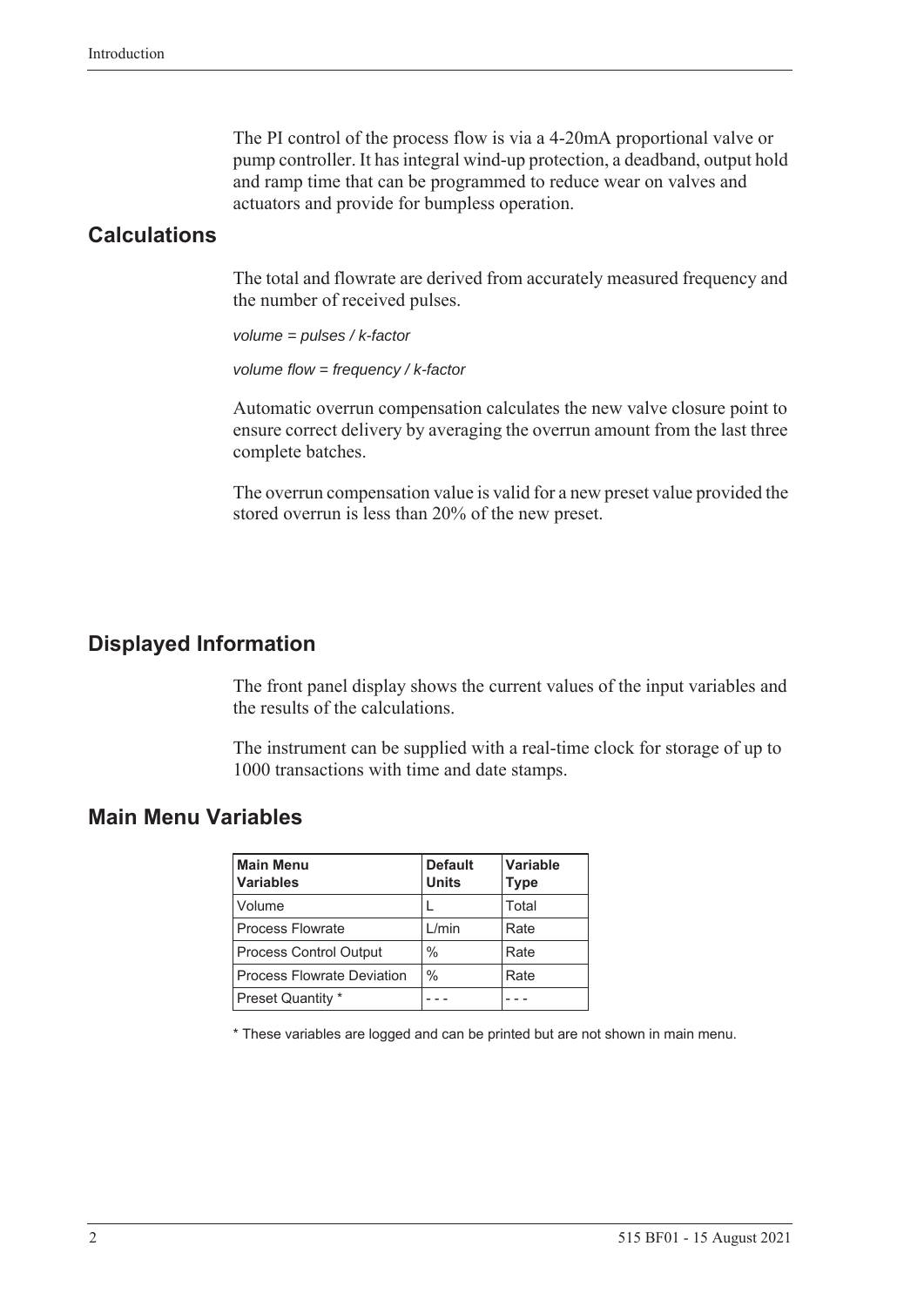#### **Units of Measurement**

In the 500 Series instruments there is a wide range of available units of measurement to be selected from. These can be viewed and selected either during initial Software Configuration via the 500 Series Program Manager (see below) or from within the instrument's calibration settings (if access has been granted) as per **[Units of Measurement](#page-53-2)** on page 44.

## <span id="page-12-0"></span>**Communications**

There are two communication ports available as follows:

- **•** COM-1 RS-232 port
- **•** COM-2 RS-485 port (optional) or Ethernet (optional)

The ports are available for remote data reading, printouts and for initial application loading of the instrument.

## <span id="page-12-1"></span>**Isolated Outputs**

The opto-isolated outputs can retransmit any main menu variable. The type of output is determined by the nature of the assigned variable. Totals are output as pulses and rates are output as 4-20 mA signals. One output is standard, a second output is available as an option.

## <span id="page-12-2"></span>**Relay Outputs**

The relay outputs 1 and 2 are used to control the flow of product for each delivery. These contacts are normally open and can be used to drive external relays, valves, pump circuits etc. The advanced option provides another two relays that can be used as fully programmable alarms for any rate type variable.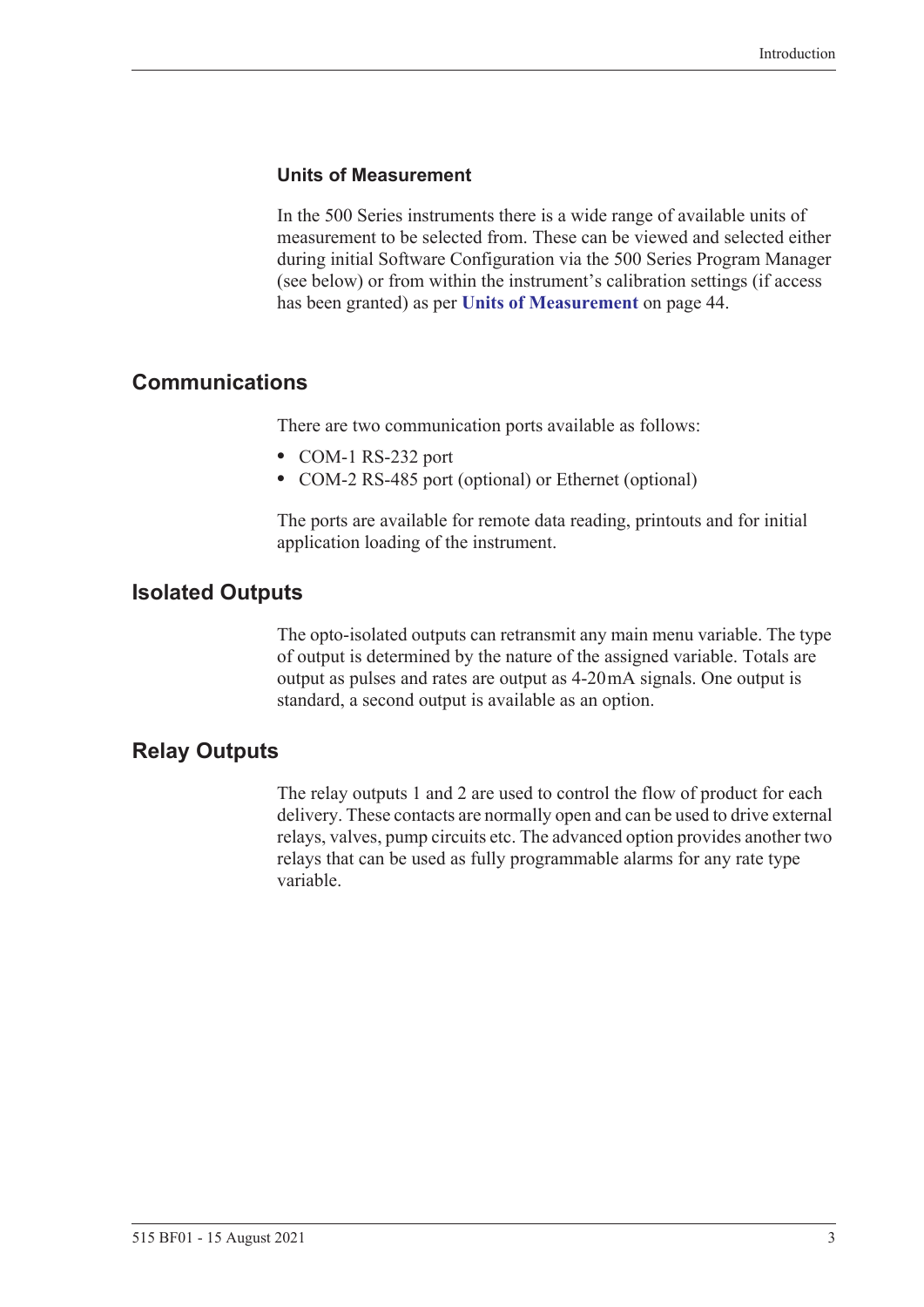## <span id="page-13-0"></span>**Software Configuration**

The instrument can be programmed to suit the particular application needs and the flexible I/O can be assigned as required. Program settings can be changed either via the front panel (depending on assigned access levels) or via the 500 Series Program Manager (500-PM software).

The 500-PM software is a free comprehensive configuration tool and resource centre that can be used to further tailor an instrument to suit specific application needs including units of measurement, custom tags and text, access levels and more.

The software is a Windows based program that is freely available from the download section of the Contrec website. The program can be used to create a custom version of an existing application to be saved for backup purposes and/or to generate a PDF of configuration report for record keeping.

The instrument stores all set-up parameters, totals and logged data in nonvolatile memory with at least 30 years retention.



*Figure 1 Typical Application Diagram*

## <span id="page-13-1"></span>**Approvals**

<span id="page-13-2"></span>This instrument conforms to the EMC-Directive of the Council of European Communities 2014/30/EU, the LVD safety directive 2014/35/EU and the following standards:

- **•** *EN61326:2013* Electrical equipment for measurement, control and laboratory use – EMC requirements: Industrial Environment.
- **•** *EN61010:2010* Safety requirements for electrical equipment for measurement, control, and laboratory use.

In order to comply with these standards, the wiring instructions in **[Chapter](#page-18-5)  [3 - Installation & Maintenance](#page-18-5)** must be followed.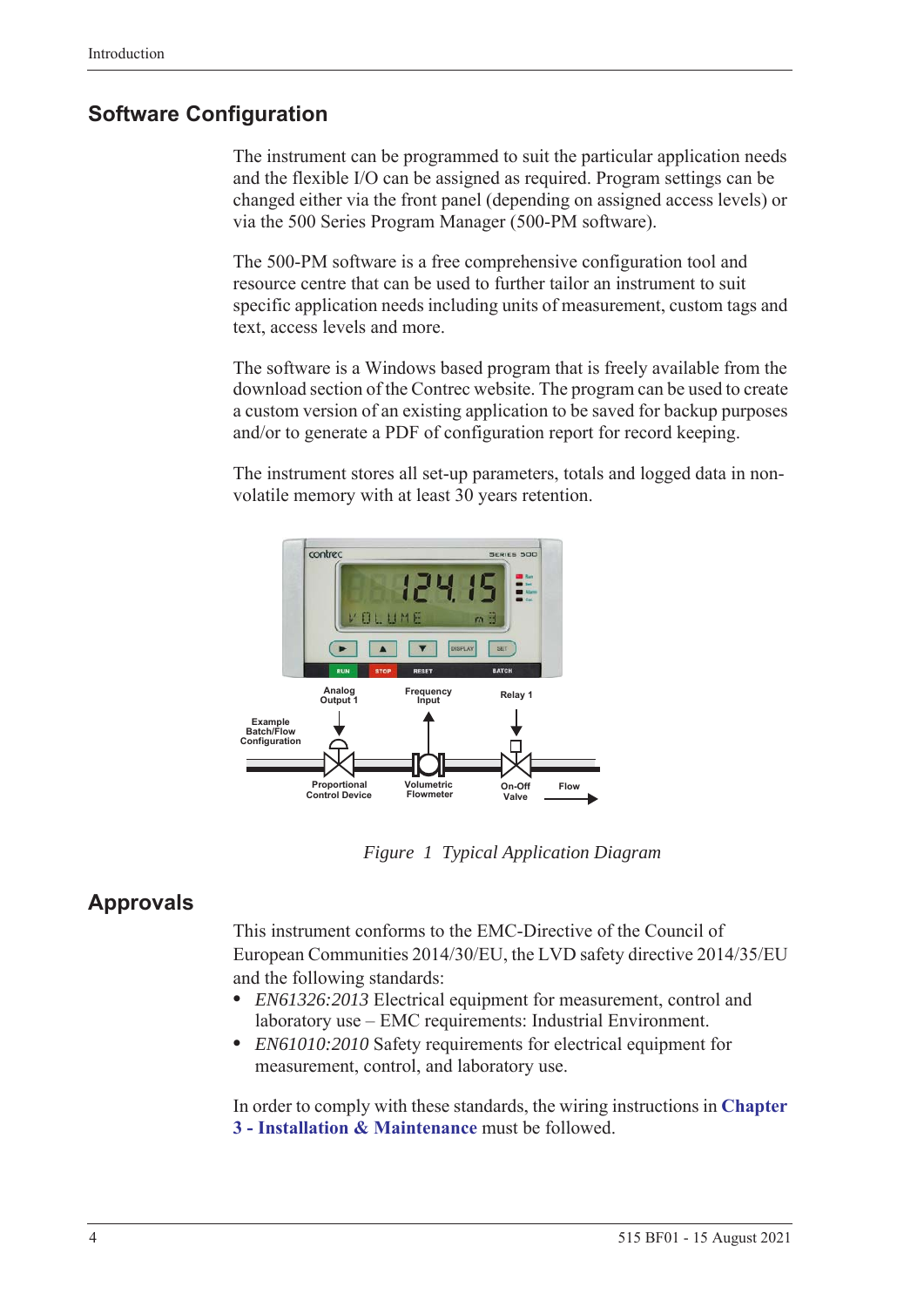### **FCC Declaration**

This equipment has been tested and found to comply with the limits for a Class A digital device, pursuant to Part 15 of the FCC Rules. These limits are designed to provide reasonable protection against harmful interference when the equipment is operated in a commercial environment. This equipment generates, uses, and can radiate radio frequency energy and, if not installed and used in accordance with the instruction manual, might cause harmful interference to radio communications. Operation of this equipment in a residential area is likely to cause harmful interference, in which case the user will be required to correct the interference at his own expense.

Properly shielded and grounded cables and connectors must be used in order to meet FCC emission limits. Contrec Ltd is not responsible for any radio or television interference caused by using other than recommended cables and connectors or by unauthorized changes or modifications to this equipment. Unauthorized changes or modifications could void the user's authority to operate the equipment.

This device complies with Part 15 of the FCC Rules. Operation is subject to the following two conditions: (1) this device might not cause harmful interference, and (2) this device must accept any interference received, including interference that might cause undesired operation.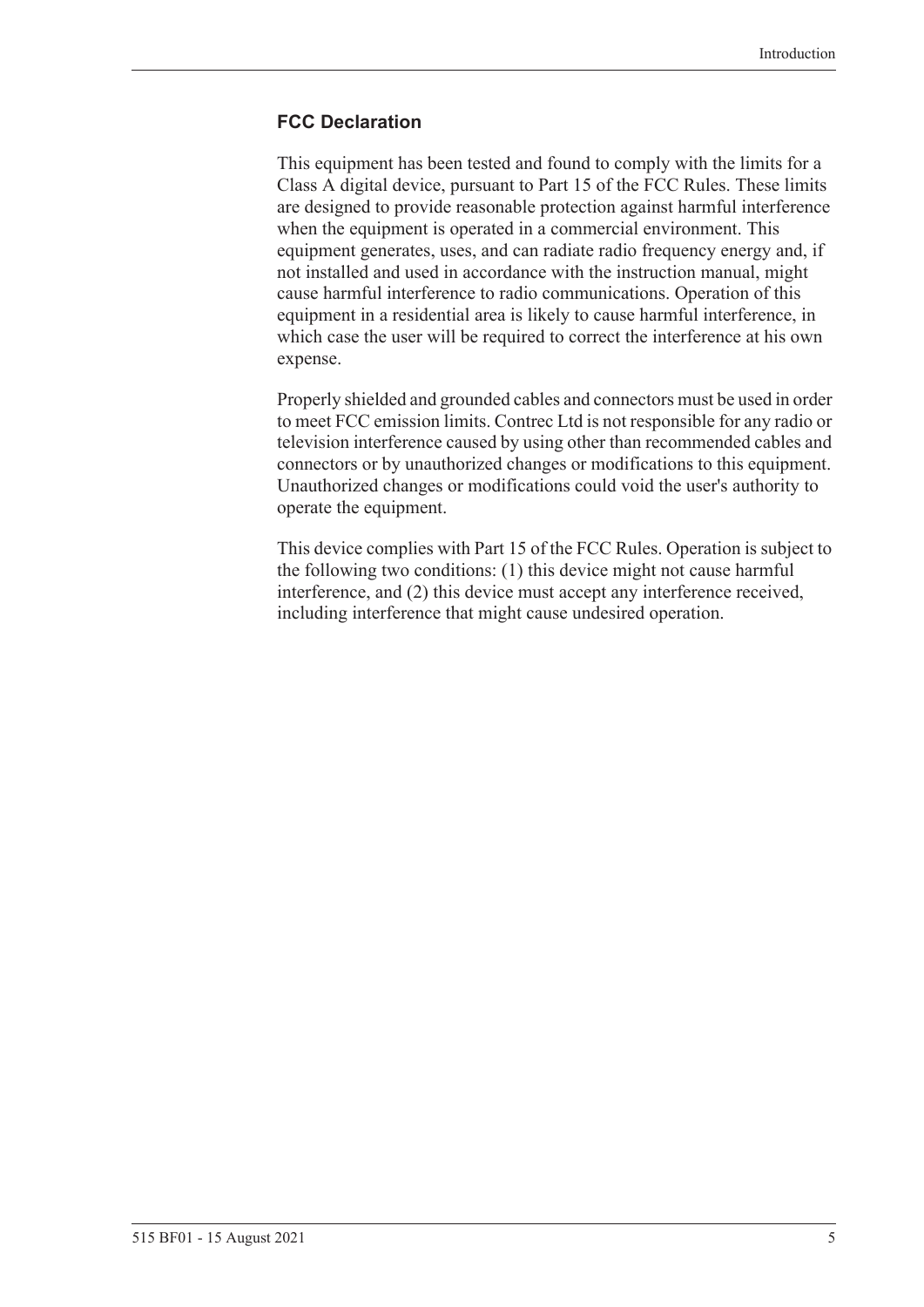Introduction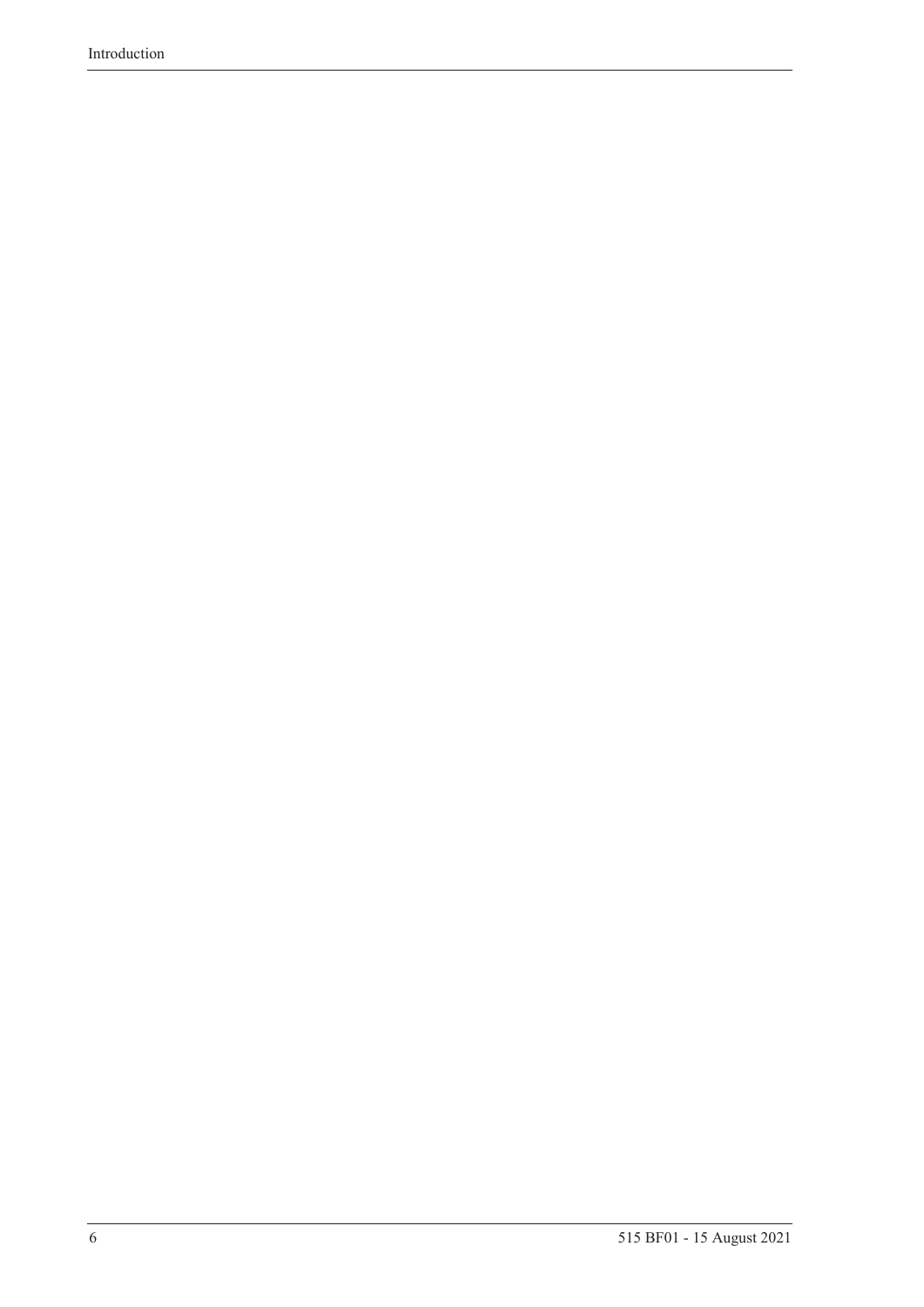# <span id="page-16-0"></span>**Chapter 2 Specifications**

## <span id="page-16-1"></span>**Specification Table**

#### **Operating Environment Temperature**  $+5^{\circ}$ C to  $+40^{\circ}$ C (standard - no coating) -20 °C to +60 °C (with conformal coating) -30 °C to +60 °C (ExD housing with heater) **Humidity** 0 to 95% non condensing (conformal coating) 5% to 85% non condensing (no coating) **Power Supply** 100-240 V AC (+/-10%) 50-60 Hz (+/- 10%) or 12-28 V DC **Consumption** 10W (max) Overvoltage category II **Protection** Sealed to IP65 (Nema 4X) when panel mounted **Dimensions (panel option)** 147 mm (5.8") width 74 mm (2.9") height 170 mm (6.6") depth (behind the panel) **Display Type** Backlit LCD with 7-digit numeric display and 11-character alphanumeric display **Digits** 15.5 mm (0.6") high **Characters** 6mm (0.24") high **LCD Backup** Last data visible for 15 min after power down **Update Rate** 0.3 second **Non-volatile Memory Retention** > 30 years **Data Stored** Setup, Totals and Logs **Approvals Interference** C E compliance **Enclosure** IECEx, ATEX and CSA approved enclosures available for hazardous areas **Real Time Clock (Optional) Battery Type** 3 volts Lithium button cell - For Issue 7 option card, type CR2450N manufactured by Renata only - For conformal coated 'C' version, type BR2032 manufactured by Panasonic only - For non-conformal coated versions, type BR2032 and CR2032 manufactured by Panasonic or Sony **Battery Life** 5 years (typical) **Frequency Input (General) Range** 0 to 10 kHz for Pulse input type 0 to 5 kHz for Coil & NPS input types **Overvoltage** 30V maximum **Update Time** 0.3 sec **Cutoff frequency** Programmable **Configuration** Pulse, coil or NPS input **Non-linearity** Up to 10 correction points **Pulse Signal Type** CMOS, TTL, open collector, reed switch **Threshold** Signals switch below 1.3 & above 2 volts **Coil Signal Type** Turbine and sine wave **Sensitivity** 15mV minimum amplitude (typical) **NPS Signal Type** NPS sensor to Namur standard **Logic Inputs Signal Type** CMOS, TTL, open collector, reed switch **Overvoltage** 30V maximum **Relay Output No. of Outputs** 2 relays plus 2 optional relays **Voltage** 250 volts AC, 30 volts DC maximum (solid state relays use AC only) **Current** 3A maximum - mechanical relays 1.5A maximum - solid state relays **Communication Ports** Ports **COM-1 RS-232 port** COM-2 RS-485 or Ethernet port (optional) **Baud Rate** 2400 to 19200 baud **Parity** Odd, even or none **Stop Bits** 1 or 2 **Data Bits** 8 **Protocols** ASCII, Modbus RTU, Modbus TCP/IP (Ethernet Port), Printer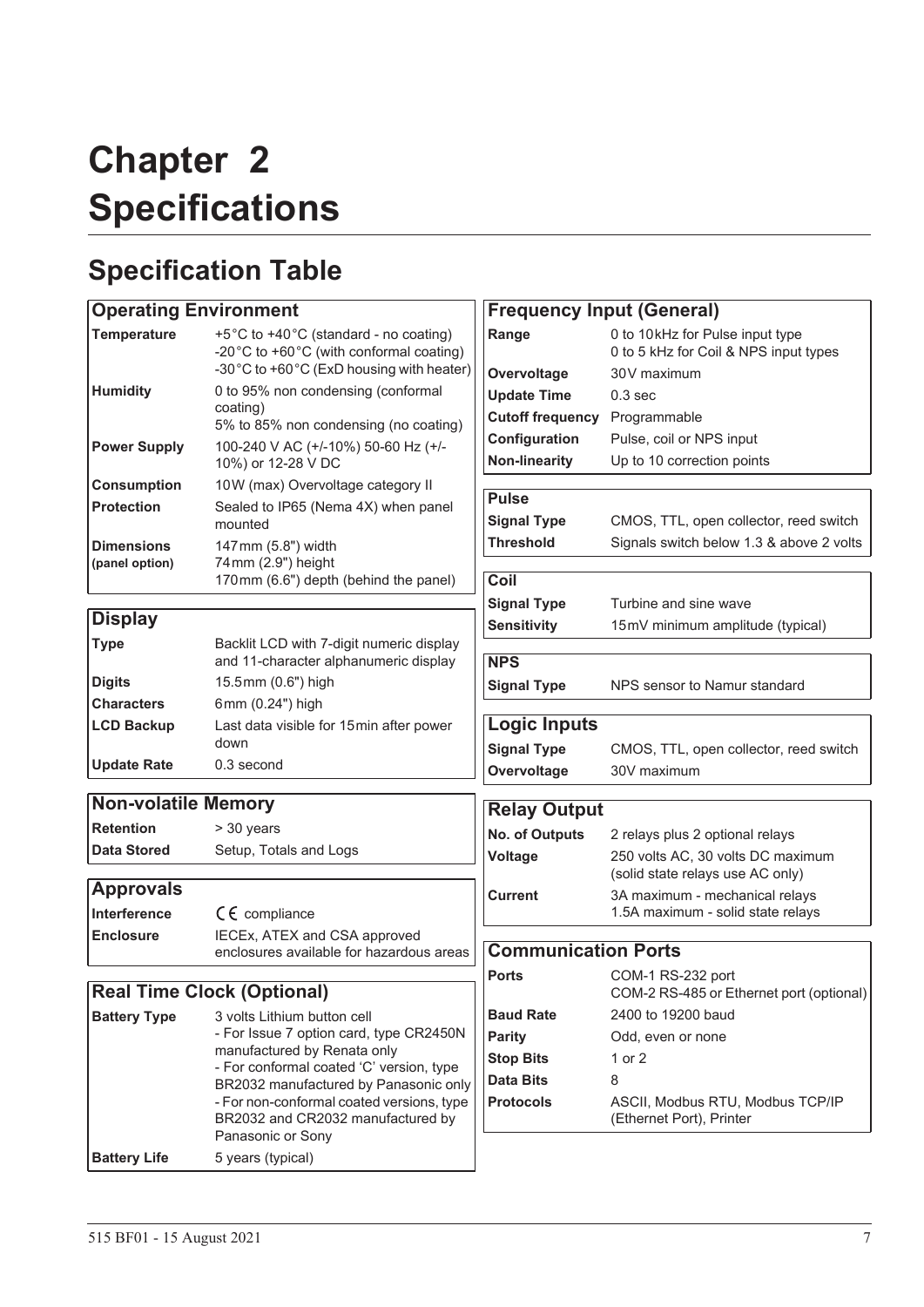| <b>Transducer Supply</b>    |                                                                                |  |  |  |  |  |
|-----------------------------|--------------------------------------------------------------------------------|--|--|--|--|--|
| Voltage                     | 8 to 24 volts DC, programmable                                                 |  |  |  |  |  |
| <b>Current</b>              | 70mA @ 24V, 120mA @ 12V maximum                                                |  |  |  |  |  |
| <b>Protection</b>           | Power limited output                                                           |  |  |  |  |  |
|                             |                                                                                |  |  |  |  |  |
| <b>Isolated Output</b>      |                                                                                |  |  |  |  |  |
| <b>No. of Outputs</b>       | 2 configurable outputs                                                         |  |  |  |  |  |
| Configuration               | Pulse/Digital or 4-20 mA output                                                |  |  |  |  |  |
|                             |                                                                                |  |  |  |  |  |
| <b>Pulse/Digital Output</b> |                                                                                |  |  |  |  |  |
| <b>Signal Type</b>          | Open collector                                                                 |  |  |  |  |  |
| Switching                   | 200 mA. 30 volts DC maximum                                                    |  |  |  |  |  |
| <b>Saturation</b>           | 0.8 volts maximum                                                              |  |  |  |  |  |
| <b>Pulse Width</b>          | Programmable: 10, 20, 50, 100, 200 or<br>500ms                                 |  |  |  |  |  |
| 4-20mA Output               |                                                                                |  |  |  |  |  |
| Supply                      | 9 to 30 volts DC external                                                      |  |  |  |  |  |
| <b>Resolution</b>           | $0.05\%$ full scale                                                            |  |  |  |  |  |
| <b>Accuracy</b>             | $0.05\%$ full scale (20 $\degree$ C)<br>0.1% (full temperature range, typical) |  |  |  |  |  |

*Important: Specifications are subject to change without notice.*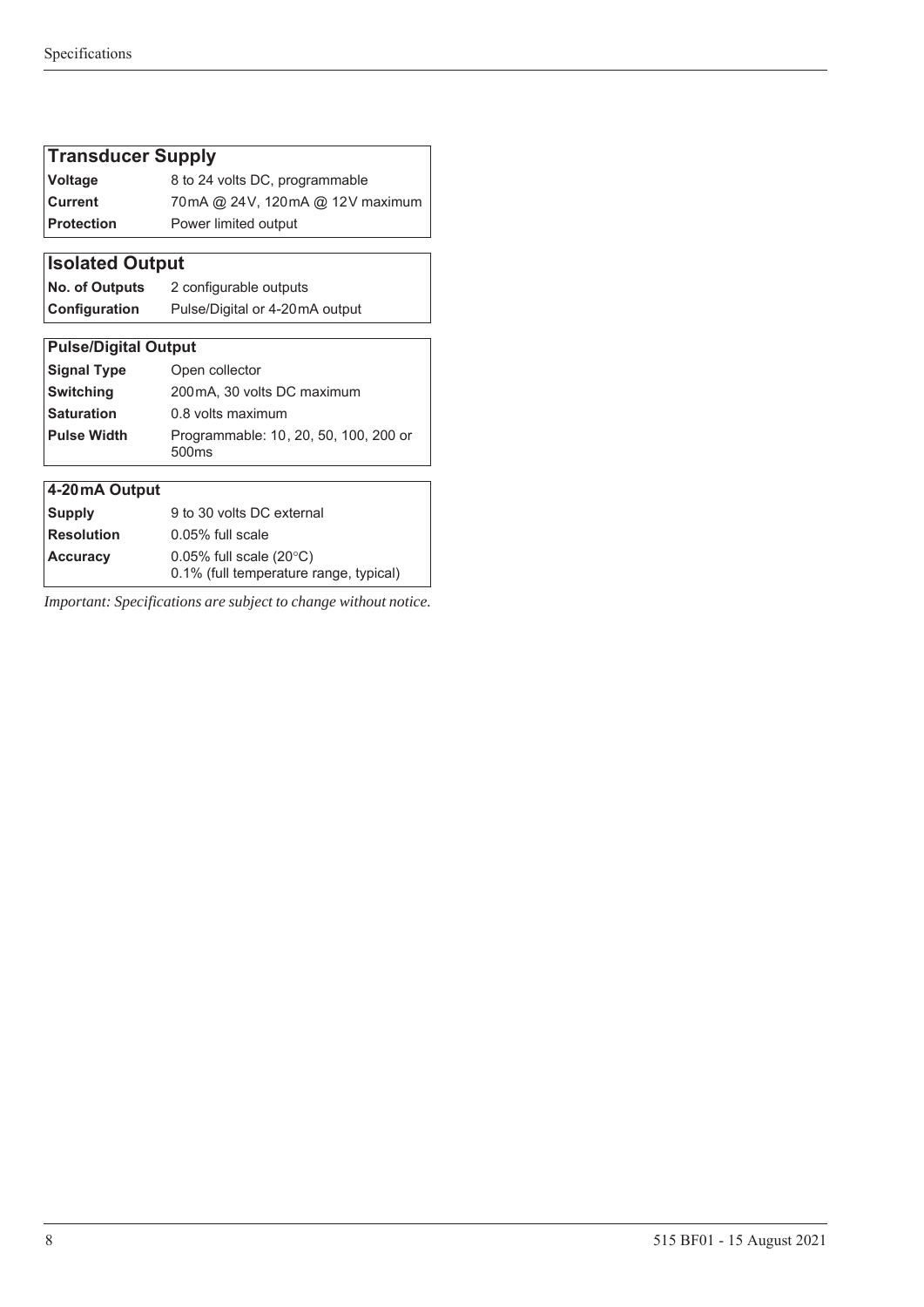# <span id="page-18-5"></span><span id="page-18-0"></span>**Chapter 3 Installation & Maintenance**

## <span id="page-18-1"></span>**Installation Instructions**



The safety of any system incorporating the equipment is the responsibility of the assembler of the system and should be installed such that there is no risk of impact damage.

This instrument is intended for fixed installation only, e.g. within a panel or cabinet, and is not intended for desktop use. It is not suitable for outdoor use unless fitted into an appropriate outdoor enclosure with a minimum type 3, IP54, rating. The instrument has a 'Pollution degree II' rating.

## <span id="page-18-2"></span>**Cleaning and Decontamination**

For general maintenance or to clean an instrument suitable for return to a service centre for repair or inspection, use only a damp cloth and mild detergent. Do not use abrasive cleaners or high pressure water jets. An instrument must be decontaminated before returning. The marking label can be cleaned with 35% Isopropanol or mild detergent.

## <span id="page-18-3"></span>**Panel Mounting**

The instrument should be located in an area with a clean, dry atmosphere that is also relatively free of shock and vibration.

The standard mounting procedure is panel mounting in a cutout that is 139 mm wide by 67 mm high. Two side clips secure the unit into the panel.



[Figure 2](#page-18-4) shows the panel mounting requirements for the 515 instrument.

<span id="page-18-4"></span>*Figure 2 500 Series Instrument Panel Mounting*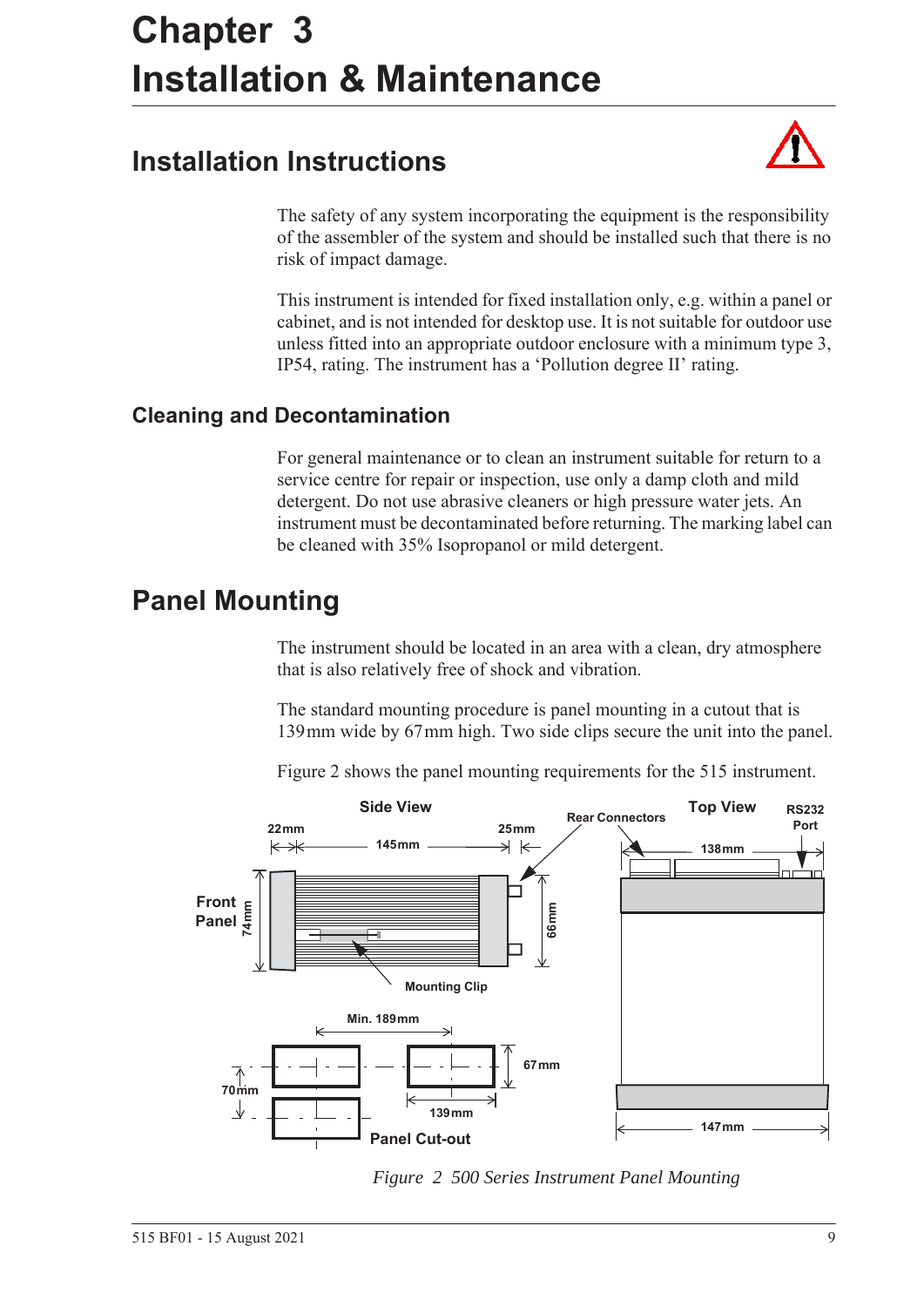## <span id="page-19-0"></span>**Electrical Connection**

## <span id="page-19-1"></span>**Rear Panel Connections**

Note: Depending on the specification and age of the instrument, there are different versions of the upper option card. Ensure the instrument is wired as per the correct terminal designation printed on the rear of the instrument bezel and below.

[Figure 3](#page-19-2) shows the connections on the original rear panel of the instrument where relays 1 to 4 (terminals 32-35) share a single Relay Common (terminal 31). Note: The 5 way relay terminal block is GREEN.



*Figure 3 Rear Panel Connections - Original*

<span id="page-19-2"></span>On the newer rear panel option cards the instrument relays 1 and 2 (terminals 32-33) share Relay Common 1-2 (terminal 31) and relays 3 and 4 (terminals 34-35) share Relay Common 3-4 (terminal 36). Note: On these option cards the 6 way relay terminal block is ORANGE.

[Figure 4](#page-19-3) shows the new option card with the RS-485 port (terminals 19-21).



<span id="page-19-3"></span>*Figure 4 Rear Panel Connections - New RS-485 Version*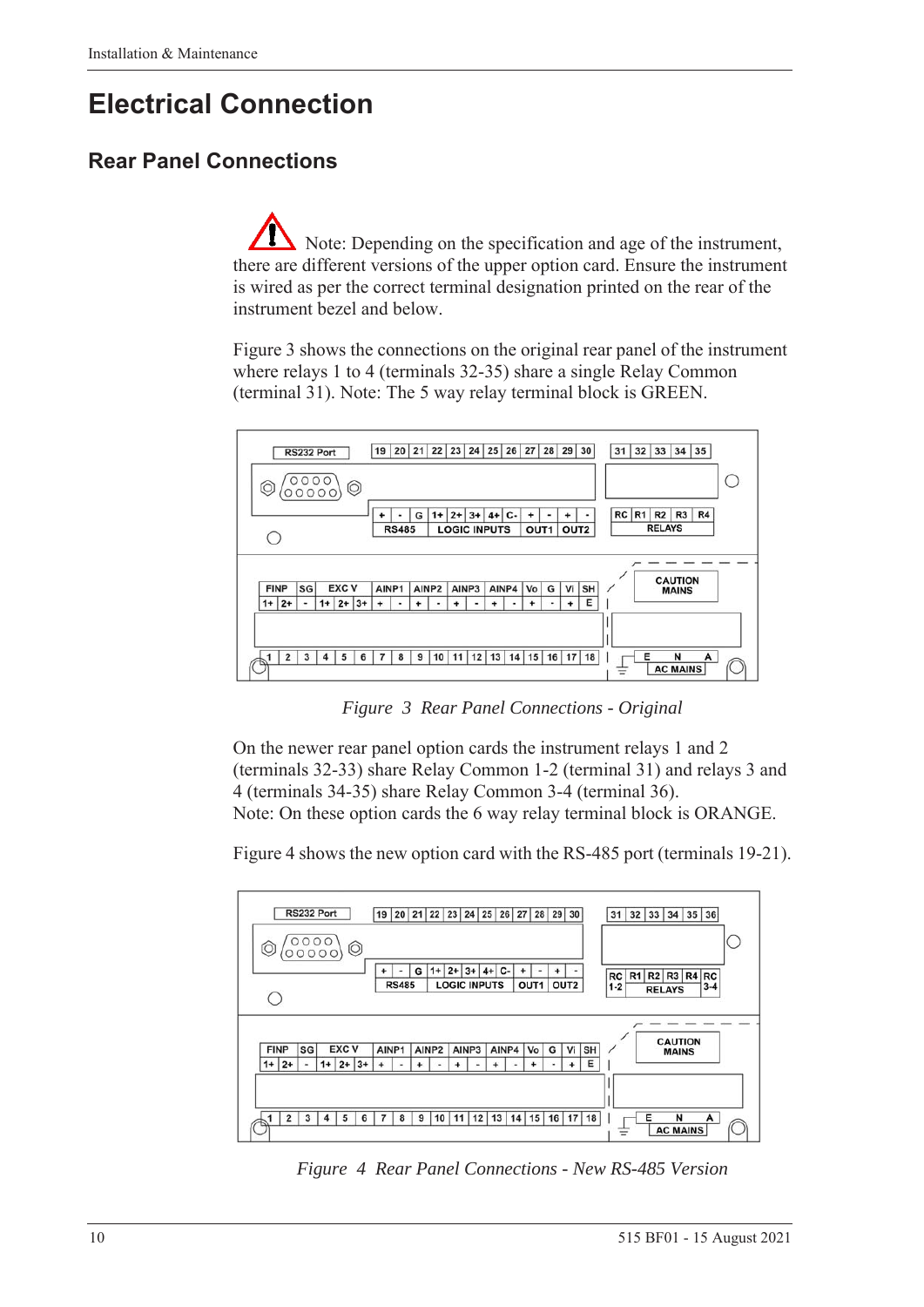[Figure 5](#page-20-1) shows the new option card with the optional Ethernet port in place of RS-485 port (terminals 19-21).



<span id="page-20-1"></span>*Figure 5 Rear Panel Connections - New Ethernet Version*

## <span id="page-20-0"></span>**Terminal Designations**

|    | <b>Terminal Label</b>  |                          | Designation               | <b>Comment</b>               | <b>Terminal Label</b>              |                  |                | <b>Designation</b> | <b>Comment</b>            |                                               |
|----|------------------------|--------------------------|---------------------------|------------------------------|------------------------------------|------------------|----------------|--------------------|---------------------------|-----------------------------------------------|
|    | <b>FINP</b>            | $1+$                     | Frequency Input 1+        | <b>Volumetric Flow Input</b> | 19                                 | <b>RS485</b>     | $\ddot{}$      | $RS485 (+)$        | Optional RS485 port may   |                                               |
| 2  | <b>FINP</b>            | $2+$                     | Frequency Input 2+        | Not used                     | 20                                 | COM-2            |                | RS485 (-)          | be replaced by Ethernet   |                                               |
| 3  | $\overline{\text{SG}}$ | $\overline{\phantom{a}}$ | Signal ground             |                              | 21                                 | port             | G              | RS485 ground       | port.                     |                                               |
| 4  | EXC V                  | $1+$                     | Excitation Term 1+        | Not used                     | 22                                 |                  |                | Switch 1           | Remote Run                |                                               |
| 5  | EXC V                  | $2+$                     | <b>Excitation Term 2+</b> | Not used                     | 23                                 |                  |                |                    | $2+$                      | Switch 2                                      |
| 6  | <b>EXC V</b>           | $3+$                     | Excitation Term 3+        | Not used                     | 24                                 | <b>LOGIC</b>     | $3+$           | Switch 3           | Permissive Input          |                                               |
| 7  | AINP1                  | $\ddot{}$                | Analog Input ch $1 (+)$   | Not used                     | 25                                 | <b>INPUTS</b>    | $4+$           | Switch 4           | CAL Switch - In field     |                                               |
| 8  |                        |                          | Analog Input ch 1 (-)     |                              |                                    |                  |                |                    | access protection         |                                               |
| 9  | AINP <sub>2</sub>      | $\ddot{}$                | Analog Input ch $2 (+)$   | Not used                     | 26                                 |                  | $C-$           | Signal ground      |                           |                                               |
| 10 |                        |                          | Analog Input ch 2 (-)     | 27                           |                                    | OUT1             | $\ddot{}$      | Output ch $1 (+)$  | Process control output    |                                               |
| 11 |                        | $\ddot{}$                | Analog Input ch $3 (+)$   |                              | 28                                 |                  |                | Output ch 1 (-)    |                           |                                               |
| 12 | AINP3                  | $\overline{\phantom{a}}$ | Analog Input ch 3 (-)     | Not used                     | 29                                 | OUT <sub>2</sub> |                | $\ddot{}$          | Output $ch 2 (+)$         |                                               |
| 13 |                        | $\ddot{}$                | Analog Input ch 4 (+)     |                              | 30                                 |                  |                | Output $ch 2$ (-)  |                           |                                               |
| 14 | AINP4                  | $\overline{\phantom{a}}$ | Analog Input ch 4 (-)     | Not used                     | 31                                 |                  |                | <b>RC</b>          | Relay Common 1-2          | Term 31 - Common 1-4<br>on legacy option card |
| 15 | Vo                     | $\ddot{}$                | 8-24 volts DC output      | Overload protected           | 32                                 |                  | R1             | Relay 1            | Single Stage Control      |                                               |
| 16 | G                      | $\overline{\phantom{a}}$ | DC Ground                 |                              | 33                                 |                  | R <sub>2</sub> | Relay 2            | Dual Stage Control        |                                               |
| 17 | Vi                     | $\ddot{}$                | DC power input            | DC power in 12-28V           | $\overline{34}$                    | <b>RELAYS</b>    | R <sub>3</sub> | Relay 3            |                           |                                               |
| 18 | <b>SH</b>              | Ε                        | Shield terminal           |                              | 35                                 |                  | R4             | Relay 4            |                           |                                               |
| E  |                        | E                        | Mains ground              | AC power in 100-             |                                    |                  |                |                    | Term 36 only available on |                                               |
| N  | AC<br><b>MAINS</b>     | N                        | Mains neutral             | <b>240VAC</b>                | 36                                 |                  | <b>RC</b>      | Relay common 3-4   | new style option card     |                                               |
| A  |                        | Α                        | Mains active              |                              | RS232 COM-1 port 9-pin serial port |                  |                |                    |                           |                                               |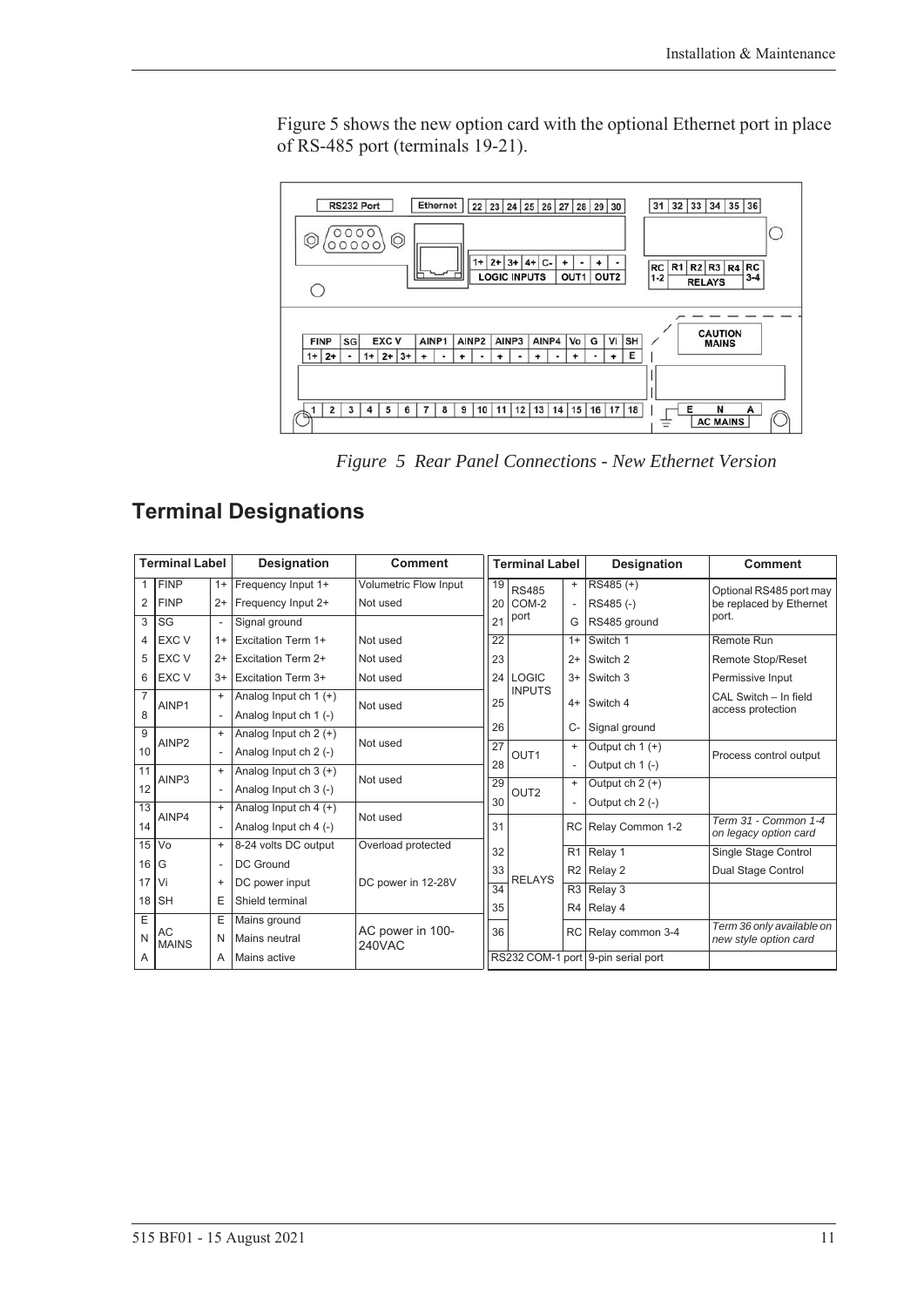## <span id="page-21-0"></span>**Terminal Wiring Insulation**

Terminals 1-30 are all rated at <35Vdc and wiring with basic insulation is adequate.

Use copper conductors only.

## <span id="page-21-1"></span>**Relay Wiring**

Relay terminals are 31-35 or 31-36 depending on the version of option card fitted. When controlling circuits powered by mains, or voltages >35Vdc, it is necessary to use UL/CSA approved cabling with supplementary insulation and a current capacity suitable for the connected circuit. (0.75mm², 6A current capacity is sufficient).

Use copper conductors only. The maximum current must be  $\leq 5A$  as stated in the Specifications.

## <span id="page-21-2"></span>**Mains Power Wiring**

Only use UL/CSA approved cabling with supplementary insulation and copper conductors. A minimum cable cross section area of 0.75mm² (18 AWG) is required. However, this must be selected with respect to the installed overcurrent protection device and in accordance with the local relevant Electrical Code of Practice as dictated by the Authority Having Jurisdiction (AHJ).

The terminal designations (L/N/E) are clearly indicated just above the mains input connector on the rear panel of the instrument.





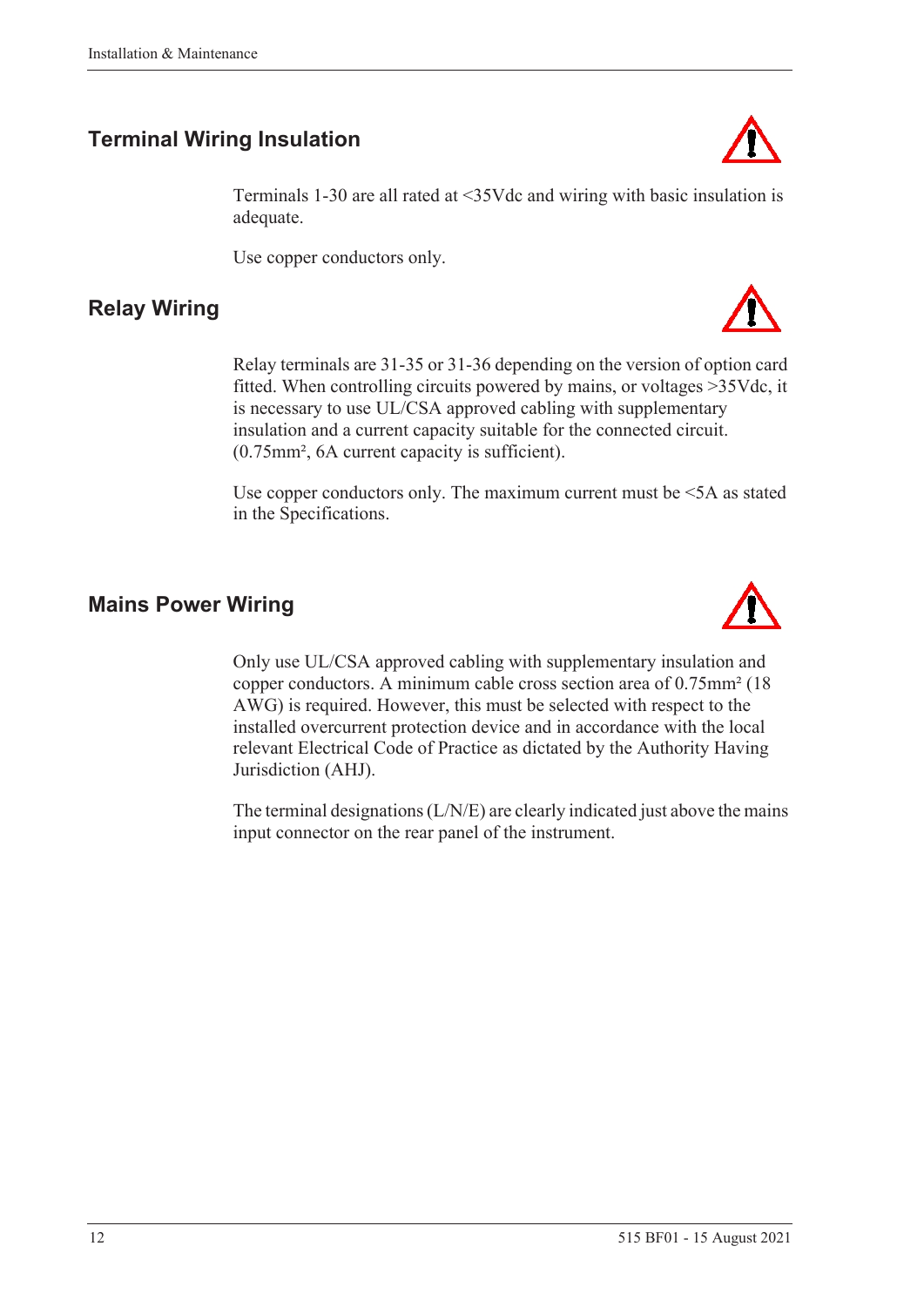## <span id="page-22-0"></span>**Inputs**

## <span id="page-22-1"></span>**Frequency Input Connection**

Connect pulse or frequency input signals from devices such as: TTL, CMOS, open collector, reed relay switch, coil and Namur proximity switch, as shown below. For better signal integrity, it is recommended to use shielded cable. Refer to **[Terminal Designations](#page-20-0)** on page 11 for specific terminal numbers for this application.

Squarewave, CMOS or TTL



Open Collector





Reed Relay Switch



Coils - with 15mV minimum amplitude (typical)



Namur Proximity Switch

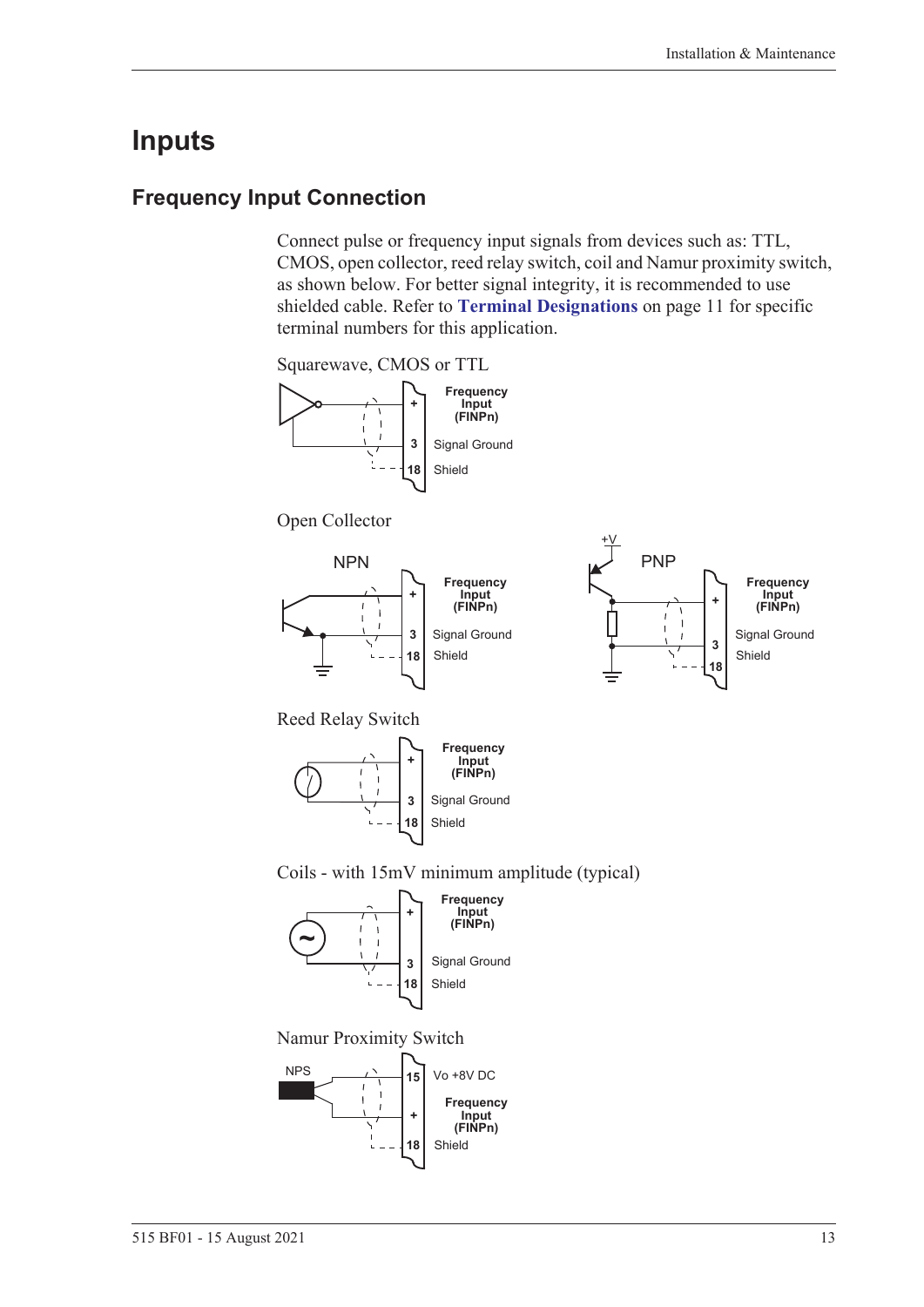## <span id="page-23-0"></span>**Logic Input Connection**

These inputs are designed to be connected to CMOS, TTL, open collector signals or a voltage free contact switch. A minimum activation time of 300ms is required to guarantee reading of an input.

It is possible to read the status of all the logic inputs via a Modbus register even if they are not used for a control purpose in the application.

A remote push-button key can be connected to the Logic Inputs as shown below. **[Logic Input Control](#page-43-2)** on page 34 describes the function of the inputs.



*Figure 6 Logic Inputs Connection Diagram*

## <span id="page-23-1"></span>**Outputs**

<span id="page-23-3"></span>The advanced option for the instrument provides two opto-isolated output ports. Either or both can be used for 4-20 mA or pulse outputs.

#### **CAUTION**

Due to the dual-purpose nature of the outputs, take care not to set the output as an open collector pulse type signal when connected to a 4-20mA loop circuit.

## <span id="page-23-2"></span>**4-20 mA Output Connection**

[Figure 7](#page-24-1) shows the connections for a 4-20 mA output. Output channel 1 uses terminals  $27$  (+) and  $28$  (-), output channel 2 uses terminals  $29$  (+) and  $30$  (-).

Maximum Load Resistance =  $(Supply-9) / 0.02$  ohms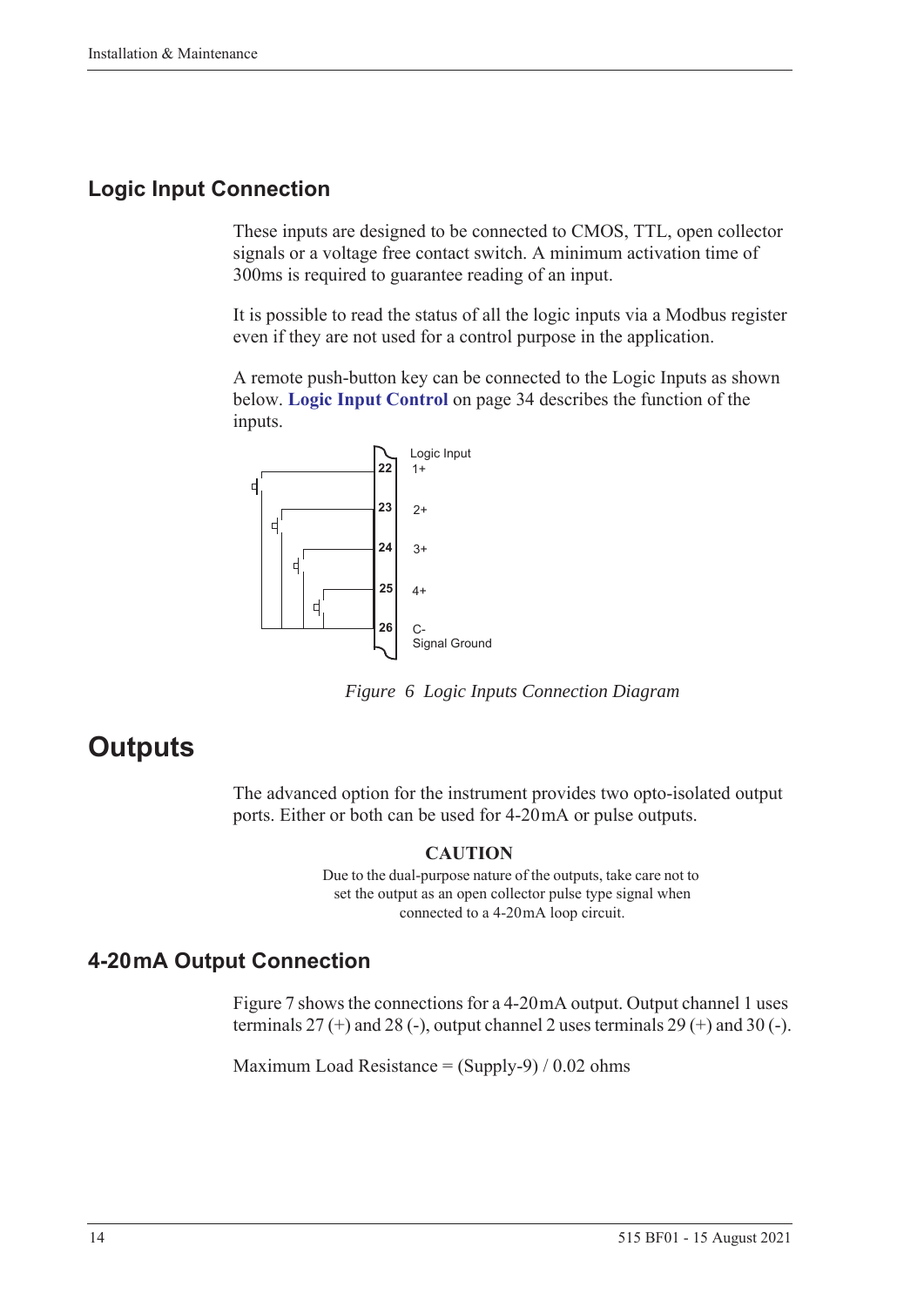

*Figure 7 Output 4-20 mA Connection Diagram*

## <span id="page-24-0"></span>**Digital Output Connection**

<span id="page-24-1"></span>[Figure 8](#page-24-2) shows a connection example for a pulse output. Output channel 1 uses terminals 27 (+) and 28 (-). Output channel 2 uses terminals 29 (+) and 30 (-).



<span id="page-24-2"></span>*Figure 8 Output Pulse Connection Diagram*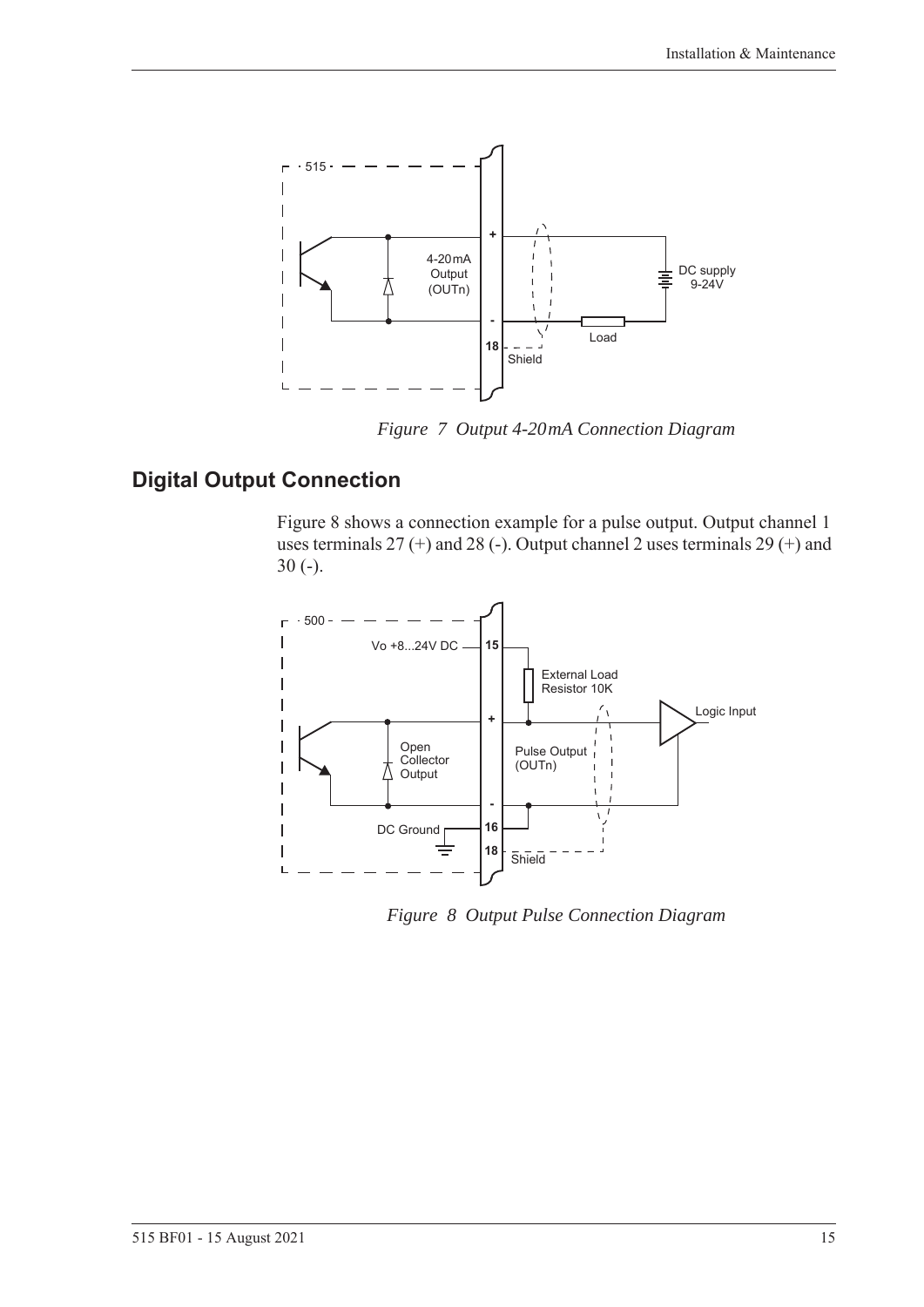## <span id="page-25-0"></span>**Control Relays (Alarms)**

The standard instrument has two relays, which are used for the dual stage batch control. The relays can drive external devices such as valves, pump circuits or external relays.

The advanced option has two extra relays that can be freely assigned as alarm relays. The operation of alarm relay(s) can be set to various modes as described in **Alarms** [on page 55](#page-64-1). On the newer option card the separate common terminal for relays 1 and 2 and another common terminal for relays 3 and 4 allow for different signal or supply types to be connected to the control or alarm devices, as shown in [Figure 9.](#page-25-1)

There is also an equipment failure alarm option. This alarm can have normally closed (open) contacts which open (close) when the instrument displays any error message as listed in **[Error Messages](#page-73-2)** on page 64, or if there is a loss of power to the instrument.

The output characteristics of the relays are:

| Maximum Voltage | 30 volts DC or 250 volts AC |
|-----------------|-----------------------------|
| Maximum Current | 3A for EMR, 1.5A for SSR    |

**Note:** Solid state relays (SSR) use AC voltage only.



<span id="page-25-1"></span>*Figure 9 Relay Connection Diagram*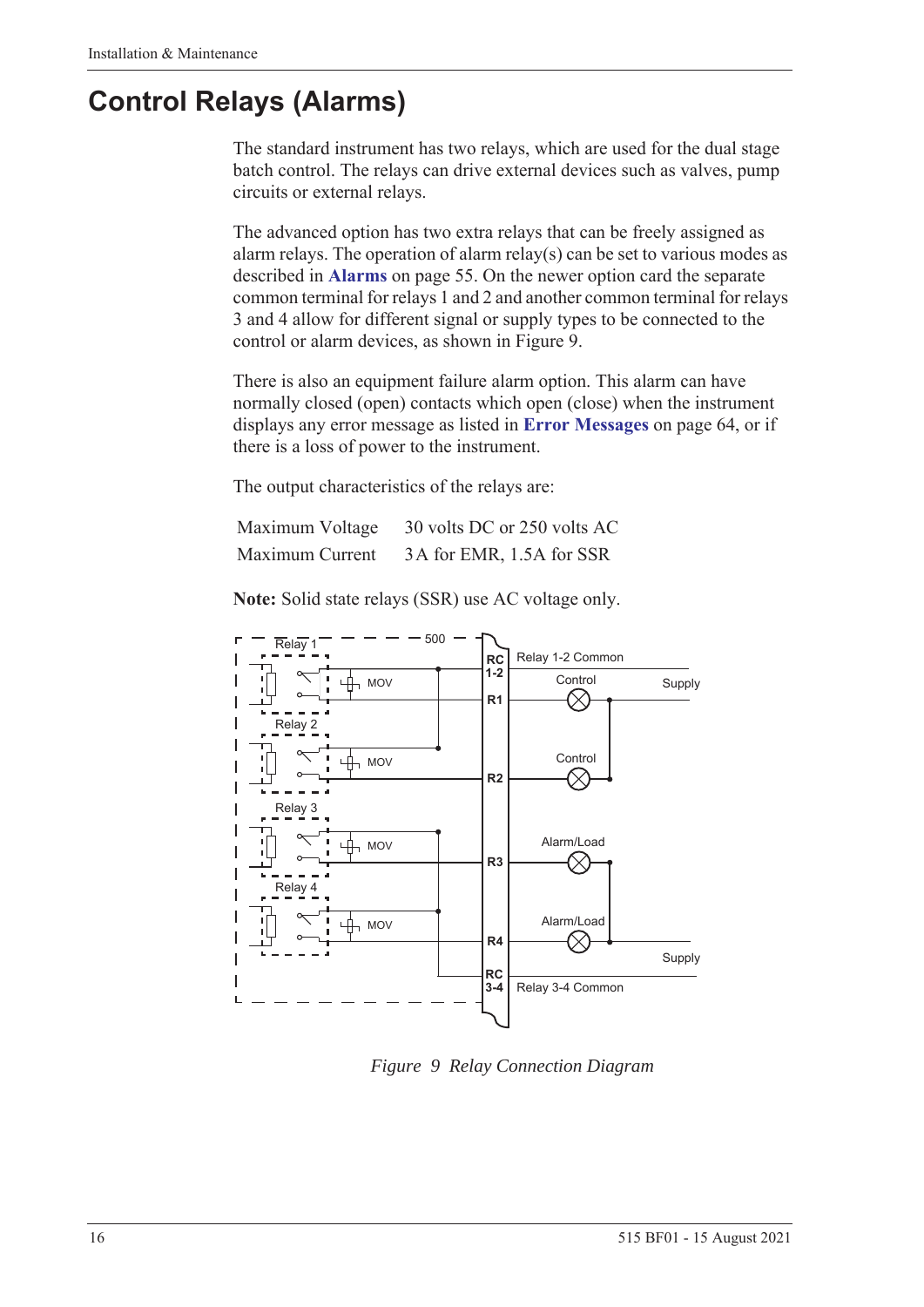## <span id="page-26-0"></span>**RC Network for Interference Suppression**

When driving inductive loads with the relay outputs, it is recommended to use RC suppression networks (often called "Snubbers"), fitted at the load end, for the following reasons:

- **•** To limit the amount of electrical noise caused by arcing across the contacts, which may, in extreme cases, cause the microprocessor to act erratically or cause other unwanted interference with connected signals.
- **•** To protect the relay contacts against premature wear through pitting or SSR (where specified) against premature failure.

RC suppression networks consist of a capacitor and series resistor and are commonly available in the electrical industry. The values of R and C are dependent entirely on the load. However, if the user is unsure of the type of snubber to use, values of  $0.25 \mu$ F and  $100 \Omega$  will usually suffice. Note that only UL and mains approved RC suppression networks should be used.

The basic principle of the operation is that the capacitor prevents a series of sparks arcing across the contact as the contact breaks. The series resistor limits the current through the contact when the contact first makes.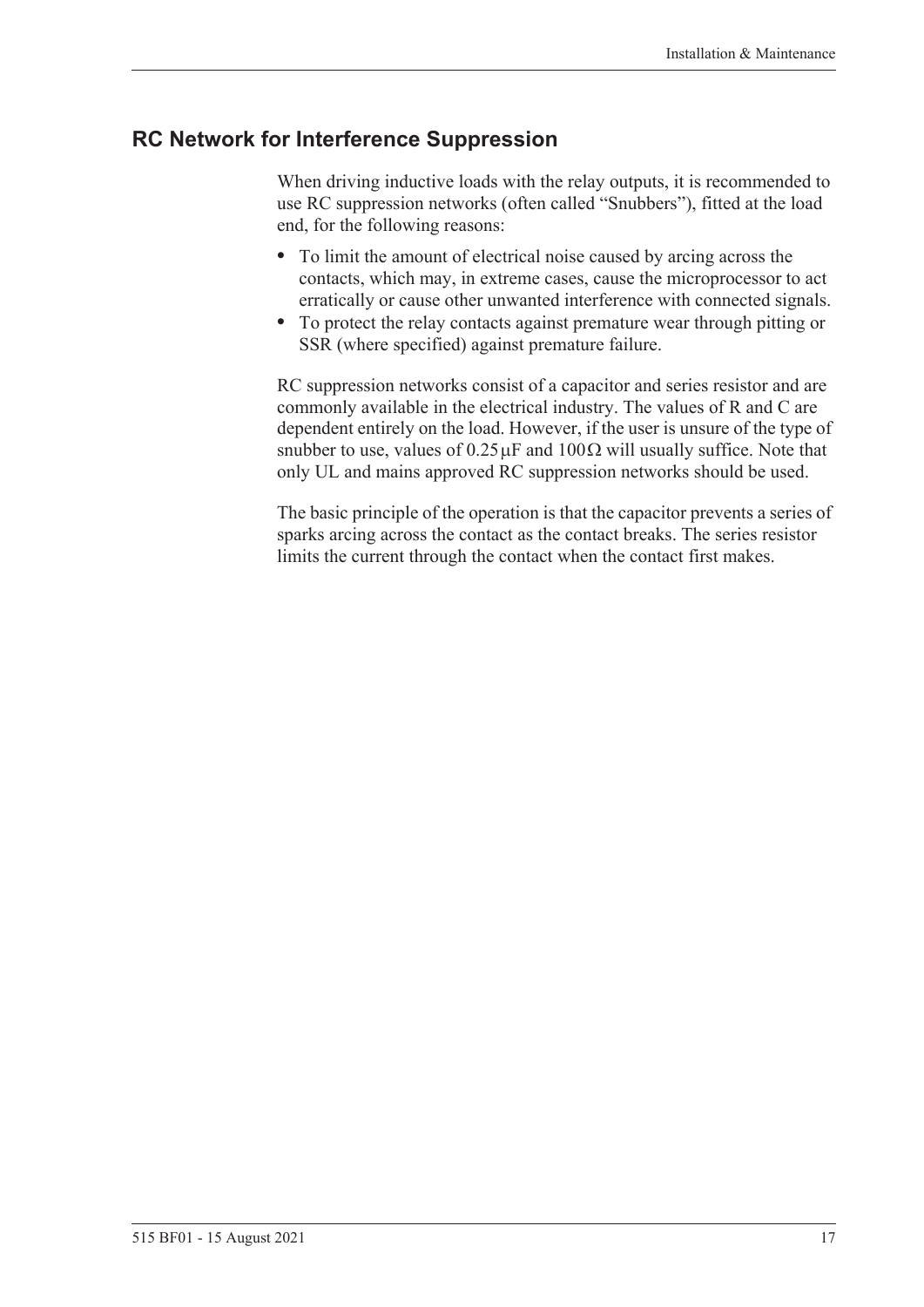## <span id="page-27-0"></span>**Communications**

The communication protocols are described in **[Communications](#page-76-4)** on [page 67.](#page-76-4)

## <span id="page-27-1"></span>**COM-1 RS-232 Port**

The COM-1 RS-232 port has a 9-pin DB female connector and has the following pinout:



**Note:** The instrument does not require a null-modem cable for connection to a personal computer. Refer to **[Hardware Interconnection](#page-76-5)** on [page 67](#page-76-5) for cable termination requirements.

## <span id="page-27-2"></span>**COM-2 RS-485 Port Option**

Up to 32 units can be connected to a common RS-485 bus. Each unit has a unique address that the host computer uses to identify each instrument. [Figure 10](#page-27-3) shows the connection of several instruments to a computer using the RS-485 port.



<span id="page-27-3"></span>*Figure 10 RS-485 Interface Connections*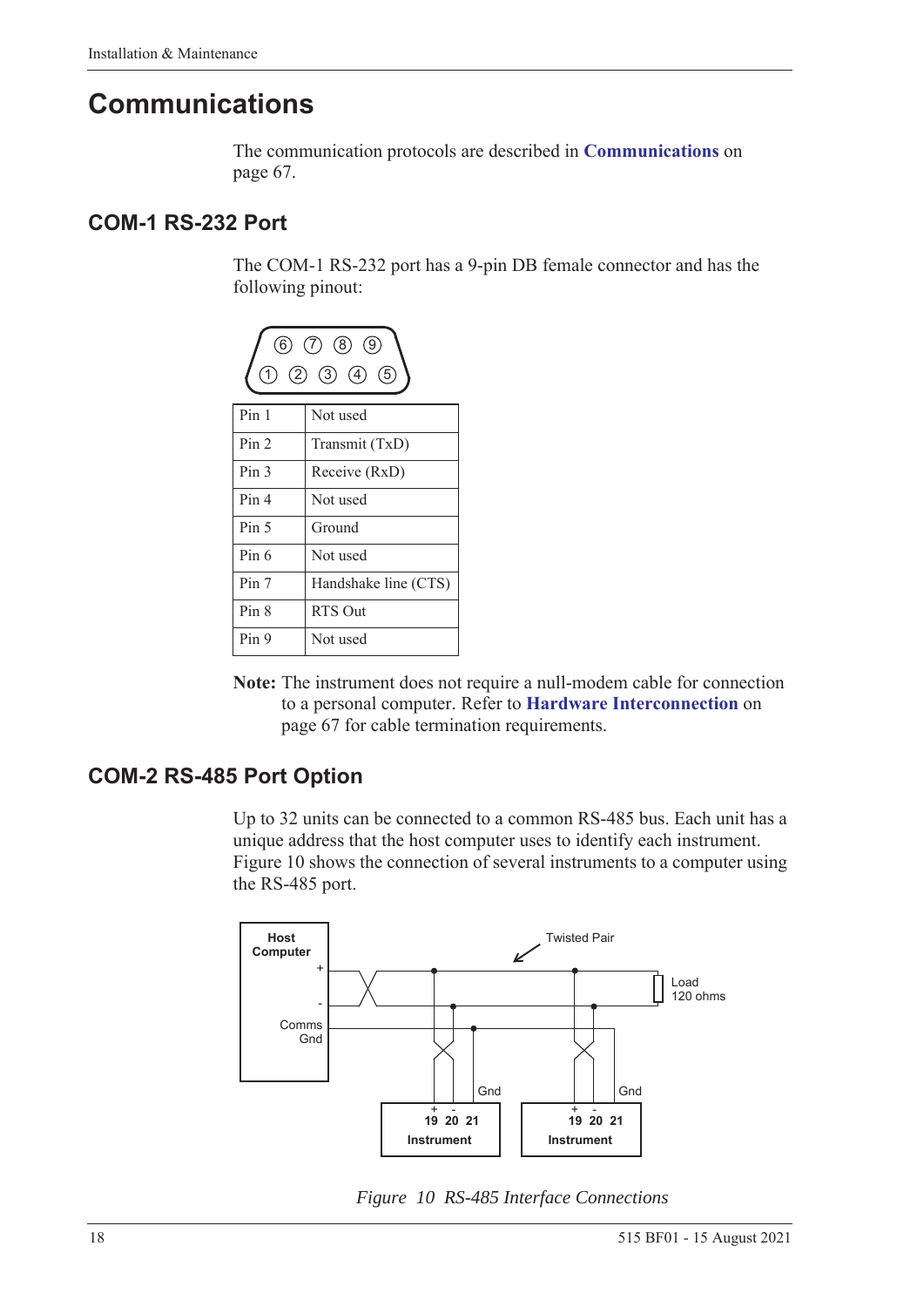## <span id="page-28-0"></span>**COM-2 Ethernet Port Option**

An Ethernet module is an available option, in place of the RS-485 port, if Modbus TCP/IP connection is required. In the programming communication settings, COM-2 should be set to RTU (Modbus), 19200 Baud rate, even parity and 1 stop bit.

## <span id="page-28-1"></span>**Mains Connection**

## <span id="page-28-2"></span>**Earthing and Shielding**

A case earthing point is provided via the mains inlet. Note that this earthing point is for the case only and there is electrical isolation between this point and all electronic circuits. For EMC purposes, or when the instrument is connected to mains, this point must be connected to a good earth.

It is a good practice to use shielded cable for all signal connections to the instrument. Care must be taken to separate signal cables from power cables to minimize interference.

Overall earth should be connected at the instrument end only. This connection should be as short as possible and connected to the earthing point on the rear terminal at pin 18.

## <span id="page-28-3"></span>**Disconnection Device**

When powered from a mains supply this unit requires the provision of a suitable mains isolation device, capable of interrupting both poles of the supply and meeting your local wiring regulations, to be suitably located and easily accessible near to the installed instrument. It must be marked as the disconnecting device for the equipment. It must be suitably rated with respect to the cross sectional area of the supply conductors.

## <span id="page-28-4"></span>**Maintenance Instructions**

Occasionally it may be necessary to open the unit in order to change the Real Time Clock battery. No other service operations are permitted. In order to perform these operations and maintain safety it is essential to follow the instructions below. If mounted in an ExD enclosure, before proceeding, refer to the ExD manual for further information. This work may need to be scheduled and carried out in accordance with the local electrical Code of Practice.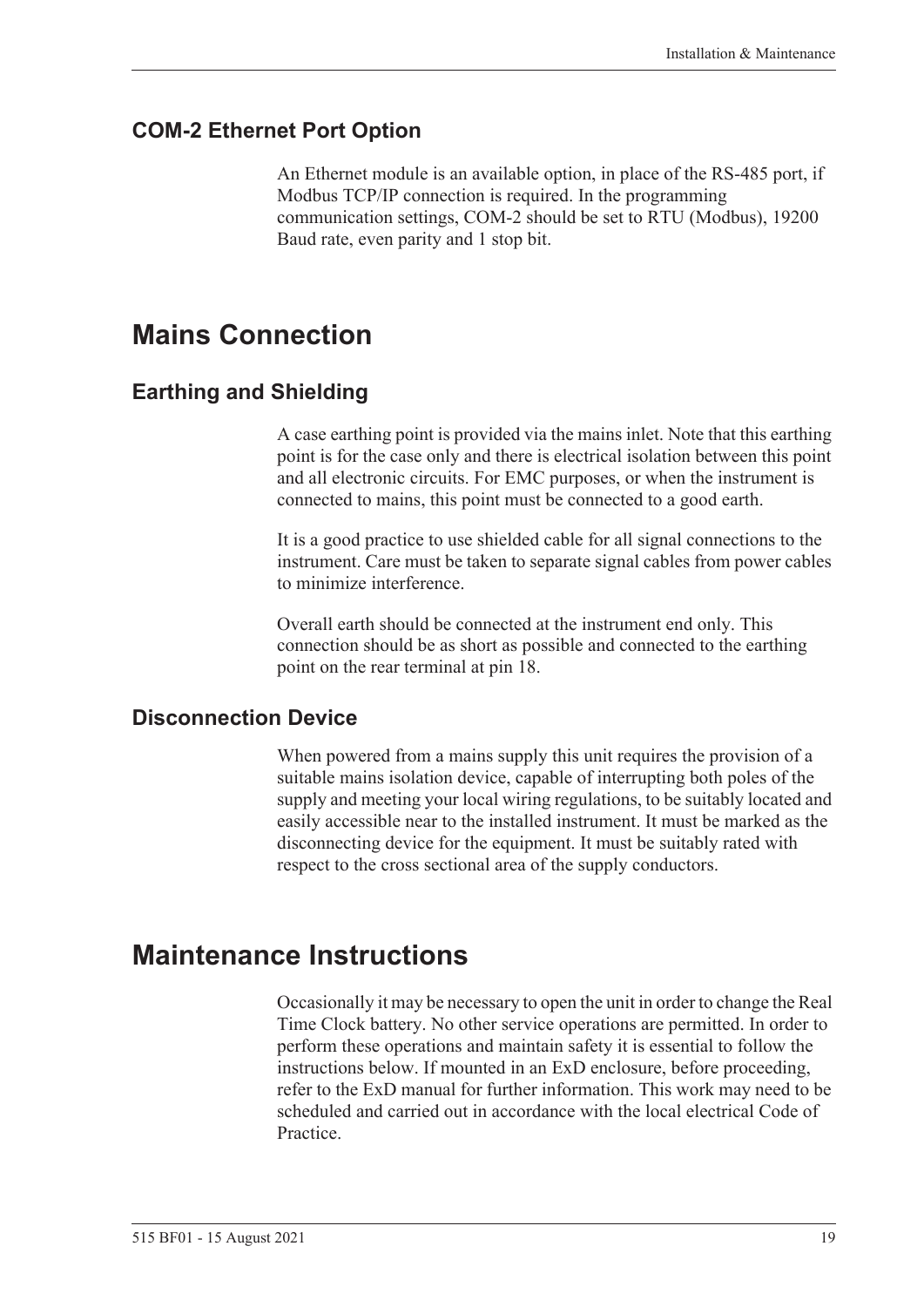## <span id="page-29-0"></span>**Battery Replacement**

#### **INSTRUMENT MUST BE POWERED DOWN**



1. Remove the top row of terminal blocks (19-36) and any communication cables if applicable.

2. Remove the two pan head machine screws on each side of the rear panel.

- 3. Withdraw the option card from the instrument.
- 4. Firmly press the battery holder tab to release the coin cell battery.

5. Identify the part number of the coin cell which is clearly marked on one side of the cell.

- 6. Firmly press the replacement coin cell into the holder
- 7. Reverse steps 1-3 for re assembly.

## <span id="page-29-1"></span>**Battery Type**

**Only the battery type and manufacturer stated below should be used.** 



1. Instruments manufactured with issue 7 option card – CR2450N, Manufacturer RENATA ONLY\*

2. Conformal coated "C" version - Type BR2032, manufacturer Panasonic ONLY.

3. Non Conformally coated versions :- BR2032, CR2032, Sony or Panasonic ONLY.

\*Issue 7 option card can be identified with 6 way (31-36) ORANGE relay connector.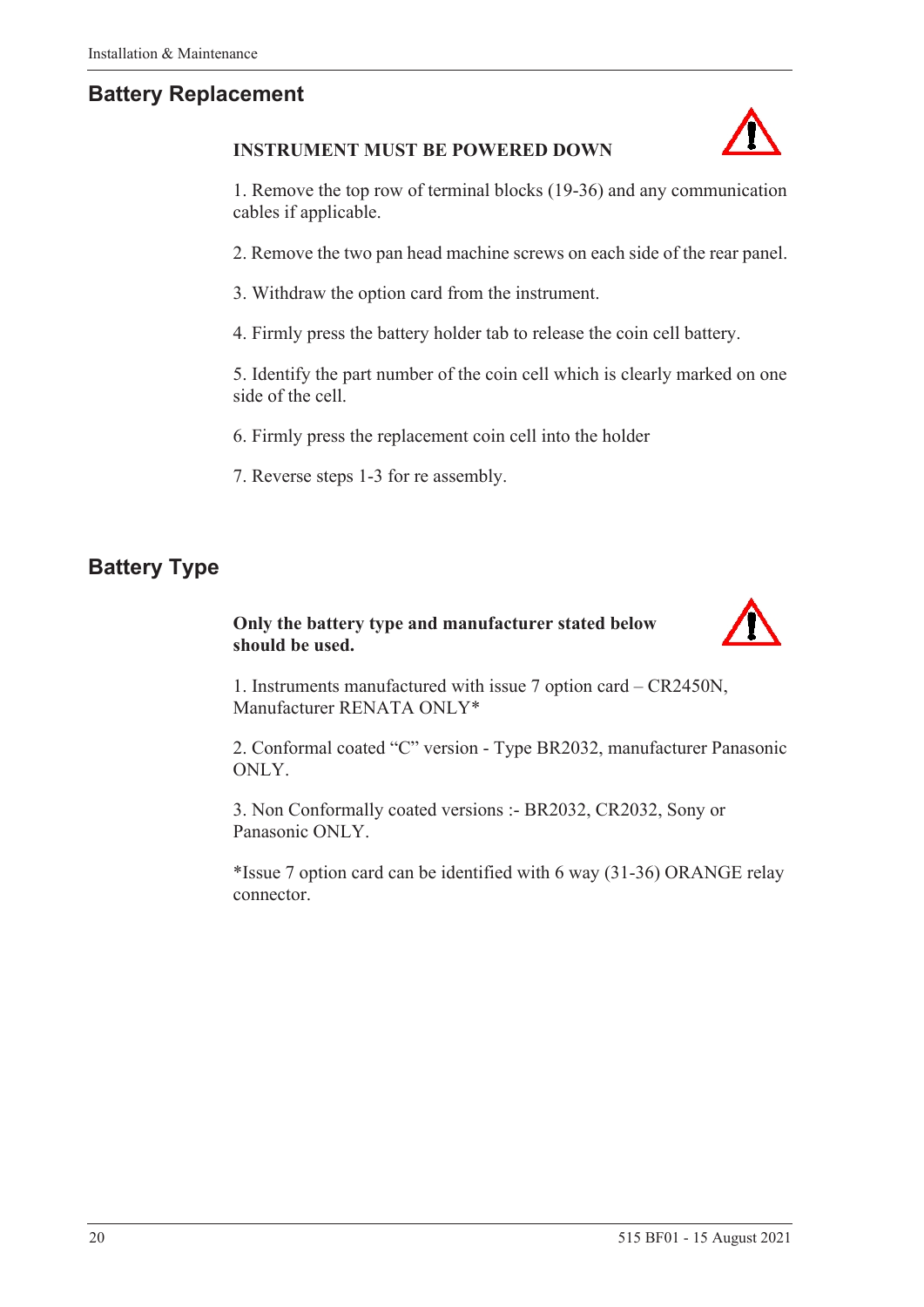# <span id="page-30-0"></span>**Chapter 4 Operation**

## <span id="page-30-1"></span>**Front Panel Operation**

This instrument is a batch controller that is capable of controlling the rate of flow during a delivery. Batch control can be via a PRESET or an ON-OFF mode, while flow control can be via a LOCAL (manual) or LOOP (PI control) mode. The controller can be used in any combination of these modes to achieve the required functionality.

The instrument can also be programmed to display operator prompts to accept a permissive signal before a delivery or batch can be commenced.

In normal operation, press the buttons on the front panel to control the operation of the batch controller or to display the values recorded and calculated by the instrument.

There are several categories of information that the instrument can display:

- **•** Totals
- **•** Rates
- **•** Batch preset values
- **•** Flow control values
- **•** Instrument settings

For each total, there is an associated rate as follows:

| <b>Total</b> | Rate            |
|--------------|-----------------|
| Volume       | Volume Flowrate |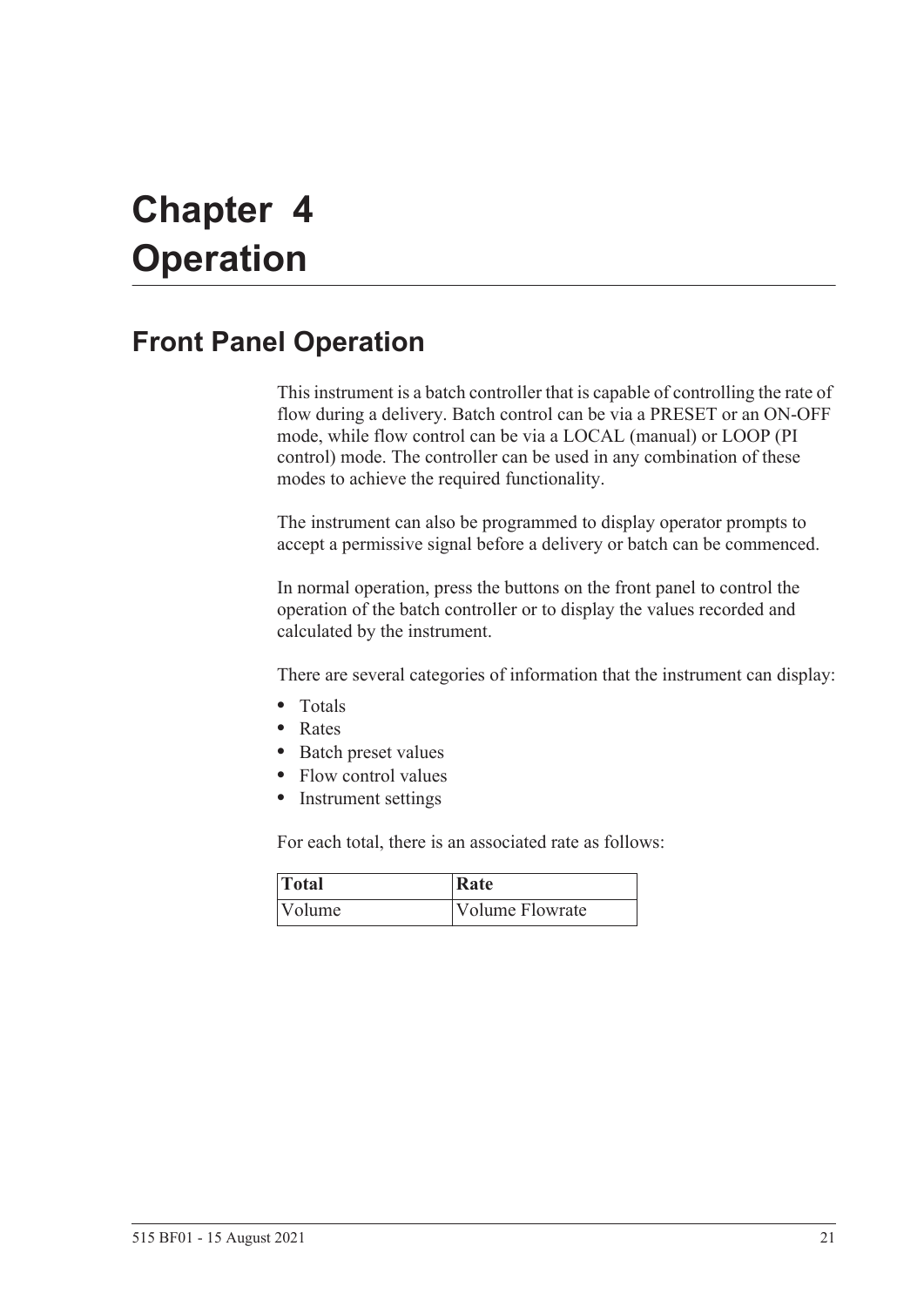## <span id="page-31-0"></span>**Default Variable**

In some applications, a particular variable is of more interest than others, and for this reason a default variable can be assigned during instrument calibration. The default variable is used in the following ways:

- **•** Determines what the display returns to when the Stop key is pressed while viewing other items in the main menu list.
- **•** Determines what the display returns to if the display timeout option is enabled and no buttons are pressed for the selected period (usually 30 seconds).
- **•** Determines what is displayed on power up or exit of Calibrate mode.

## <span id="page-31-1"></span>**Status LEDs**

The status LEDs illuminate to show the following conditions:

| Run          |
|--------------|
| Set          |
| <b>Alarm</b> |
| Cal          |

|            | <b>Run</b> Solid led:            | The instrument has a batch in progress.                               |
|------------|----------------------------------|-----------------------------------------------------------------------|
|            | Fast flashing led: Batch paused. |                                                                       |
|            |                                  | Slow flashing led: Waiting for valves to close.                       |
| <b>Set</b> | Solid led:                       | The instrument is in Calibrate Set mode.                              |
|            |                                  | Flashing led: Count down to automatic restart of next batch.          |
|            |                                  | Alarm The instrument has an error, as indicated on the display panel. |
|            |                                  | <b>Cal</b> The instrument is in Calibrate View mode.                  |
|            |                                  |                                                                       |

## <span id="page-31-2"></span>**Front Panel Keys**

**RUN** Press the **RUN** key to start or resume a batch. The run led will illuminate.

- **STOP** Press the **STOP** key to halt a current batch. The instrument will go into pause mode and the run led will flash at a steady pace. The incomplete batch can be resumed or the **STOP** key can be held again to end the batch and the run led will turn off. The **STOP** key is also used to stop the next batch if in automatic restart count down, can be used to return the display directly to the default variable (total) when scrolling through the main menu items and can be used to acknowledge flow errors without resetting the total.
- **RESET** Use the **RESET** key to step directly to the HOLD.SET TO RESET prompt within the main menu items. Holding SET at this point will clear the batch totals or the **DISPLAY** key can be pressed to step onto the HOLD.SET - TO PRINT prompt if the printer option has been selected.

The instrument makes three beeps when it resets the totals and two beeps when a printout is started.

- **DISPLAY** Press the **DISPLAY** key to step or scroll through the main menu items.
- **BATCH** Hold the **BATCH** key to display the current batch preset value. Continue to hold for two seconds to enter edit mode for the preset if access is authorised. Pressing the **BATCH** key briefly displays the accumulated total.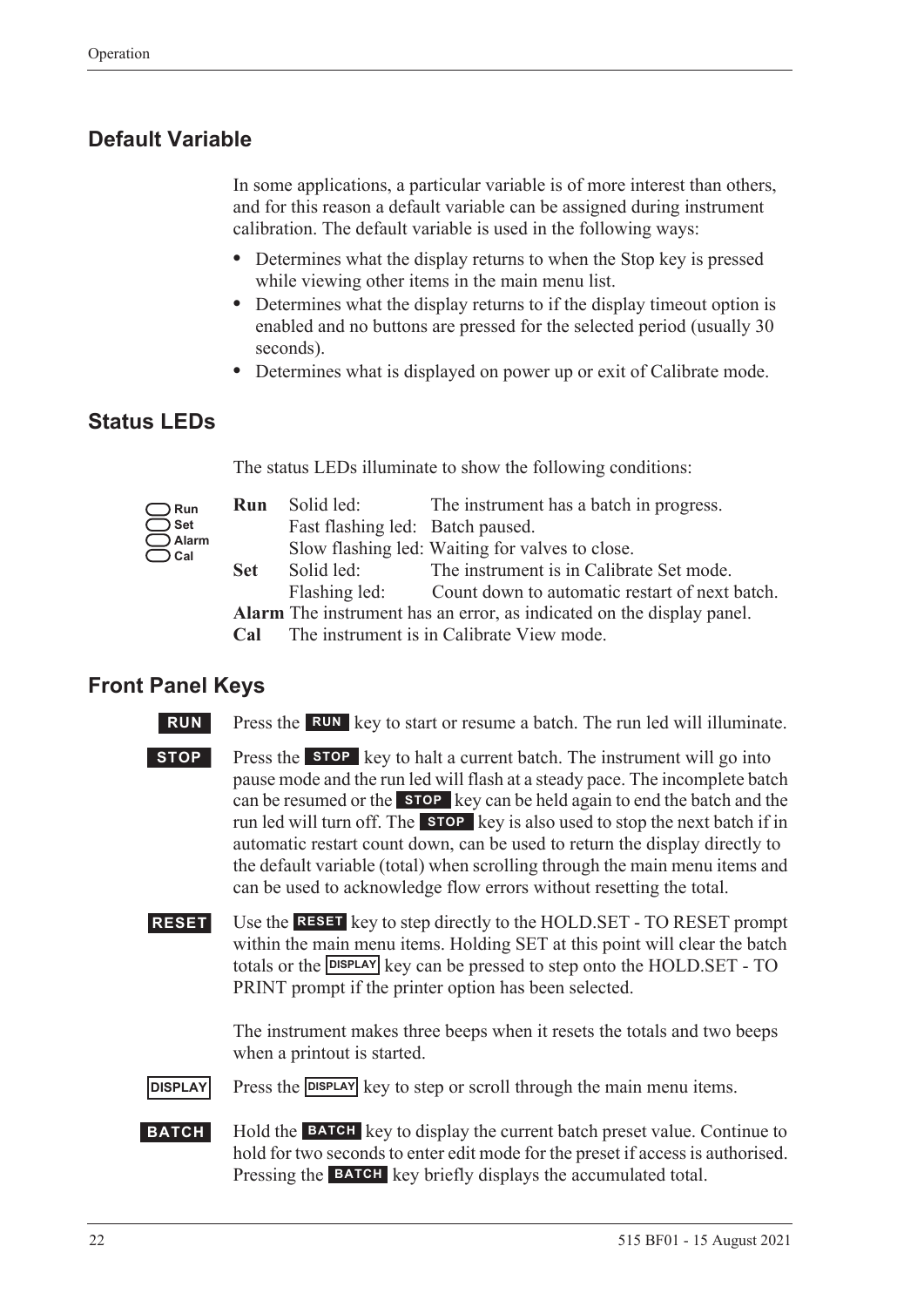## <span id="page-32-0"></span>**Main Menu Items**

The main menu in this instrument consists of the following items. The key is used to step or scroll through the list. The full menu can only be viewed if the batch controller has been stopped and reset . **DISPLAY**

| <b>DISPLAY</b>  | <b>Description</b>                                                     | <b>Options</b>                                                                                                        |
|-----------------|------------------------------------------------------------------------|-----------------------------------------------------------------------------------------------------------------------|
| VOLUME          | Volume                                                                 | Hold the $\boxed{\mathsf{set}}$ key to display (or edit) the batch<br>preset or briefly press to view the accum total |
| P-FLOW          | Process flowrate                                                       | Hold the SET) key to display (or edit) the<br>controlling setpoint                                                    |
| P-ETRL          | Process control output                                                 | Hold the $\overline{\text{set}}$ key to display (or edit) the<br>controlling setpoint                                 |
| <b>JEVIAT</b>   | Process flowrate<br>deviation                                          | Hold the SET) key to display (or edit) the<br>controlling setpoint                                                    |
| TO RESET        | Reset delivery total                                                   | Hold the <b>SET</b> ) key to manually reset the current<br>delivery (batch) total.                                    |
| TO PRINT        | Only shown if a printer<br>protocol is used.                           | Hold the <b>SET</b> ) key to manually print a delivery<br>docket.                                                     |
| REPORT PRINT    | Only shown in Detail<br>Menu if a printer<br>protocol is used          | Hold the <b>SET</b> key to print log report as defined in<br>the TM/LOG section of calibration.                       |
| LOGGED DATA     | Only shown in Detail<br>Menu if real-time clock<br>option is installed | Hold the <b>SET</b> key to display data logs as<br>described in Data Logs on page 25.                                 |
| MODEL INFO      | Only shown in Detail<br>Menu                                           | Hold the SET key to display the Model<br>information as described in Model Information<br>on page 26.                 |
| <b>CAL MENU</b> | Only shown in Detail<br>Menu                                           | Hold the $ \text{SET} $ key to enter Calibration View<br>mode as described in Calibration View Mode on<br>page 38.    |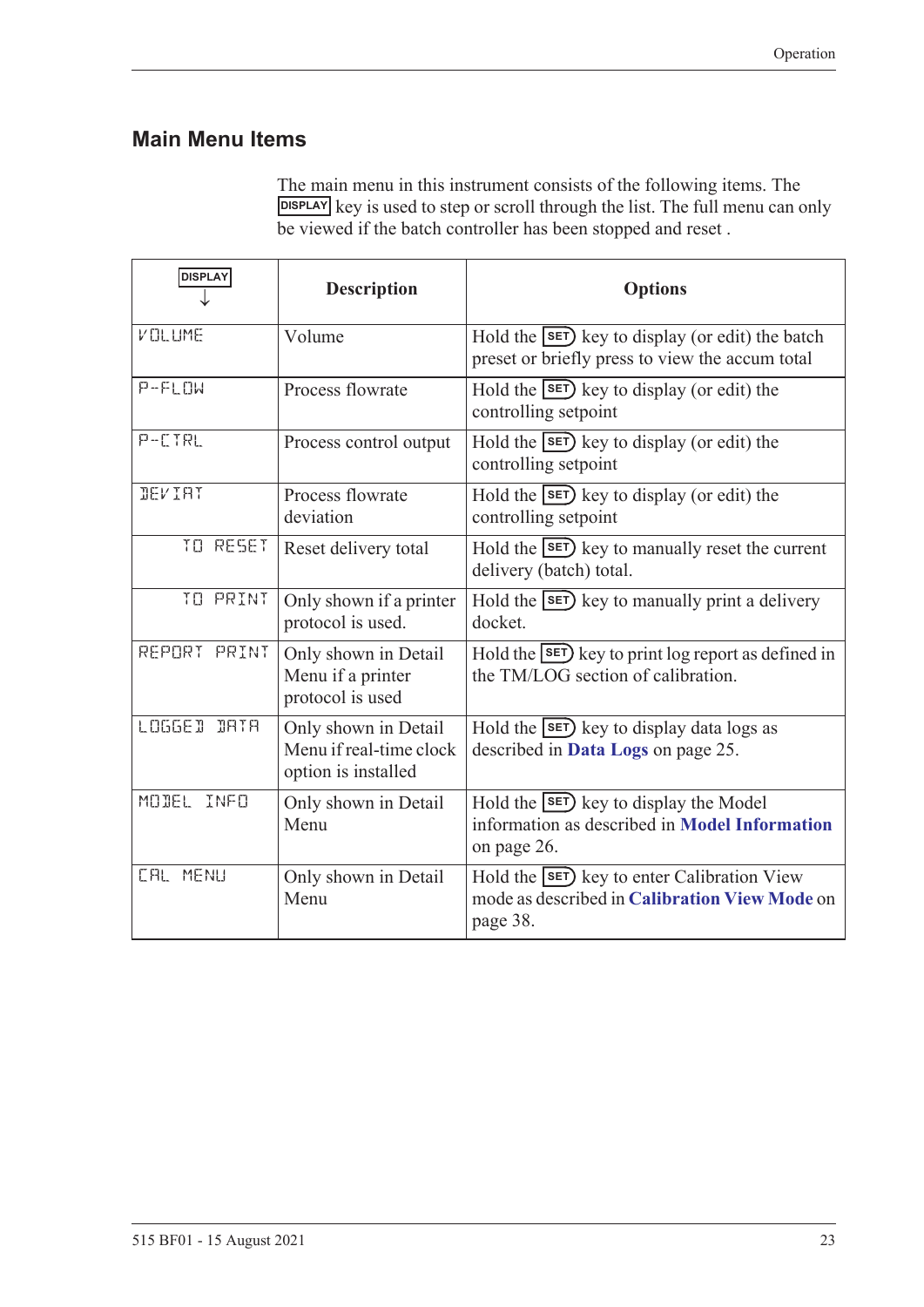## <span id="page-33-0"></span>**Detail and Basic Menu**

The 515 instrument has the option to switch the main menu from the full Detail menu to a Basic menu. The Detail menu includes all of the main menu variables and the HOLD SET sub menu items as listed above. In the Basic menu only the application or operator essential main menu variables are shown. The main menu variables to be shown in the basic menu need to be selected in the 500 Series Program Manager prior to the application software being downloaded to the instrument. The 500 Series Program Manager (500-PM) is Windows based configuration and resource tool for the 500 Series and is freely available from the www.contrec.co.uk website.

To switch between the Detail and Basic menu, while in the main menu, press and hold the **DISPLAY** and **SET**) keys together for 5 seconds. When switching to the Detail menu the display will briefly show: d 15 PL A Y DETAIL MENU. When switching to the Basic menu the display will briefly show: d ISPLAY BASIC MENU

When the application software is first installed, the default is the Detail menu. From that point, the menu type is saved and restored on power cycle. The menu type will need to be Detail to access the CAL MENU

## <span id="page-33-1"></span>**Setting the Batch Preset**

**SET**

The batch preset can only be set while the instrument is in the idle state, i.e. batch is complete or has been stopped and reset. Hold the **SET** key to display the current preset value while viewing the total variable. The display of the preset will change from view mode to edit mode after 2 seconds if access has been enabled in calibration. Once in edit mode the **Set** indicator will illuminate and the preset value can be changed in the same way as in calibration set mode, see **[Changing Numeric Settings](#page-49-1)** on page 40. The key is used to exit edit mode. **SET**

## **Limit on Batch Size**

To prevent accidental entry of large batch quantities, a maximum batch limit can be programmed during calibration. The operator is then prevented from entering a batch quantity which exceeds this value.

### **Common Preset Values**

If the batching application continually uses a regular set of preset values then quick access can be provided to these. In calibration, there is the opportunity to enter up to 20 commonly used preset values.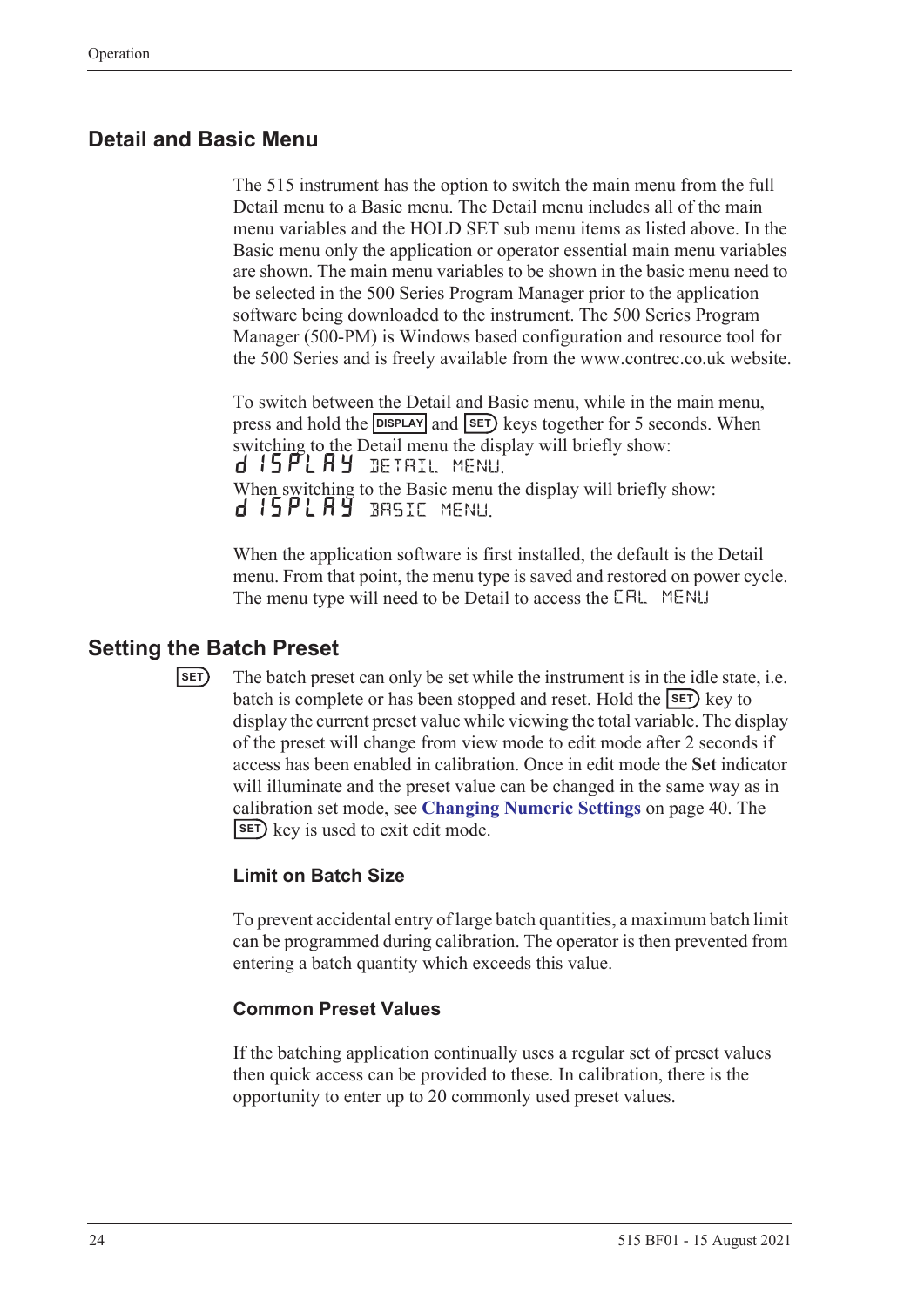These can then be accessed whilst in batch edit mode (described above) by pressing the **DISPLAY** key. The pre-programmed values will appear in the order they were entered in calibration. The display will step through the presets back to the currently entered value which can still be manually edited. While displaying the desired preset value, press the **SET** key to accept the value and exit edit mode.

### <span id="page-34-0"></span>**Setting the Flow Control Setpoints**

**EXECUTE:** Hold the **SET** key to display (or edit) the controlling setpoint while viewing one of the "rate" variables. The display of the setpoint will change from view mode to edit mode after 2 seconds if access has been enabled in calibration. Edit mode can not be entered if a "Preset" batch is in progress. Once in edit mode the **Set** indicator will illuminate and the setpoint values are changed in exactly the same way as in calibration set mode.

## <span id="page-34-1"></span>**Data Logs**

The instrument will log up to 1000 deliveries (batches) if the real-time clock option is installed. The logs are taken at the end of each batch or upon reset if a batch has been aborted before the preset total has been reached. Each entry has a log number, a delivery number and a time and date stamp.

When the number of log entries exceeds 999 the oldest log entry is overwritten by the newest one.

#### **View Data Logs**

Use the following procedure to view the data that has been logged by the instrument:

- **1.** Press the **DISPLAY** key to scroll through the menu to the LOGGE D DATA prompt.
- **2.** Hold the  $\overline{\text{SET}}$  key.

The instrument displays the most recent log record first. The log record number and corresponding delivery number are shown, for example LR-001 and DEL 1236.



**3.** Use the  $\Box$  or  $\Box$  keys to scroll to the delivery number or log record of interest.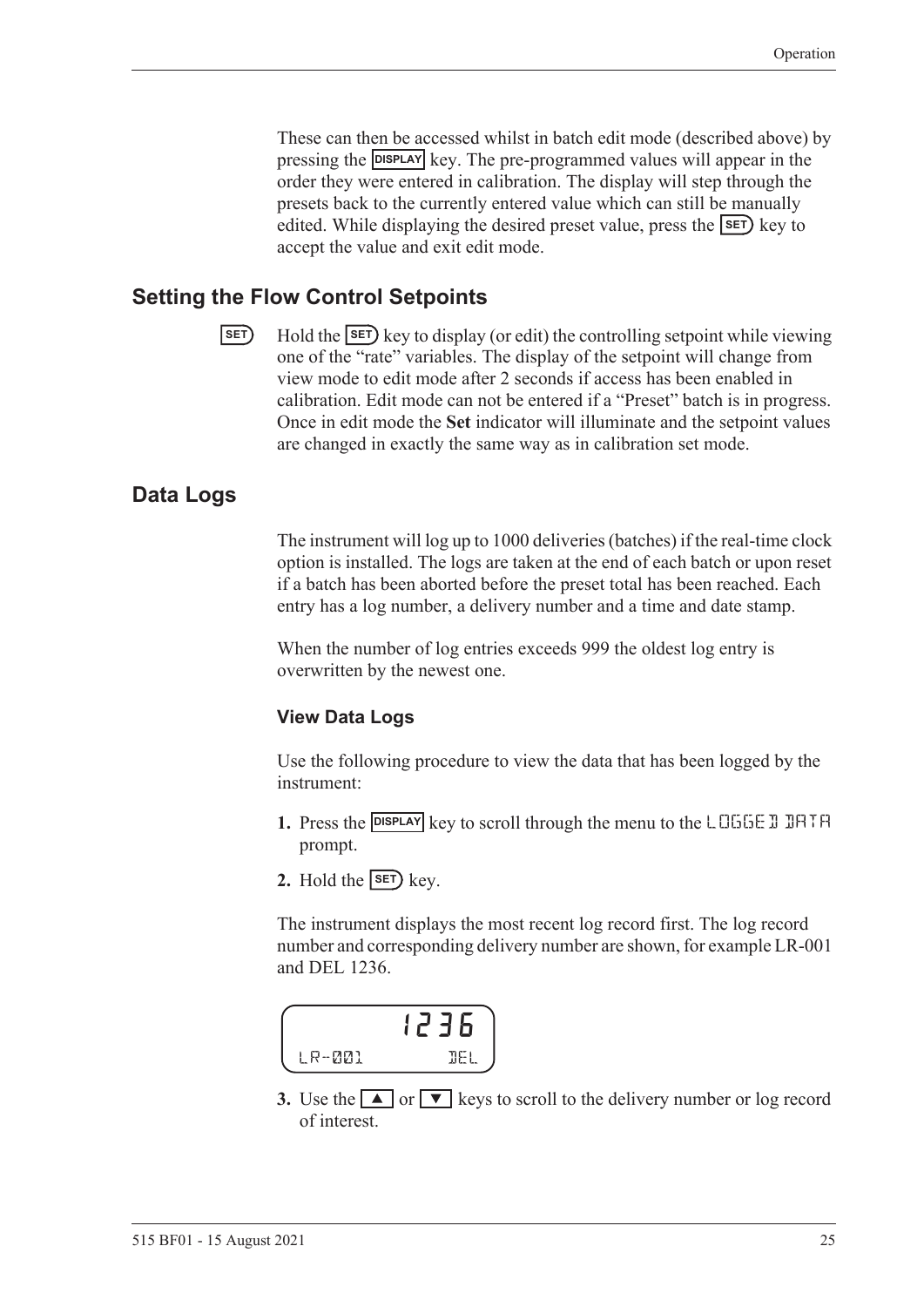- 4. Press the **DISPLAY** key to show the information stored in the selected log record. Each log record consists of:
	- time and date stamp,
	- **•** error code
	- **•** totals for the delivery.
- **5.** While holding the  $\boxed{\text{DISPLAN}}$  key use the  $\boxed{\blacktriangleright}$  key to step through the stored information.
- **6.** While holding the **DISPLAY** key use the **RESET** key to print the data for the displayed log if the printer option has been selected.

The following example shows the format of the time and date stamp at 15:25 (3:25 pm) on 16 January 2019. The day and month alternate with the year in the bottom right hand corner.

$$
\begin{array}{|c|c|c|c|}\n\hline\n & 15-25 \\
 & 15-25 \\
\hline\n & 16-21 \\
\hline\n\end{array}\n\quad\n\begin{array}{|c|c|}\n\hline\n & 15-25 \\
 & 15-25 \\
\hline\n & 2019\n\end{array}
$$

## <span id="page-35-0"></span>**Model Information**

The model information items display the hardware, software and application versions of the instrument. This information is mainly for service personnel. Typical examples are shown below.

| <b>DISPLAY</b>             | <b>Description</b>                                                                                                                                                                                                                                                                    |
|----------------------------|---------------------------------------------------------------------------------------------------------------------------------------------------------------------------------------------------------------------------------------------------------------------------------------|
| $7 - 1 - 5 -$<br>SIS MODEL | The hardware model information.<br>Refer to <b>Product Codes</b> on page 89 for full<br>information.                                                                                                                                                                                  |
| BFØ1 INPUT                 | The Application number and the assignment of the<br>inputs. Refer to Application Information Code on<br>page 90 for more information.                                                                                                                                                 |
| 3.0.000<br>SØ0-PM VERS     | The version of 500-Series Program Manager from<br>which the application software was compiled.                                                                                                                                                                                        |
| 026357<br>CUSTOM VERS      | The Customer version code for this installation. Refer<br>to Custom Version Codes on page 90 for more<br>information.                                                                                                                                                                 |
| 123456<br>RBE123 5/N       | The instrument serial number and unit tag. The serial<br>number is on the top line and unit tag is on the bottom<br>left. Both items are entered when the instrument<br>application software is initially loaded. If the unit tag<br>is not used the default tag, UNIT, will be used. |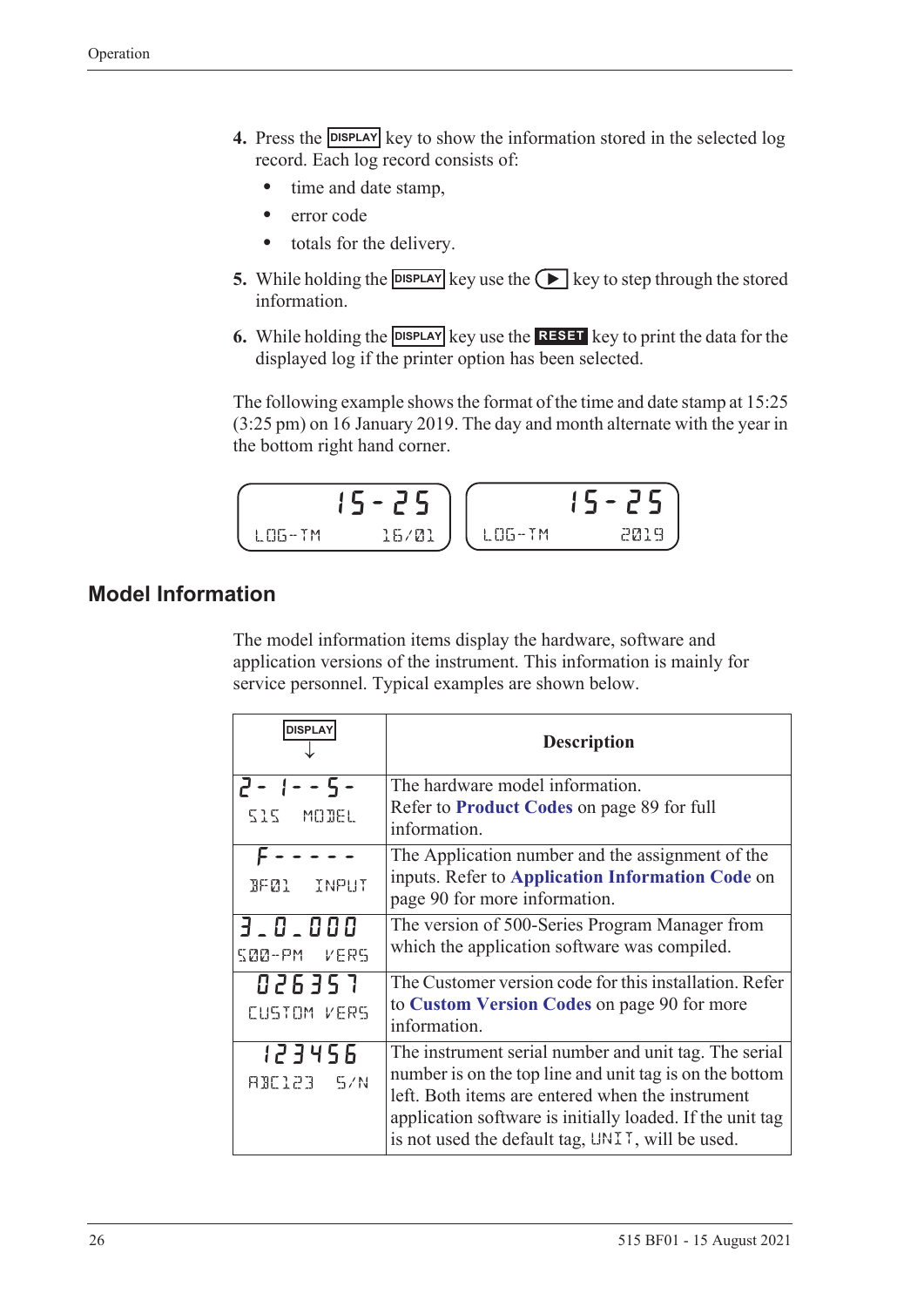| <b>DISPLAY</b>                    | <b>Description</b>                                                                                                                                                                                                                                                                                                      |
|-----------------------------------|-------------------------------------------------------------------------------------------------------------------------------------------------------------------------------------------------------------------------------------------------------------------------------------------------------------------------|
| $15 - 15$<br>EDITED 27/08<br>2019 | The time and date when the calibration of the<br>instrument was last edited. The format of the time and<br>date is the same as for the data logs. This example<br>shows $16:15$ (4:15pm) on the 27th August 2019.<br>This function is available only if the instrument has<br>the real time clock option.               |
| [LA55-3<br>FLASH I<br>$V - Q$ 19  | The instrument Class and Flash (bootloader) version.                                                                                                                                                                                                                                                                    |
| 5<br>POWER EYELE                  | The number of power cycles that have occurred since<br>the application software was installed.                                                                                                                                                                                                                          |
| WITT<br>RESET                     | The number of 'watchdog timer' (WDT) resets that<br>have occurred since the application software was<br>installed. The WDT Reset count is only shown if a<br>WDT Reset has occurred.                                                                                                                                    |
| HOLd.PSE<br>CONFIG<br>PRINT       | If the printer protocol is assigned to one of the<br>communication ports, the prompt to print the full<br>program configuration report will be shown. Hold<br>Reset to start the printing of the configuration report.<br>The report will be in a similar format to the report<br>generated by the 500 Program Manager. |

Press **SET**) at any time to exit from the Model information.

# **Flow Control Modes**

This instrument can operate in the following flow control modes:

- **•** Local (manual) mode
- **•** Loop mode
- **•** Tune mode (only available in calibration set mode)

#### **Local Flow Control Mode**

The desired process control output (P-CTRL %) is manually set via the front panel or serial communications.

The output signal is used to control a proportional control valve or variable speed drive to obtain the desired flow. In this mode the flow deviation (DEVIAT  $\%$ ) is set to zero.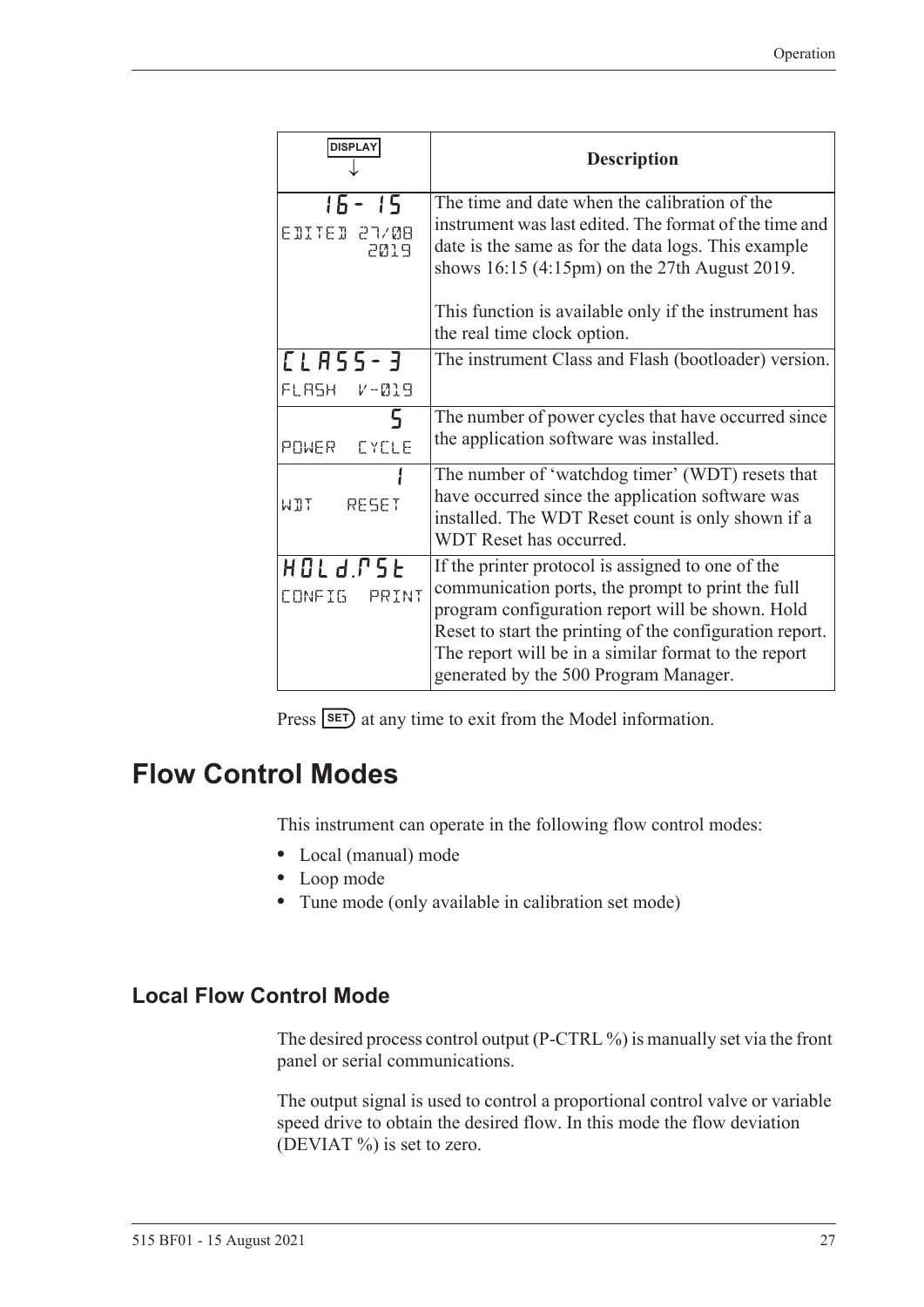#### **Loop Flow Control Mode**

The desired process flowrate set point (P-FLOW SP) is set via the front panel or serial communications.

The PI controlled output signal is used to maintain the desired process flowrate via a proportional control valve or variable speed drive.

#### **Loop Tuning Mode**



**Tune Mode** - CAL MODE ONLY This mode is only accessed from within calibration mode and allows the operator to view a concise list of key parameters and gain immediate feed back. The Proportional Band (P-BAND) and Integral Time (I-TIME) are entered to tune the system.

> For details on this method see below: **"Tuning the Control Loop"**.

The **RELEASE** prompt in batch mode is used to open the On-Off control valve from **Chi-Off**<br>
Introl Valve Within calibration.

#### <span id="page-37-0"></span>**Tuning the Control Loop**

The Process Controller has a special control mode, within the Parameters section of calibration, to assist in tuning the control loop. This mode provides a concise list of key parameters and allows for immediate feedback. The basic principle in tuning the loop is to gradually adjust the Proportional Band (P-BAND) and the Integral Time (I-TIME) and observe the response to a step change in the setpoint.

The tune menu provides for this by allowing the P-BAND and I-TIME to be programmed and then a Process Flow (P-FLOW) setpoint value to be entered. The next items in the menu are the actual live process variable and the deviation from the target value, so that the response of the system to a setpoint change can be observed. Unless the menu is quit the program will step back to start of the tuning menu so that new values of P-BAND and I-TIME can be entered and the effect of a step change in the setpoint be monitored.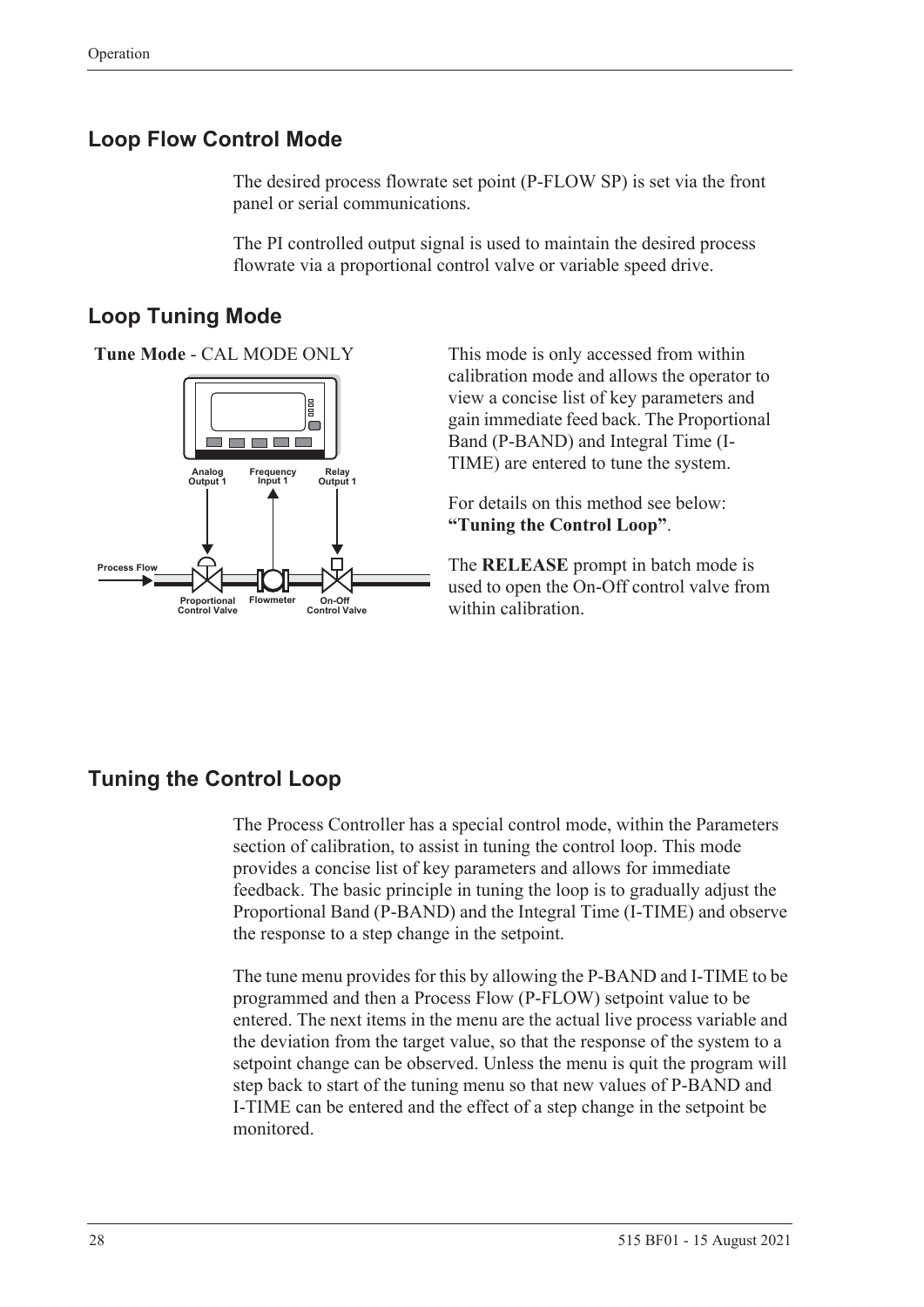As the idle position for any On-Off control valve in a batching system is "closed", a special option in the Batch Mode parameter, RELEASE, allows the valve to be opened from within calibration. For more information, refer to **[Release Mode](#page-39-0)** on page 30.

This sequence is used for Loop mode. The tuning procedure is as follows:

- **1.** Before tuning the control loop it is essential to program in the correct parameters for the flowmeters, including filtering.
- **2.** The actual Process Flow Range (P-FLOW RANGE) should be measured and entered. It is determined by setting the Control Mode to LOCAL, Batch Mode to RELEASE, setting the *Flow Setpoint* (control output) to 100% (20mA) and then observing the steady state flowrate.
- **3.** With the correct Process Flow Range entered and Batch Mode still set to RELEASE the Control Mode should now be set to LOOP to continue the tuning procedure.
- **4.** With the Loop Error Deadband (D-BAND) and the Output Ramp Time (R-TIME) set at zero, the I-TIME should be set to zero (disabled) and the P-BAND set at 150%.

Gradually decrease the P-BAND value until the system begins to oscillate when a small step change of the setpoint is introduced. When this occurs, double the value of the P-BAND.

- **5.** Next set the I-TIME to 20 seconds and gradually decrease the value until the system again begins to oscillate when a small step change of the setpoint is introduced. When this occurs double the value of the I-TIME.
- **6.** The Deadband and the Output Ramp Time can now be programmed as required.

The system should be tuned around the flowrate at which the eventual system will operate. The stability of the loop should then be checked at various flowrates and setpoints.

# **Batch Operation Modes**

This instrument can operate in the following Batch operation modes:

- **•** PRESET
- **•** ON-OFF
- **•** RELEASE (only available in calibration set mode)

#### **Preset Mode**

If the batch mode is **PRESET** the prestop and shut-off points are determined by the instrument.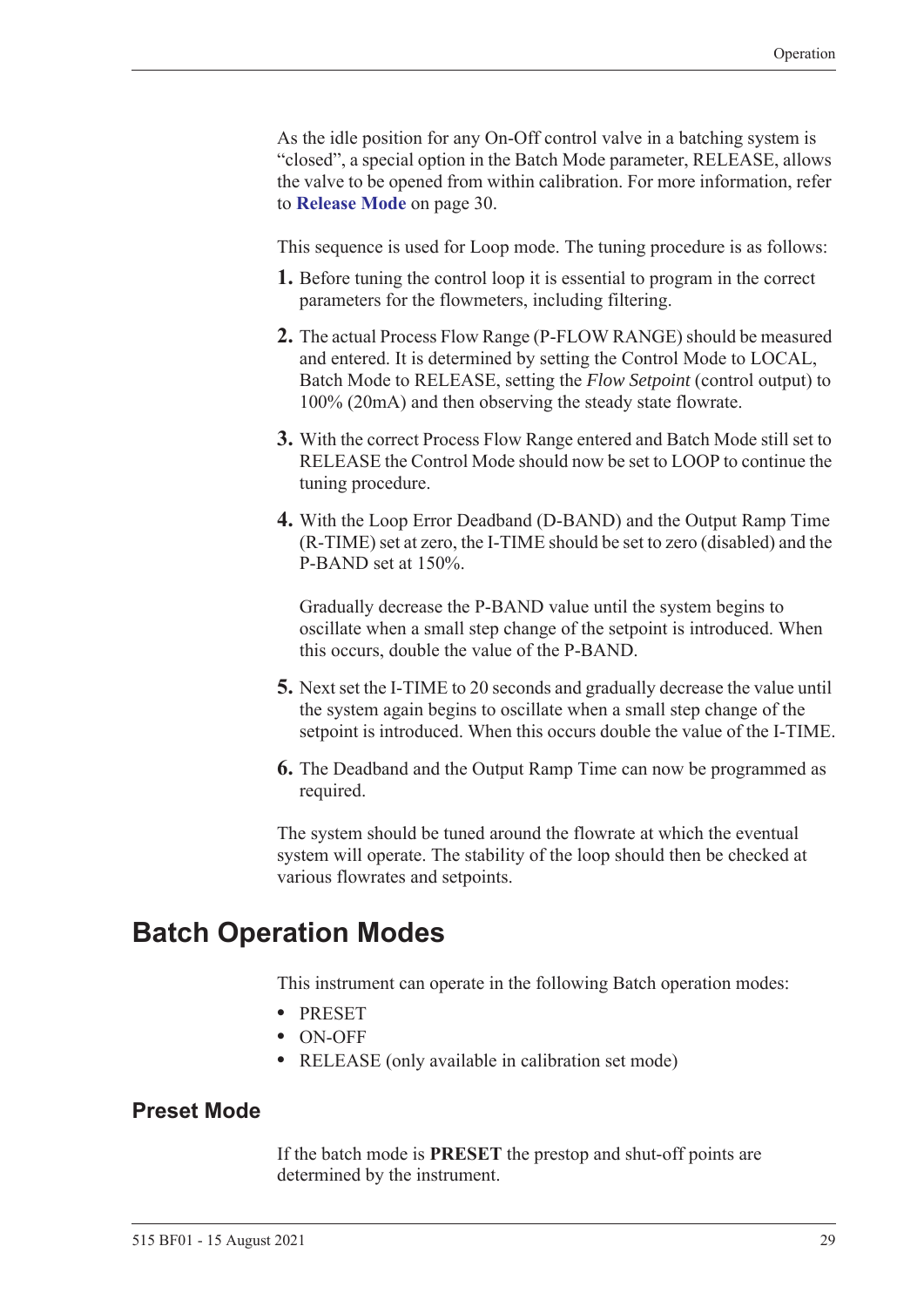The instrument can be set to count up from zero or down from the preset value. A slow flow start feature and reduction of flowrate when approaching the desired quantity is available for smoother batching. The automatic overrun compensation feature can be used to improve accuracy and repeatability. An auto-restart feature for automated repeat batches is also available in preset mode.

#### **On-Off Mode**

If the batch mode is **ON-OFF** the shut-off point is determined by the operator.

The instrument will operate in a count up direction. The slow flow start feature can still be used, but in this mode starting and stopping is determined by the operator and in this mode there is no End of batch output signal.

#### <span id="page-39-0"></span>**Release Mode**

The **RELEASE** prompt in batch mode is used to open the On-Off control valve from within calibration, primarily for tuning and commissioning purposes.

The RUN led is illuminated while the On-Off valve is "open". The type of flow control while the valve is open is dependent on the control mode at the time. If in LOOP mode PI Loop flow control is activated.

For PI Loop tuning procedures that may need the flow to be "released" for a considerable time it is important that the flow is directed to an appropriately sized vessel.

If calibration is exited while in RELEASE mode the On-Off valve will close and the batch mode will default to PRESET mode.

# **Batch Operation**

#### **Operation Configurations**

For batch control this instrument can be used in three main configurations:

- **•** Config 1. Using flow control output plus 1 control relay
- **•** Config 2. Using flow control output only (no relays)
- Config 3. Using 2 control relays (no flow control)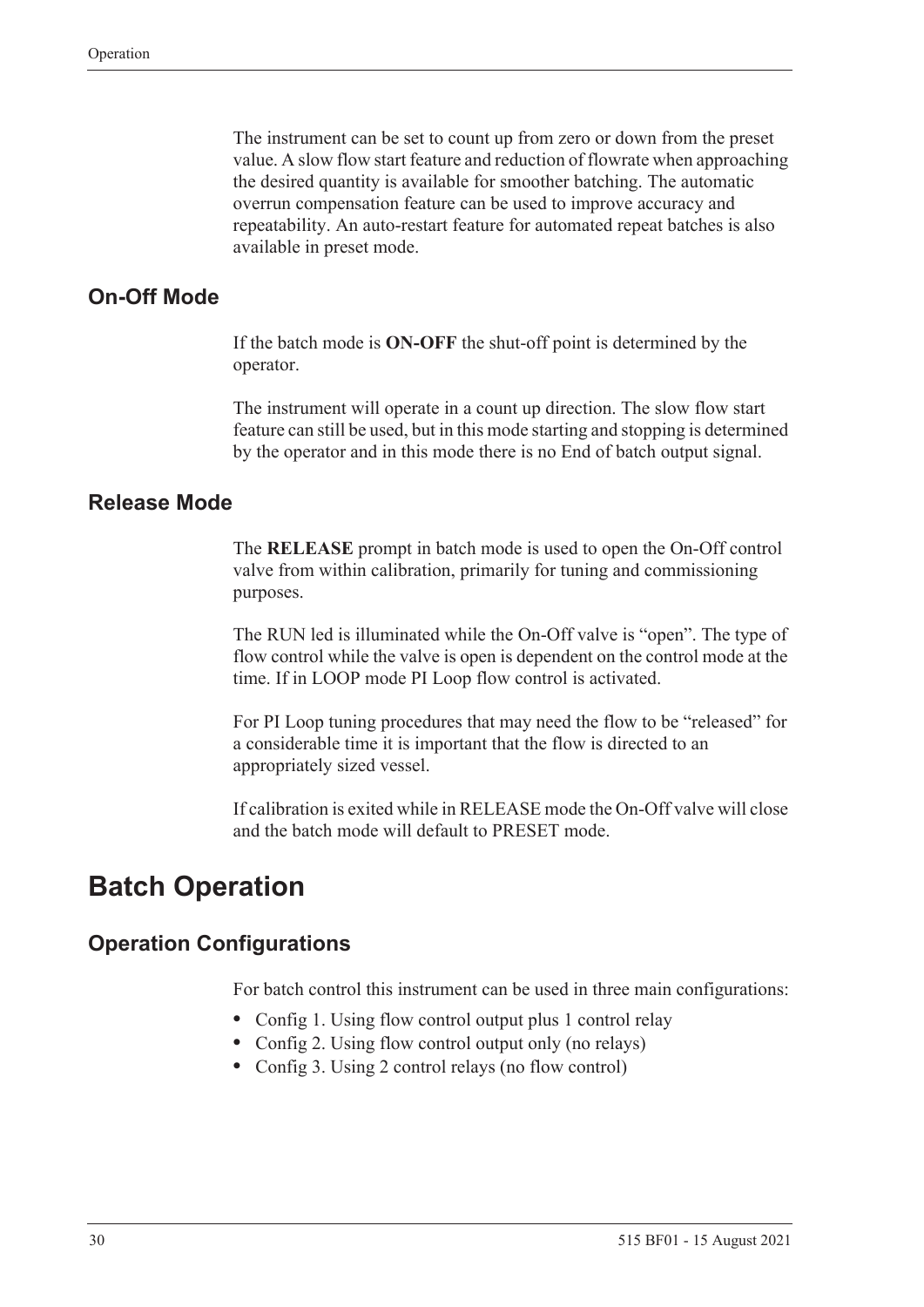#### **Configuration 1**



**Flow Control & 1 Relay** The Hold Output feature can be used in this configuration to provide a faster return to the desired flowrate when the next batch is started.

> The analog flow control output can be used to operate either a proportional control valve or a variable speed drive.

> The On-Off control valve allows the system to achieve high accuracy batching.

**Configuration 2**



**Flow Control Only (no relays)** The Hold Output feature must be disabled in this configuration as the system relies on the proportional control valve to completely stop the flow.

> While this system uses less hardware it is not recommended when high accuracy batching is required.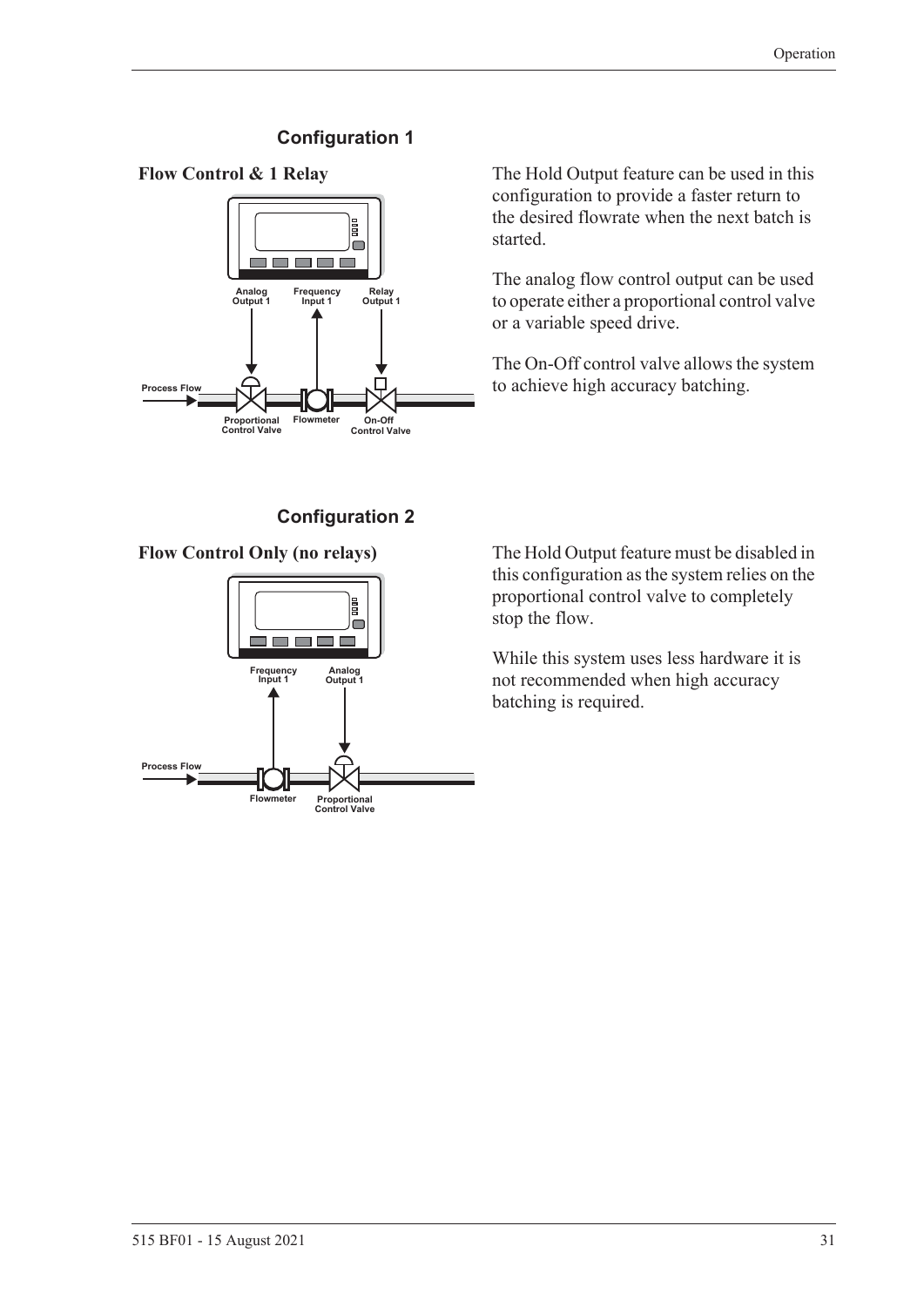

**Configuration 3**

**2-Stage Relay Control (no flow control)** The batch controller can also be used in a conventional dual stage configuration. The Control Mode should be set to Local and the analog flow control output remains unused.

> Parameters for slow start and prestop points are provided to control the operation of Relay 2.

A digital output can be programmed as a pump control signal if required.

# **Safety and Security**

Before a batch or delivery can be commenced it may be imperative that certain safety or security measures are in place. Interlocks, grounding connections, secure keys and identification devices can be used to prevent untrained or unauthorised personnel from operating the batch controller.

#### **Connecting a Permissive**

If this feature has been enabled, the Permissive Input on logic input 3 ensures that a closed circuit to the common terminal (0 volts) must exist before a delivery can be started. A batch will not continue if the permissive input is removed and can not be resumed until the permissive input is restored. A prompt to 'Connect Permissive' is scrolled on the display if the permissive circuit is not closed.

The Permissive Input feature can be enabled or disabled within the Parameters section of calibration.

# **Starting a Batch**

The delivery (batch) will start when the **RUN** key is pressed. The RUN led will illuminate and the instrument will begin to totalise from zero or, if programmed for PRESET and count down mode, the display will decrement from the preset quantity.

The batch controller's analog output and two relays can be used to control the delivery of product. These are energised and de-energised as described below.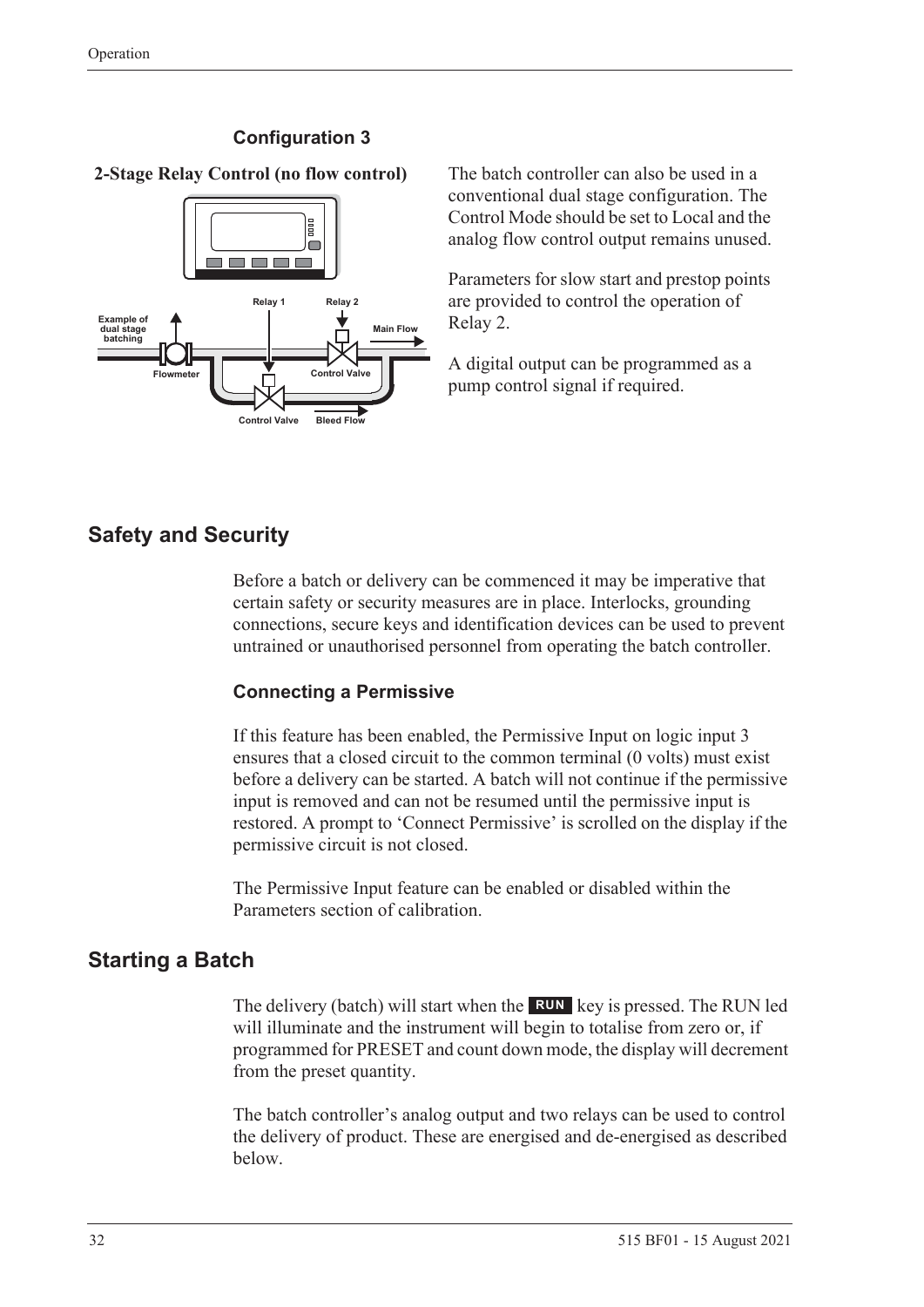#### **Stopping a Batch**

The delivery (batch) can be stopped at any time by pressing the **STOP** key. Once the process has been interrupted in this way it can be continued by pressing the RUN key or the batch can be stopped completely by holding the **STOP** key until the run led turns off.

When the process is in pause mode, the RUN led will flash to prompt the operator to continue or abort the batch.

#### **Resetting a Batch**

The instrument can be programmed to reset by different means.

- After the end of a batch, the **RESET** key can be pressed to step directly to the HOLD.SET - TO RESET prompt in the main menu list. Holding the SET key at this point will reset the batch total. If the instrument is programmed to count down, the display will revert to the preset value. If it is programmed to count up or is operating in ON-OFF mode, the batch total will clear to zero. The next batch cannot be started until the previous batch total has been reset.
- **•** If Auto Reset is enabled in the parameters section of calibration, the batch total will automatically reset when the next delivery (batch) is started.

#### **Printing a Delivery Docket**

If the print option has been enabled, a delivery docket can be printed by different means. The print prompt can only be accessed or a printout initiated if there is no delivery (batch) in progress.

- **•** If the AUTO PRINT feature has been Enabled in the TM/LOG menu, a delivery docket will automatically be printed at the end of each batch at the same time that the delivery is logged. End of batch occurs when a batch ends normally or if a batch is manually ended.
- **•** The HOLD.SET TO PRINT prompt in the main menu can be used to initiate the printing of a delivery docket. The **DISPLAY** key can be used to scroll through the main menu items or the **RESET PRINT** key can be used to step directly to the HOLD.SET - TO RESET prompt and then a single press of the **DISPLAY** key will step onto the print prompt. If an original printout has already been printed, a subsequent delivery docket will include the text "(DUPLICATE DOCKET)".
- **•** Previous (logged) delivery transactions can be reprinted from within the LOGGED DATA menu by scrolling to the desired DEL number, then while holding the **DISPLAY** key, press **RESET** ( **PRINT** ) key to initiate a reprint.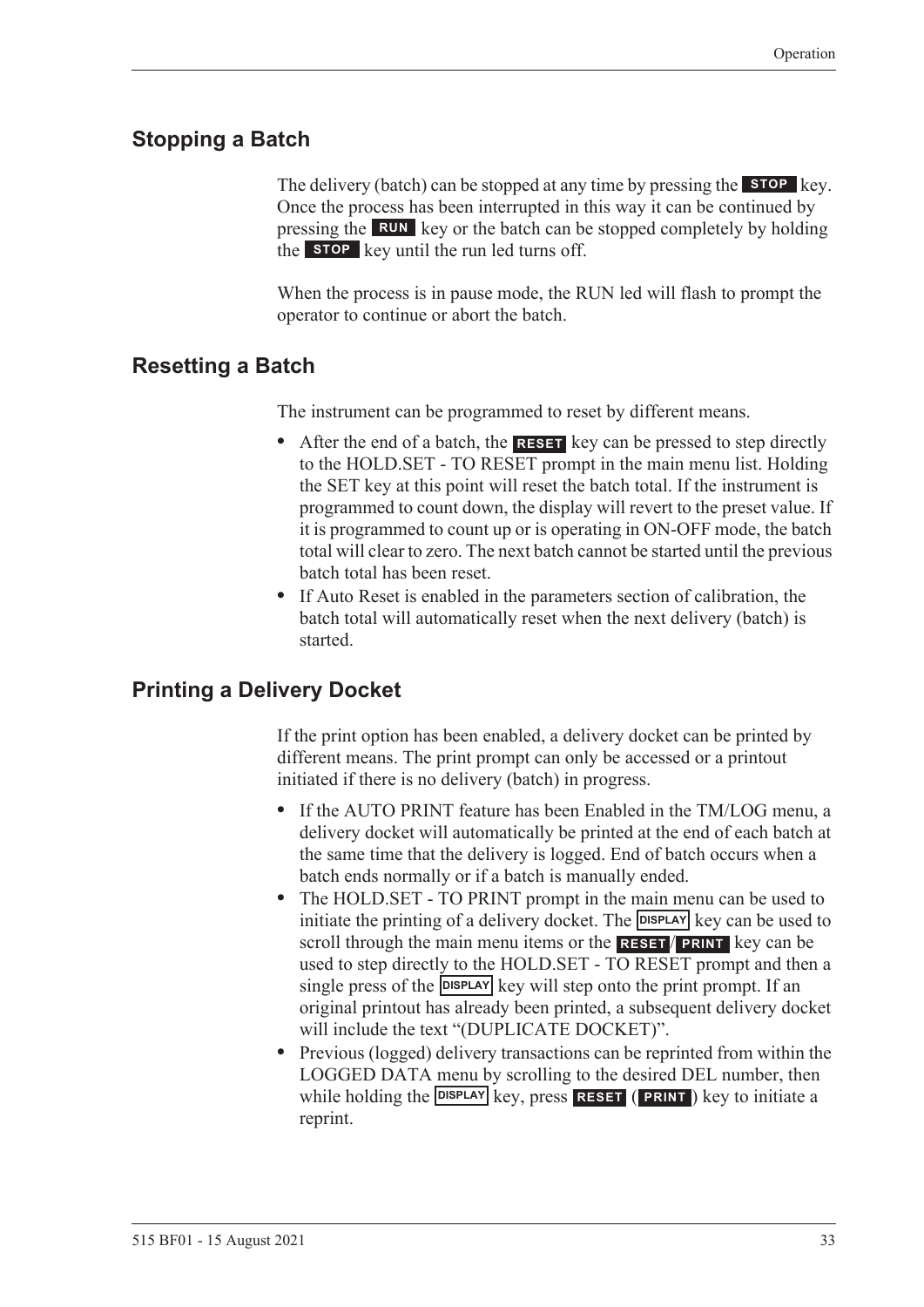#### <span id="page-43-0"></span>**Logic Input Control**

This instrument allows for remote operation via the logic inputs on the rear terminals. The logic input have the following functions:

- **•** Logic Input 1 Remote Run
- **•** Logic Input 2 Remote Stop/Reset
- **•** Logic Input 3 Permissive Input
- **•** Logic Input 4 CAL Switch In field access protection

The Remote Stop input can also be used to reset the batch total by holding the logic input low for 2 seconds if the batch is already complete.

For connection details, refer to **[Logic Input Connection](#page-23-0)** on page 14.

#### **Batch Flow Errors**

The instrument has the ability to raise an alarm when it detects a loss of flow, a quadrature input error, an unexpected/overflow or a leakage in the system.

- **• No Flow Error** The no flow condition is detected when the flow timeout expires during a delivery. There must not be a period of no flow greater than the timeout value during the delivery.
- **• Unexpected/Over Flow Error** The overflow condition is detected when the flow continues longer than the timeout period after the controller has attempted to stop (or pause) the flow.
- **• Leakage Error** The leakage condition is detected when an amount greater than the acceptable total is received without flow being initiated by the batch controller.

The point at which these errors are detected is dependent on the values programmed into the calibration parameters such as Batch Flow Timeout and Acceptable Total. The open collector outputs can be assigned to activate whenever one of the flow errors occur. Refer to **[Instrument Settings](#page-53-0)** on [page 44](#page-53-0) for more details.

A 'No Flow' or 'Unexpected/Over Flow' error can be cleared by pressing the **STOP** key without resetting the totals. A paused batch may be restarted or the delivered total remain until a reset action is carried out.

If logging and/or printing is enabled, the highest priority Error/Exception that occurred during the batch will be included as part of the recorded data. Refer to **[Error Messages](#page-73-0)** on page 64 for details on the order of priority.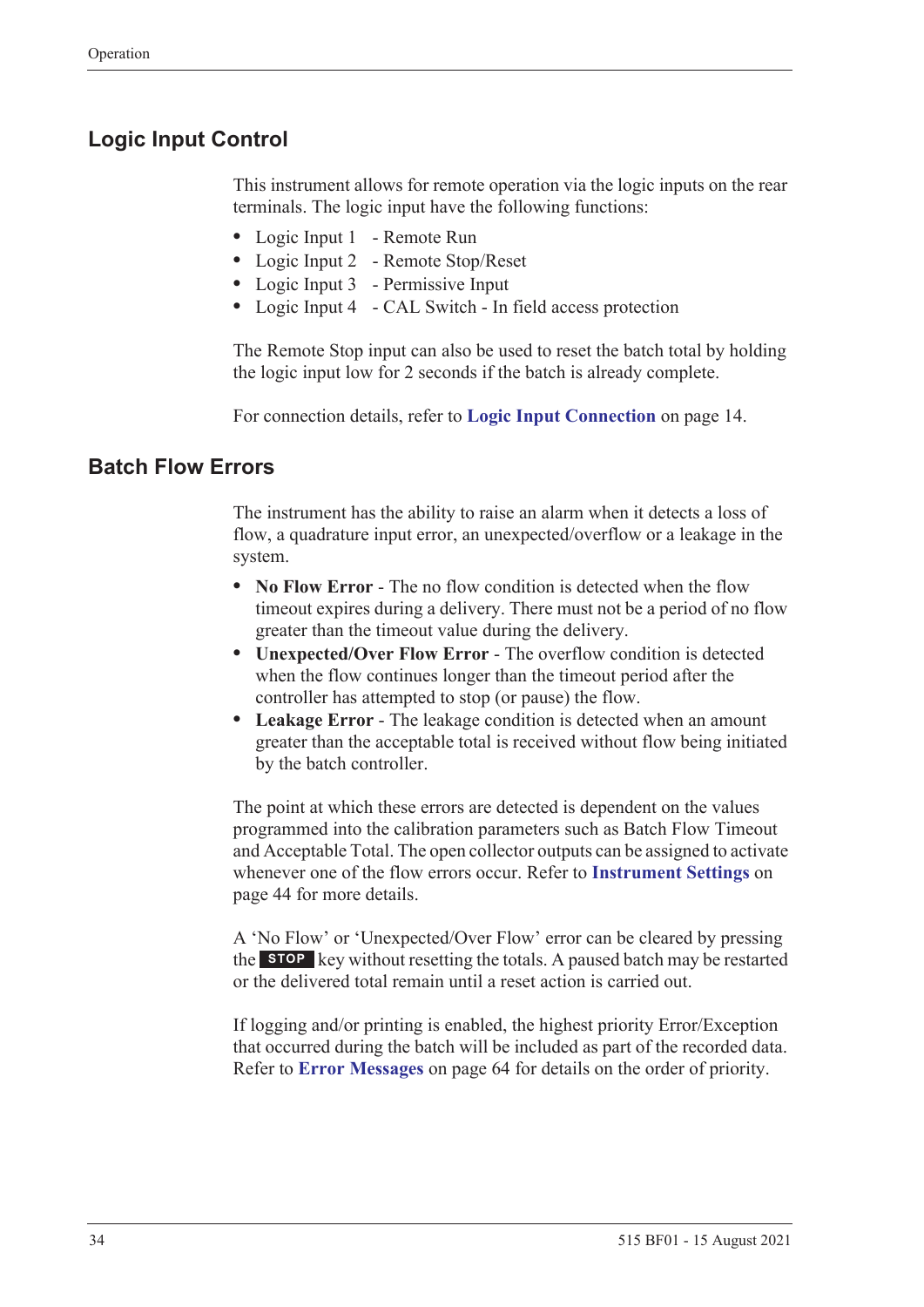#### **Batch Control Processes**

The batch controller can be programmed to operate in various ways including:

- **•** Manual Reset (manual start).
- **•** Automatic Reset (manual start).
- **•** Automatic Restart for continuous batches (PRESET mode only).

In each of the above modes and configurations the parameters can be programmed to determine the behaviour and timing of relays and output signals. The following figures provide examples of some batch operations. Refer to **[Instrument Settings](#page-53-0)** on page 44 for more details.

#### **Manual and Automatic Reset**

If Manual Reset the **RESET** key must be pressed at the end of the batch to clear the batch total. This must be done before another batch can be started. If Automatic Reset is programmed, a new batch is commenced each time the **RUN** key is pressed.



*Figure 11 Batch Operation with Manual or Automatic Reset*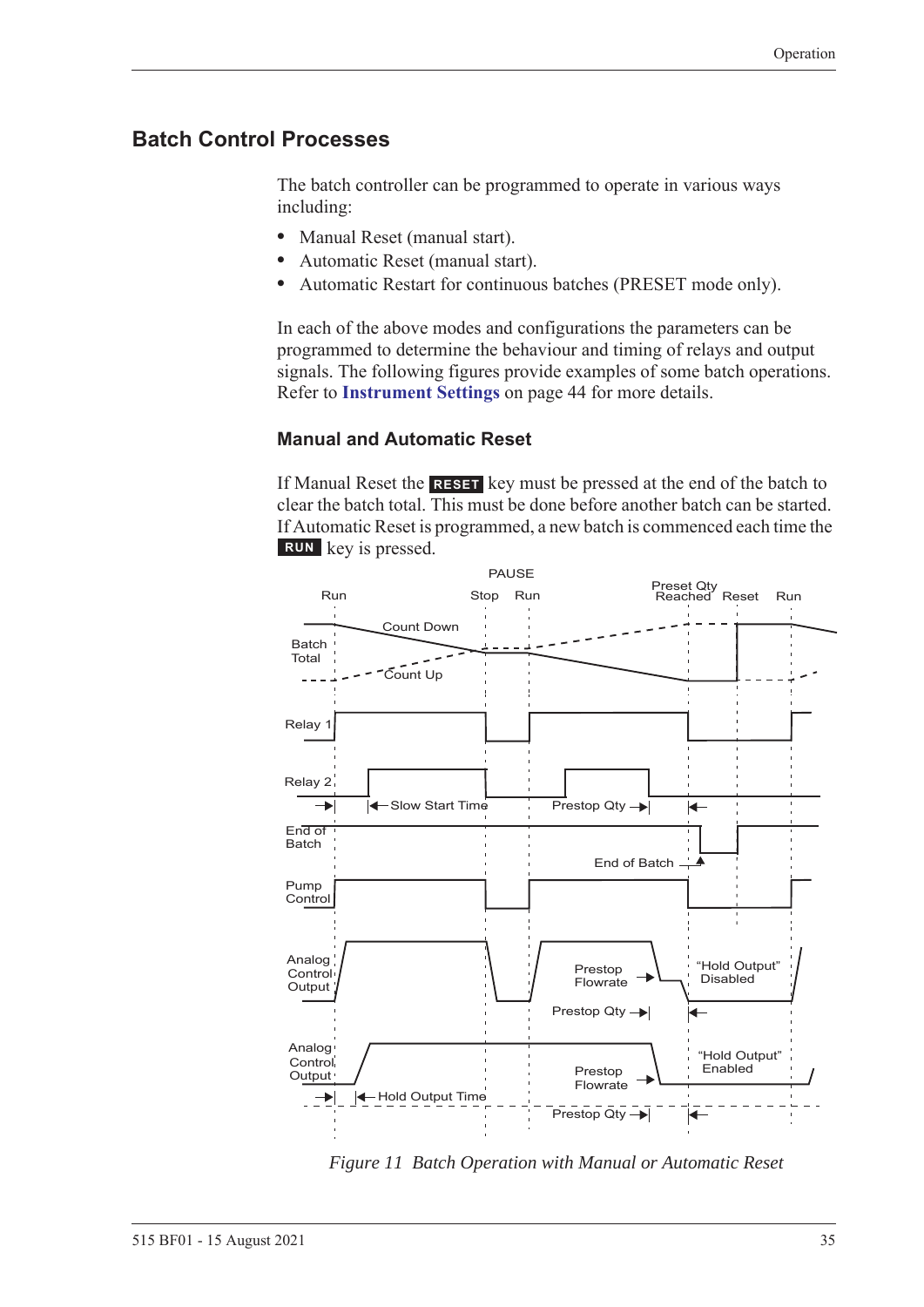#### **Automatic Restart**

If Automatic Restart is enabled the next batch will commence automatically when the restart timer expires after the end of batch has occurred. The SET led will flash while the instrument is waiting to automatically restart.



*Figure 12 Batch Operation with Automatic Restart*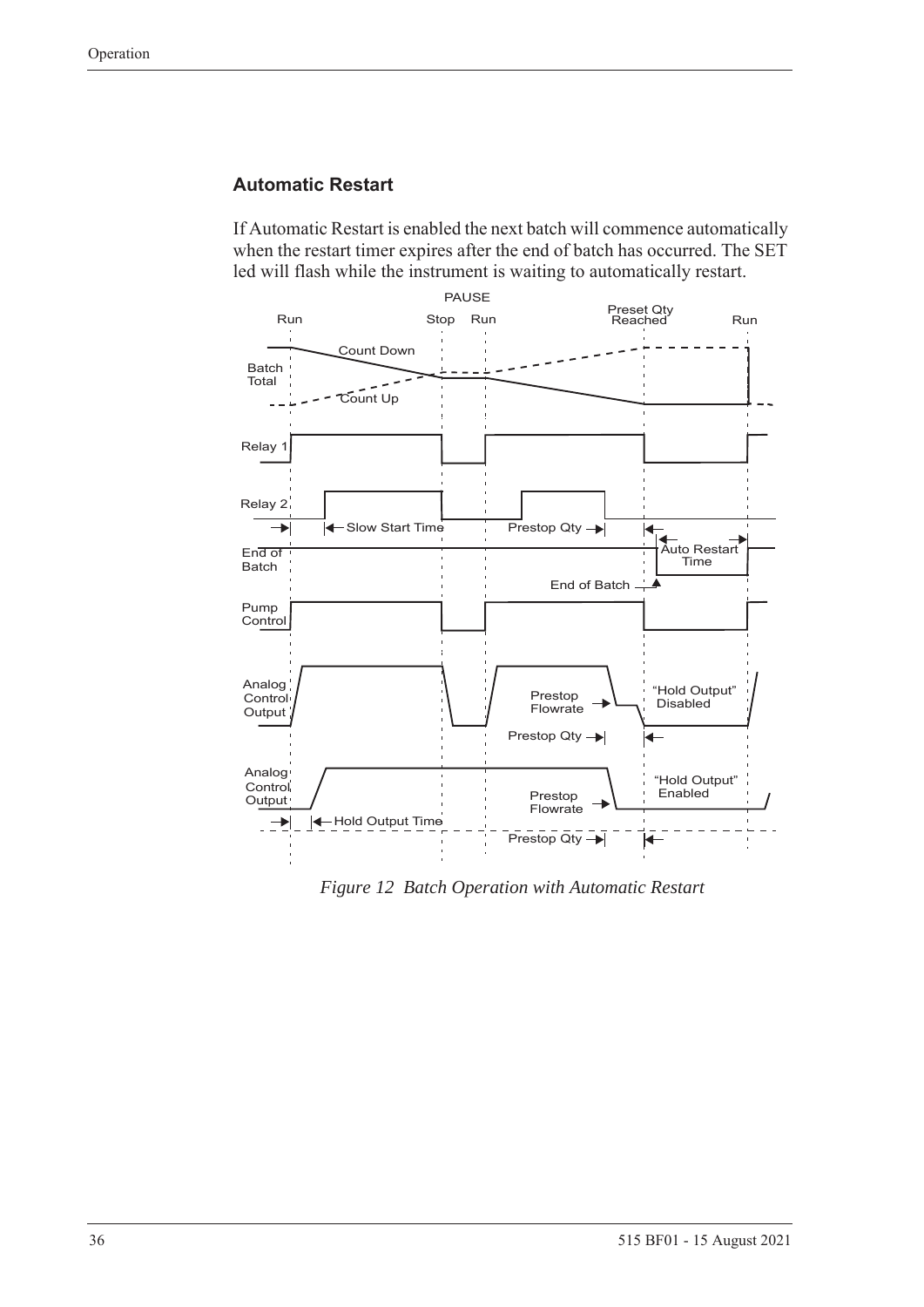# **Chapter 5 Instrument Calibration**

# **Introduction**

The 500 Series instrument calibration settings can be programmed via the front panel, according to program access levels explained below, or via the 500 Series Program Manager - a freely available Windows based configuration and resource tool.

After an instrument has been configured by either means to suit the application requirements, the settings can be recorded or application software backups or instrument clones created as explained further in **[Program Backup & Reports](#page-50-0)** on page 41.

You can view or change the settings of the instrument according to the access level for each parameter, as set by the 500 Series Program Manager. There are different types of access to the parameters as follows:

- **• Not visible** you cannot display or edit the parameter.
- **• Display only** you can display the parameter, but you cannot change the setting.
- **• Programmable** you can change the setting of the parameter in Calibration Set mode.
- **• Password protected** you can change the setting of the parameter in Calibration Set mode only if you enter the correct password.
- **• CAL switch protected**  you can change the setting of the parameter in Calibration Set mode only if you enter by using the CAL switch on Logic Input 4.
- **Note:** When you enter Calibration Set mode, the instrument prompts to enter a password only if the password setup via the 500 Series Program Manager is non-zero (000000 is the factory default value). Entering any value at the password prompt will allow to change the settings of the "programmable" parameters, but the correct password must be entered to change the password-protected parameters. Likewise, the CAL switch (Logic Input 4) must be used to enter Calibration Set mode to change the CAL switch protected parameters.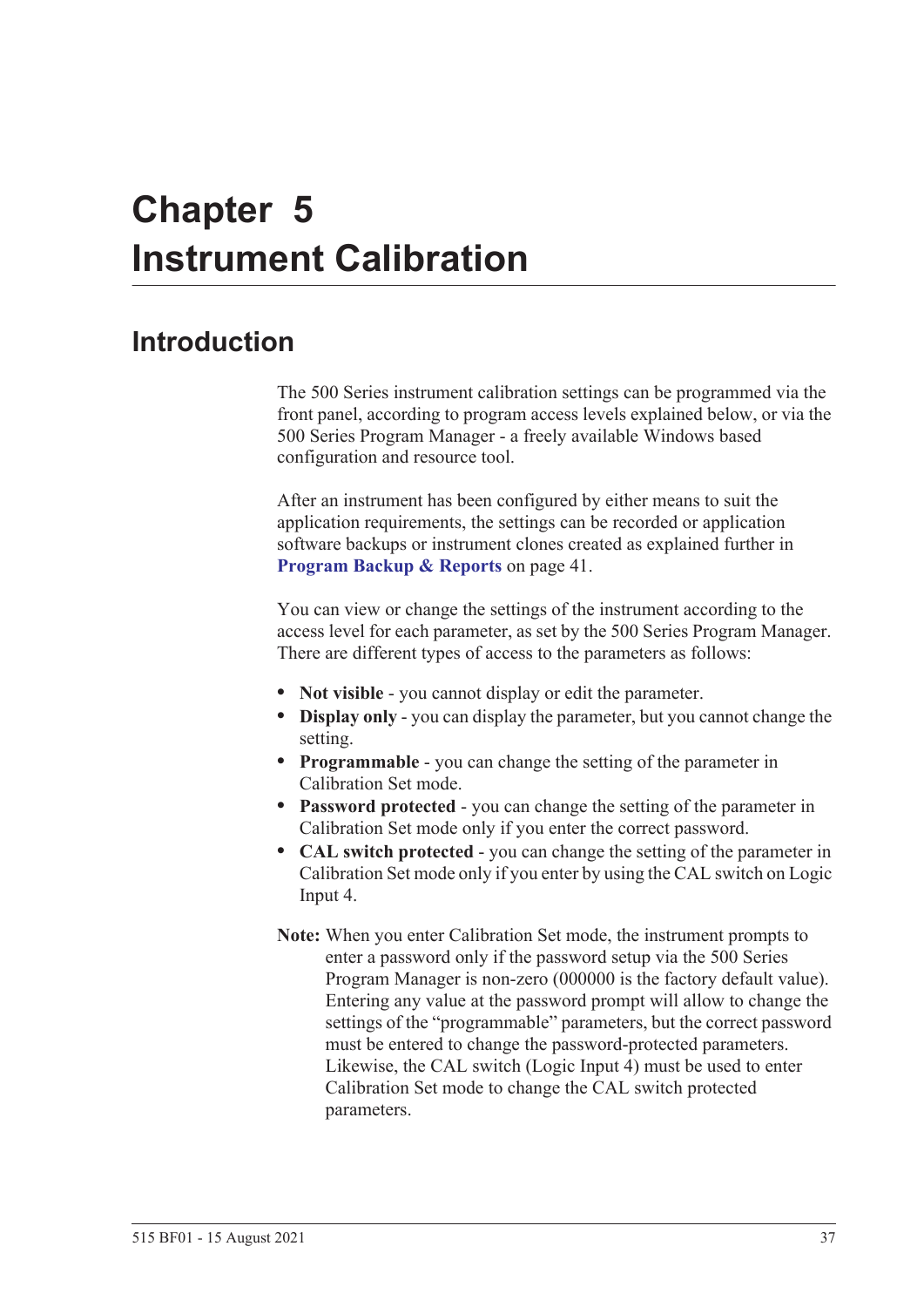# **Calibration View Mode**

Use the following procedure to view the calibration settings of the instrument:

- 1. Press **DISPLAY** to scroll to the **CAL** MENLI prompt.
- **2.** Hold the  $\overline{\text{SET}}$  key.



The instrument beeps once, illuminates the **Cal** indicator and shows CAL on the display panel.

- Press  $\left( \blacktriangleright \right)$  to scroll through the flashing menu headings.
- Press **SET**) to scroll through submenu items.
- Hold **DISPLAY** to return to the main calibration menu.
- **3.** To exit from the Calibration View mode, press  $\Box$  to scroll to the END option and press **SET**).

The instrument returns to Normal Operation mode.

# **Calibration Set Mode**

In Calibration Set mode, you can change the settings of the "programmable" parameters. You must enter the system password to change the setting of the "password-protected" parameters and you must use the CAL switch on Logic Input 4 to access the "Cal switch protected" parameters.

Use the following procedure to enter Calibration Set mode:

- **1.** Press **DISPLAY** to scroll to the **CAL** MENLI prompt.
- **2.** Hold the  $\overline{\text{SET}}$  key.



The instrument beeps once, illuminates the **Cal** indicator and shows CAL on the display panel.

- **3.** Press  $\left( \blacktriangleright \right)$  to select any flashing menu heading except END.
- **4.** Hold the **SET** key for two seconds, or if "Cal switch protected" items exist the CAL switch can be closed for two seconds.

The instrument prompts for a password to be entered if the password is non-zero, otherwise the password prompt is skipped.

- **5.** If the password prompt is shown, press  $\boxed{\blacktriangle}$  or  $\boxed{\blacktriangledown}$  to change the value of the current digit. To select the next digit, press  $\Box$ .
- **6.** Press **SET** or use the CAL switch on Logic Input 4 (if "Cal switch protected" items exist) to accept the password and proceed.
- **7.** Proceed and observe the access confirmations.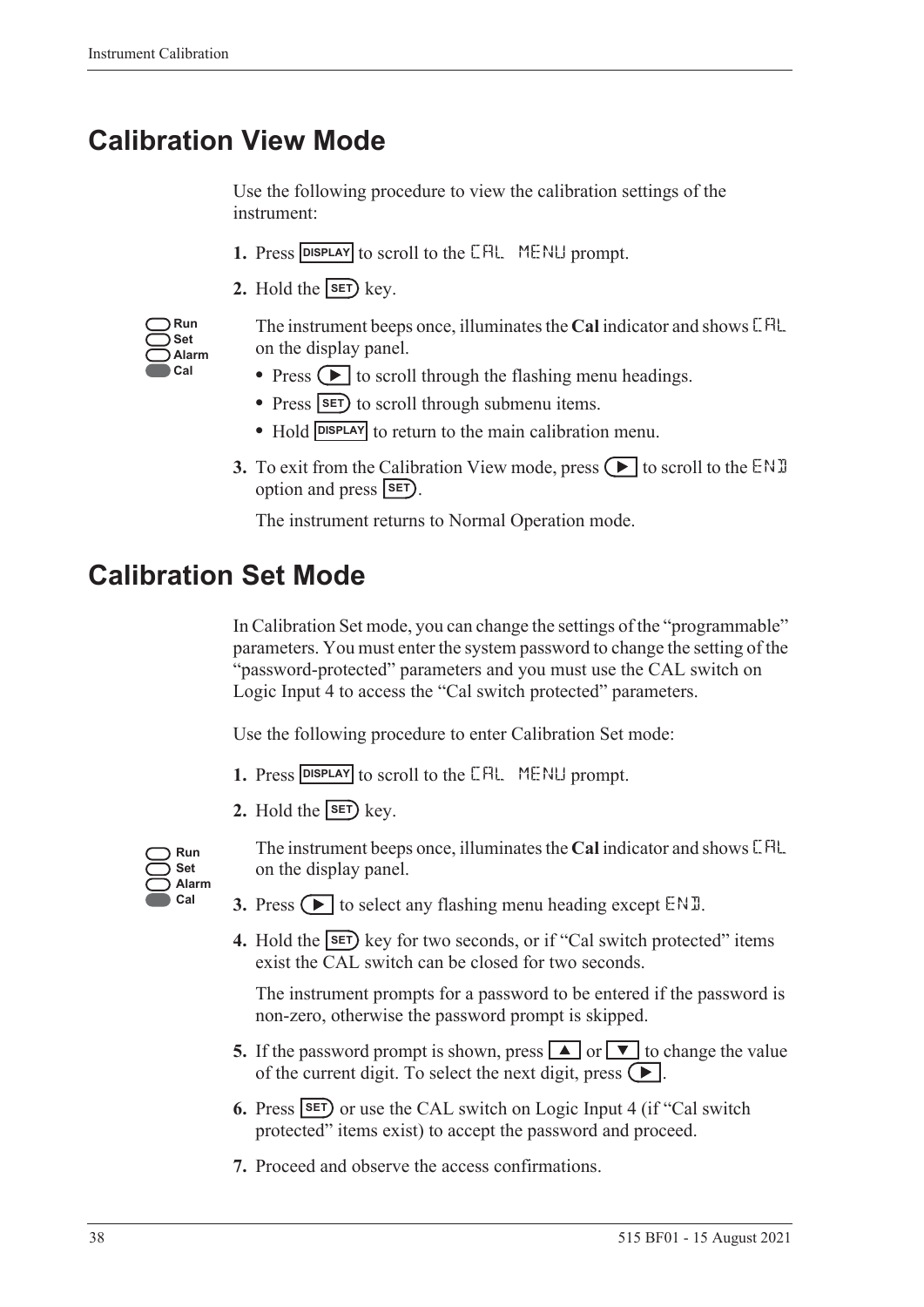**•** If the CAL switch is used and the password is correct, the instrument makes two beeps and displays message:  $-Ed$  it -  $TS$  pw mode

and enables you to change "programmable", "password protected" and "CAL switch protected" parameters.

• If the CAL switch is used but the password has been skipped or is incorrect, the instrument makes one beep and displays message: -EDIT- CAL\_SW MODE

and enables you to change "programmable" and "CAL switch protected" parameters.

- If the **SET**) key is pressed and the password is correct the instrument makes two beeps and displays the message:
	- -EDIT- PASSW MODE and enables you to change the "programmable" and "passwordprotected" parameters.
- If the **SET**) key is pressed but the password has been skipped or is incorrect, the instrument makes one beep and displays the message: -EDIT- PROG MODE

and enables you to change only the "programmable" parameters.



The instrument illuminates both the **Cal** and **Set** indicators.

- **8.** Edit the instrument parameters as required. The programmable values are indicated by the flashing display.
	- To change a numerical value, press **A** to increase a value, or press  $\triangledown$  to decrease a value. Press a key momentarily to change the value one number at a time. Hold a key to scroll through the numbers. To proceed to next digit, press  $(\blacktriangleright)$ .
	- To change an option setting, press  $\blacksquare$  or  $\blacksquare$  to scroll through the options.
- **9.** Press **SET** to accept the currently displayed value and proceed to the next parameter. You can press **DISPLAY** to briefly view the current edit mode:  $-Ed$   $E - \frac{2}{x}$  XXXXXX MODE, as described in step 6 above. Continue to hold the **DISPLAY** key to return to the main calibration menu.
- **10.**To exit from Calibrate Set mode, press  $\Box$  to scroll through the main calibration menu to  $ENI$ , then press  $SET$ . Otherwise, to quick exit from any menu, you can press and hold **SET** for two seconds or, if "Cal switch protected" items exist, the CAL switch can be closed for two seconds.

**Run Set Alarm Cal**

The instrument makes two beeps and cancels the **Cal** and **Set** indicators.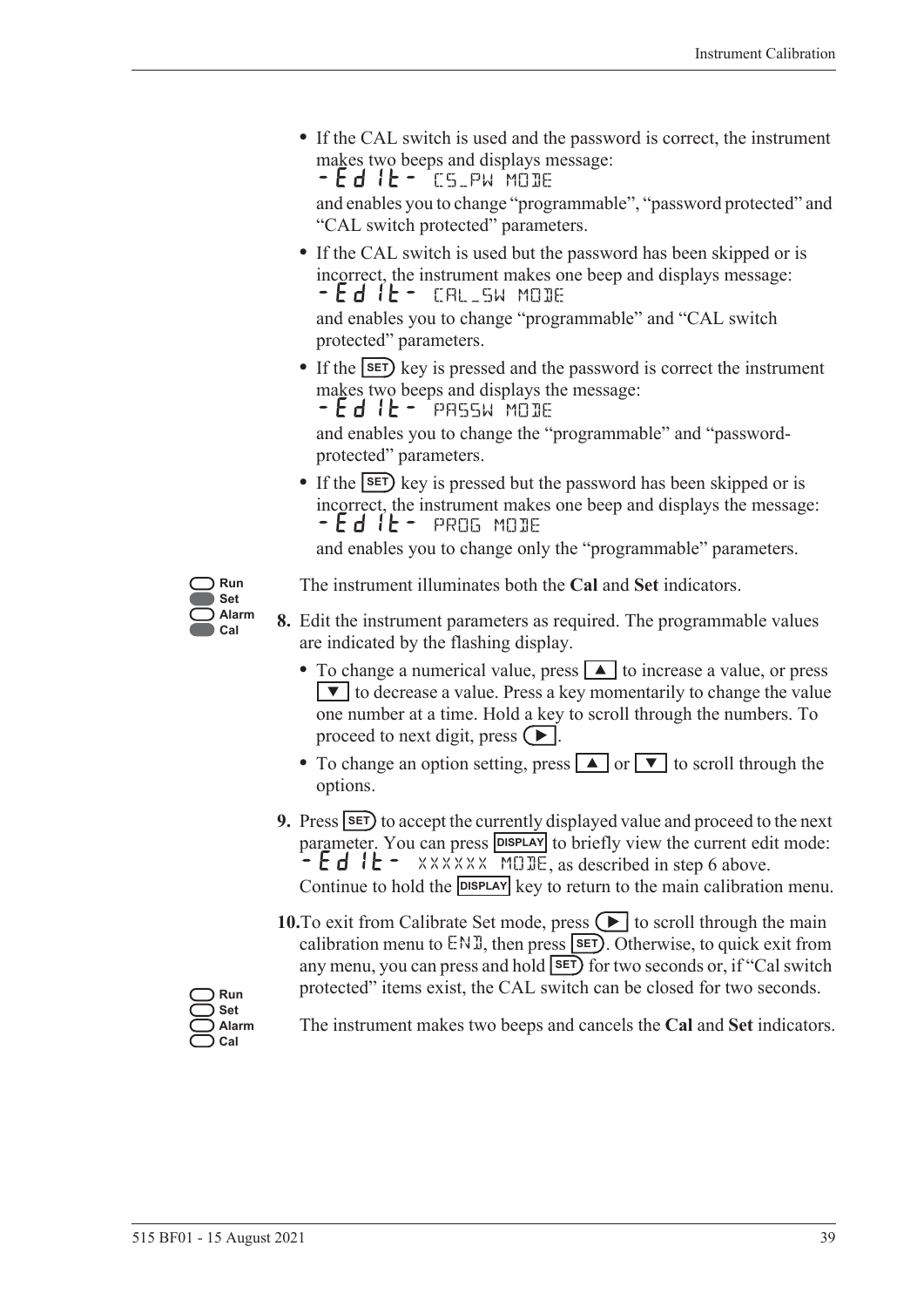#### **Changing the Instrument Settings**

In Calibration Set mode, the display flashes the item that can be changed. For option settings, the display flashes the complete option. For a numeric parameter, the display flashes one digit at a time, you can change the value of the flashing digit as required, then move the flashing cursor to change another digit.

**Note:** When you change the setting of a parameter, the instrument records the result as soon as you move to another parameter, or exit from the Calibration Set mode.

#### **Changing Option Settings**

When you display an option that can be changed, the entire option flashes on the display, such as the choices of ODD, EVEN or NONE for the communications parity bit checking. Press  $\boxed{\blacktriangle}$  or  $\boxed{\blacktriangledown}$  to change the option. You can "scroll" through the options in either direction to make a selection as shown below.



#### **Changing Numeric Settings**

The display flashes the digit that can be changed.

第第89.123

Press  $\left( \blacktriangleright \right)$  to select the digit that you wish to change.

Press  $\boxed{\blacktriangle}$  or  $\boxed{\blacktriangledown}$  to increase or decrease the value of the selected digit.

#### **Changing the Decimal Point**

To change the position of the decimal point, press  $\Box$  to move the flashing selection until the decimal point flashes. Press  $\boxed{\blacktriangle}$  or  $\boxed{\blacktriangledown}$  to move the decimal point to the right or left as required.

#### **Units of Measurement**

The calibration of some parameters is based on the units that are defined for the relevant variables. These units of measurement can been viewed in the UNITS menu in the Instrument Settings section below.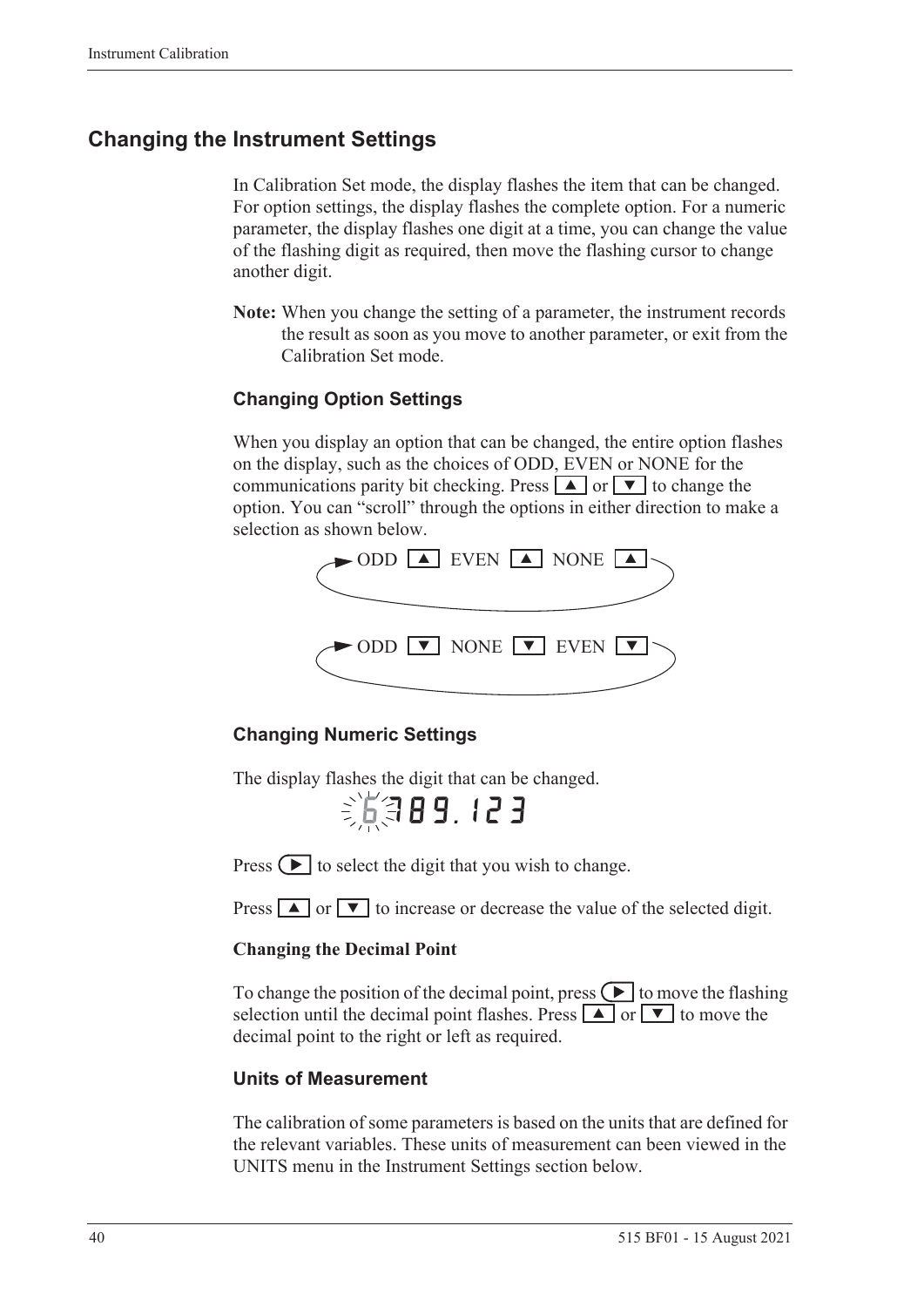# <span id="page-50-0"></span>**Program Backup & Reports**

#### **Backup via 500 Series Program Manager**

As well as programming the 500 Series instruments via the front panel (according to program access levels), the 500 Series Program Manager (500-PM) can be used to create a custom version of the application software and program parameters preset prior to downloading the application software. Backups of customised applications can be saved as downloadable APX or APL files and the full configuration reports printed or saved as PDF. The 500-PM is a Windows based programming tool and resource centre and is freely available from the Contrec www.contrec.co.uk website.

Instruments are often supplied from the factory with the default application software, but it is by using 500-PM software that program access levels are set, USER text and messages customised and print headers and footers entered.

#### **Printing Configuration Report**

To assist in keeping an audit trail of the program settings and changes made via the front panel, the 515 instrument provides the ability to print the configuration to a local printer if one has been connected and assigned to one of the 515 communication ports.

The prompt to hold the Reset key to print the configuration report HOLd.PSE CONFIG PRINT is found at the end of the Model Info menu, described in **[Model](#page-35-0)  [Information](#page-35-0)** on page 26. The report can be lengthy and adequate printer paper must be available (Note: this feature is available starting from version 3.0.377).

#### **Upload and Clone of Application Software**

To assist in maintaining a backup for important applications and installations, the 500-Series Program Utility software (500-LT, version 3.0.377 or higher) can be used to upload the instruments application software with all of the current program settings.

The 500-LT (PM Lite) program is a Windows based computer program which can be downloaded for free from the Contrec www.contrec.co.uk website and is part of the package when the Contrec 500 Series Program Manager is installed. The 500-LT provides the option to 'Upload Application' or 'Upload Report Only'. To use either upload functionality, the 515 port being used must have printer (PRN) protocol assigned to it.

Once uploaded to the 500-LT, the report can be viewed or printed. The Upload Application is automatically saved as an APL file. The file can be used then or reopened later to download to another 515 instrument (of the same or higher class) to create a clone of the original instrument.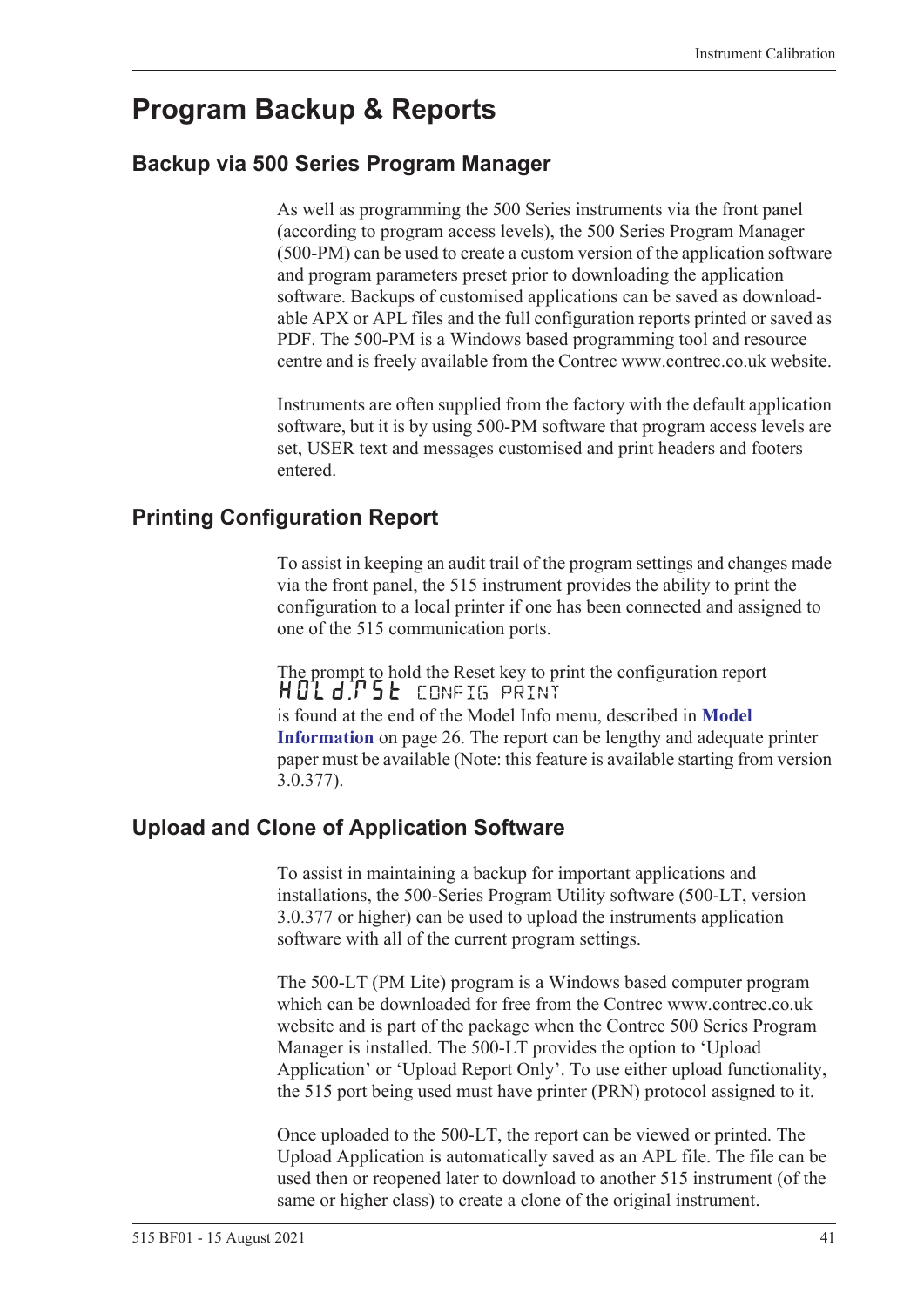# **Calibration Menu Tree**





<span id="page-51-0"></span>*Figure 13 Calibration Menu Tree Sheet 1*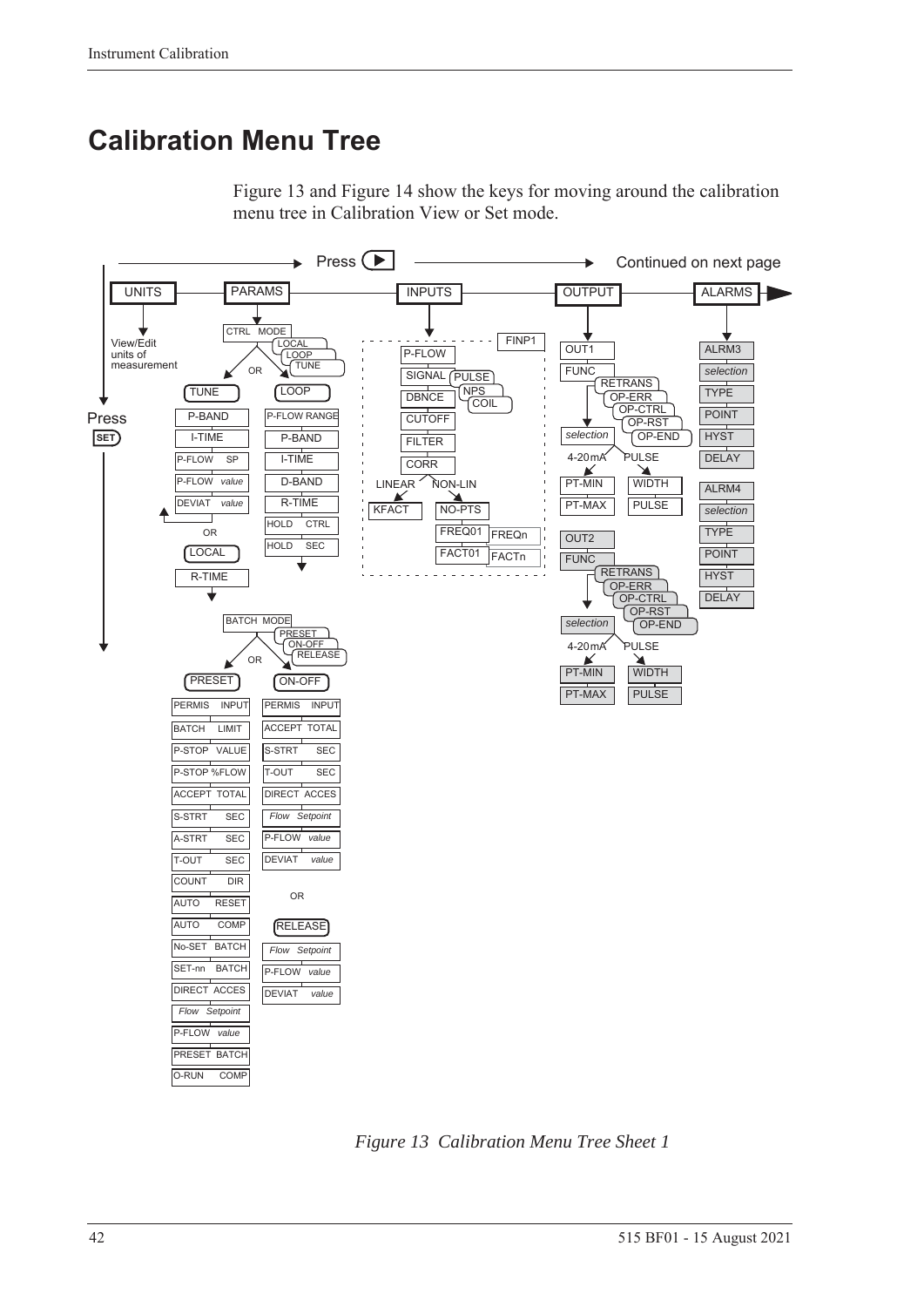

The shaded boxes indicate hardware options

Hold **DISPLAY** at any point to return to the main calibration menu.

Press  $\Box$  at any I/O assignment position to move to the next I/O assignment in the submenu (eg pressing  $\left( \blacktriangleright \right)$  on ALRM1 will move you to ALRM2 if it exists)

<span id="page-52-0"></span>*Figure 14 Calibration Menu Tree Sheet 2*

FLASH PORT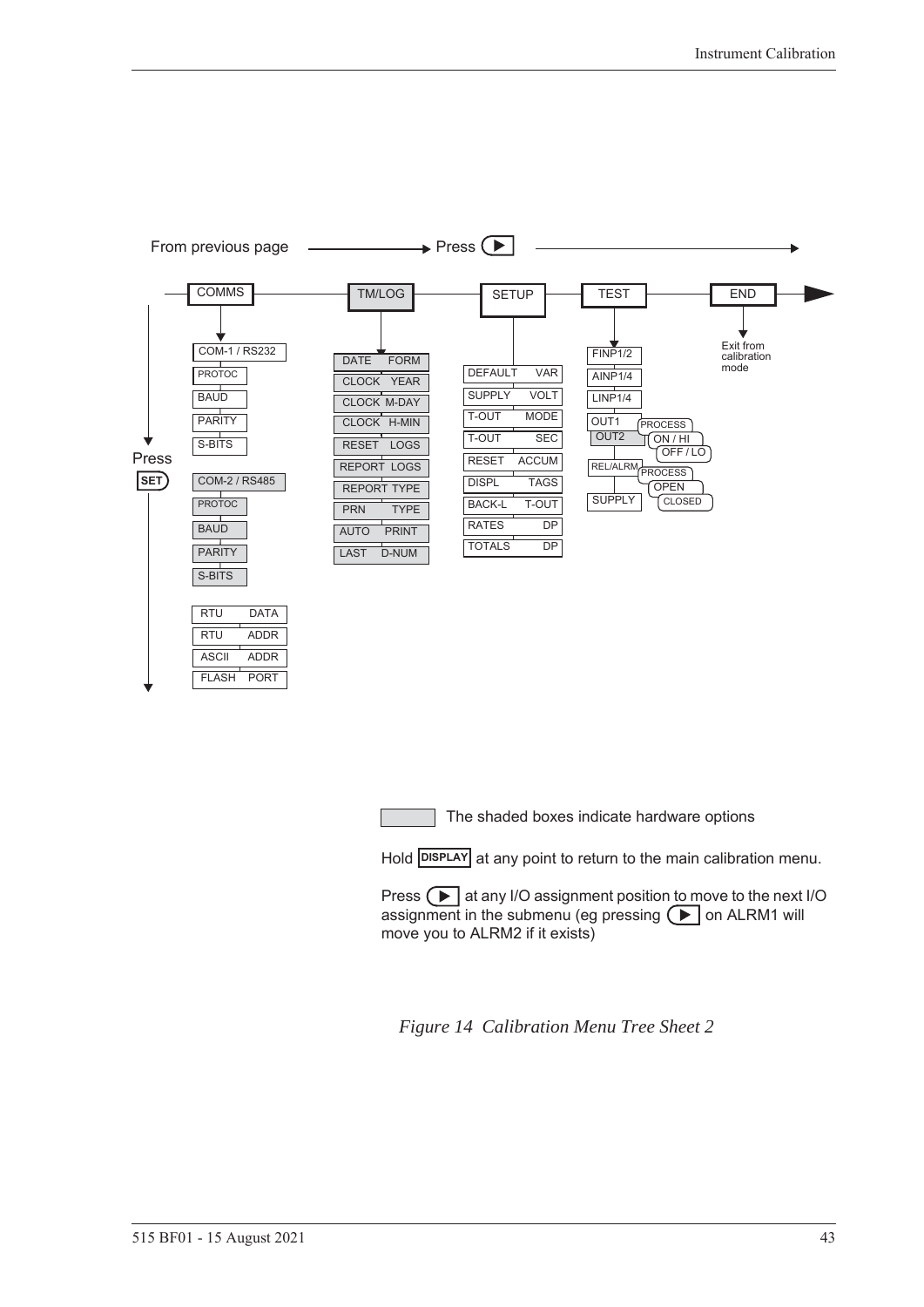# <span id="page-53-0"></span>**Instrument Settings**

#### **Units of Measurement**

The Units menu allows the units to be viewed and edited if necessary without the reloading of new application software. Any change in units will result in a full reset to initially downloaded settings. Therefore, any required changes to units of measurement should be made before changing any other settings.

| <b>SET</b>              | $\blacktriangleright$ $\rightarrow$ UNITS params inputs outputs alarms comms tm/log setup test end                                                                                                                                                                              |
|-------------------------|---------------------------------------------------------------------------------------------------------------------------------------------------------------------------------------------------------------------------------------------------------------------------------|
| ITEMn<br>unit           | The units for main menu or calibration items can be viewed by pressing<br>the $\left  \text{set} \right $ key.                                                                                                                                                                  |
|                         | The units of measurement are password protected or will be protected by<br>the CAL switch if any instrument setting has an access level of 'CAL<br>Switch Protected'. To edit the units the correct password must be entered<br>or CAL switch used on entry to EDIT mode.       |
|                         | Press $\boxed{\blacktriangle}$ or $\boxed{\blacktriangledown}$ to select the required units.                                                                                                                                                                                    |
| <b>ACCEPT</b><br>LINIT5 | The Accept Units prompt will only appear if one or more of the units<br>have been changed.                                                                                                                                                                                      |
|                         | <b>IMPORTANT:</b> Accepting the change of units will initiate a master<br>reset. All calibration parameters will revert to their default value (i.e.<br>those values included in the downloaded instrument software). All totals<br>and any logged information will be cleared. |
|                         | Press $\Box$ or $\nabla$ to select YES, then press the SET key. The instrument<br>makes three beeps to confirm the reset command.                                                                                                                                               |
|                         | The message -RESET- PLEASE WAIT will be displayed as the<br>instrument exits calibration mode and completes a full re-boot sequence.                                                                                                                                            |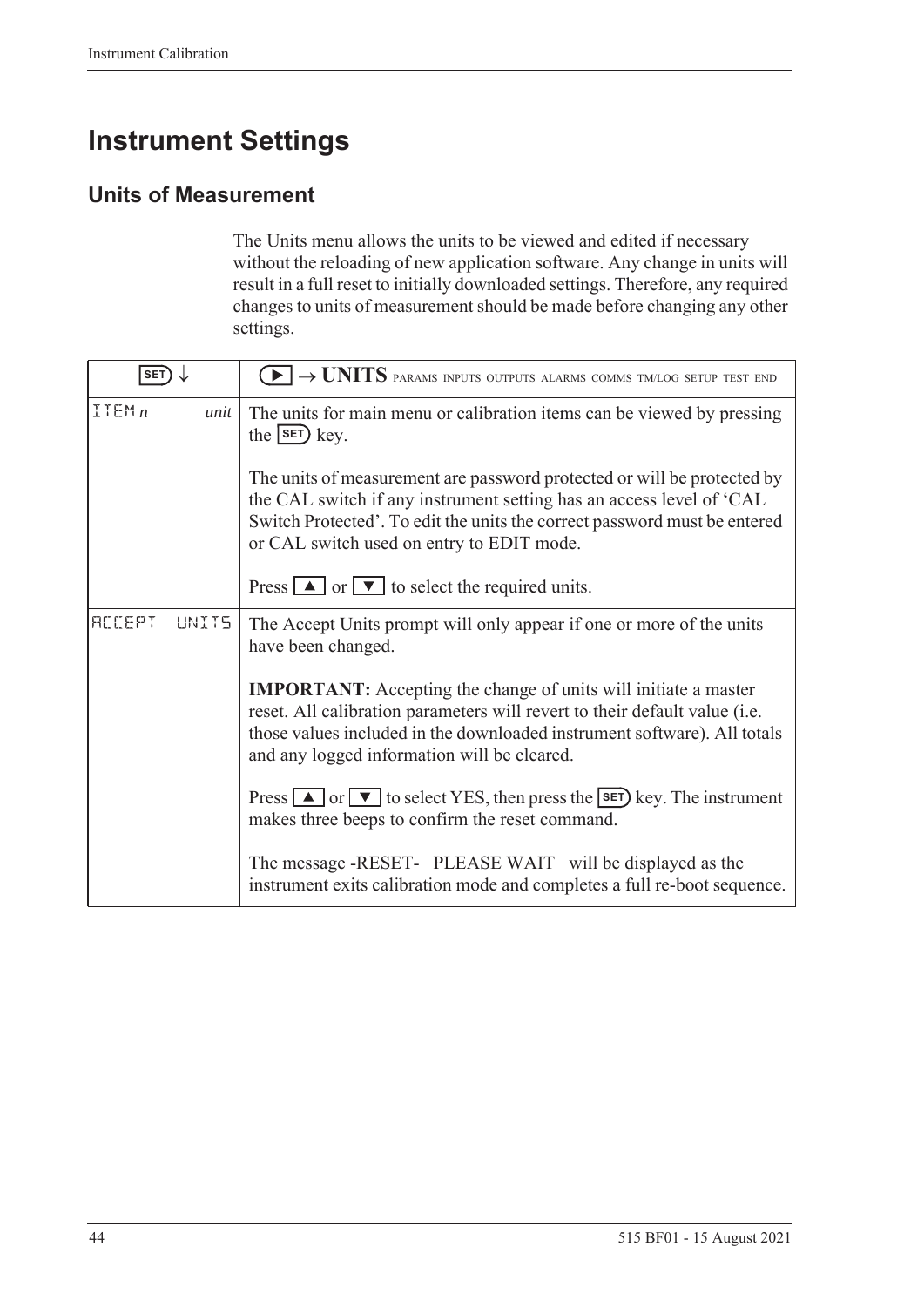### **Parameters**

| SET)                                                    | $\blacktriangleright$ $\rightarrow$ units PARAMS inputs outputs alarms comms tm/log setup test end                                                                                                                                                                                                                                                                               |
|---------------------------------------------------------|----------------------------------------------------------------------------------------------------------------------------------------------------------------------------------------------------------------------------------------------------------------------------------------------------------------------------------------------------------------------------------|
| <b>ETRL</b><br><b>MODE</b>                              | Select the required loop control mode.<br><b>LOCAL</b><br>- Manual control operating mode<br>- PI loop control operating mode<br><b>LOOP</b><br><b>TUNE</b><br>- PI loop control tuning mode                                                                                                                                                                                     |
|                                                         | Press $\boxed{\blacktriangle}$ or $\boxed{\blacktriangledown}$ to select the required control mode.<br>Refer to the section Control Modes for descriptions of each mode.                                                                                                                                                                                                         |
|                                                         | Note: The flow control items actually shown in the PARAMS menu are dependent on the<br>CONTROL MODE chosen above. Items that are not relevant for that mode will not appear.<br>Use the Calibration Menu Tree as a guide to the relevant items.                                                                                                                                  |
| P-FLOW<br>RANGE                                         | The process or loop flow range is the maximum flowrate that the system<br>will achieve on the process flow line. This value is used by the loop<br>control algorithm and is entered in the same units as the main menu<br>Process Flowrate variable. It can be determined by setting the process<br>control setpoint to 100% whilst in LOCAL mode and observing the<br>flowrate. |
| P-BAND<br>∦                                             | The proportional band of PI control algorithm.<br>Enter the value in percentage. For means of determining this value see<br>Tuning the Control Loop on page 28.                                                                                                                                                                                                                  |
| I-TIME<br>SEC <sup>1</sup>                              | The loop integral time of PI control algorithm. This parameter must be set<br>to a non-zero value to enable the integral term in the control algorithm.<br>Enter the value in seconds. For means of determining this value see<br>Tuning the Control Loop on page 28.                                                                                                            |
| $\mathbb{J}-\mathbb{J}\mathsf{H}\mathsf{N}\,\mathbb{J}$ | The loop error deadband can be programmed to prevent the output<br>continuously changing and thereby reducing wear on valves and<br>actuators. Enter the value as a percentage.<br>While the main menu Deviation (error) is within the deadband, the<br>process control signal will remain steady (i.e. the error is treated as zero<br>in the algorithm).                       |
| R-TIME<br>SEC <sub>1</sub>                              | The ramp time limits the rate of change of the loop output signal and<br>assists in bumpless loop operation when changing operation mode or loop<br>parameters. It represents the minimum time required for the output signal<br>to traverse between saturation points (i.e. from 0 to 100% or vice versa).                                                                      |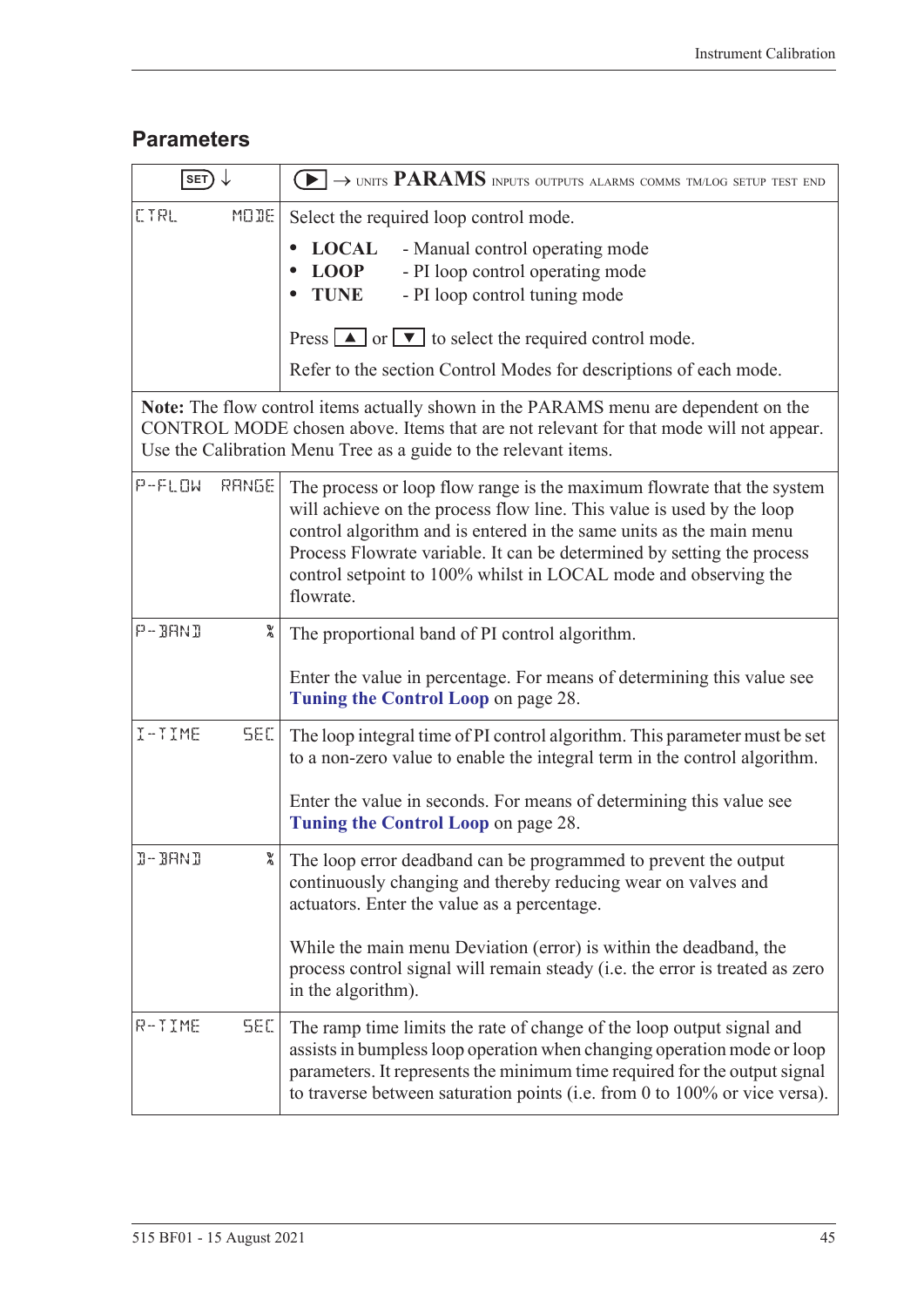| SET)                       | $\blacktriangleright$ $\rightarrow$ units PARAMS inputs outputs alarms comms tm/log setup test end                                                                                                                                                 |
|----------------------------|----------------------------------------------------------------------------------------------------------------------------------------------------------------------------------------------------------------------------------------------------|
| <b>HOLD</b><br><b>ETRL</b> | The hold control output feature leaves the output signal at its last value at<br>the end of a batch (flow should be stopped by the on-off valve).                                                                                                  |
|                            | This allows the control actuator to start a new batch without ramping up<br>from a fully closed position.                                                                                                                                          |
|                            | Press $\boxed{\blacktriangle}$ or $\boxed{\blacktriangledown}$ to select ENABLE or DISABLE.                                                                                                                                                        |
| <b>HOLD</b><br>SEC.        | The hold control output time determines when the loop control takes over<br>after a batch starts or resumes. This can provide time for the on-off valve<br>to open and flow to reach a stable flowrate before the systems resumes<br>loop control. |
| <b>BATCH</b><br>MODE       | Select the required batch operation mode.                                                                                                                                                                                                          |
|                            | <b>PRESET</b><br>- Preset delivery.                                                                                                                                                                                                                |
|                            | <b>ON-OFF</b><br>- Manual delivery.<br>- Release flow (loop tuning, only available in<br><b>RELEASE</b><br>calibration mode).                                                                                                                      |
|                            | Press $\Box$ or $\nabla$ to select either: PRESET, ON-OFF or RELEASE.                                                                                                                                                                              |
|                            | Refer to the section Batch Modes for descriptions of each mode.                                                                                                                                                                                    |
|                            | Note: The batch control items actually shown in the PARAMS menu are dependent on the<br>BATCH MODE chosen above. Items that are not relevant for that mode will not appear. Use<br>the Calibration Menu Tree as a guide to the relevant items.     |
| PERMIS<br>INPUT            | The permissive input feature ensures that a batch will not be allowed until<br>a permissive contact is closed. A prompt to connect permissive is<br>displayed. The requirement for the permissive can be enabled or disabled.                      |
|                            | For more details, refer to Logic Input Control on page 34.                                                                                                                                                                                         |
|                            | Press $\Box$ or $\nabla$ to select ENABLE or DISABLE.                                                                                                                                                                                              |
| <b>BRTCH</b><br>LIMIT      | The batch limit determines the maximum batch preset value that can be<br>entered. If a value of zero is entered for this parameter then no limit is<br>applied.                                                                                    |
|                            | Enter the value in the engineering units of the batch preset.                                                                                                                                                                                      |
| <b>P-510P</b><br>VALUE     | The prestop value determines when relay 2 deactivates and the control<br>output reduces as the batch approaches the preset quantity.                                                                                                               |
|                            | Enter the value in the engineering units of the batch preset.                                                                                                                                                                                      |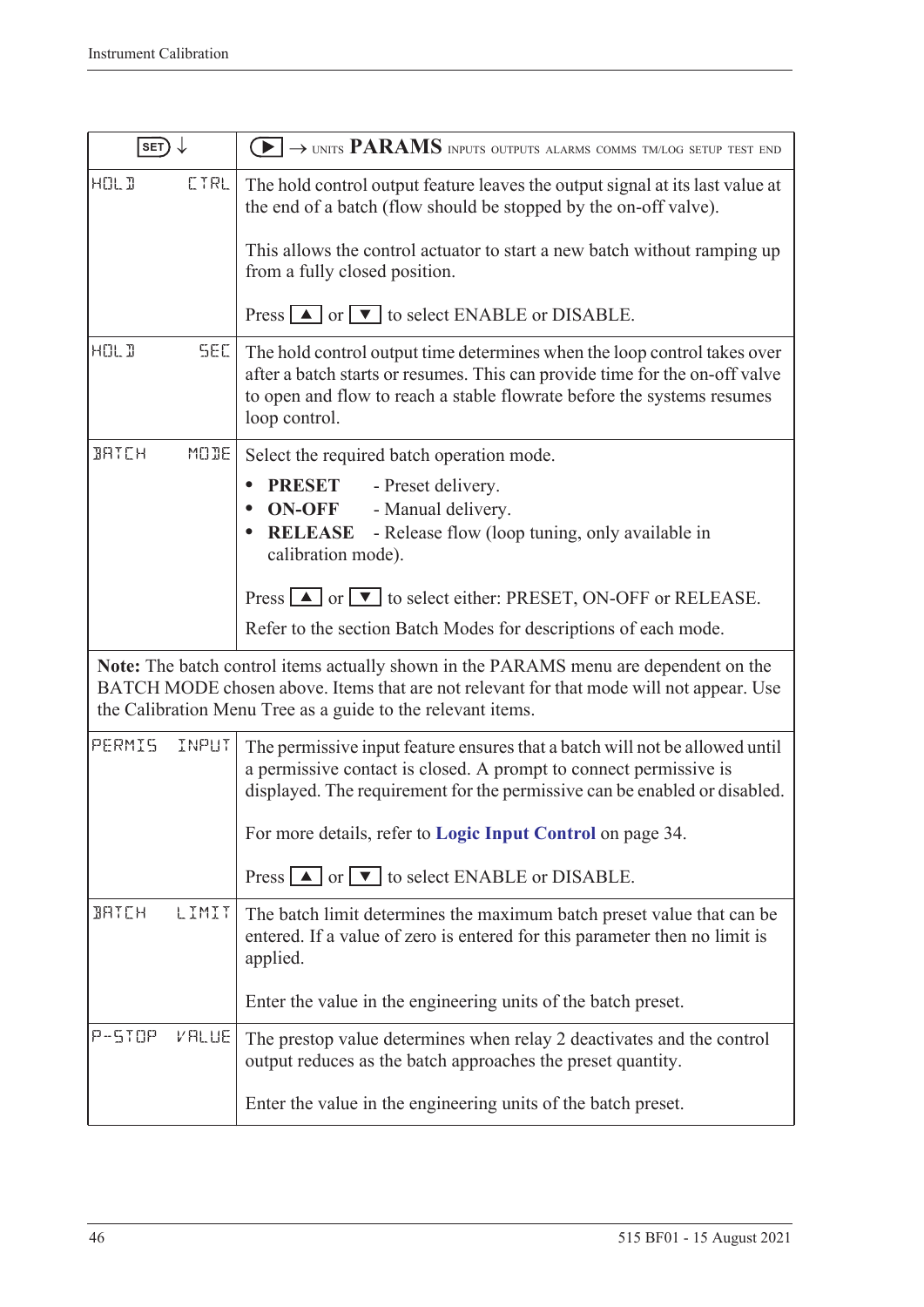| SET)          |              | $\blacktriangleright$ $\rightarrow$ units PARAMS inputs outputs alarms comms tm/log setup test end                                                                                                                                                                                                                                                               |
|---------------|--------------|------------------------------------------------------------------------------------------------------------------------------------------------------------------------------------------------------------------------------------------------------------------------------------------------------------------------------------------------------------------|
| <b>P-510P</b> | <b>XFLOW</b> | The batch prestop flowrate is programmed as a percentage of the<br>loop/process flowrate setpoint and is used to slow the flow the flow<br>during the prestop stage of batching.                                                                                                                                                                                 |
| <b>ACCEPT</b> | TOTAL        | The batch acceptable total is the minimum total for the system leakage to<br>be logged (a value of zero disables logging of leakages). It also allows<br>small totals due to "meter skips" and vibration to be discarded without<br>being considered as a valid delivery.                                                                                        |
|               |              | Enter the value in the engineering units of the batch preset.                                                                                                                                                                                                                                                                                                    |
| <b>5-5TRT</b> | <b>SEC</b>   | The batch slow start time determines when relay 2 activates after the start<br>or resumption of a batch.                                                                                                                                                                                                                                                         |
|               |              | Enter the value in seconds.                                                                                                                                                                                                                                                                                                                                      |
| A-STRT        | <b>SEC</b>   | The batch automatic restart time determines the time that will elapse<br>between the end of one batch and the start of the next. A value of zero<br>disables the auto restart feature.                                                                                                                                                                           |
|               |              | Enter the value in seconds.                                                                                                                                                                                                                                                                                                                                      |
| $T - 11T$     | SEC.         | The batch flow timeout determines the length of no flow time that the<br>instrument will wait during a batch before raising a no flow error. It also<br>determines when an overflow error is raised if flow does not cease within<br>the timeout period after the controller attempts to stop the flow. A value<br>of zero disables these flow timeout features. |
|               |              | Enter the value in seconds.                                                                                                                                                                                                                                                                                                                                      |
| <b>COUNT</b>  | <b>IIR</b>   | The batch count direction determines whether the batch total counts up<br>from zero to the preset value or down from the preset to zero.                                                                                                                                                                                                                         |
|               |              | Press $\boxed{\blacktriangle}$ or $\boxed{\blacktriangledown}$ to select UP or DOWN.                                                                                                                                                                                                                                                                             |
| <b>AUTO</b>   | RESET        | This parameter is available for viewing and editing only when the batch<br>automatic restart time is set to zero.                                                                                                                                                                                                                                                |
|               |              | The automatic reset feature allows the previous batch total to be reset<br>automatically when a new batch is started with the RUN key.                                                                                                                                                                                                                           |
|               |              | Press $\Box$ or $\nabla$ to select ENABLE or DISABLE.                                                                                                                                                                                                                                                                                                            |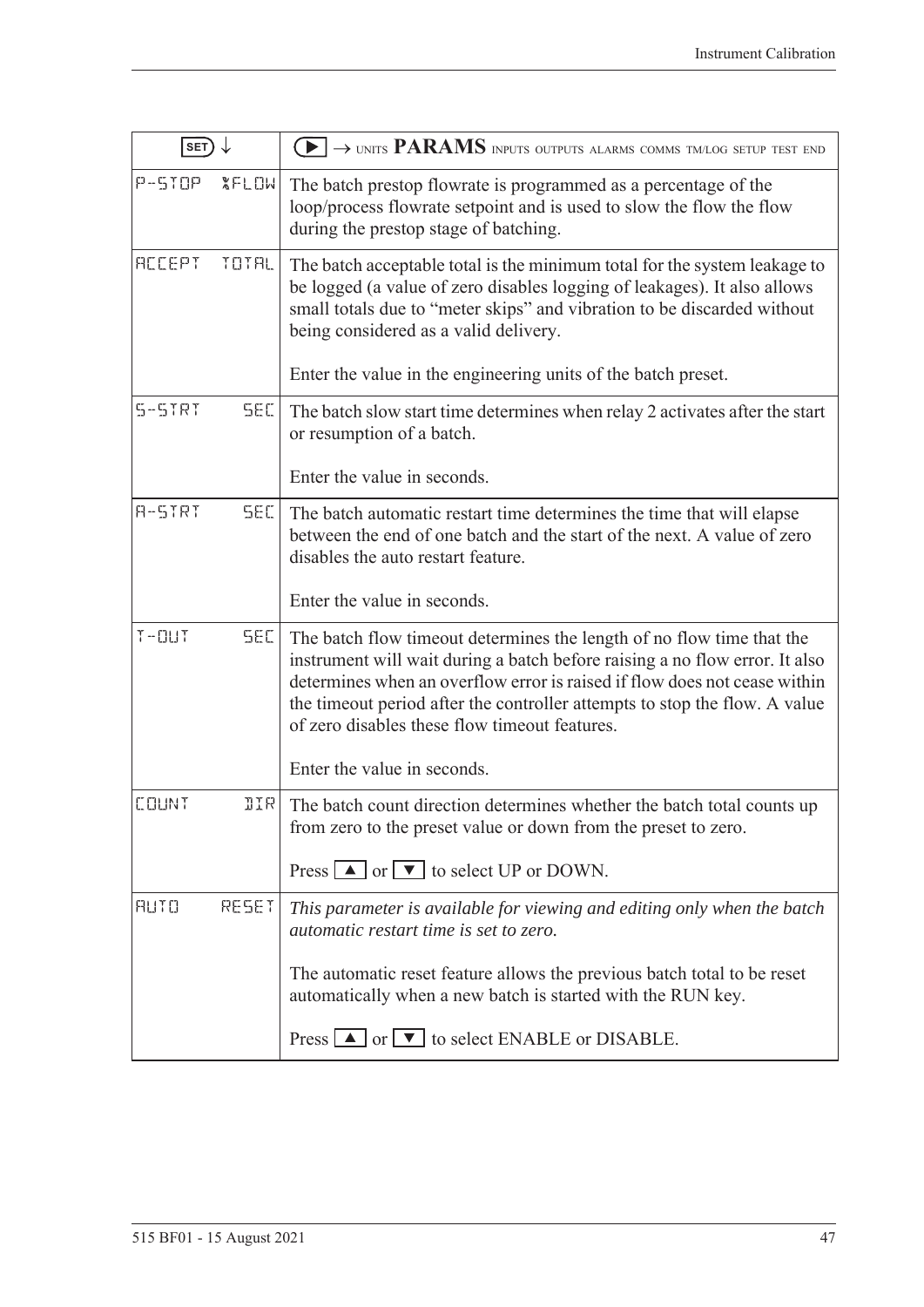| SET)                                             | $\blacktriangleright$ $\rightarrow$ units PARAMS inputs outputs alarms comms tm/log setup test end                                                                                                                                                                                                                                                                                         |  |
|--------------------------------------------------|--------------------------------------------------------------------------------------------------------------------------------------------------------------------------------------------------------------------------------------------------------------------------------------------------------------------------------------------------------------------------------------------|--|
| <b>RUTO</b><br><b>COMP</b>                       | The batch automatic overrun compensation allows the instrument to<br>automatically compensate for any consistent overrun at the end of the<br>batch. Overrun is typically due to the slowness of a valve to close or a<br>pump to stop on receiving a signal from the batch controller and results<br>in the delivered quantity being greater than the entered preset.                     |  |
|                                                  | In calculating the amount to be compensated for the instrument uses the<br>average overrun from the last three batches. An overrun of more than<br>20% is considered invalid and will not be included in the calculations.                                                                                                                                                                 |  |
|                                                  | Press $\Box$ or $\nabla$ to select ENABLE or DISABLE.                                                                                                                                                                                                                                                                                                                                      |  |
| $No - SET$<br><b>BRTCH</b>                       | To provide faster access to commonly used preset values a number of<br>batch presets can be preprogrammed into the instrument. This parameter<br>allows the number of batch presets to be entered.                                                                                                                                                                                         |  |
|                                                  | Press $\Box$ or $\Box$ to select a number between 1 and 20.                                                                                                                                                                                                                                                                                                                                |  |
| <b>SET-01</b><br><b>BRTCH</b><br>to<br>$5ET - n$ | Enter the commonly used preset values for quick access via the front<br>panel.                                                                                                                                                                                                                                                                                                             |  |
|                                                  | Enter the value in the engineering units of the batch preset.                                                                                                                                                                                                                                                                                                                              |  |
| <b>IIRECT</b><br><b>ACCES</b>                    | If the direct access is enabled then the operator is able to enter edit mode<br>for the batch preset and flow parameters directly from the main menu by<br>holding the <b>SET</b> key while viewing the preset. If disabled, the changes<br>can only be made from within the calibration set mode (or via serial<br>communications, see below). Select the direct access mode as required. |  |
|                                                  | Press $\boxed{\blacktriangle}$ or $\boxed{\blacktriangledown}$ to select ENABLE or DISABLE.                                                                                                                                                                                                                                                                                                |  |
| <b>Modbus Accessible Parameters</b>              |                                                                                                                                                                                                                                                                                                                                                                                            |  |
| page 81.                                         | The following PARAMS menu item(s) are also accessible via Modbus communications. For<br>a complete Modbus parameter listing, refer to Instrument Configuration Parameters on                                                                                                                                                                                                               |  |
| P-ETRL<br>5P I                                   | Preset process control signal setpoint. This setpoint is only available for<br>LOCAL control mode.                                                                                                                                                                                                                                                                                         |  |
|                                                  | Enter the value in the engineering units of the assigned variable.                                                                                                                                                                                                                                                                                                                         |  |
| without leaving calibration set mode.            | If LOCAL control mode the live P-FLOW value is now shown to give immediate feedback                                                                                                                                                                                                                                                                                                        |  |
| P-FLOW<br>5P                                     | Preset Loop/Process flowrate setpoint. This setpoint is only available for<br>LOOP control and TUNE modes. The value of the setpoint must not be<br>greater than the process flow range (P-FLOW RANGE).                                                                                                                                                                                    |  |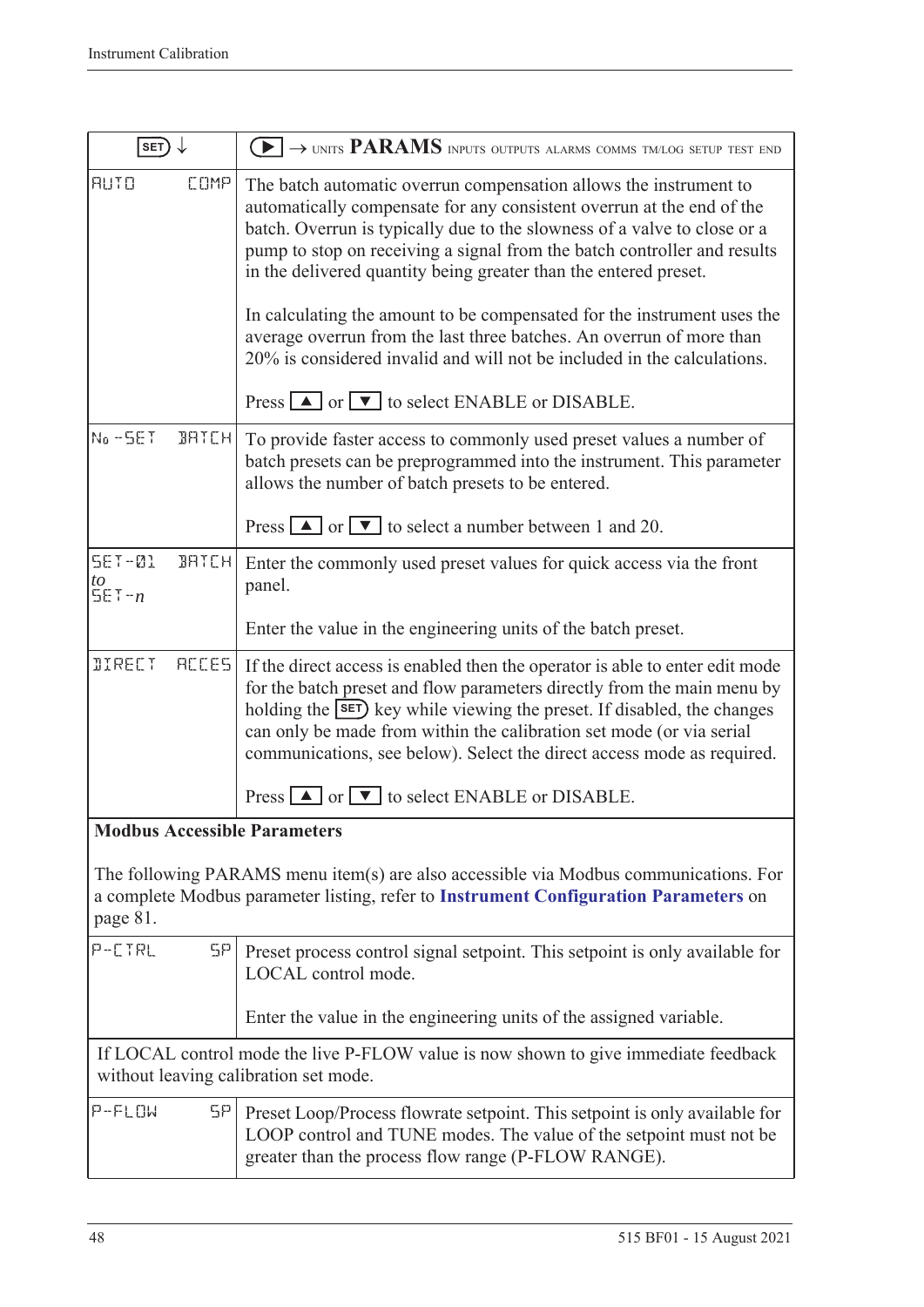| <b>SET</b>                                                                                                                                          | $(\blacktriangleright)$ $\rightarrow$ units PARAMS inputs outputs alarms comms tm/log setup test end                                                                                                                                                                                                                                                                                                                                                                                                                                                   |  |
|-----------------------------------------------------------------------------------------------------------------------------------------------------|--------------------------------------------------------------------------------------------------------------------------------------------------------------------------------------------------------------------------------------------------------------------------------------------------------------------------------------------------------------------------------------------------------------------------------------------------------------------------------------------------------------------------------------------------------|--|
| If LOOP control or TUNE mode the live P-FLOW and DEVIATION values are now shown<br>to give immediate feedback without leaving calibration set mode. |                                                                                                                                                                                                                                                                                                                                                                                                                                                                                                                                                        |  |
| PRESET<br><b>BRICH</b>                                                                                                                              | Enter the batch preset quantity. This setpoint is only available for<br>PRESET batch mode.<br>Enter the value in the engineering units of the assigned variable.                                                                                                                                                                                                                                                                                                                                                                                       |  |
| $D - R UN$<br>COMP                                                                                                                                  | Enter a fixed value batch overrun compensation that will allow the<br>instrument to compensate for any consistent overrun at the end of the<br>batch. Overrun is typically due to the slowness of a valve to close or a<br>pump to stop on receiving a signal from the batch controller and results<br>in the delivered quantity being greater than the entered preset.<br>This value is only used for batch overrun compensation when auto<br>overrun compensation is disabled.<br>Enter the value in the engineering units of the assigned variable. |  |

# **Inputs**

| <b>SET</b>               |       | $\rightarrow$ UNITS PARAMS INPUTS OUTPUTS ALARMS COMMS TM/LOG SETUP TEST END                                                                                                                                                        |  |
|--------------------------|-------|-------------------------------------------------------------------------------------------------------------------------------------------------------------------------------------------------------------------------------------|--|
| <b>Frequency Input 1</b> |       |                                                                                                                                                                                                                                     |  |
| INPUL<br>P-FLOW          | FINPl | For this application, the Frequency Input Channel 1 is assigned to volume<br>flowrate.                                                                                                                                              |  |
| SIGNAL                   | FINPl | Frequency input 1 signal type.<br>Press $\Box$ or $\nabla$ to select COIL, NPS or PULSE.                                                                                                                                            |  |
| <b>JBNCE</b>             | FINPl | Switches and relays have metal contacts to make and break circuits. The<br>contact bounce introduces random signals into the circuit. The instrument<br>has a debounce circuit to eliminate this problem.                           |  |
|                          |       | <b>Note:</b> When the debounce circuit is enabled, the maximum input<br>frequency for large amplitude signals is limited to approximately<br>500Hz. For low amplitude signals, the maximum frequency can be<br>approximately 200Hz. |  |
|                          |       | Press $\Box$ or $\nabla$ to select ENABLE or DISABLE.                                                                                                                                                                               |  |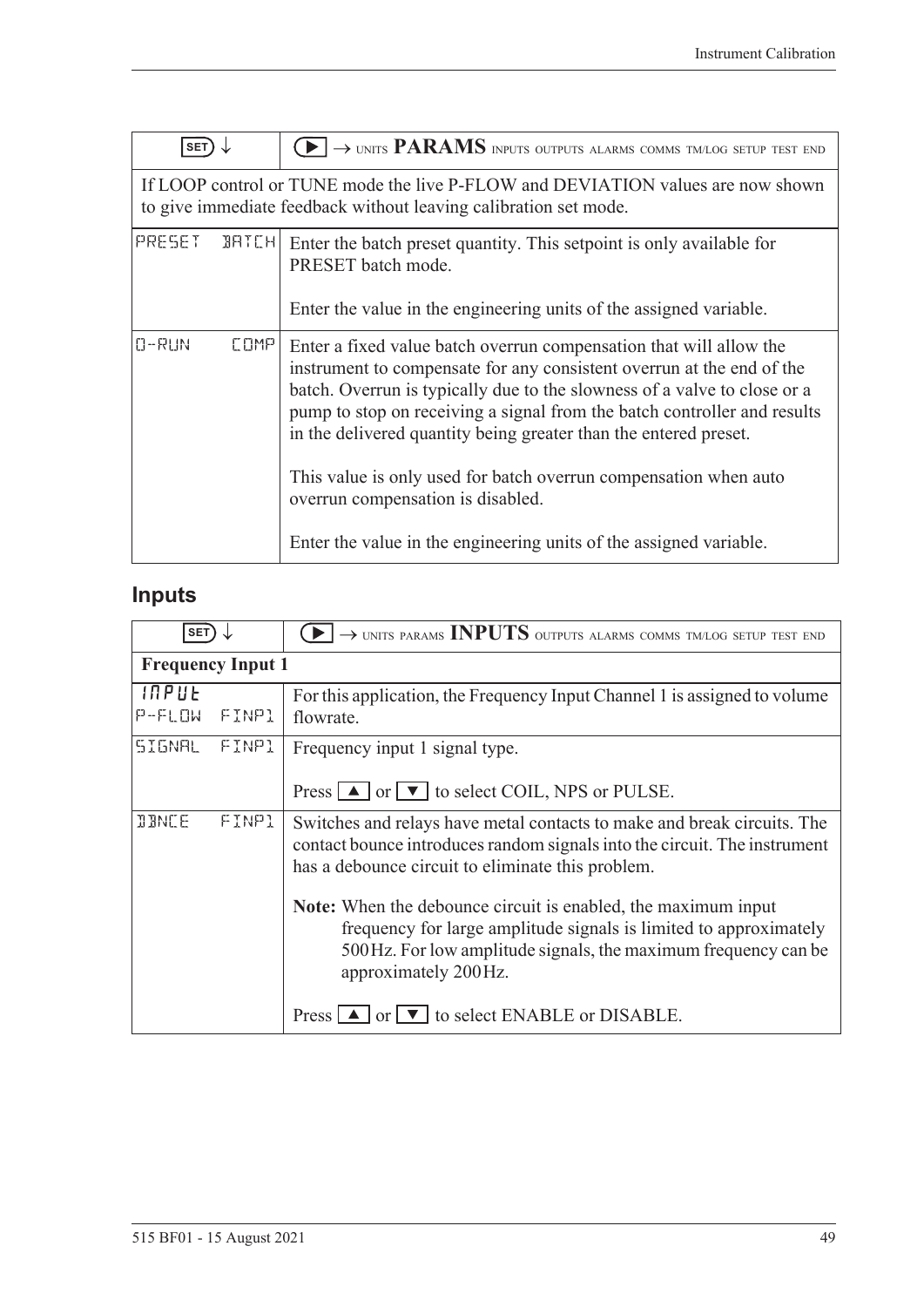| <b>SET</b>             |                                                  | $\widetilde{\blacktriangleright\blacktriangleright\blacktriangleright}$ units params INPUTS outputs alarms comms tm/log setup test end                                                                                                                                                                      |                                       |
|------------------------|--------------------------------------------------|-------------------------------------------------------------------------------------------------------------------------------------------------------------------------------------------------------------------------------------------------------------------------------------------------------------|---------------------------------------|
| <b>CUTOFF</b><br>FINP1 | to calculate a rate from the flowmeter.          | The Cut-off is the lowest frequency for which the instrument continues                                                                                                                                                                                                                                      |                                       |
|                        | Hertz.                                           | The value for the cut-off is specified as the frequency of the flowmeter in                                                                                                                                                                                                                                 |                                       |
|                        | has actually stopped.                            | Be careful when setting low cut-off values because the display update<br>time for the flow rate becomes very long. For example if the cut-off is set<br>to 0.01 Hz, and the measured flow stops, the instrument continues to<br>display the flow rate for 100 seconds before it can determine that the flow |                                       |
| FILTER<br>FINP1        | out these fluctuations.                          | Input fluctuations caused by pulsating flow tend to create distortion in the<br>input readings of the rate. The instrument has a digital filter that averages                                                                                                                                               |                                       |
|                        | input.                                           | As a guide to the degree of filtering to use, the following table shows the<br>response time (in seconds) to reach 90% and 99% of a step change in<br>The value A is the filter constant that the user can set.                                                                                             |                                       |
|                        | Filter setting A                                 | Seconds to reach 90%<br>of full swing                                                                                                                                                                                                                                                                       | Seconds to reach 99%<br>of full swing |
|                        | $\theta$                                         | $\boldsymbol{0}$                                                                                                                                                                                                                                                                                            | $\boldsymbol{0}$                      |
|                        | $\overline{2}$                                   | $\overline{2}$                                                                                                                                                                                                                                                                                              | $\overline{4}$                        |
|                        | $\overline{4}$                                   | $\overline{4}$                                                                                                                                                                                                                                                                                              | 8                                     |
|                        | 6                                                | $\overline{5}$                                                                                                                                                                                                                                                                                              | 10                                    |
|                        | 10                                               | $\overline{8}$                                                                                                                                                                                                                                                                                              | 15                                    |
|                        | 15                                               | 12                                                                                                                                                                                                                                                                                                          | 23                                    |
|                        | 20                                               | 14                                                                                                                                                                                                                                                                                                          | 27                                    |
|                        | $\overline{25}$                                  | $\overline{18}$                                                                                                                                                                                                                                                                                             | $\overline{34}$                       |
|                        | $\overline{35}$                                  | $\overline{25}$                                                                                                                                                                                                                                                                                             | 48                                    |
|                        | $\overline{45}$                                  | 32                                                                                                                                                                                                                                                                                                          | 62                                    |
|                        | $\overline{60}$                                  | $\overline{42}$                                                                                                                                                                                                                                                                                             | $\overline{82}$                       |
|                        | $\overline{75}$                                  | $\overline{52}$                                                                                                                                                                                                                                                                                             | 102                                   |
|                        | 90                                               | 62                                                                                                                                                                                                                                                                                                          | 122                                   |
|                        | 99                                               | $\overline{68}$                                                                                                                                                                                                                                                                                             | 134                                   |
|                        | there is no filtering.                           | The input filter range is from 0 to 99. A setting of $0$ (zero) means that                                                                                                                                                                                                                                  |                                       |
| FINP1<br><b>CORR</b>   | to apply correction factors to the input signal. | If the input sensor has non-linear characteristics, select NON-LINEAR                                                                                                                                                                                                                                       |                                       |
|                        |                                                  | Use $\Box$ or $\Box$ to select LINEAR or NON-LINEAR.                                                                                                                                                                                                                                                        |                                       |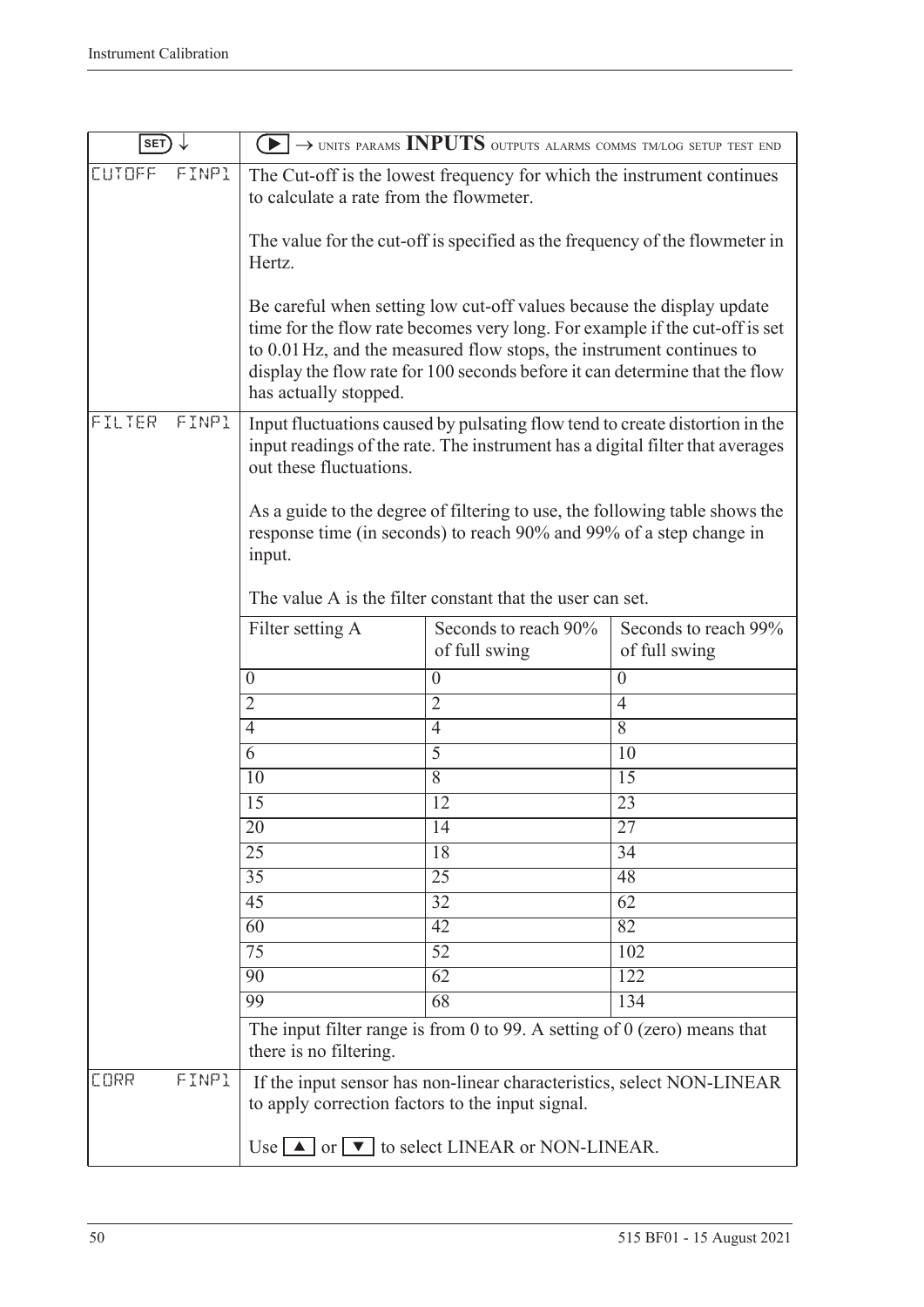| <b>SET</b> |       | $\text{L}\rightarrow$ units params INPUTS outputs alarms comms tm/log setup test end                                                       |  |
|------------|-------|--------------------------------------------------------------------------------------------------------------------------------------------|--|
| KFACT1     | unit  | This parameter is available for viewing and editing only when the<br>correction type is set to Linear.                                     |  |
|            |       | The K-factor of the flowmeter is the number of pulses from the flowmeter<br>per unit of volume (or mass). The K-factor cannot be 0 (zero). |  |
| NO-PIS     | FINPl | This parameter is available for viewing and editing only when the<br>correction type is set to Non-linear.                                 |  |
|            |       | Enter the number of non-linearity correction points.                                                                                       |  |
|            |       | Press $\boxed{\blacktriangle}$ or $\boxed{\blacktriangledown}$ to select a number between 1 and 10 for the number<br>of correction points. |  |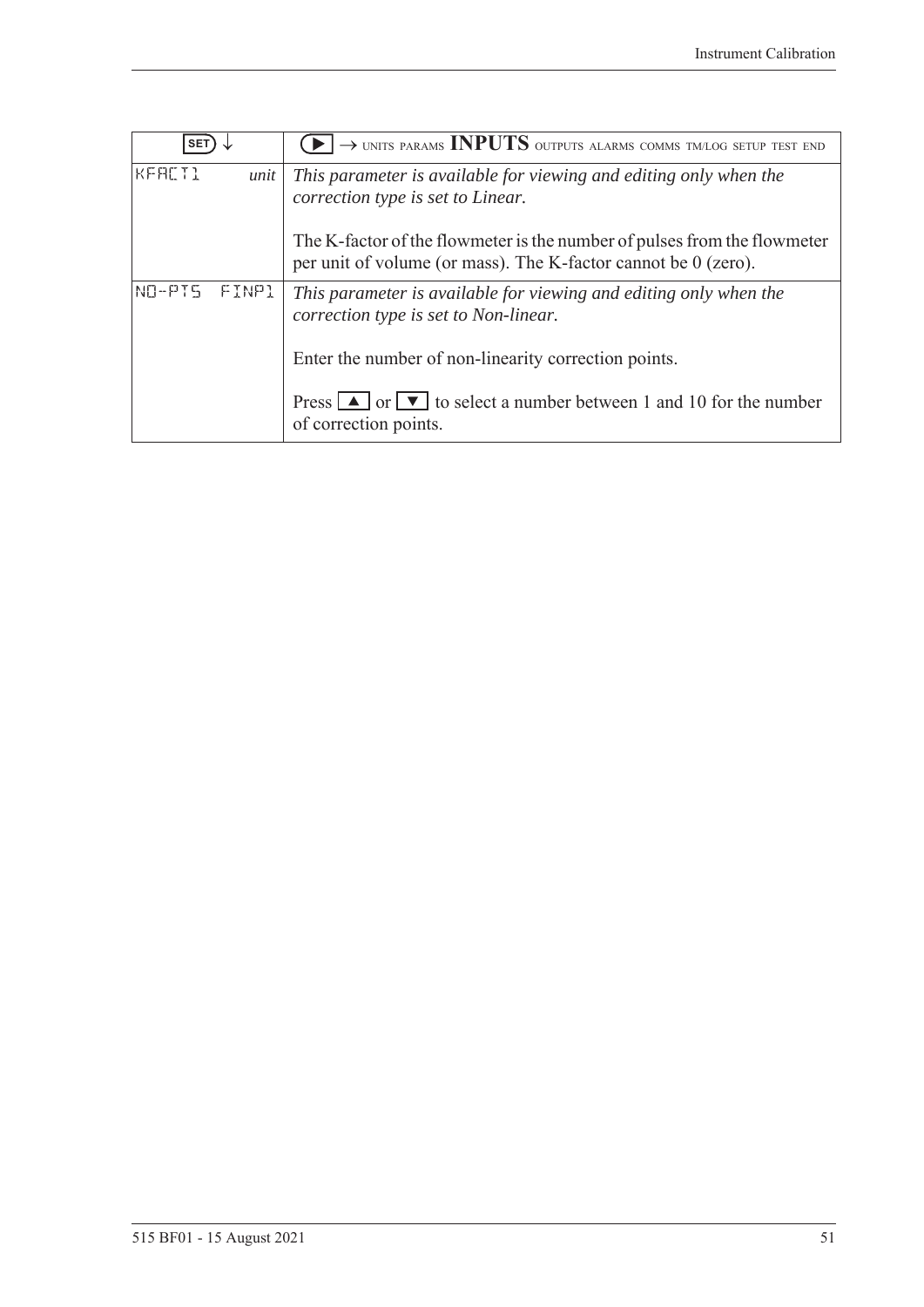| <b>SET</b>                         | $\rightarrow$ units params INPUTS outputs alarms comms tm/log setup test end                                                                                                                                                                                                               |
|------------------------------------|--------------------------------------------------------------------------------------------------------------------------------------------------------------------------------------------------------------------------------------------------------------------------------------------|
| FREQ01<br>FINP1                    | This parameter is available for viewing and editing only when the                                                                                                                                                                                                                          |
| to<br>$F$ RE $\mathbb{G}_n$        | correction type is set to Non-linear.                                                                                                                                                                                                                                                      |
|                                    | Enter the frequency for this correction point.                                                                                                                                                                                                                                             |
|                                    | The instrument uses linear interpolation between the correction points<br>except that the correction factor for FREQ01 is used from 0Hz up to<br>FREQ01. Similarly, the instrument maintains the correction factor for the<br>highest frequency setting up to the maximum input frequency. |
|                                    | The following diagram shows the scaling factors at different frequencies<br>for a hypothetical flowmeter. The heavy black line represents the actual<br>scaling factor of the flowmeter. The light black line is the approximation<br>that the instrument uses.                            |
|                                    | <b>Scaling</b>                                                                                                                                                                                                                                                                             |
|                                    | <b>Factor</b>                                                                                                                                                                                                                                                                              |
|                                    |                                                                                                                                                                                                                                                                                            |
|                                    | FACT02<br>FACT03                                                                                                                                                                                                                                                                           |
|                                    | <b>FACT0</b><br>FACT05<br>FACT04                                                                                                                                                                                                                                                           |
|                                    |                                                                                                                                                                                                                                                                                            |
|                                    |                                                                                                                                                                                                                                                                                            |
|                                    |                                                                                                                                                                                                                                                                                            |
|                                    | <b>Frequency</b>                                                                                                                                                                                                                                                                           |
|                                    | FREQ01<br>FREQ02<br>FREQ03<br>FREQ04<br>FREQ05                                                                                                                                                                                                                                             |
|                                    | Enter the lowest correction factor frequency as FREQ01 and proceed up<br>to the highest frequency. You can press the <b>DISPLAY</b> key to skip the<br>non-linear points and go to the next item.                                                                                          |
| FINP1<br>FACT01<br>to<br>F H L T n | This parameter is available for viewing and editing only when the<br>correction type is set to Non-linear.                                                                                                                                                                                 |
|                                    | Enter the scaling factor for this correction point in the same units of<br>measure as the single K-factor above.                                                                                                                                                                           |
|                                    | The correction factor cannot be $0$ (zero).                                                                                                                                                                                                                                                |

# **Outputs**

| $\boxed{\text{SET}}$ | $ \Theta\rangle \rightarrow$ units params inputs $\text{OUTPUTS}$ alarms comms tm/log setup test end                                                                              |
|----------------------|-----------------------------------------------------------------------------------------------------------------------------------------------------------------------------------|
|                      | Note: In the factory default version of this application output channel 1 (CUT1) is dedicated<br>as the 4-20mA Process Control signal. Output channel 2 can be freely configured. |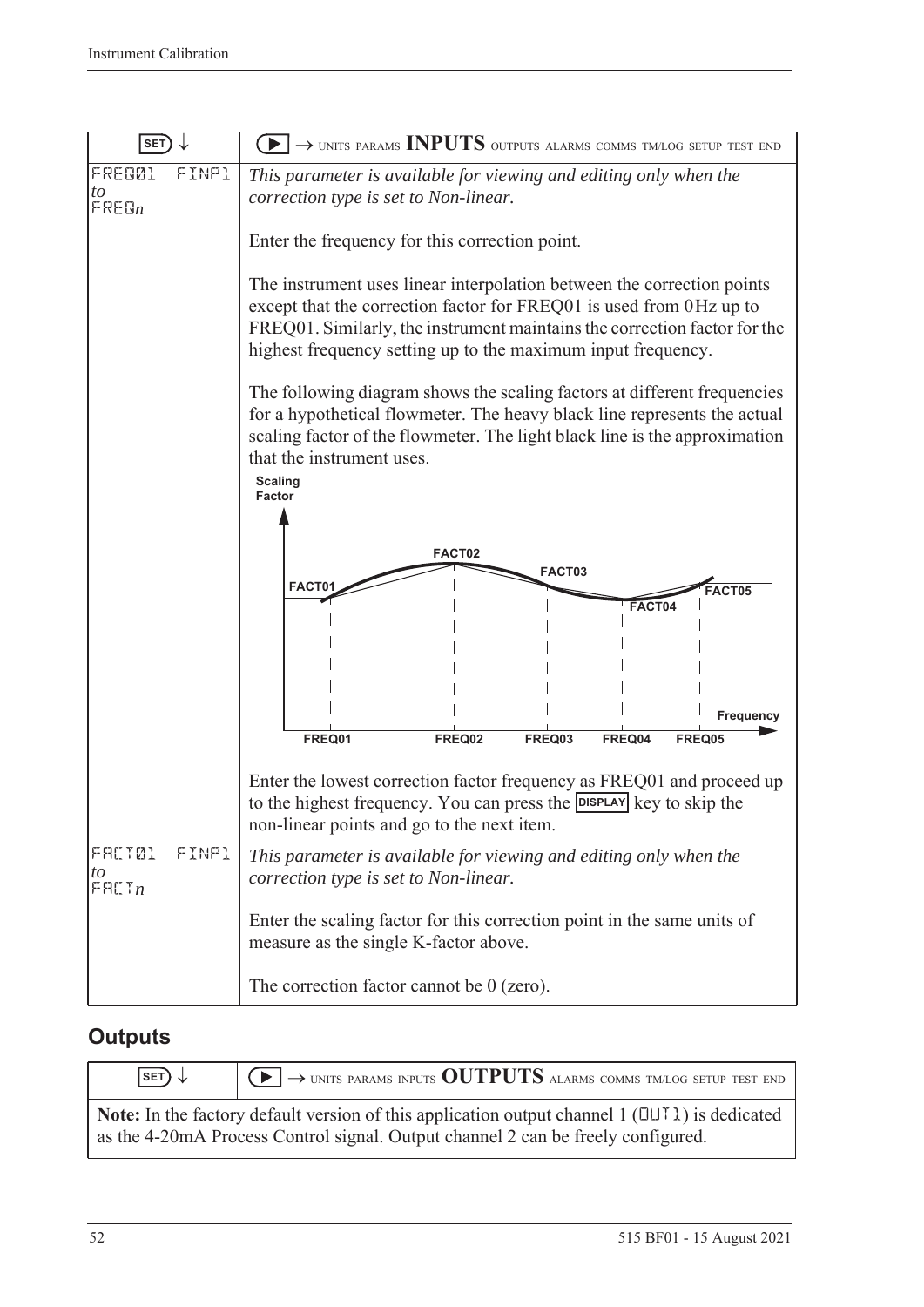| SET)                                            | $\textcolor{blue}{\blacktriangleright} \rightarrow$ units params inputs $\textcolor{blue}{OUTPUTS}$ alarms comms tm/log setup test end                                                                                                                                                                                                                                                                                                                                                                                                                                                                                                                                                                                                                                         |
|-------------------------------------------------|--------------------------------------------------------------------------------------------------------------------------------------------------------------------------------------------------------------------------------------------------------------------------------------------------------------------------------------------------------------------------------------------------------------------------------------------------------------------------------------------------------------------------------------------------------------------------------------------------------------------------------------------------------------------------------------------------------------------------------------------------------------------------------|
| FUNE<br>$\Box$ $\Box$ $\Box$ $n$                | The isolated output can function as either a passive 4-20 mA output, or a<br>pulse/logic open collector output:                                                                                                                                                                                                                                                                                                                                                                                                                                                                                                                                                                                                                                                                |
|                                                 | <b>RETRANS</b> - Retransmit totals as a pulse output or rates type<br>variables as a 4-20mA signal.<br><b>OP-ERR</b><br>- An error signal that will become active for the no flow,<br>$\bullet$<br>overflow or leakage error conditions.<br><b>OP-CTRL</b> - A control signal that is active during a batch, can be<br>$\bullet$<br>used as a pump control or indicator.<br><b>OP-RST</b><br>- A control signal that produces a 300ms pulse that can<br>$\bullet$<br>be used to reset remote counters etc. Activates when the controller's<br>$total(s)$ are reset.<br><b>OP-END</b><br>- A control signal that reflects the End of Batch<br>$\bullet$<br>condition (Note: not applicable if Batch mode is ON-OFF).<br>Press $\Box$ or $\Box$ to select the function required. |
| PULSE<br>$\Box$ $\Box$ $\Box$ $n$<br>or<br>4-20 | If above function is set for retransmission, you can assign any of the<br>"main menu" variables to an output. The nature of the output depends on<br>the assigned variable. Totals are output as pulses and rates are output as<br>4-20 mA passive signals.                                                                                                                                                                                                                                                                                                                                                                                                                                                                                                                    |
|                                                 | Press $\boxed{\blacktriangle}$ or $\boxed{\blacktriangledown}$ to select the variable that is required as an output. The<br>top of the display shows the type of output signal that is assigned to the<br>variable.                                                                                                                                                                                                                                                                                                                                                                                                                                                                                                                                                            |
|                                                 | <b>CAUTION</b><br>Due to the dual-purpose nature of the outputs, take care not to<br>set the output as an open collector pulse type signal when<br>connected to a 4-20mA loop circuit.                                                                                                                                                                                                                                                                                                                                                                                                                                                                                                                                                                                         |
| WIJTH<br>QUTn                                   | The Output Pulse Width is available for viewing and editing only when<br>the assigned variable is a total (pulse output) type.                                                                                                                                                                                                                                                                                                                                                                                                                                                                                                                                                                                                                                                 |
|                                                 | Pulse output is usually used to drive remote counters. Set the pulse width<br>(in milliseconds) as required by the remote counter.                                                                                                                                                                                                                                                                                                                                                                                                                                                                                                                                                                                                                                             |
|                                                 | Press $\triangle$ or $\triangledown$ to set to: 10, 20, 50, 100, 200 or 500 ms.                                                                                                                                                                                                                                                                                                                                                                                                                                                                                                                                                                                                                                                                                                |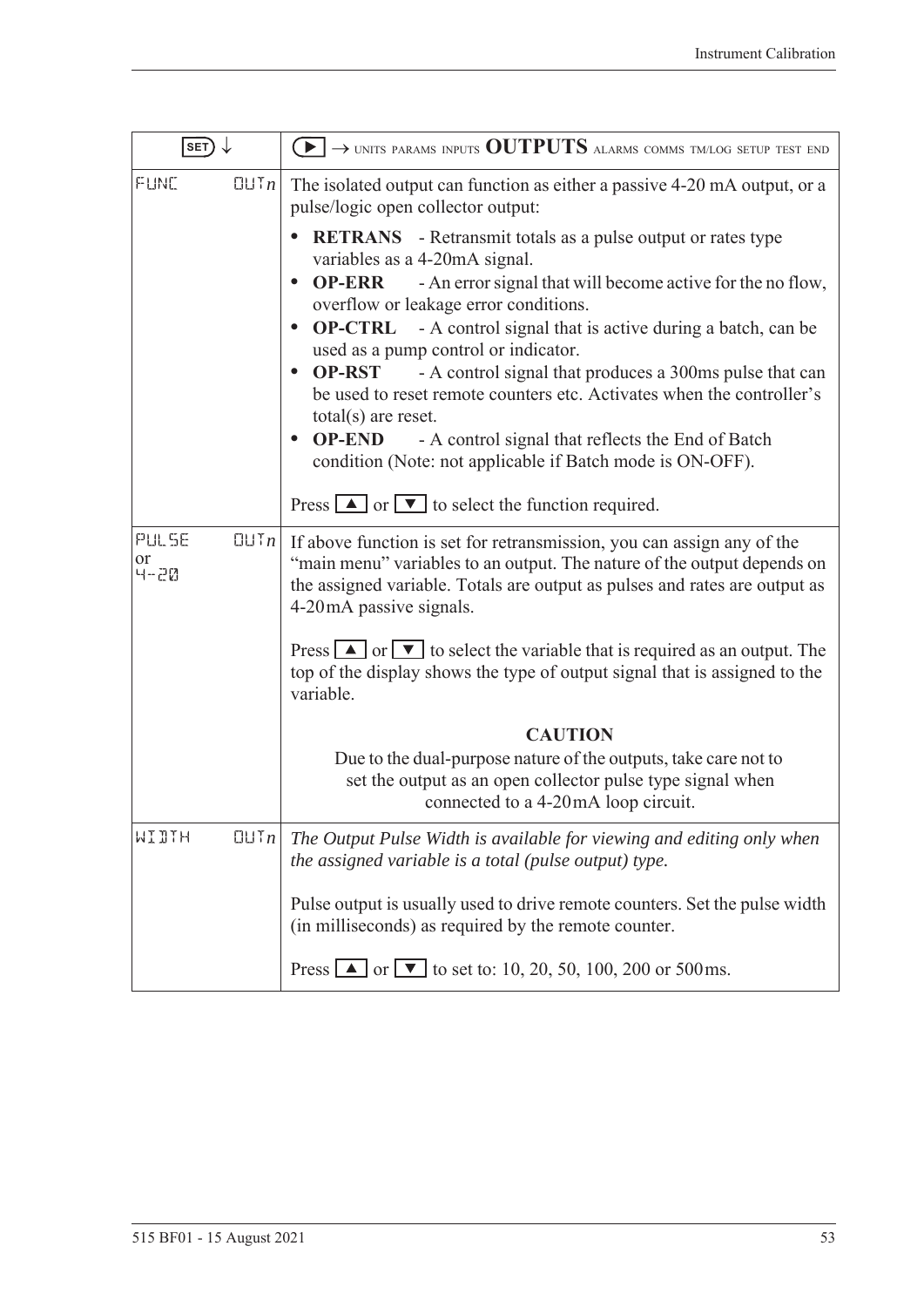| SET)             |                    | $\leftarrow$ $\rightarrow$ units params inputs OUTPUTS alarms comms tmlog setup test end                                                                                                                                                                                                                                                                                                        |
|------------------|--------------------|-------------------------------------------------------------------------------------------------------------------------------------------------------------------------------------------------------------------------------------------------------------------------------------------------------------------------------------------------------------------------------------------------|
| PULSE            | QUTn               | The Output Pulse Factor is available for viewing and editing only when<br>the assigned variable is a total (pulse output) type.                                                                                                                                                                                                                                                                 |
|                  |                    | The Output Pulse Factor is the scaling factor for the retransmission of the<br>measured total quantity.                                                                                                                                                                                                                                                                                         |
|                  |                    | For example, if "volume" is chosen as an output variable and engineering<br>unit is cubic metres, then a pulse factor of 1.000 generates one pulse for<br>$1 m3$ . Similarly, a pulse factor of 3.000 generates one pulse for $3 m3$ .                                                                                                                                                          |
|                  |                    | For more information, see Output Pulse Factor on page 54.                                                                                                                                                                                                                                                                                                                                       |
|                  |                    | The output pulse factor cannot be $0$ (zero).                                                                                                                                                                                                                                                                                                                                                   |
| PT-MIN<br>PT-MAX | $QU$ T $n$<br>QUTn | The Output Minimum Point and Maximum Point are available for<br>viewing and editing only when the assigned variable is a rate (4-20mA<br>output) type.                                                                                                                                                                                                                                          |
|                  |                    | The output minimum value corresponds to the 4mA point and the output<br>maximum value corresponds to the 20mA point.                                                                                                                                                                                                                                                                            |
|                  |                    | Setting the output range differently from the input range enables the<br>instrument to amplify the input signal. You can drive a chart recorder that<br>"zooms in" on a specified range of values instead of displaying the full<br>operating range of the transducer.                                                                                                                          |
|                  |                    | For example, if "volume flow" is chosen as an output variable and<br>engineering unit is cubic metres per minute, then setting the minimum<br>point to 30 and the maximum point to 100 would reflect the volumetric<br>flow rate range of 30 to $100 \text{m}^3/\text{min}$ . At rates above the maximum and<br>below the minimum points, the output remains at 20 mA and 4 mA<br>respectively. |

#### <span id="page-63-0"></span>**Output Pulse Factor**

Increasing the output pulse width reduces the maximum frequency at which a total variable can be retransmitted. Pulses will be missed if the output cannot "keep up" with the rate of total counts. You can use the output pulse factor to ensure that this maximum is not reached.

The maximum pulse output frequency is determined by:

```
1000
\frac{1000}{(2 \times \text{pulse width in ms})}Hz
```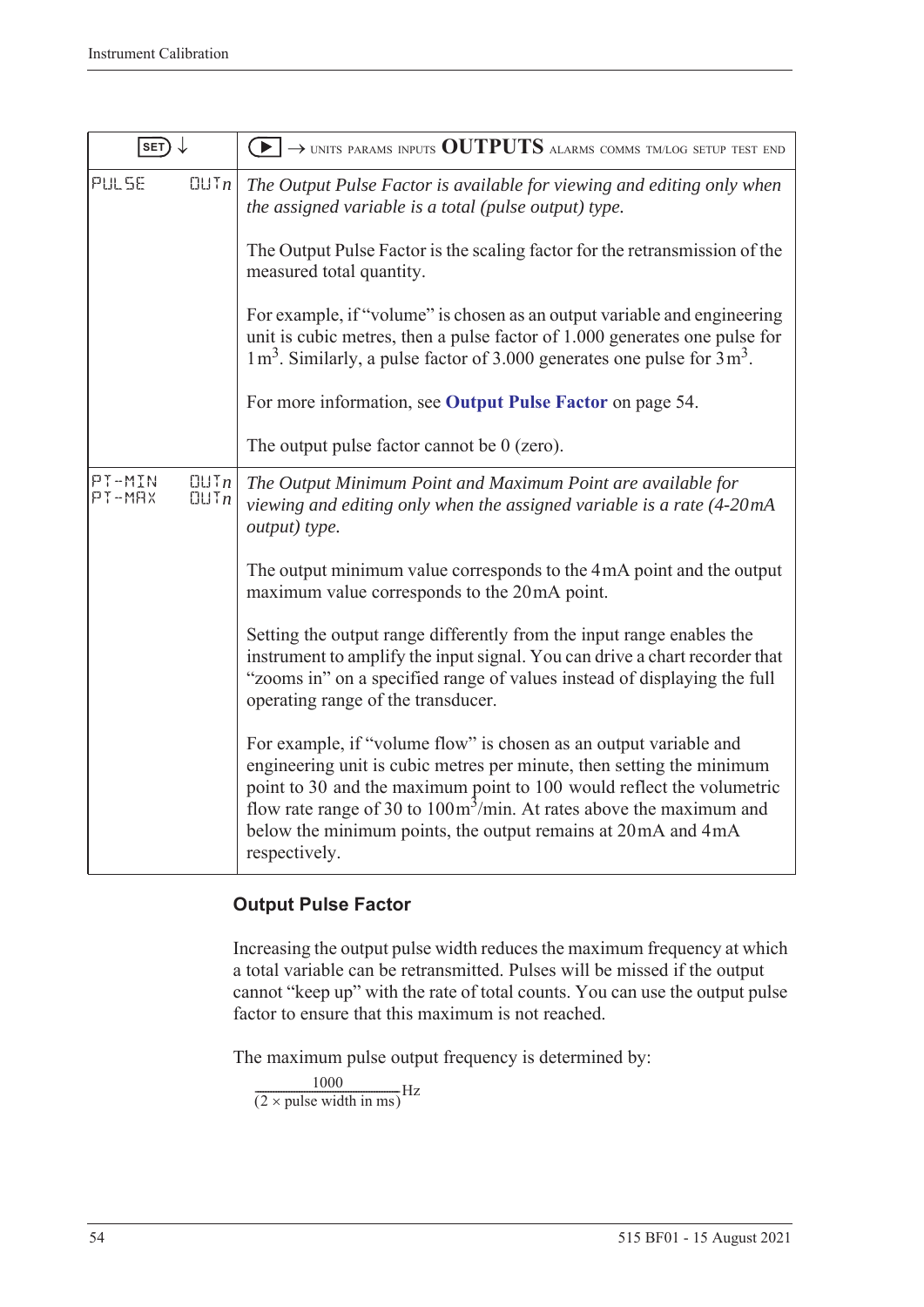The minimum pulse factor required is determined by:

max rate of total max pulse output frequency ------------------------------------------------------------------

For example: To calculate the required pulse factor to avoid losing counts in retransmission if a total counts at a maximum rate of 75 units/sec (Hz) and the required pulse width of a remote counter is at least 50 ms:

The maximum pulse output frequency is:  $\frac{1000}{2 \times 50}$  = 10Hz

The minimum pulse factor for that frequency is:  $\frac{75}{10}$  $\frac{73}{10}$  = 7.5

#### **Alarms**

The alarm relay(s), in the advanced option, can be assigned to rate variables such as flowrate, or set as an equipment failure alarm.

The alarm switches "on" whenever an alarm condition exists. The alarm switches "off" when the alarm condition no longer exists. However, you may need to configure external alarm devices that require acknowledgement for cancelling an alarm.

#### **Equipment Failure Alarm**

Any alarm relay can be assigned as an equipment failure alarm. This alarm setting can have normally closed (open) contacts that open (close) when the instrument displays any error message as listed in **[Error Messages](#page-73-1)** on page [64.](#page-73-1)

| SET)  |  | $\left(\blacktriangleright\right)\rightarrow$ units params inputs outputs $ALARNING$ comms tm/log setup test end |
|-------|--|------------------------------------------------------------------------------------------------------------------|
| RELAY |  | $\text{FLRM}_n$ Select a rate variable to assign to the alarm relay.                                             |
|       |  | Note: If the alarm type is set to "equipment alarm", this relay assignment<br>setting is ignored.                |
|       |  | Press $\Box$ or $\nabla$ to select the variable that is required as an alarm.                                    |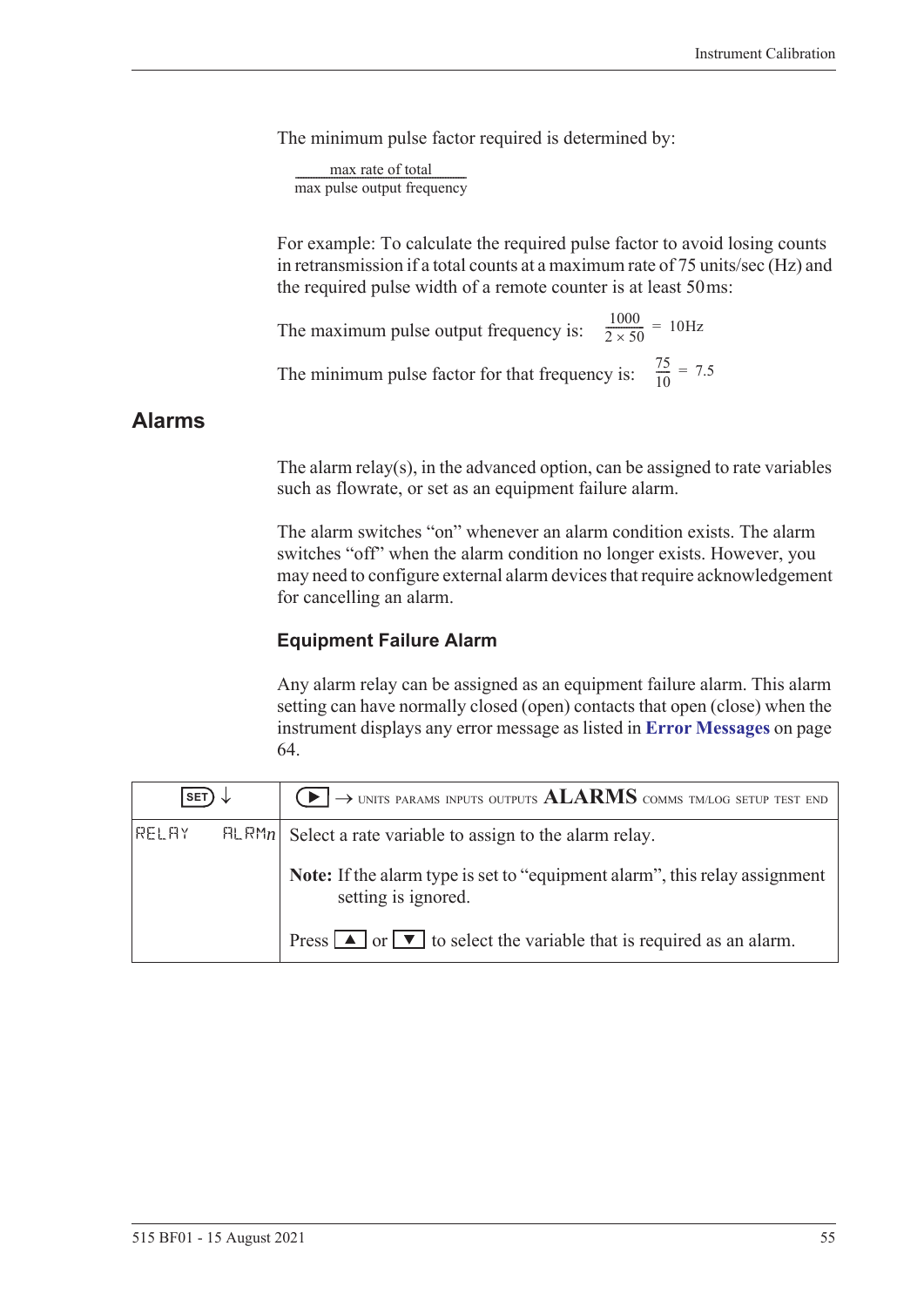| SET)                  | $\rightarrow$ units params inputs outputs $ALARMS$ comms tm/log setup test end<br>$\blacktriangleright$                                                                                                                                                                                                                                                                                                                                                                                                                                                                                         |
|-----------------------|-------------------------------------------------------------------------------------------------------------------------------------------------------------------------------------------------------------------------------------------------------------------------------------------------------------------------------------------------------------------------------------------------------------------------------------------------------------------------------------------------------------------------------------------------------------------------------------------------|
| TYPE<br>HLRMn         | The options available for alarm types are as follows:                                                                                                                                                                                                                                                                                                                                                                                                                                                                                                                                           |
|                       | HI-NO — High Alarm, Normally Open contacts<br>$\bullet$<br>HI-NC — High Alarm, Normally Closed contacts<br>$\bullet$<br>LO-NO — Low Alarm, Normally Open contacts<br>$\bullet$<br>LO-NC — Low Alarm, Normally Closed contacts<br>BD-NO — Band Alarm, Normally Open contacts<br>$\bullet$<br>BD-NC — Band Alarm, Normally Closed contacts<br>$\bullet$<br>AL-NO — Equipment Alarm, Normally Open contacts<br>$\bullet$<br>AL-NC — Equipment Alarm, Normally Closed contacts<br>$\bullet$<br>Press $\boxed{\blacktriangle}$ or $\boxed{\blacktriangledown}$ to select the type of alarm required. |
| POINT<br>HLRMn        |                                                                                                                                                                                                                                                                                                                                                                                                                                                                                                                                                                                                 |
|                       | The Alarm Setpoint is available for viewing and editing for any alarm<br>type except 'equipment alarms'.                                                                                                                                                                                                                                                                                                                                                                                                                                                                                        |
|                       | The Alarm Setpoint is the value (in engineering units of assigned<br>variable) at which the alarm condition occurs and therefore the alarm is<br>on.                                                                                                                                                                                                                                                                                                                                                                                                                                            |
|                       | Each alarm is completely independent, e.g. a High alarm does NOT need<br>to have a higher setpoint than the a Low alarm.                                                                                                                                                                                                                                                                                                                                                                                                                                                                        |
| <b>HY5T</b><br>HLRMn  | The Alarm Hysteresis is available for viewing and editing for any alarm<br>type except 'equipment alarms'.                                                                                                                                                                                                                                                                                                                                                                                                                                                                                      |
|                       | Alarm hysteresis loops occur when the alarm toggles continuously on and<br>off when the process variable is close to the setpoint.                                                                                                                                                                                                                                                                                                                                                                                                                                                              |
|                       | For a high alarm, the alarm activates when the value of the variable rises<br>above the alarm setpoint and deactivates when the value falls below the<br>alarm setpoint minus the amount of the hysteresis setting (if any).                                                                                                                                                                                                                                                                                                                                                                    |
|                       | For a low alarm, the alarm activates when the value of the variable falls<br>below the alarm setpoint and deactivates when the value rises above the<br>alarm setpoint plus the amount of the hysteresis setting (if any).                                                                                                                                                                                                                                                                                                                                                                      |
|                       | For a band alarm, the alarm activates whenever the value of the variable<br>is outside the setpoint plus or minus the amount of the hysteresis.                                                                                                                                                                                                                                                                                                                                                                                                                                                 |
|                       | For example, with a high alarm setpoint of 200, and a hysteresis setting<br>of zero, a value oscillating between 197 and 202 will cause the alarm to<br>toggle on at 200 and toggle off below 200. However, if the hysteresis is<br>set to 5, the value of the variable must fall below 195 to cancel the alarm.<br>The alarm will reactivate only when the value again rises above 200.                                                                                                                                                                                                        |
| <b>JELAY</b><br>HLRMn | The Alarm Delay is programmed in seconds and can be used to eliminate<br>undesired alarm activation during start-up or shutdown operation.                                                                                                                                                                                                                                                                                                                                                                                                                                                      |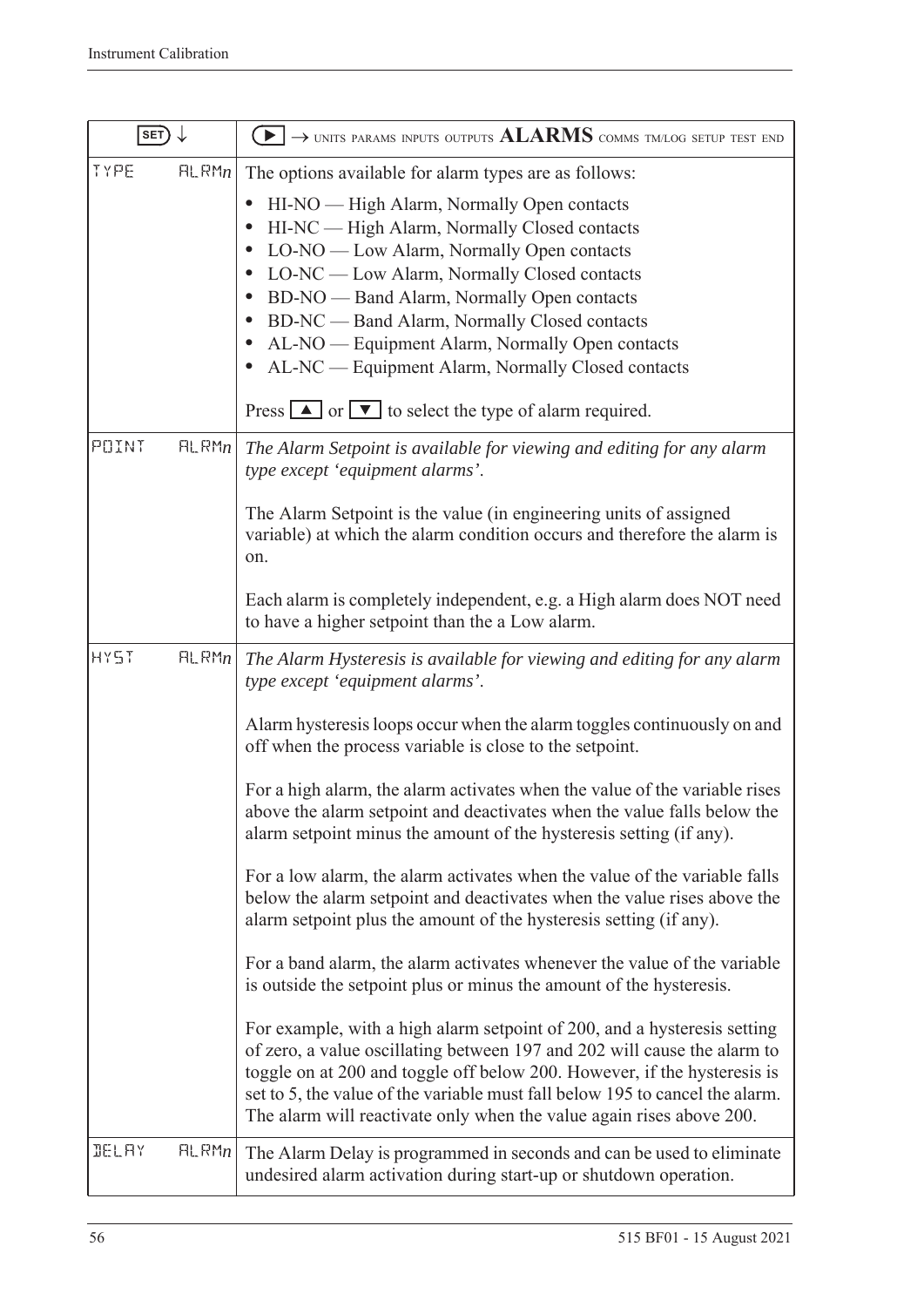#### **Communications**

The instrument has the following communication ports:

- **• COM-1 RS-232 Port** A 9-pin female connector on the rear panel of the instrument.
- **• COM-2 RS-485 or Ethernet Port** (optional) Terminals or socket on the rear panel. Ethernet connection requires COM-2 setting to be: RTU (Modbus), 19200 Baud rate, even parity and 1 stop bit.
- **• COM-3 Port** A special communications port that is only applicable to some applications.

| SET)                     | $\rightarrow$ units params inputs ouputs alarms $COMMS$ tm/log setup test end<br>$\rightarrow$ $\rightarrow$ $\rightarrow$                                                                                                                        |
|--------------------------|---------------------------------------------------------------------------------------------------------------------------------------------------------------------------------------------------------------------------------------------------|
| PROTOC<br>$CDM - n$      | The Communications Protocols can be assigned to the communication<br>ports as follows (a protocol cannot be assigned to more than one port at<br>a time):                                                                                         |
|                          | <b>ASCII</b><br>- Simple ASCII<br>- Modbus RTU<br><b>RTU</b>                                                                                                                                                                                      |
|                          | - Printer Protocol<br><b>PRN</b><br><b>NONE</b><br>- If a port is not being used, set the protocol to NONE.                                                                                                                                       |
|                          | For the selected port, press $\boxed{\blacktriangle}$ or $\boxed{\blacktriangledown}$ to select the desired protocol.                                                                                                                             |
| <b>BAUD</b><br>$CDM - n$ | The Baud setting is the speed of the communication port in data bits per<br>second.                                                                                                                                                               |
|                          | The baud rate of the instrument must match the baud rate of the<br>communication device that the instrument is connected to.                                                                                                                      |
|                          | Use $\boxed{\blacktriangle}$ or $\boxed{\blacktriangledown}$ to select 2400, 4800, 9600 or 19200 baud.                                                                                                                                            |
| PARITY<br>$CDM - n$      | The Parity bit helps to detect data corruption that might occur during<br>transmission.                                                                                                                                                           |
|                          | The parity bit setting of the instrument must match the parity bit setting<br>of the communication device that the instrument is connected to.                                                                                                    |
|                          | Press $\blacksquare$ or $\blacksquare$ to select EVEN, ODD, or NONE.                                                                                                                                                                              |
| $5 - B1T5$<br>$CDM - n$  | The Stop bit indicates the end of a transmission. Stop bits can be 1 or 2<br>bit periods in length. The stop bit setting of the instrument must match<br>the stop bit setting of the communication device that the instrument is<br>connected to. |
|                          | Press $\boxed{\blacktriangle}$ or $\boxed{\blacktriangledown}$ to select 1 or 2 stop bits.                                                                                                                                                        |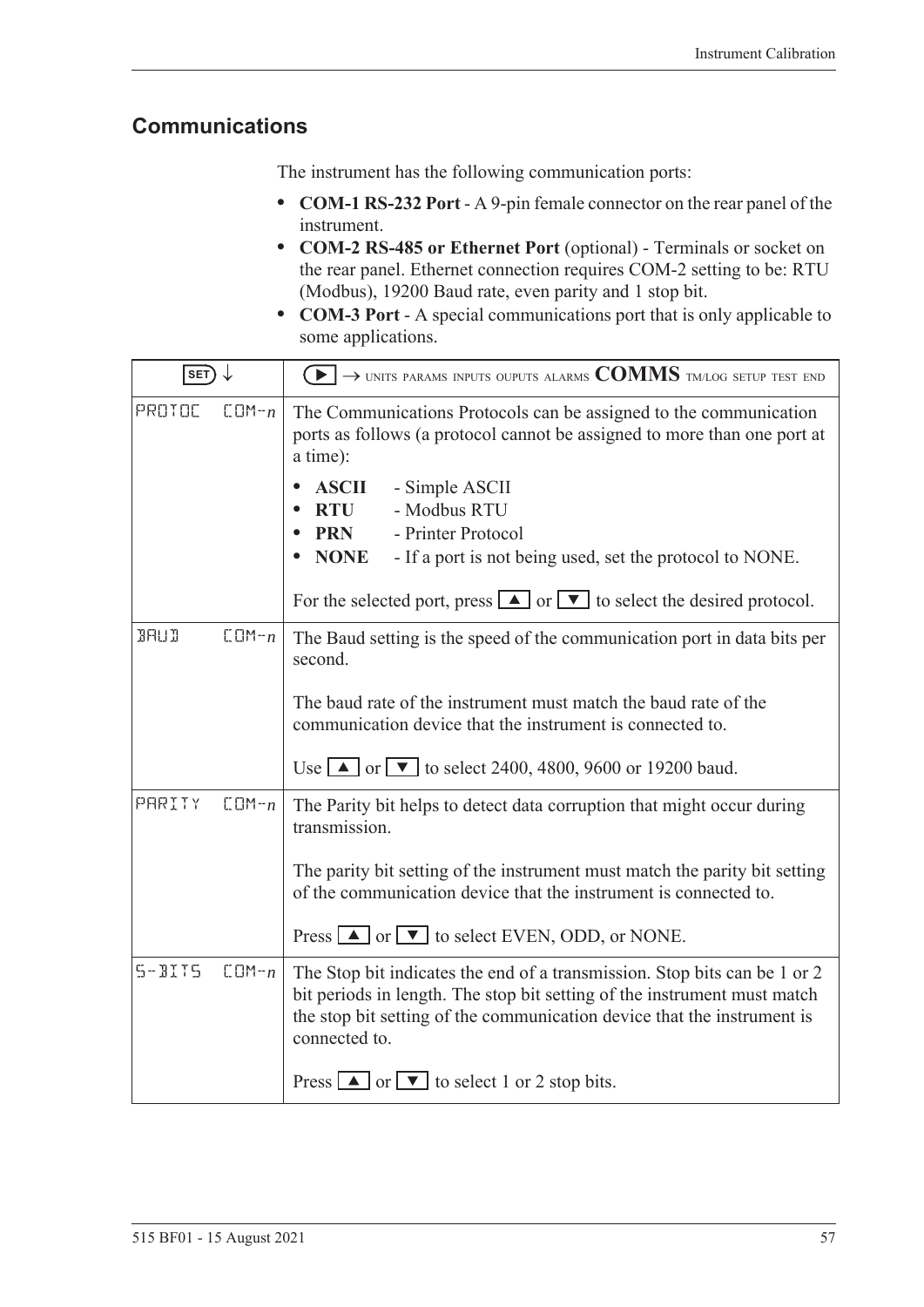| SET          |             | $\rightarrow$ units params inputs ouputs alarms $COMMS$ tm/log setup test end                                                                                                                        |
|--------------|-------------|------------------------------------------------------------------------------------------------------------------------------------------------------------------------------------------------------|
| RTU          | <b>IRTR</b> | The Modbus RTU data format for the 2-register (4-byte) values can be<br>set as either floating point or long integer values.                                                                         |
|              |             | Use $\Box$ or $\Box$ to select FLOAT or INTEGER.                                                                                                                                                     |
| RTU          | AIIR        | The Modbus RTU protocol address must be in the range of 1 to 247.<br>When multiple instruments (slaves) are connected to one communication<br>device (master), each assigned address must be unique. |
|              |             | <b>Note:</b> The master device uses the RTU address $0$ (zero) for broadcasting<br>to all connected slave units.                                                                                     |
| <b>RSCII</b> | <b>ATTR</b> | The ASCII protocol address identifies each communicating device.                                                                                                                                     |
|              |             | The address must be in the range of 1 to 255. When multiple instruments<br>(slaves) are connected to one computer (master), each assigned address<br>must be unique.                                 |
| FLASH        | PORT        | The Flash Driver Port assignment defines the communication port for<br>downloading software into the instrument.                                                                                     |
|              |             | The default setting of this assignment is the RS-232 port. The Ethernet<br>port, if fitted, can not be used as the Flash port.                                                                       |
|              |             | Press $\Box$ or $\nabla$ to select RS-232 (COM-1), RS-485 (COM-2) or<br>NONE.                                                                                                                        |

# **Time Settings and Data Logging**

#### **Instrument Clock**

The instrument has a real-time clock for recording logged events. The clock displays the time and the date. The date format can be set to European format (day/month/year) or American format (month/day/year). The time clock uses the 24-hour format.

The clock will continue to operate for up to 5 years (typically) on the internal battery if there is no power connected to the instrument. Therefore, after an interruption to the power supply, the instrument recommences normal operation although there will be no data recorded during the period without a power supply.

**Note:** If there is an interruption to the power supply and the battery has failed, the instrument displays an error message when the power supply is restored. In this case, you should set the current time and date so that the instrument continues to log data at the correct times.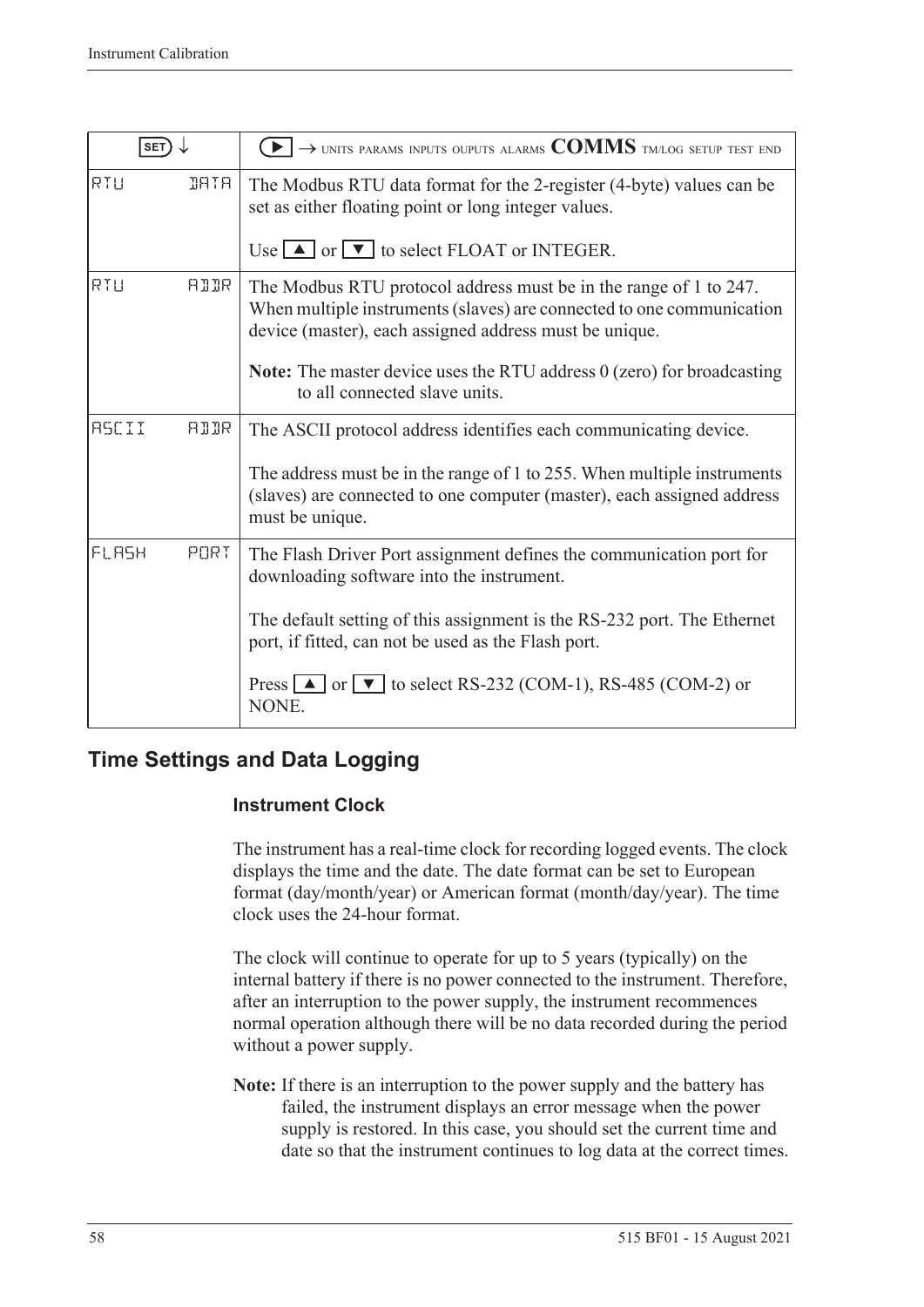#### **Data Logging**

The instrument will log a total of 1000 deliveries (batches) if the real-time clock option is installed. The logs are taken at the end of each batch or upon reset if a batch has been aborted before the preset total has been reached.

| SET)         |             | $\rightarrow$ units params inputs ouputs alarms comms $\mathrm{TM/LOG}$ setup test end<br>$\blacktriangleright$ $\blacktriangleright$                                                               |
|--------------|-------------|-----------------------------------------------------------------------------------------------------------------------------------------------------------------------------------------------------|
| <b>IRTE</b>  | FORM        | <b>Clock Date Format</b>                                                                                                                                                                            |
|              |             | The European date format is: dd/mm/yyyy or (Day-Month).                                                                                                                                             |
|              |             | The American date format is: mm/dd/yyyy or (Month-Day).                                                                                                                                             |
|              |             | Press $\boxed{\blacktriangle}$ or $\boxed{\blacktriangledown}$ to select DAY-M or M-DAY                                                                                                             |
| <b>CLOCK</b> | YEAR        | The Clock Year defines the current year for the real-time clock.                                                                                                                                    |
| <b>CLOCK</b> | $M - JHY$   | The Clock M-DAY setting defines the current month and date for the<br>real-time clock. This parameter is programmed in Month-Day format for<br>both European and American date formats.             |
| <b>CLOCK</b> | H-MIN       | The Clock H-MIN setting is the current time in hours and minutes for the<br>real-time clock.                                                                                                        |
| RESET        | <b>LOGS</b> | Reset the logged data. You may need to reset (clear) the logged data if<br>you change the time/log settings.                                                                                        |
|              |             | Press $\Box$ or $\nabla$ to select YES, then press the SET key. The instrument<br>makes three beeps to confirm the reset command.                                                                   |
| REPORT       | LO65        | The Printer Protocol Report Logs defines the number of latest logs to be<br>included into a printable report.                                                                                       |
|              |             | Set the number of logs between 1 and 99.                                                                                                                                                            |
| REPORT       | TYPE        | The Printer Protocol Report Type determines the nature of the printout<br>from the REPORT PRINT - HOLD.SET prompt in the main menu. The<br>following report types available in this instrument are: |
|              |             | $REP-10$<br>Preset number of latest logs                                                                                                                                                            |
|              |             | Press $\boxed{\blacktriangle}$ or $\boxed{\blacktriangledown}$ to select Report Type.                                                                                                               |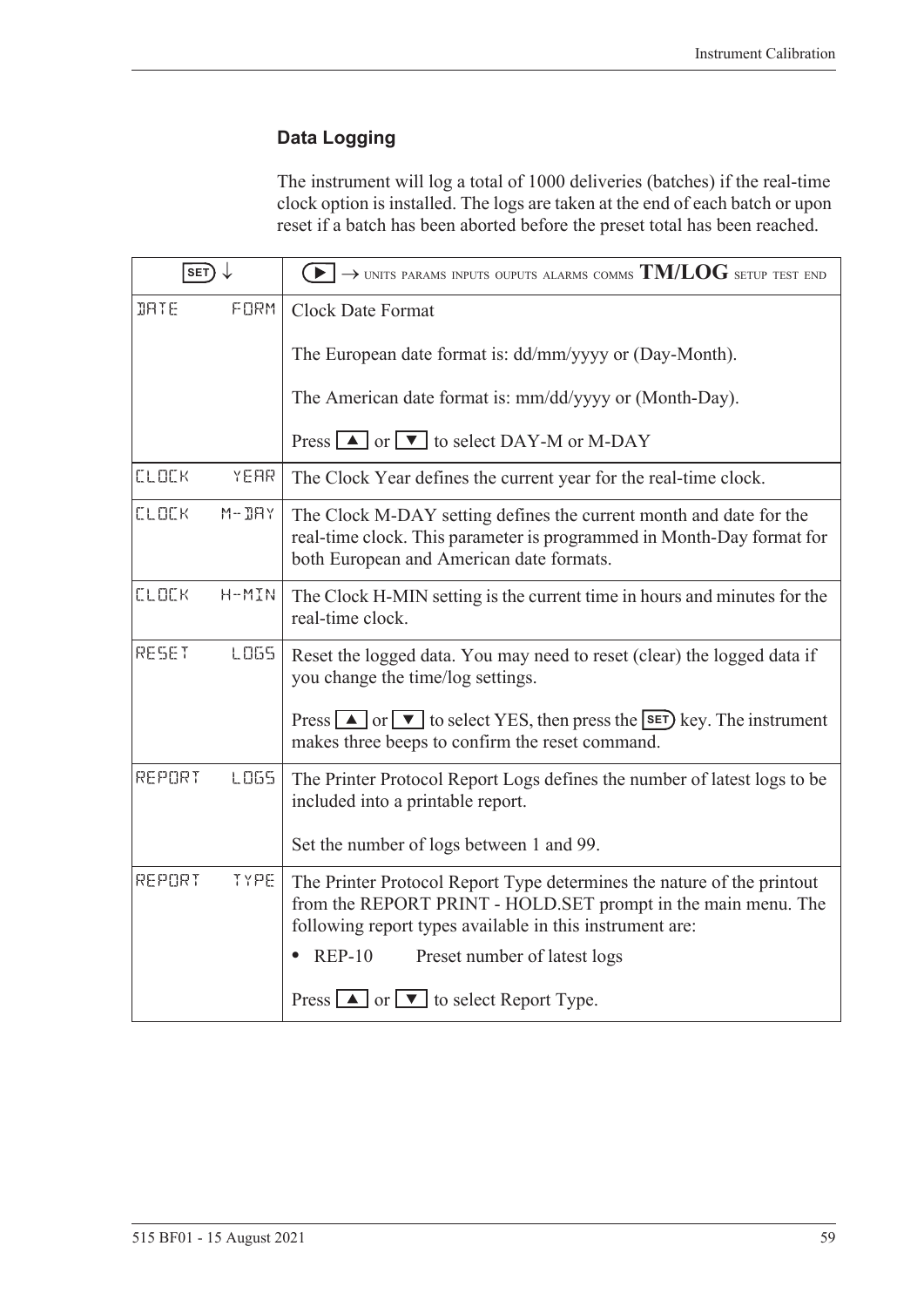| <b>SET</b>  |             | $\rightarrow$ units params inputs ouputs alarms comms $\mathrm{TM}/\mathrm{LOG}$ setup test end                                                                                                                                                                                                         |
|-------------|-------------|---------------------------------------------------------------------------------------------------------------------------------------------------------------------------------------------------------------------------------------------------------------------------------------------------------|
| PRN         | TYPE        | The Printer Protocol Printer Type allows the nature of the printer being<br>used to be specified. The following printer types available in this<br>instrument are:                                                                                                                                      |
|             |             | <b>PRN-01</b><br>Generic computer printer<br><b>PRN-02</b><br>Generic roll printer (prints first line first)<br><b>PRN-03</b><br>Slip printer TM295<br><b>PRN-04</b><br>Label (roll) printer - Citizen CMP30L<br>Press $\boxed{\blacktriangle}$ or $\boxed{\blacktriangledown}$ to select Printer Type. |
|             |             |                                                                                                                                                                                                                                                                                                         |
| <b>RUTO</b> | PRINT       | The Auto Print function, if enabled, allows a delivery docket print out to<br>occur automatically at the End of Batch. If disabled, a printout must be<br>initiated via the HOLD.SET - TO PRINT prompt in the main menu.<br>Press $\Box$ or $\nabla$ to select ENABLE or DISABLE.                       |
|             |             |                                                                                                                                                                                                                                                                                                         |
| LAST        | $I - N L M$ | This defines the "last delivery number", so the delivery number counting<br>continues from this value. Note: this parameter is accessible only when<br>Logging is reset (either explicitly or when application is loaded into unit).                                                                    |
|             |             | Enter the required delivery number.                                                                                                                                                                                                                                                                     |

# **General Setup Parameters**

| $ $ SET $) \downarrow$ |            | $\rightarrow$ units params inputs ouputs alarms comms tm/log SETUP test end                                              |
|------------------------|------------|--------------------------------------------------------------------------------------------------------------------------|
| <b>JEFAULT</b>         | $V$ RR $ $ | Select the main menu variable to display on power up or when the display<br>timeout period has elapsed if it is enabled. |
|                        |            | Press $\boxed{\blacktriangle}$ or $\boxed{\blacktriangledown}$ to select the default variable display.                   |
| <b>SUPPLY</b>          | VCLT       | The instrument provides a power-limited supply for external transducers.                                                 |
|                        |            | Press $\Box$ or $\nabla$ to set the transducer supply voltage between 8 and 24<br>volts DC as required.                  |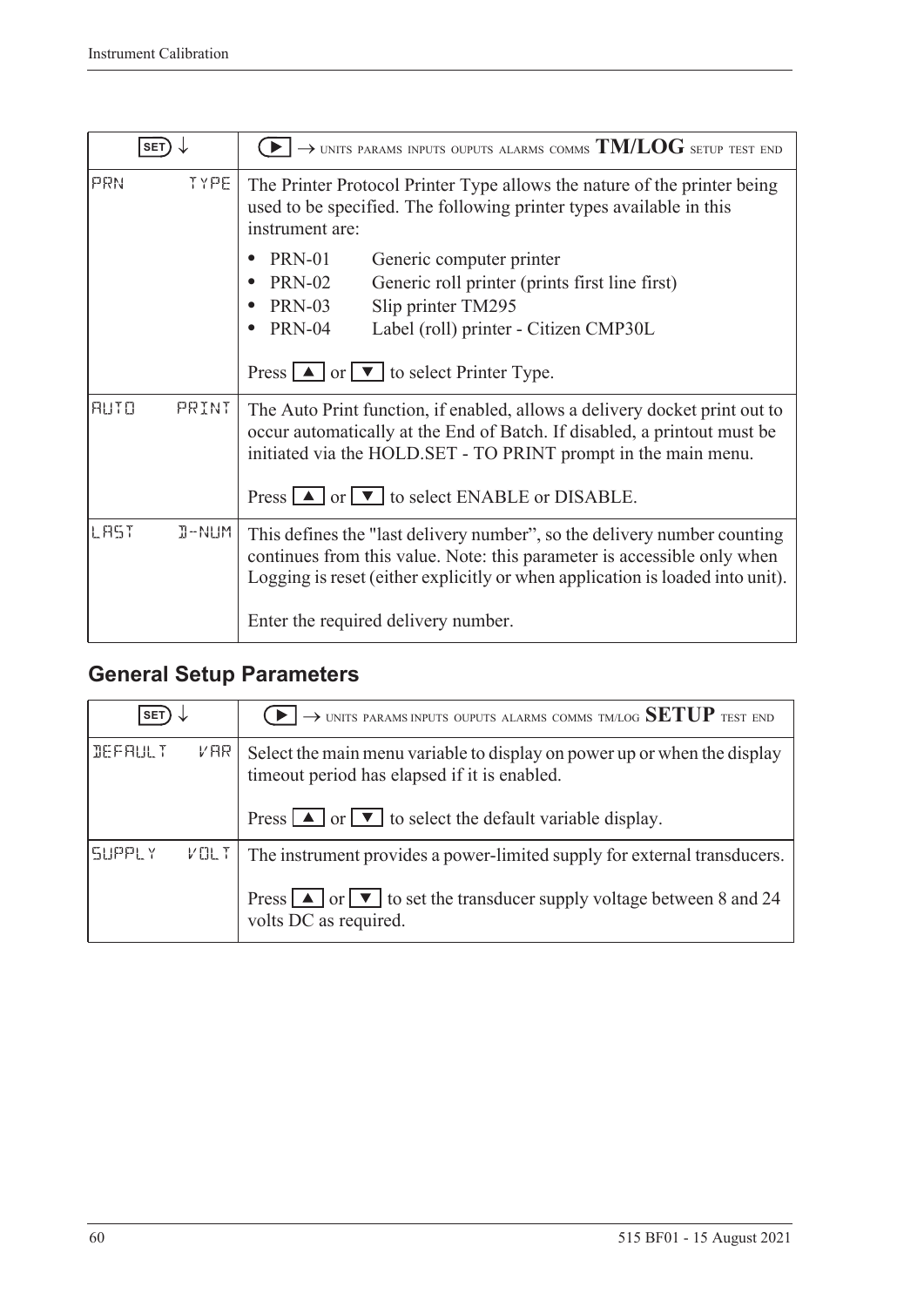| SET)                  | $\rightarrow$ units params inputs ouputs alarms comms tm/log SETUP test end<br>$\blacktriangleright$ 1                                                                                                                                                                    |  |  |
|-----------------------|---------------------------------------------------------------------------------------------------------------------------------------------------------------------------------------------------------------------------------------------------------------------------|--|--|
| MODE<br>$T - 11T$     | If the Display Timeout mode is enabled, and there is no user activity for<br>the defined timeout period, the display panel returns to the default<br>display.                                                                                                             |  |  |
|                       | This function is useful for the following reasons:                                                                                                                                                                                                                        |  |  |
|                       | to return the display to a preferred variable after the user has finished<br>$\bullet$<br>reading other information,<br>to cancel the calibration mode and return to the default display if the                                                                           |  |  |
|                       | user does not exit from the calibration mode for any reason.                                                                                                                                                                                                              |  |  |
|                       | Press $\boxed{\blacktriangle}$ or $\boxed{\blacktriangledown}$ to select the display timeout function as follows:                                                                                                                                                         |  |  |
|                       | <b>DISABLE</b> - Timeout is completely disabled.<br>$\bullet$<br><b>EN DISP</b> - Timeout is enabled during Normal mode and Calibration<br>View mode.                                                                                                                     |  |  |
|                       | <b>EN EDIT</b> - Timeout is enabled during Calibration Set mode.<br>$\bullet$<br><b>EN ALL</b> - Timeout is enabled for all modes.                                                                                                                                        |  |  |
| $T - 111T$<br>SEC.    | The Display Timeout period defines the delay for the Display Timeout<br>mode if it is enabled.                                                                                                                                                                            |  |  |
|                       | The display timeout period can be from 10 to 99 seconds.                                                                                                                                                                                                                  |  |  |
| <b>REEUM</b><br>RESET | The Reset Accumulated Totals function clears all of the accumulated<br>totals and the non-accumulated totals.                                                                                                                                                             |  |  |
|                       | Press $\Box$ or $\nabla$ to select YES, then press the <b>SET</b> ) key. The instrument<br>makes three beeps to confirm the reset command.                                                                                                                                |  |  |
| <b>IISPL</b><br>TRG5  | The Display Tags option determines whether the instrument displays the<br>default display tags or the user-defined tags. The display tag setting also<br>defines whether the instrument displays the default error and warning<br>messages, or the user-defined messages. |  |  |
|                       | Note: The user-defined tags can be entered into the instrument only by<br>the manufacturer or the distributor.                                                                                                                                                            |  |  |
|                       | Press $\Box$ or $\nabla$ to select the Display Tags option as follows:                                                                                                                                                                                                    |  |  |
|                       | <b>DEFAULT</b> - the instrument displays the default (English) tags<br>$\bullet$<br><b>USER</b> - the instrument displays the user-defined tags.                                                                                                                          |  |  |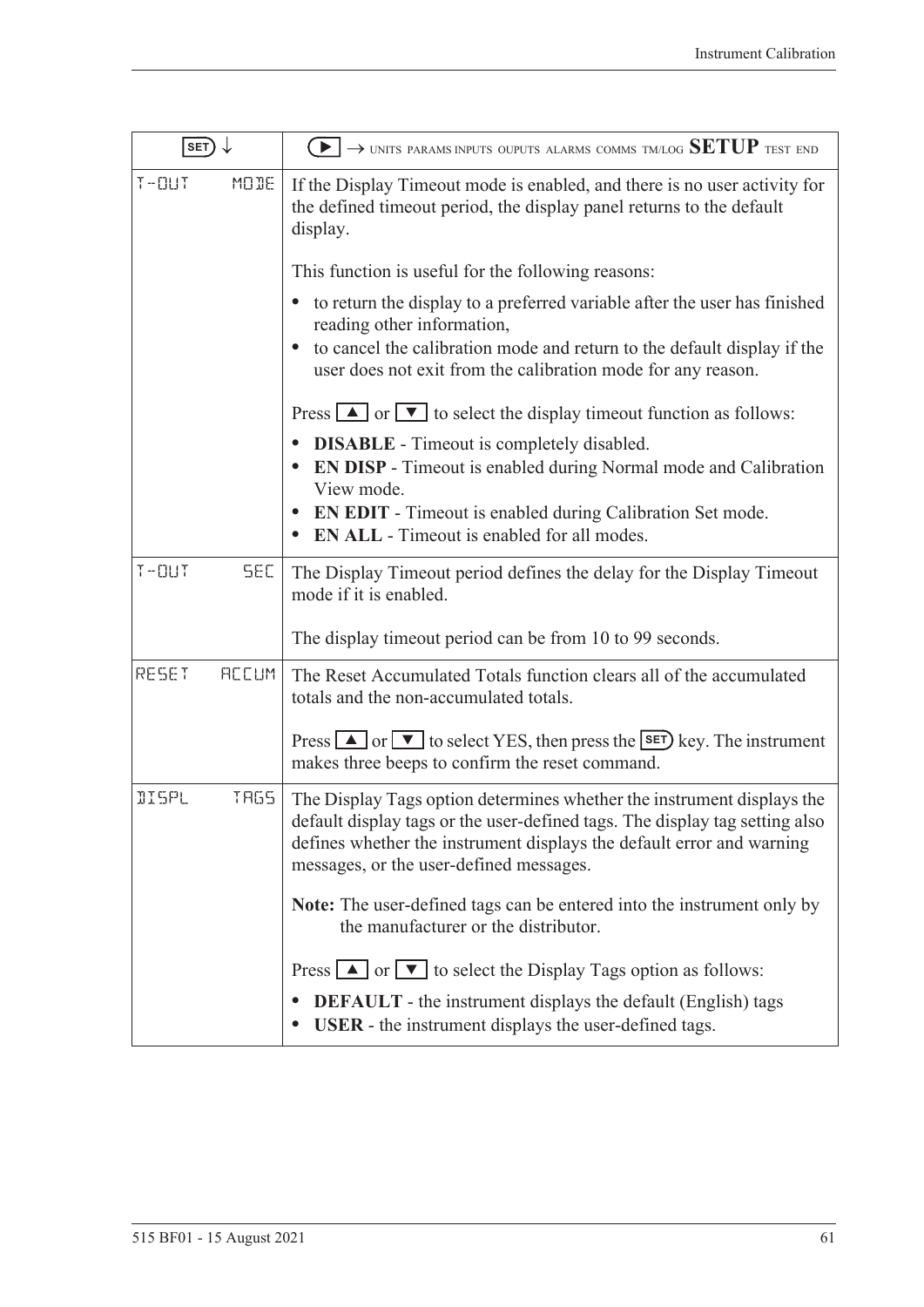| <b>SET</b>    |            | $\rightarrow$ units params inputs ouputs alarms comms tm/log SETUP test end                                                                                                                                                                                                                                                                                                  |
|---------------|------------|------------------------------------------------------------------------------------------------------------------------------------------------------------------------------------------------------------------------------------------------------------------------------------------------------------------------------------------------------------------------------|
| $B H L K - L$ | $T - 011T$ | If the backlight time out is enabled, and there is no user activity (any keys<br>pressed) for a period of 10 seconds, the display backlight switches off to<br>save power. The backlight switches on when a key is pressed. Select the<br>backlight timeout mode as required.<br>Press $\boxed{\blacktriangle}$ or $\boxed{\blacktriangledown}$ to select ENABLE or DISABLE. |
| <b>RATES</b>  | <b>JP</b>  | This parameter sets the maximum number of decimal places for<br>displaying or printing main menu rates.                                                                                                                                                                                                                                                                      |
| TOTALS        | IP         | This parameter sets the maximum number of decimal places for<br>displaying or printing main menu totals.                                                                                                                                                                                                                                                                     |

#### **Test Menu**

The Test menu enables you to view the inputs and outputs to and from the instrument.

In Calibration Set mode (by entering the system password), you can control the outputs and the alarms as described in the table below.

| SET         |                | $\rightarrow$ units params inputs ouputs alarms comms tm/log setup $\mathrm{TEST}$ end                                                                                           |
|-------------|----------------|----------------------------------------------------------------------------------------------------------------------------------------------------------------------------------|
| FINPn       | H <sub>z</sub> | The frequency of the input to $FINPn$ is displayed in Hertz.                                                                                                                     |
| HINPn       | units          | The units are displayed according to the calibration setup for the analog<br>input. If unused or set to Default the input is 4-20mA and displayed in<br>mA.                      |
| $L$ INP $n$ | STRTE          | You can view the state of the logic inputs. If the input is an open contact<br>or inactive it will display HI. If the input is a closed contact or active it<br>will display LO. |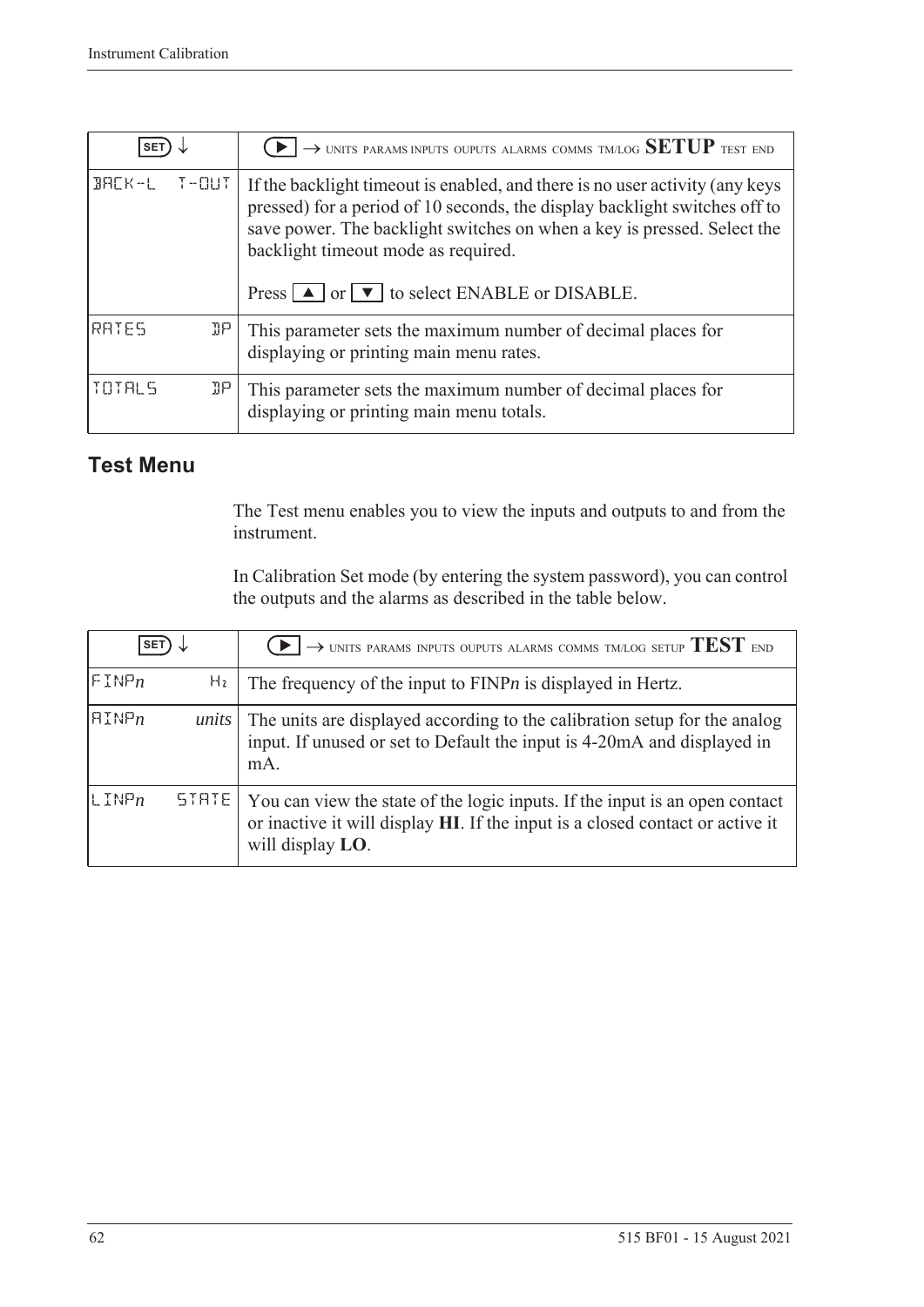| SET)                     |       | $\rightarrow$ units params inputs ouputs alarms comms tm/log setup $\mathrm{TEST}$ end                                                                          |
|--------------------------|-------|-----------------------------------------------------------------------------------------------------------------------------------------------------------------|
| QUTn                     | STRTE | You can control the state of the outputs. Press the $\Box$ or $\nabla$ keys to set<br>the output state as follows:                                              |
|                          |       | <b>PROCESS</b> - the output depends on the current values of the inputs<br>and the calculations that the instrument performs.                                   |
|                          |       | For a pulse output, such as a total, the output produces a pulse train as<br>follows:                                                                           |
|                          |       | • ON - a pulse train with a pulse width as set for the particular output<br>in the Outputs menu.                                                                |
|                          |       | • OFF - no output.                                                                                                                                              |
|                          |       | For a 4-20 mA output, such as a rate, the output is as follows:                                                                                                 |
|                          |       | • HI - the output is set to 20 mA.                                                                                                                              |
|                          |       | • LO - the output is set to 4mA.                                                                                                                                |
| HLRMn<br>0r<br>$REL - n$ | STRTE | You can control the state of the relays (alarms). Press the $\Box$ or $\nabla$<br>keys to set the selected relay as follows:                                    |
|                          |       | <b>PROCESS</b> - the relay operates according to the current values of the<br>inputs and the relay settings as programmed.                                      |
|                          |       | <b>OPEN</b> - the relay output contacts are set to "open".<br>$\bullet$<br>CLOSED - the relay output contacts are set to "closed".<br>$\bullet$                 |
| <b>SUPPLY</b>            | V     | You can display the actual DC output supply voltage, which may help<br>with troubleshooting.                                                                    |
|                          |       | If the actual supply voltage is lower than the preset value (refer to<br>General Setup Parameters on page 60) it may indicate that the output is<br>overloaded. |

### **System Messages**

<span id="page-72-0"></span>The instrument displays messages for defined events and fault conditions.

The manufacturer or distributor can enter user-defined text for the messages. This user-defined text is displayed, instead of the default (English) messages, when the Display Tags option in the Setup menu is set to USER.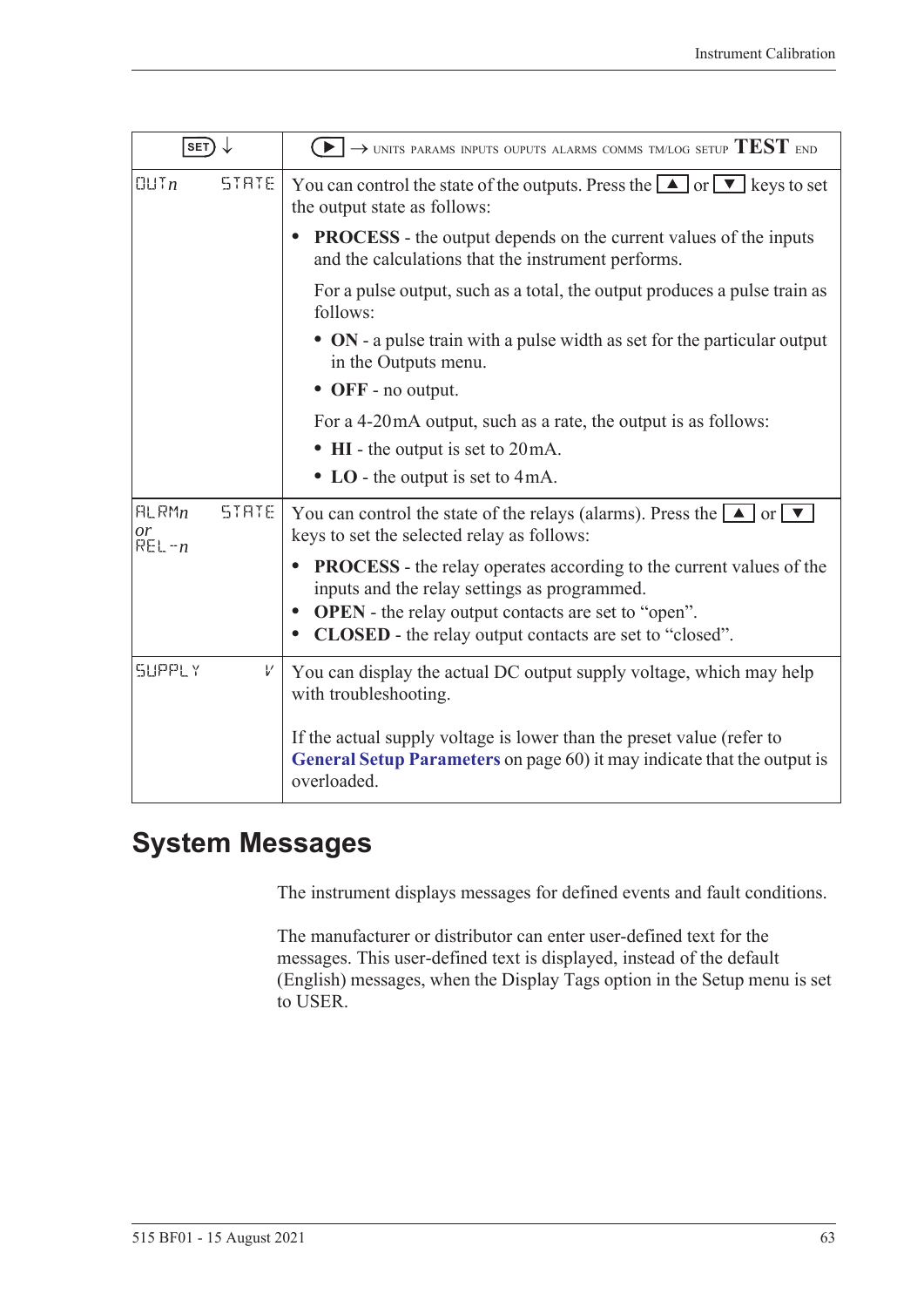#### <span id="page-73-1"></span>**Error Messages**

The system displays error messages, and records the associated exception status code, in the order of highest to lowest priority as listed in the following table:

<span id="page-73-0"></span>

| <b>Error</b><br><b>Messages</b>     | <b>Status</b><br>Code | Description - (Highest Priority at top of table).                                                                                                                                                                                                                                                                                                                                                                |
|-------------------------------------|-----------------------|------------------------------------------------------------------------------------------------------------------------------------------------------------------------------------------------------------------------------------------------------------------------------------------------------------------------------------------------------------------------------------------------------------------|
| CPU Card<br>Failure                 | 20                    | There are failed components on the CPU card and technical support<br>is required.                                                                                                                                                                                                                                                                                                                                |
| Power Supply<br>is Low              | 21                    | The input and/or output power supply voltage is too low, ensure<br>that:<br>(a) input power supply voltage is within the specified range<br>(b) output power supply is not overloaded.                                                                                                                                                                                                                           |
| New/Failed<br>Battery - Set<br>Time | 22                    | The real-time clock has lost the correct time because the battery has<br>failed, or there is a new battery. Set the current time and date (in the<br>TM/LOG menu) to clear the error message and to continue data<br>logging at the correct times.<br>Note: The instrument can continue operating with a failed battery,<br>but the correct time will be lost if there are interruptions to<br>the power supply. |
| No Flow<br>Detected                 | 12                    | The no flow condition is detected when the flow timeout expires<br>during a delivery. There must not be a period of no flow greater<br>than the timeout value during the delivery.                                                                                                                                                                                                                               |
| Unexpected/<br><b>Over Flow</b>     | 13                    | The unexpected/over flow condition is detected when the flow<br>continues longer than the timeout period after the controller has<br>attempted to stop (or pause) the flow.                                                                                                                                                                                                                                      |
| Leakage<br>Detected                 | 14                    | The leakage condition is detected when an amount greater than the<br>acceptable total is received without flow being initiated by the<br>batch controller.                                                                                                                                                                                                                                                       |

#### <span id="page-73-2"></span>**Warning Messages**

The system displays warning messages as described in the following table:

| <b>Warning Messages</b> | <i>Description</i>                                                                      |
|-------------------------|-----------------------------------------------------------------------------------------|
|                         | Value Has Been Set to You have entered an invalid value for a parameter. Therefore, the |
| Default                 | instrument has set the default value.                                                   |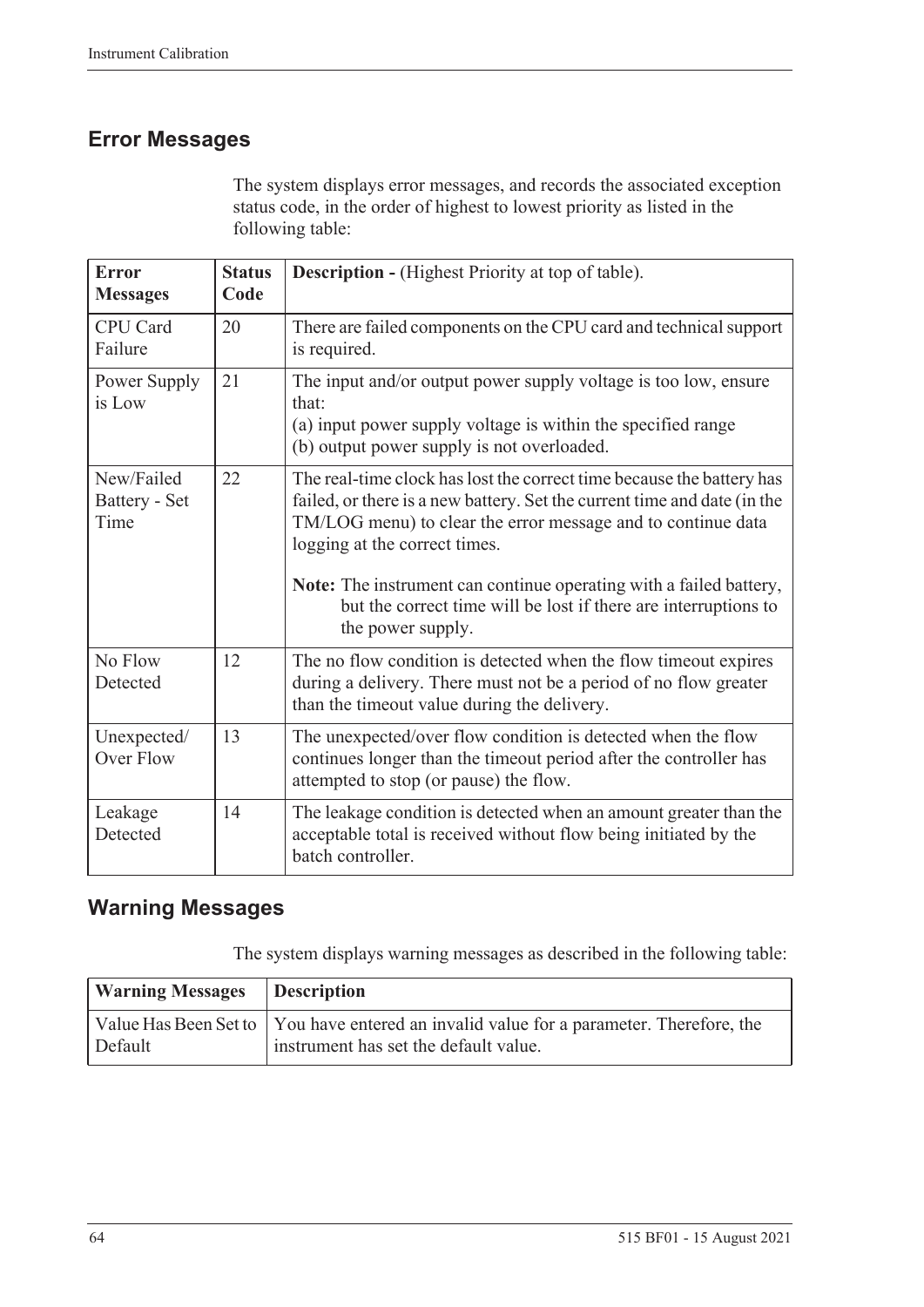| <b>Warning Messages</b>           | <b>Description</b>                                                                                                                                 |
|-----------------------------------|----------------------------------------------------------------------------------------------------------------------------------------------------|
| Already Assigned to<br>Other Port | You have tried to assign a particular protocol type to more than one<br>serial communication port. The instrument has set the protocol to<br>NONE. |
| Preset Over Limit -<br>Max Set    | You have exceeded the preset limit. The instrument will set the<br>maximum allowed value.                                                          |

### <span id="page-74-0"></span>**Prompt Messages**

The system displays prompt messages as described in the following table:

| <b>Prompt Messages</b> | <b>Description</b>                           |
|------------------------|----------------------------------------------|
| Connect Permissive     | Connect permissive to proceed with batching. |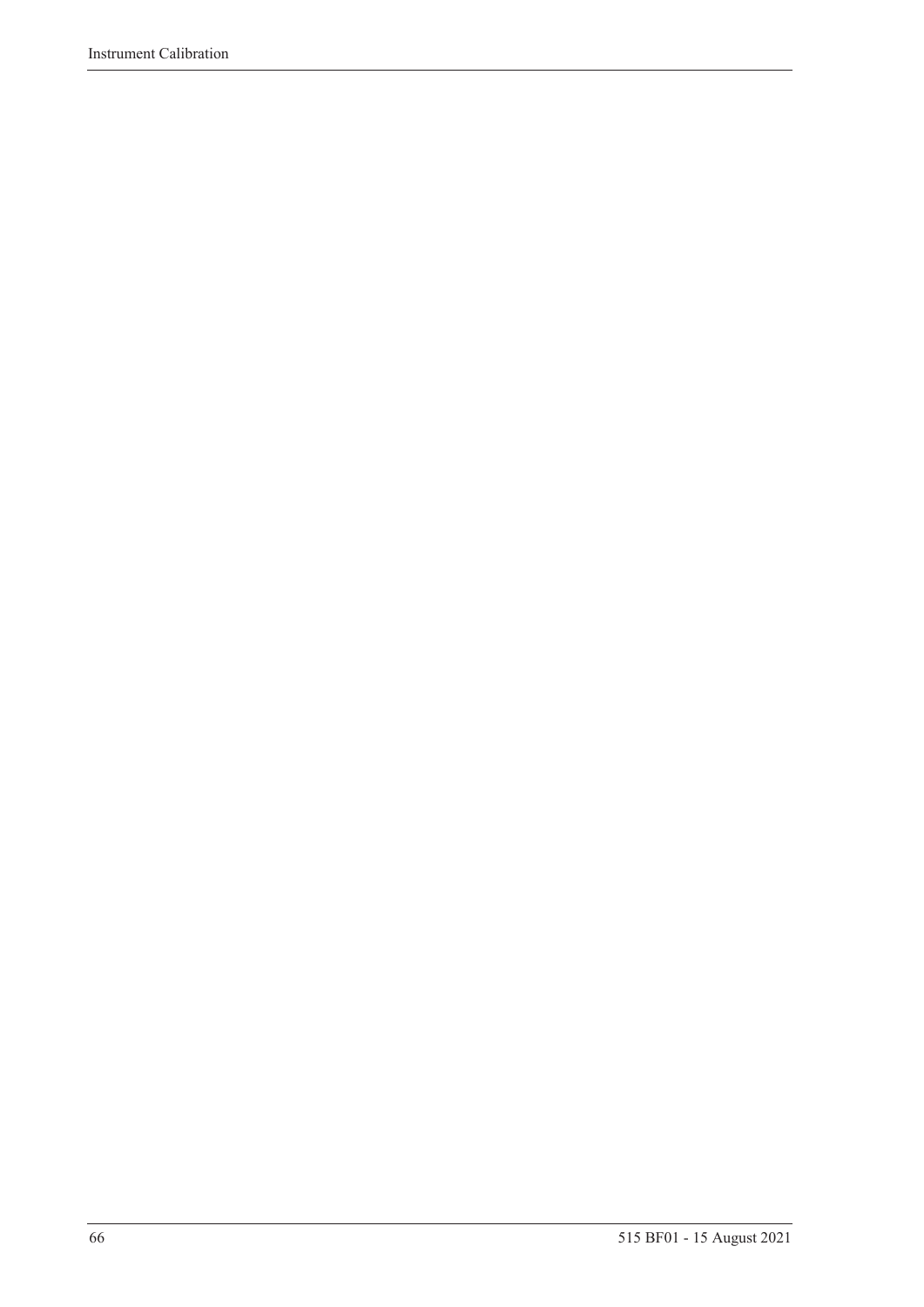## **Chapter 6 Communications**

### **Overview**

<span id="page-76-2"></span>This chapter describes the communications between the instrument and another communicating device such as a computer or a printer. You should have relevant information about the devices to which the instrument will be connected. Some connection examples are included in this manual, however, the operation and connection of other devices is outside the scope of this manual.

#### **Hardware Interconnection**

<span id="page-76-3"></span>The instrument has two communication ports:

- **•** COM-1 RS-232 port on the rear panel (DB9 female connector)
- **•** COM-2 RS-485 port on the rear panel (optional) or Ethernet (optional)

The appropriate interface and protocols are selected during calibration.

#### <span id="page-76-1"></span>**COM-1 RS-232 Port**

The COM-1 RS-232 port provides communication between the instrument and one other device such as a host computer or a printer.

**Note:** A printer must have a serial port to be able to be directly connected to the flow computer. It is not possible to communicate directly with a printer via a parallel port.

Computers use either a DB9 or a DB25 connector, and the connections to each type are shown in [Figure 15.](#page-76-0)



*Figure 15 RS-232 Cable Connections to a Computer*

<span id="page-76-0"></span>**Note:** The instrument requires a cable with straight-through connections. Do not use a null modem cable for RS-232 connection to a computer.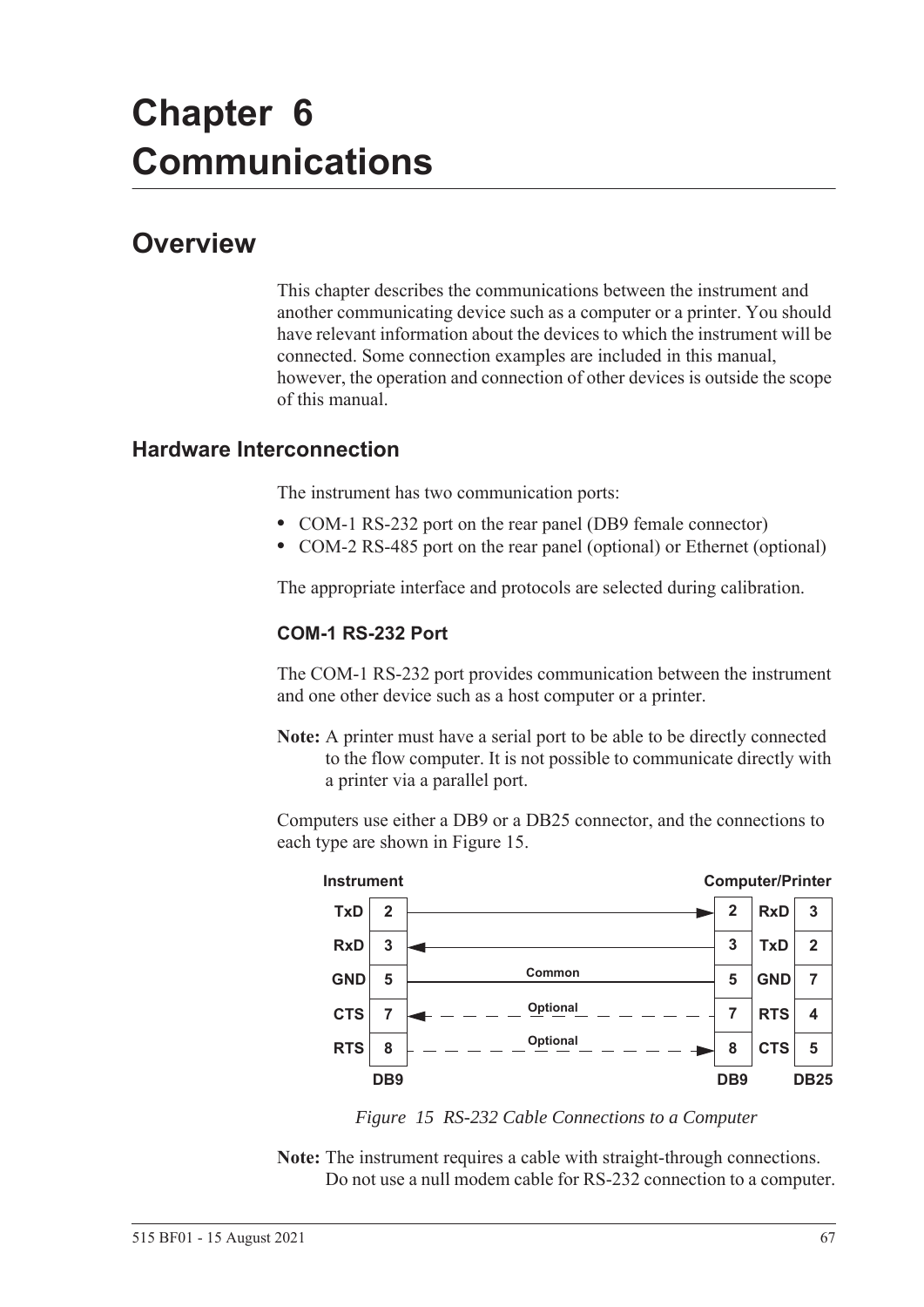#### <span id="page-77-1"></span>**COM-2 RS-485 Port Option**

The COM-2 RS-485 port enables communication with multiple devices. Each device has a unique address so that the "master" device can communicate with specific "slave" devices.

On RS-485 links, an external terminating resistor must be connected at the furthest end of the cable. When multiple instruments are connected, they should be "daisy chained" in a multidrop configuration as shown in Figure [16](#page-77-0). Up to 32 units can be connected to the interface at a maximum distance of 1200 metres.



<span id="page-77-3"></span>*Figure 16 RS-485 Connections*

#### <span id="page-77-0"></span>**COM-2 Ethernet Port Option**

An Ethernet module is an available option, in place of the RS-485 port, if Modbus TCP/IP connection is required. In the programming communication settings, COM-2 should be set to RTU (Modbus), 19200 Baud rate, even parity and 1 stop bit.

<span id="page-77-2"></span>For further advice and example of Ethernet port usage and setup, refer to **[Ethernet Port & Setup](#page-101-0)** on page 92 in the Appendix.

### **Protocols**

The communications protocols can be assigned to the communication ports on the instrument as follows:

- **• ASCII** Simple ASCII
- **• RTU** Modbus RTU
- **• PRN** Printer Protocol
- **NONE** If a port is not being used, set the protocol to NONE.

**Note:** The Printer Protocol is only available if the option with Real Time Clock is installed. Also a protocol cannot be assigned to more than one port at a time as described in **[Communications](#page-66-0)** on page 57.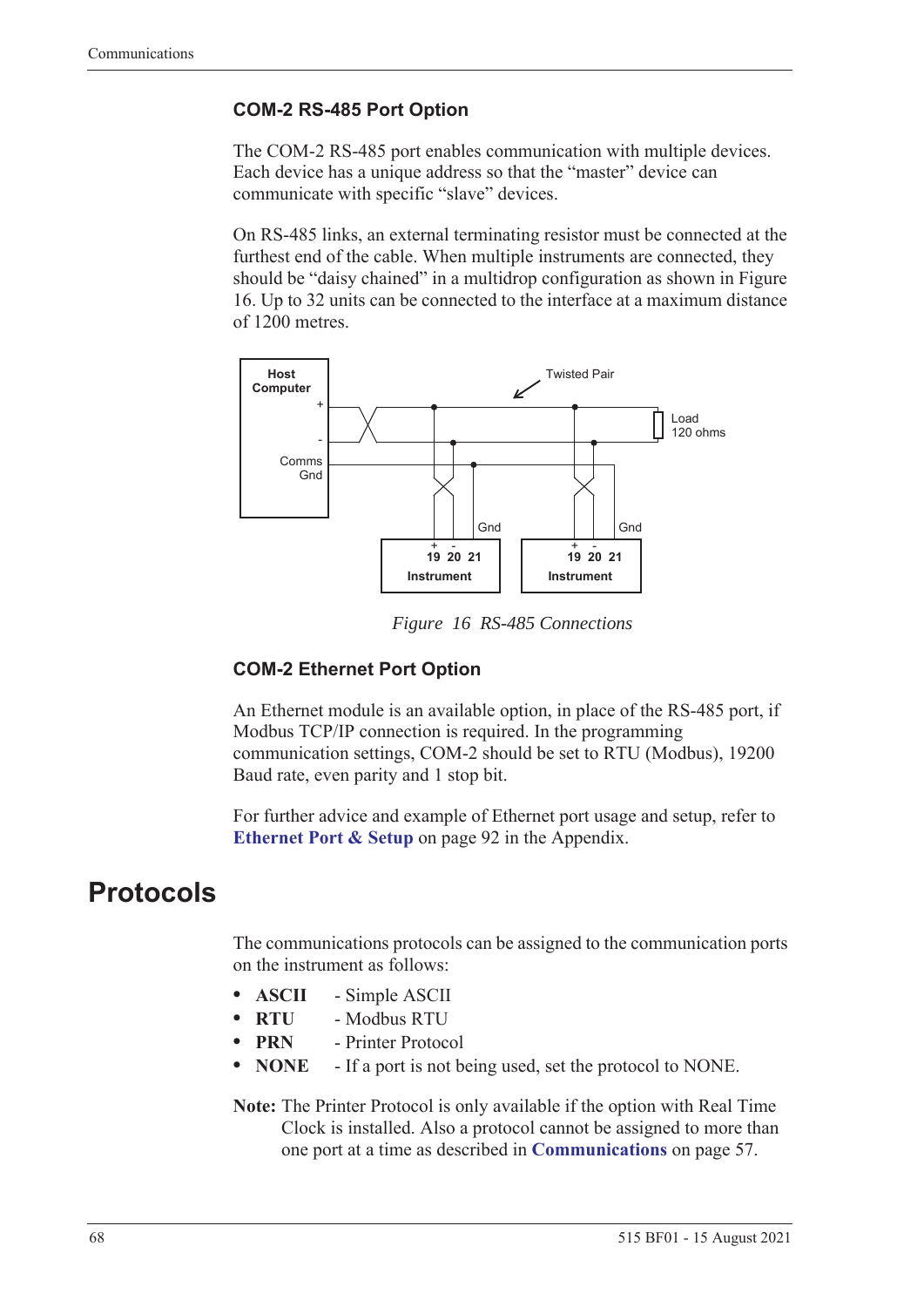- **• ASCII** In this ASCII protocol each command and response is a string of ASCII characters. This proprietary protocol is developed by Contrec to allow for simple information interchange. The main advantages of this mode are that it allows extended time intervals to occur between characters without causing a timeout error and that messages can be sent and monitored easily with a simple ASCII terminal.
- **• Modbus RTU** Modbus RTU is an industry-standard protocol which allows the instrument to be easily connected to computers running supervisory software systems. The main advantage of this mode is that its greater character density allows better data throughput than ASCII mode, however each message must be transmitted in a continuous stream.
- <span id="page-78-1"></span>**• Printer** - In the Printer protocol there is a selection of printer types. Please refer to the **[Printer Protocol](#page-91-0)** on page 82 for full details.

### **Simple ASCII Protocol**

**Note:** Not all ASCII commands are applicable for Batch Controller applications.

This simple ASCII protocol requires that all requests are initiated with a colon (:) and terminated with a carriage return  $\binom{C_R}{R}$ . The message termination can include a linefeed before the carriage-return  $(\mathsf{L}_\mathsf{F}^\mathsf{C}_{\mathsf{R}})$ , but it is the carriage-return that acts as the message termination.

<span id="page-78-2"></span>All responses by the instrument are terminated with a linefeed and a carriage-return  $\left( \begin{smallmatrix} L & C \\ F & R \end{smallmatrix} \right)$ .

#### **Requests Format**

The format of a request to the instrument is as follows:



Each request must include the address and command portions. The underlined section is an optional part of the request string.

#### <span id="page-78-0"></span>**Address**

In multipoint communications, each instrument must have a unique address and it is essential in the request for identifying a particular instrument. However, it may be set to 000, for special broadcast commands. For singleinstrument communications, the address can also be set to 000 in the request.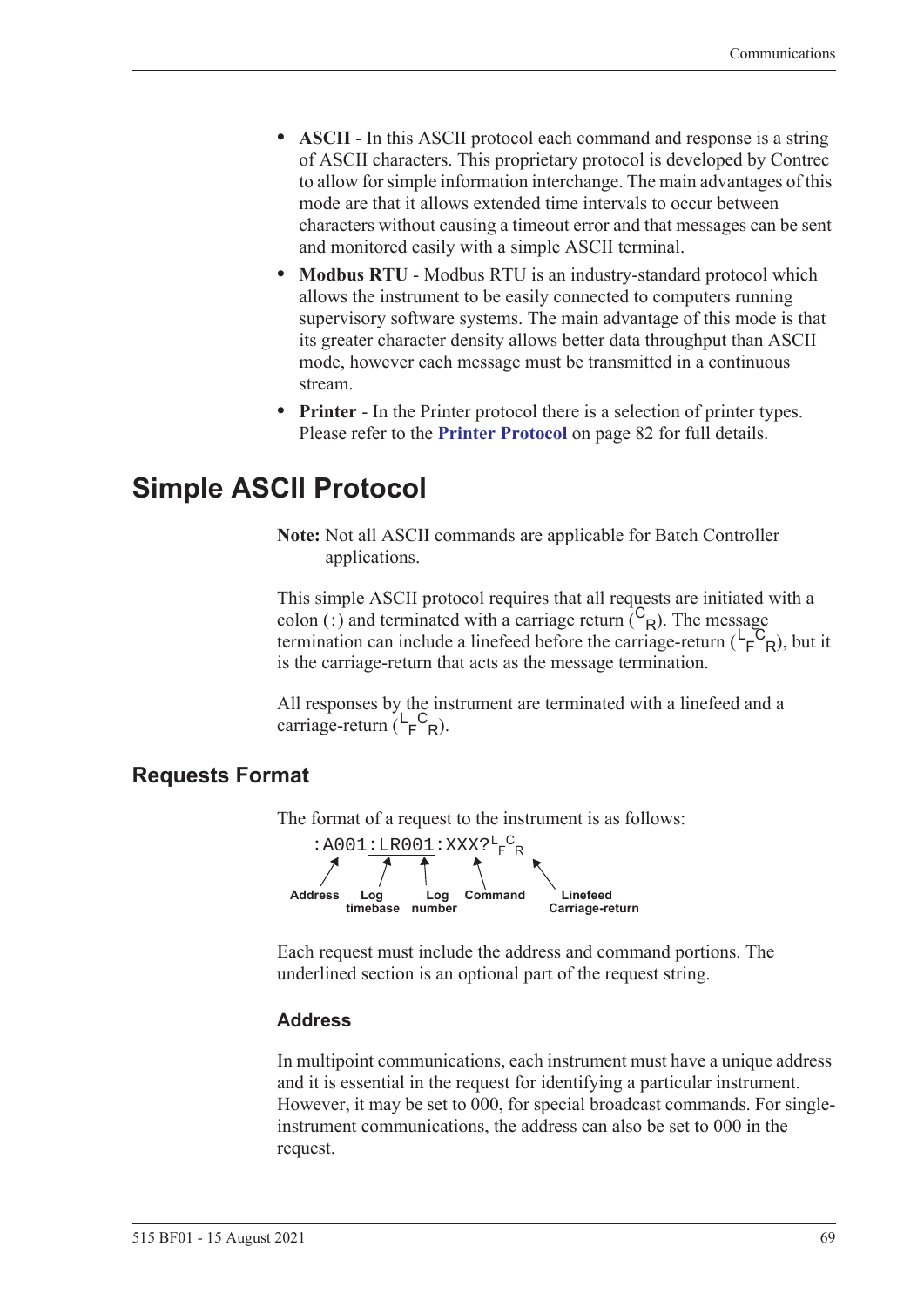Refer to **[Communications](#page-66-0)** on page 57 for setting the instrument address.

**Note:** The instrument always responds with its address in the header regardless of the type of request.

#### **Log Type and Number**

The log type and number enables a communicating device to retrieve data from the instrument. The data can be from the event-based logs or from the current process variables with the either accumulated or non-accumulated (resettable) totals.

The log request is optional. If the log request is not included, or the log number is set to 000, the instrument returns the current process variables. If the log request is included, the log number defines the specific log entry by counting backwards. The most recent log entry for a timebase is 001.

The "last edit" log records the process variables at the time of the last exit from the calibration edit mode. There is only one "last edit" log, therefore, if a number is included in the request, the instrument ignores the number and returns the data at the time of the last edit. Likewise, there is only one set of current process variables with "non-accumulated totals", therefore it also ignores any log number included in that request.

The types of the logs applicable to this instrument are as follows:

| Log Type                                         |
|--------------------------------------------------|
| LE - last edit log                               |
| LR - logged records (non-timebased logging)      |
| LN - current totals displayed as Non-accumulated |

The number of the log entry is the same as shown on the front panel of the instrument. For example, a request for LR003 would return the data for the log entry two batches prior to the most recent batch log entry.

#### **Instrument Responses**

<span id="page-79-0"></span>The instrument response time to any enquiry is not more than 300 ms. The responses from the instrument are in the following format:

```
HEADER<sup>L</sup>F<sup>C</sup>R
DATA<sup>L</sup>F<sup>C</sup>R
DATA<sup>L</sup>F<sup>C</sup>R
.
.
.
DATA<sup>L</sup>F<sup>C</sup>R
L
F
C
R
```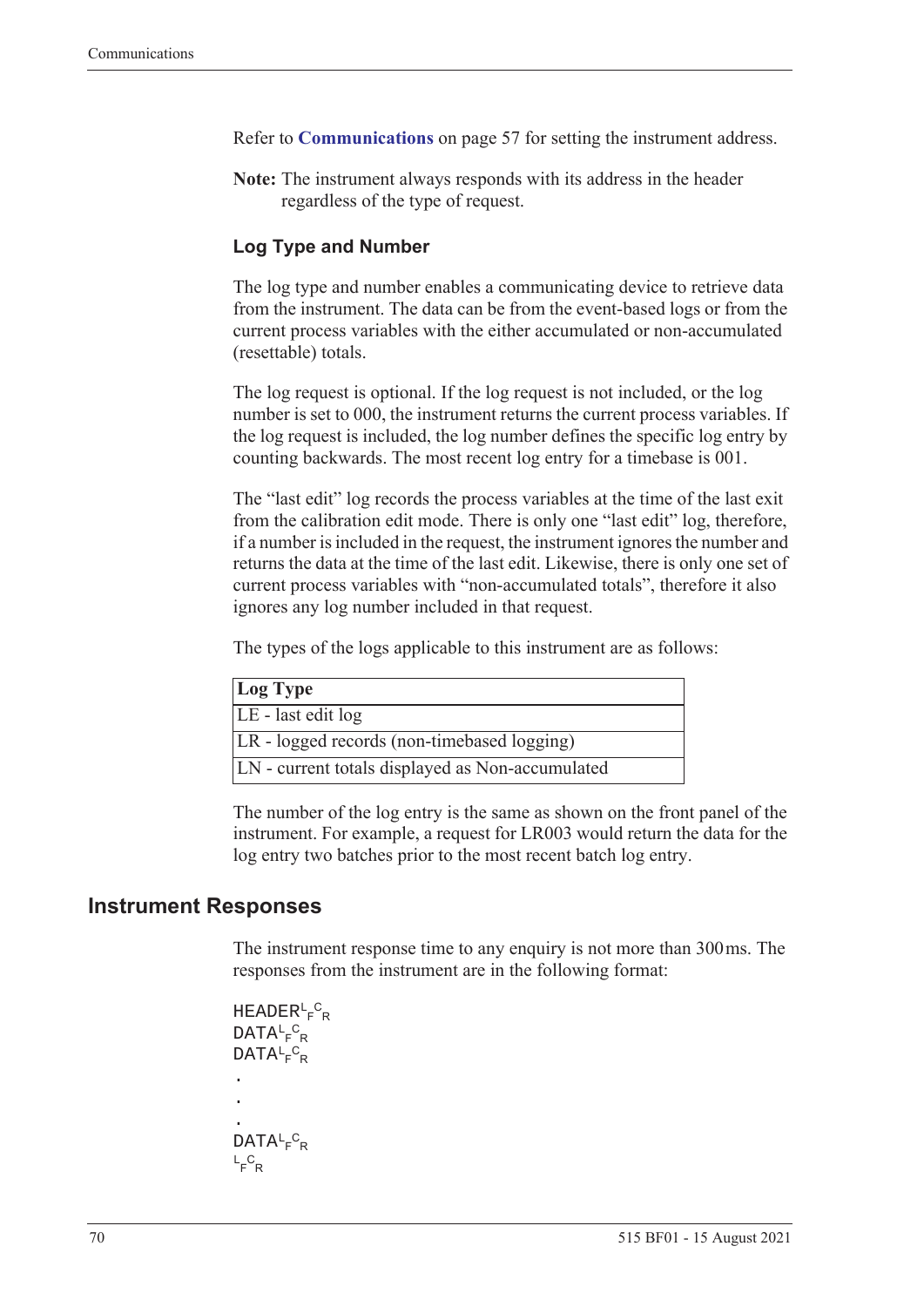The components of the response message are as follows:

#### **Header**

The format of the response header from the instrument is as follows:



<span id="page-80-0"></span>The instrument **Exception Status** codes that the instrument returns for the ASCII protocol are the same as those described for the Modbus RTU protocol in **[Instrument Exception Status](#page-88-0)** on page 79.

#### **Data**

The format of the data variables from the instrument is as follows:

|  |                                                                                                                    |                       |  |  | 89123.456 |  | M २ |                                                                                                                                           |  |  |  |  | V O L II M E |  |  |
|--|--------------------------------------------------------------------------------------------------------------------|-----------------------|--|--|-----------|--|-----|-------------------------------------------------------------------------------------------------------------------------------------------|--|--|--|--|--------------|--|--|
|  | 2   3   4   5   6   7   8   9   10   11   12   13   14   15   16   17   18   19   20   22   23   24   25   26   27 |                       |  |  |           |  |     |                                                                                                                                           |  |  |  |  |              |  |  |
|  |                                                                                                                    | Value (aligned right) |  |  |           |  |     | $\begin{bmatrix} 8 \\ 8 \\ 6 \\ 6 \end{bmatrix}$ Unit (aligned left) $\begin{bmatrix} 8 \\ 8 \\ 6 \\ 6 \end{bmatrix}$ Item (aligned left) |  |  |  |  |              |  |  |

**Note:** The decimal point in the Value is always at character position 8. Therefore whole numbers are aligned right at the decimal point, with trailing zeroes.

#### **Variables Request**

The variables request asks the instrument to return the value of one or more requested variables. All totals are transmitted as accumulated totals.

|                             | Command Description                                                                                                                             |
|-----------------------------|-------------------------------------------------------------------------------------------------------------------------------------------------|
| :RVA?                       | Return all variables                                                                                                                            |
| :RVD?                       | Return the default Total and Rate                                                                                                               |
| $\vert:RV0? \dots$<br>:RV9? | Return the specific variable. The numbers relate to the<br>position in the variables menu. For example, V0 is Energy,<br>V1 is Power and so on. |

#### **Variables Request and Response Example**

The following request is for the only instrument that is connected to the communication port to return the values of all main menu variables.

: A 0 0 1 : R V A ?  $L_F C_R$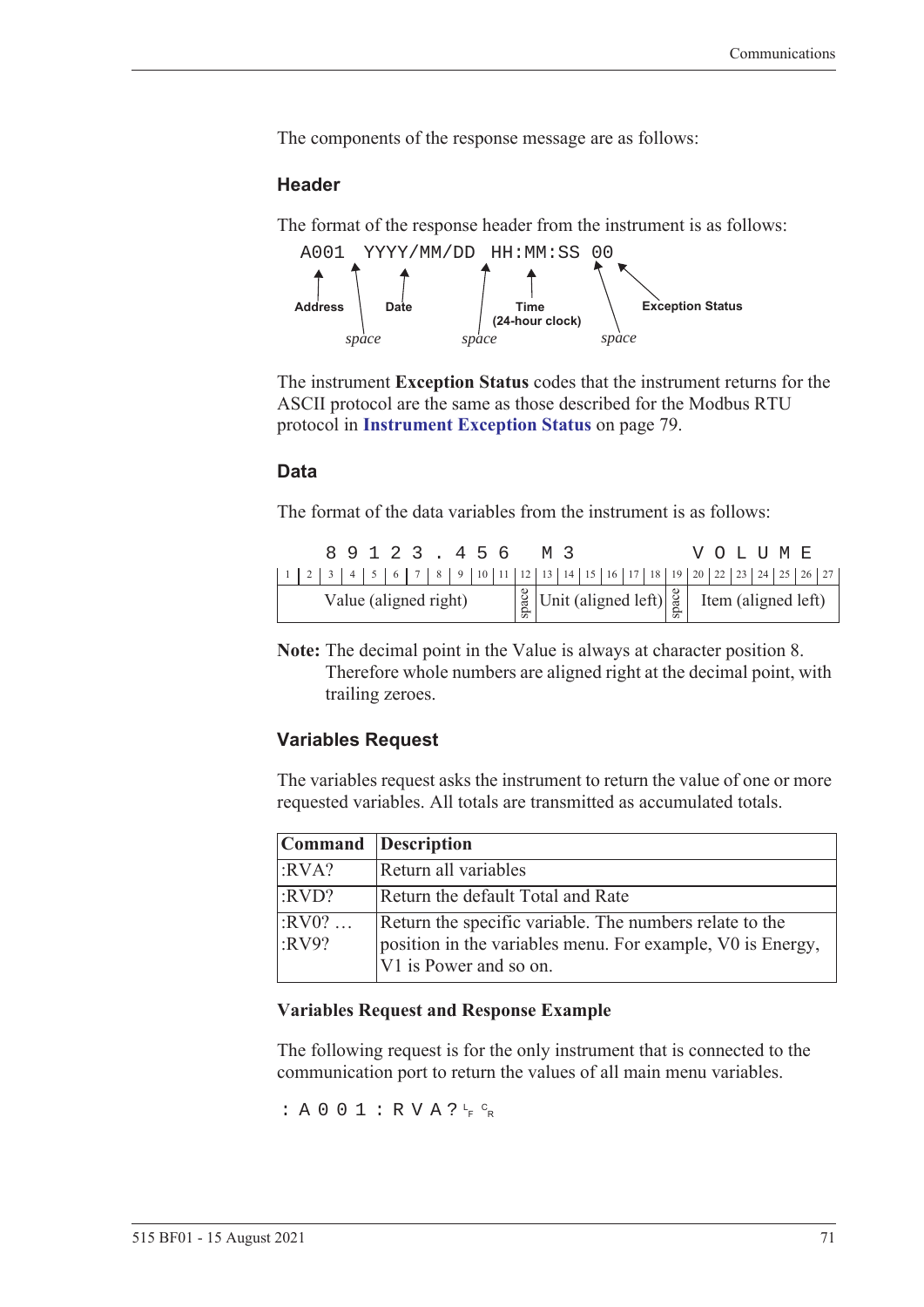The following is an example of a hypothetical instrument response. Refer to [on page 2](#page-11-0) for the list of variables that would be returned for this application.

|                 |  |  |  |  |          |  |              |  |       |  |                            |       |  | A 0 0 1 2 0 0 2 / 0 3 / 1 4 1 8 : 2 5 : 0 0 0 0 0 $\frac{1}{2}$ $\frac{6}{10}$ |                 |                 |  |
|-----------------|--|--|--|--|----------|--|--------------|--|-------|--|----------------------------|-------|--|--------------------------------------------------------------------------------|-----------------|-----------------|--|
|                 |  |  |  |  |          |  | 6.116 MWh    |  |       |  |                            |       |  | E N E R G Y                                                                    |                 |                 |  |
|                 |  |  |  |  |          |  | 16.573 MW    |  |       |  |                            | POWER |  |                                                                                | $L_{F}$ $C_{R}$ |                 |  |
|                 |  |  |  |  |          |  | 1320.530 m 3 |  |       |  |                            |       |  | VOLUME <sup>L</sup> <sub>R</sub> <sup>C</sup> R                                |                 |                 |  |
|                 |  |  |  |  |          |  |              |  |       |  | 58.300 m 3 / M V - F L O W |       |  |                                                                                | $L_{F}$ $C_{R}$ |                 |  |
|                 |  |  |  |  | 7627.117 |  | K G          |  |       |  |                            | MASS  |  |                                                                                |                 | $L_{F}$ $C_{R}$ |  |
|                 |  |  |  |  |          |  |              |  |       |  | 344.460 KG/M M-FLOW        |       |  |                                                                                | $L_F$ $C_R$     |                 |  |
|                 |  |  |  |  | 230.000  |  |              |  | DEG C |  | T E M P                    |       |  |                                                                                | $L_F$ $C_R$     |                 |  |
|                 |  |  |  |  | 1.260    |  | МРА          |  |       |  |                            | PRESS |  |                                                                                |                 | $L_{F}$ $C_{R}$ |  |
|                 |  |  |  |  |          |  |              |  |       |  | $0.174$ m $3/KG$ SP-VOL    |       |  |                                                                                | $L_F$ $C_R$     |                 |  |
|                 |  |  |  |  |          |  |              |  |       |  |                            |       |  | 2886.760 KJ/KG SP-ENT F <sup>c</sup> r                                         |                 |                 |  |
| $L_{F}$ $C_{R}$ |  |  |  |  |          |  |              |  |       |  |                            |       |  |                                                                                |                 |                 |  |

The following message to an instrument, requests the current values for the default rate and total:

: A 0 0 1 : R V D ?  $L_F$   $C_R$ 

The instrument response would be similar to the following:

A001 2002/03/14 18:25:00  $F$   $\circ$ <sub>R</sub> 126.455 m3 VOLUME <sup>L</sup>  $F$   $\circ$ <sub>R</sub> 20.437 m3/M V-FLOW <sup>L</sup> <sup>F</sup> <sup>C</sup> R L <sup>F</sup> <sup>C</sup> R

#### **Log Request**

The log request asks the instrument how many logs will be included in a printed log report. These are the values described in **[Time Settings and](#page-67-0)  [Data Logging](#page-67-0)** on page 58.

|      | Command Description                                      |
|------|----------------------------------------------------------|
| RLR? | Return the number of log records (non-timebased logging) |

#### **Log Response Example**

The following message asks the instrument with address 001 to return the number of logs that the instrument stores:

: A 0 0 1 : R L R ?  $L_F$   $C_R$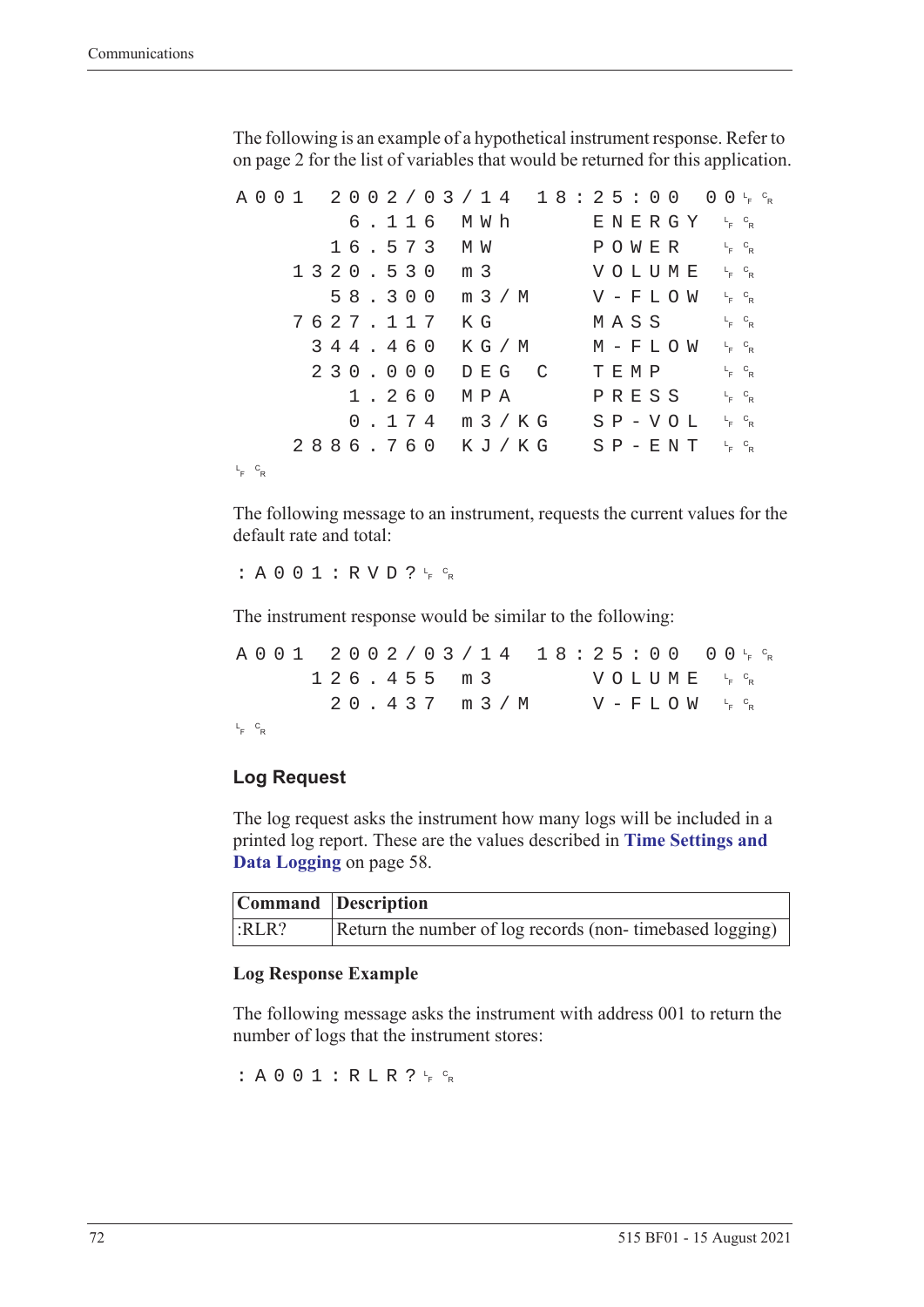The instrument response would be similar to the following:

A001 2002/03/14 18:25:00  $F$   $C_R$  $24r$ <sub>F</sub>  $c$ <sub>R</sub> L <sup>F</sup> <sup>C</sup> R

#### **Clear Data Request**

The clear data request asks the instrument to clear the data in the selected registers.

| Command Description |                                                 |
|---------------------|-------------------------------------------------|
| ERCN?               | Clear the non-accumulated (resettable) totals   |
| :RCA?               | Clear the accumulated totals                    |
| :RCL?               | Clear the logs except for the "last edited" log |

#### **Clear Data Request Example**

The following message asks the instrument with address 001 to clear the logged data that the instrument stores:

: A 0 0 1 : R C L ?  $L_F$   $c_R$ 

The instrument response would be similar to the following:

A001 2002/03/14 18:25:00  $F$   $C_R$ L <sup>F</sup> <sup>C</sup> R

#### <span id="page-82-0"></span>**Instrument Information Request**

The Instrument Information request asks the instrument to return the general information about the model and version codes. The instrument exception status is returned as a part of the header as it is with the header for all command responses.

| Command Description        |                                                              |
|----------------------------|--------------------------------------------------------------|
| $\mathsf{I}:\mathsf{RIG}?$ | Return the general information about the instrument such as  |
|                            | Model number, Application number, Version and Serial         |
|                            | numbers etc. These items are returned as a block in the same |
|                            | format as shown on the display in the "Model Info" menu.     |

#### **Instrument Information Response Example**

The following message asks the instrument with address 001 to return the general information about the instrument:

 $: A 0 0 1 : R I G ? L F c R$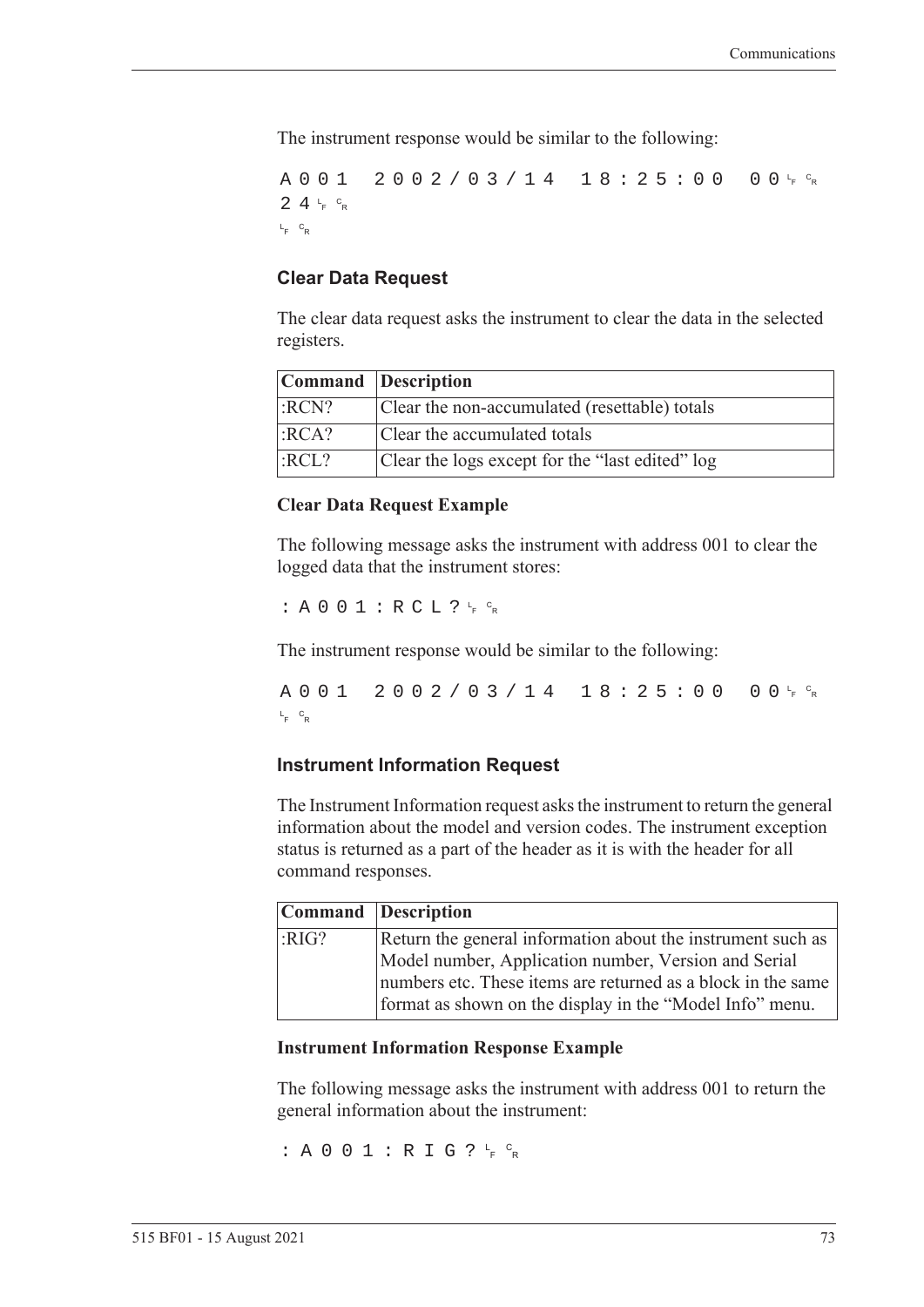The following is an example of a hypothetical instrument response:

A001 2002/03/14 18:25:00  $F$   $\circ$ <sub>R</sub>  $515$   $MODEL$   $-11-F F$   $R$  $S$  C O  $1$  I N P U T F - T P - - <sup>L</sup><sub>F</sub> <sup>C</sup>R  $S$  C O  $1$  V E R S O  $1$  O  $1$  J  $1$  , O  $0$   $1$   $1$   $1$   $6$   $8$ CUSTOM VERS 000001<sup>L</sup>F<sup>C</sup>R  $\texttt{UNIT}$  S/N 123456<sup>L</sup><sub>F</sub>  $\texttt{C}_{\texttt{R}}$ L <sup>F</sup> <sup>C</sup> R 1 2 3 4 5 6 7 8 9 10 11 12 13 14 15 16 17 18 19 20 21 22 23 24 25 26 27 28 29

#### **Corrupted or Invalid Requests**

If the instrument receives a corrupted or incomplete request, there is no response. The instrument discards any partial request and waits for the next enquiry.

If the instrument receives a request message in the correct format, but for a non-existent option, it returns only the message header. For example, if the instrument received the following request variables message :A001:RVT? it will return only the header because there is no T option for the 'Variables Request' message.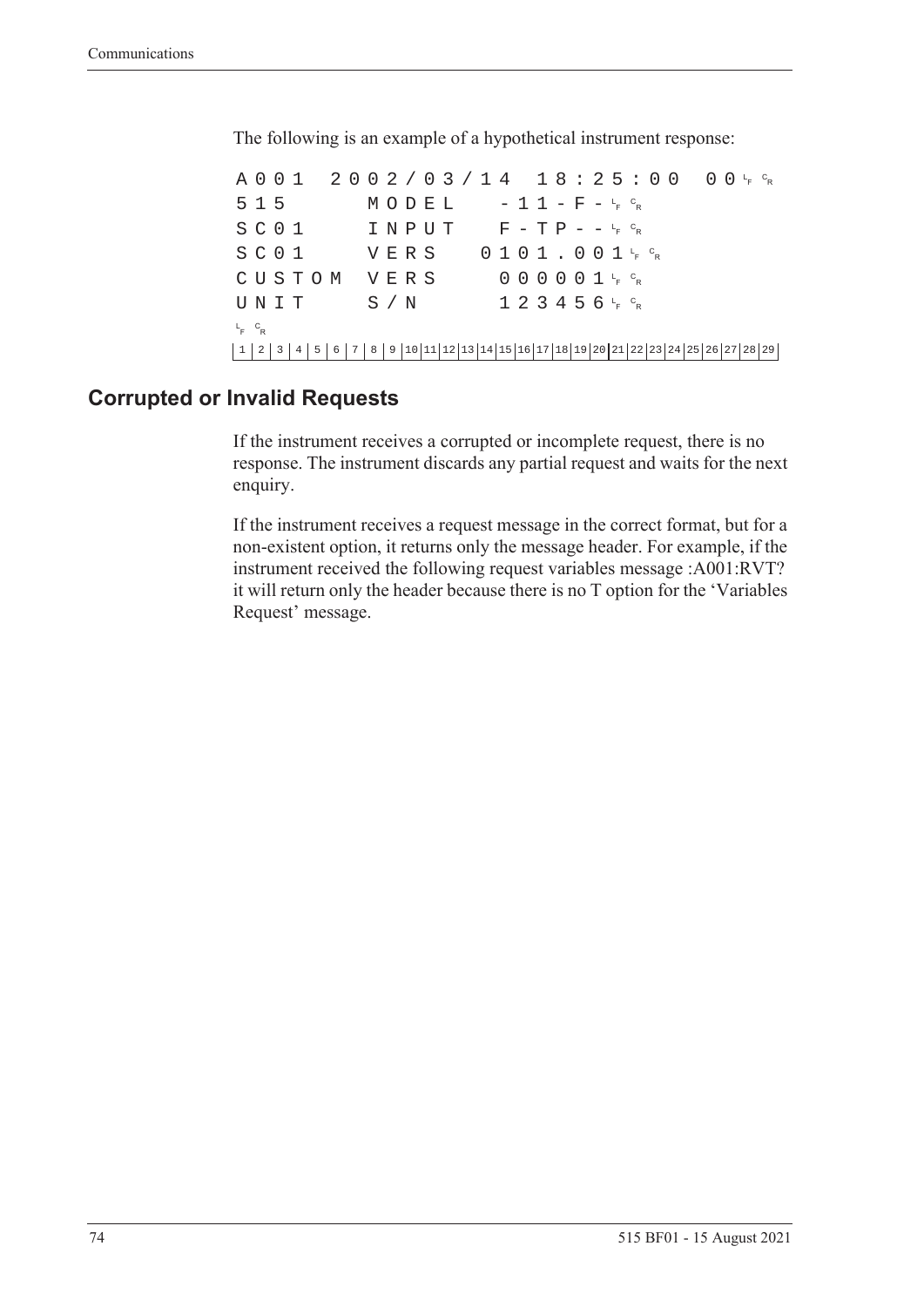### **Modbus RTU Protocol**

<span id="page-84-0"></span>Modbus RTU (remote terminal unit) is an industry standard protocol that allows the instrument to be easily interfaced to other communication devices.

The instrument implements the Modbus protocol as detailed in the *Modicon Modbus Protocol Reference Guide* PI-MBUS-300 Rev J (June 1996).

#### **Message Format**

In RTU mode, messages start with a silent interval of at least 3.5 character times. The first field transmitted is the device address. Following the last transmitted character, a similar interval of at least 3.5 character times marks the end of the message. A new message can begin after this interval. The entire message frame must be transmitted as a continuous stream. A typical message frame is shown below:

| <b>Address</b> | <b>Function</b> | Data    | <b>CRC</b> Check |
|----------------|-----------------|---------|------------------|
| $ 1$ byte      | 1 byte          | n bytes | 2 bytes          |

Except for broadcast messages, when a master device sends a query to a slave device, it expects a normal response. One of four possible events can occur from the master's query:

- **•** If the slave device receives the query without a communication error, and can handle the query normally, it returns a normal response.
- **•** If the slave does not receive the query due to a communication error, no response is returned. The master program has to process a timeout condition for the query.
- **•** If the slave receives the query, but detects a communications error (parity or CRC), no response is returned. The master program has to process a timeout condition for the query.
- **•** If the slave receives the query without a communication error, but cannot handle it (for example, if the request is to read a nonexistent register), the slave will return an exception response informing the master of the nature of the error.

#### **Instrument Address**

The address of the instrument is programmable in the range from 1 to 247. Some addresses are reserved according to PI-MBUS-300 and have a special meaning:

- 0 = Broadcast, no response required from slave devices
- **•** 248 to 255 Reserved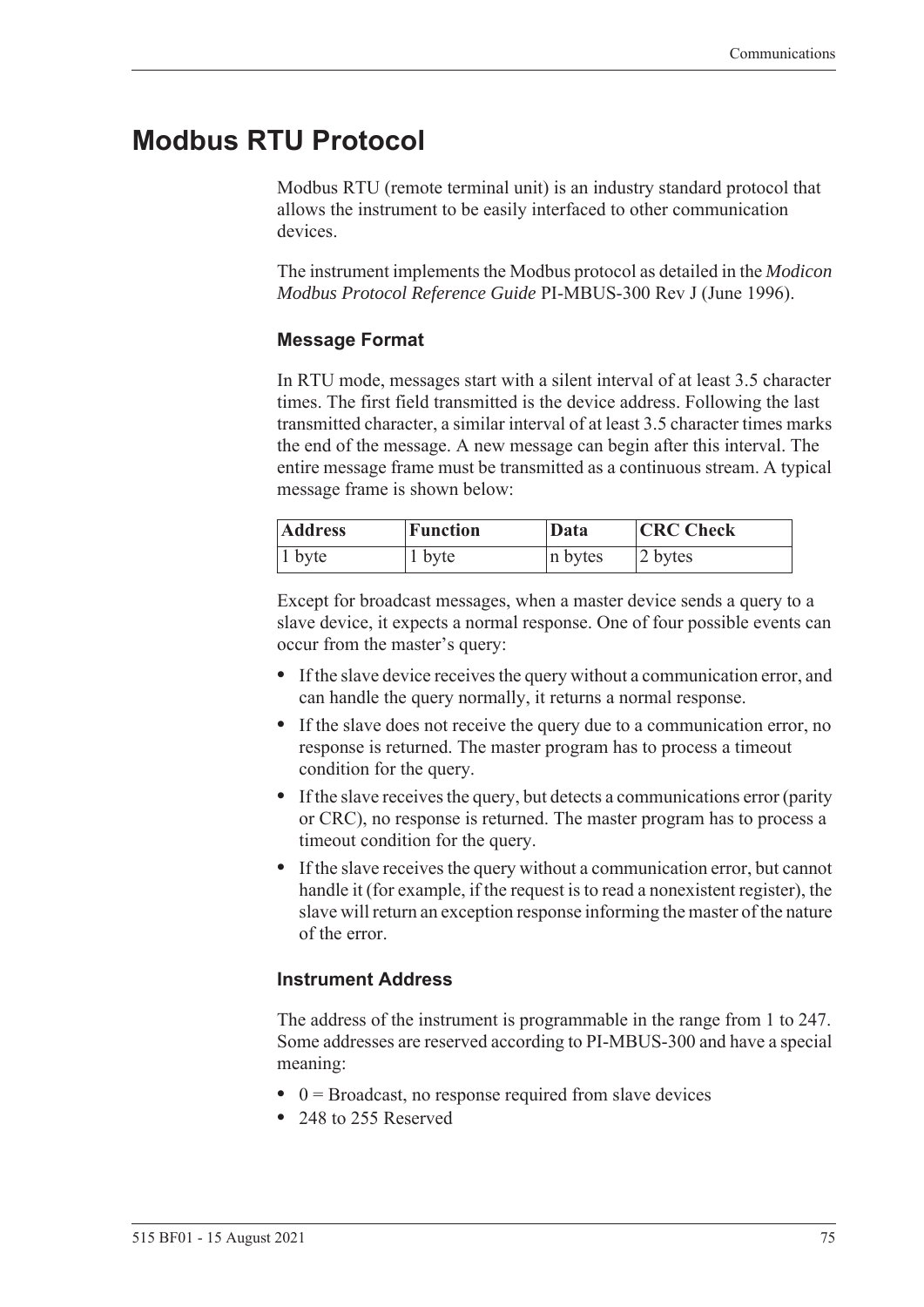#### **Function Codes**

| Code            | <b>Name</b>           | <b>Description</b>                                                    |
|-----------------|-----------------------|-----------------------------------------------------------------------|
| 03              | Read data register(s) | Obtain the content of one or more 2-byte<br>data registers.           |
| 06              | Preset data register  | Preset one 2-byte data register.                                      |
| $\overline{07}$ | Read status register  | Obtain the content of 1-byte status register.                         |
| 16              |                       | $ $ Preset data register(s) Preset one or more 2-byte data registers. |

The instrument accepts the following function codes:

#### **Exception Response**

The instrument forms an exception response by adding 80H to the function code and using an exception code as the 1-byte data field in the returned frame. Implemented exception codes are as follows:

| Code | <b>Name</b>             | <b>Description</b>                                                                                                                                   |
|------|-------------------------|------------------------------------------------------------------------------------------------------------------------------------------------------|
| 01   | <b>Illegal</b> function | The function code is not a legal action for<br>the slave.                                                                                            |
| 02   | Illegal data address    | The data address is not a legal address for<br>the slave.                                                                                            |
| 03   | Illegal data value      | The data value is not a legal value for the<br>slave.                                                                                                |
| 05   | Acknowledge             | The slave has accepted the request and is<br>processing it, but a long duration of time<br>will be required to do so.                                |
| 06   | Slave device busy       | The slave is engaged in processing a long<br>duration program command. The master<br>should re-transmit the message later when<br>the slave is free. |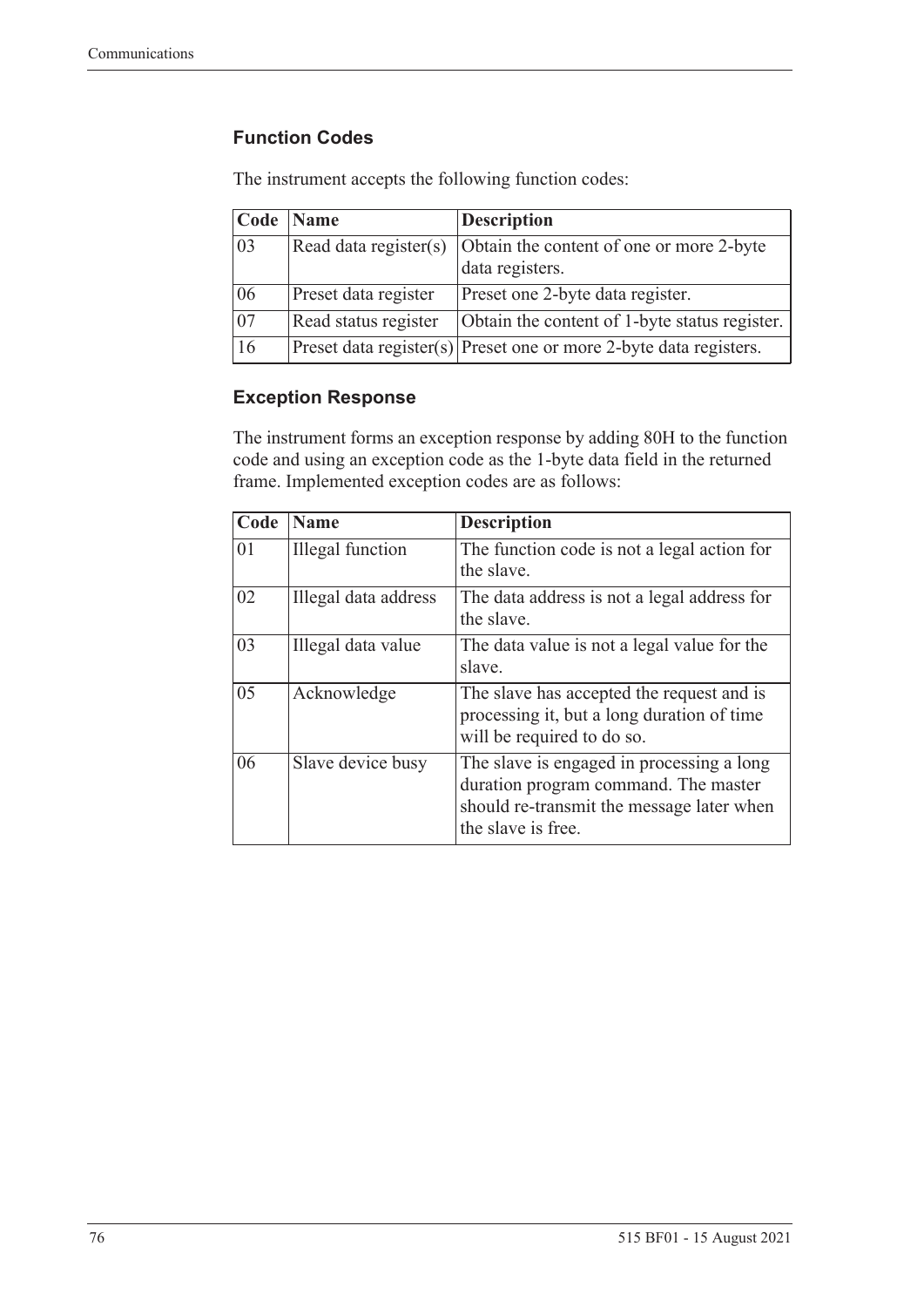#### **List of Data Registers**

The following tables describe the addresses and meaning of the data registers in the instrument. The registers are grouped in blocks that relate to a particular function of the instrument. The data values are expressed in the engineering units that were selected for the variables when the instrument settings were configured.

**Note:** Conventional numbering of registers often starts from 1, therefore be aware that "register 1" in this case has "address 0" and so on.

The data registers represent different data types as specified in the tables:

- I Integer, 2 bytes (Holding Register)
- L Long Integer, 4 bytes (2 registers)
- P Programmable Format, 4 bytes (2 registers)

The "Programmable Format" data type for 4-byte (2 registers) data values can be set as either Floating Point or Long Integer via the "Data Type" program item as described in **[Communications](#page-66-0)** on page 57.

The Floating Point variable is represented in IEEE-754 Floating Point 4-byte format and requires two 2-byte data registers:

| <b>IEEE-754</b> | <b>Modicon Registers</b>                       |
|-----------------|------------------------------------------------|
| 1st byte        | low byte (register X)                          |
| 2nd byte        | $\left  \text{high byte (register X)} \right $ |
| 3rd byte        | low byte (register $X+1$ )                     |
| 4th byte        | high byte (register $X+1$ )                    |

This means that two data registers must be read or written to obtain, or preset, one data value.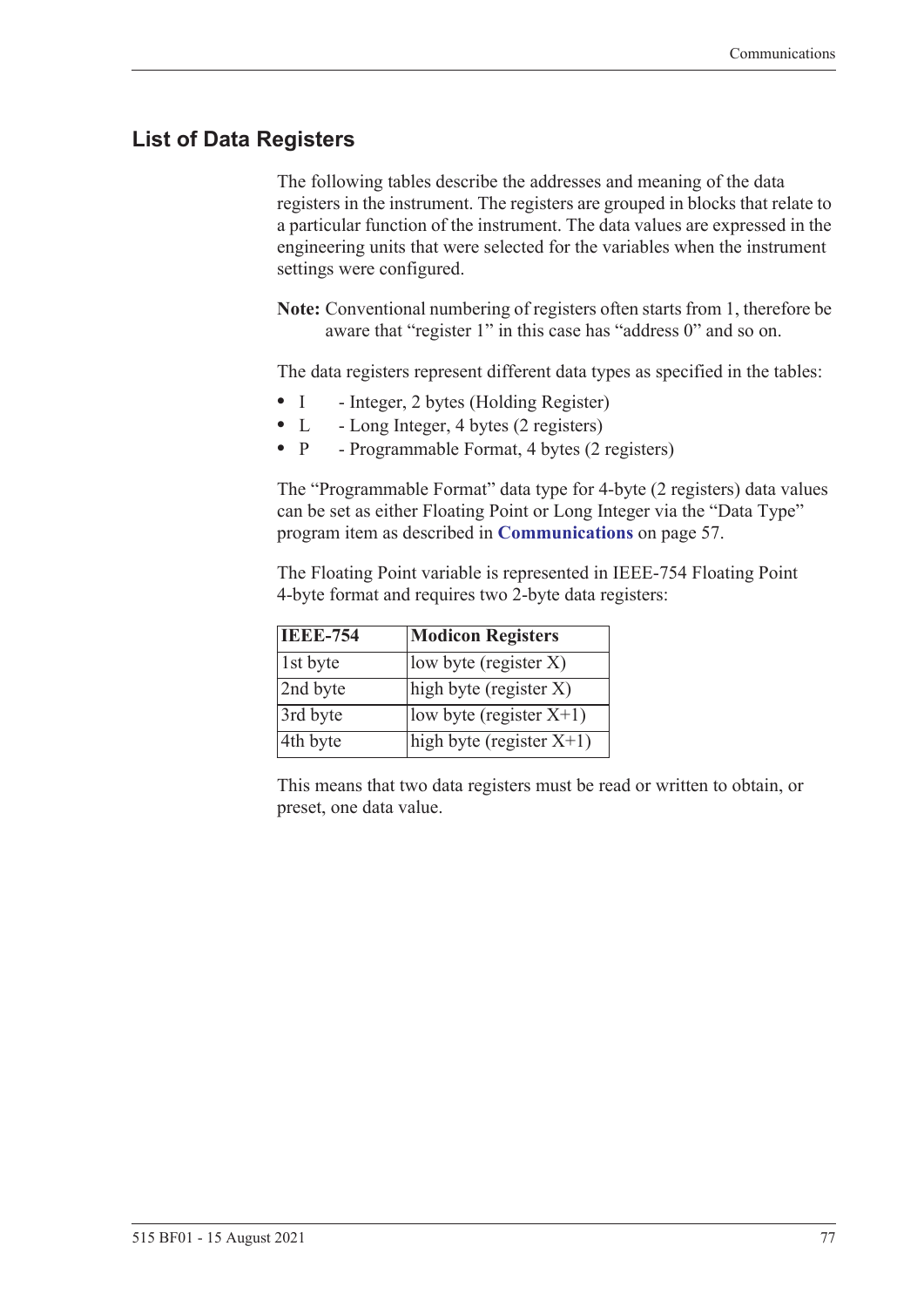#### **Current and Logged Process Data**

This block of registers is available for the retrieval of current or logged process data with its matching time and date information.

Use the log timebase and log number to retrieve the logged information from the appropriate register. If a particular log number does not exist, or the instrument does not have the optional real-time clock, the time and date stamp and associated variables are set to zero.

| <b>Register</b> | <b>Name</b>                | <b>Comments</b>                                                                                                                                                                                                                           | <b>Read Only or</b><br><b>Read/Write</b> | <b>Type</b>    |
|-----------------|----------------------------|-------------------------------------------------------------------------------------------------------------------------------------------------------------------------------------------------------------------------------------------|------------------------------------------|----------------|
| $\overline{1}$  | Volume                     |                                                                                                                                                                                                                                           | R                                        | P              |
| $\overline{3}$  | <b>Process Flowrate</b>    |                                                                                                                                                                                                                                           | $\mathsf{R}$                             | P              |
| 5               | Process Control Output     |                                                                                                                                                                                                                                           | R                                        | P              |
| $\overline{7}$  | Process Flowrate Deviation |                                                                                                                                                                                                                                           | $\mathsf{R}$                             | P              |
| $9$             | <b>Preset Quantity</b>     |                                                                                                                                                                                                                                           | $\mathsf{R}$                             | P              |
| 11              |                            |                                                                                                                                                                                                                                           | R                                        | P              |
| 13              |                            |                                                                                                                                                                                                                                           | $\mathsf{R}$                             | P              |
| 15              |                            |                                                                                                                                                                                                                                           | R                                        | P              |
| 17              |                            | <b>Process Variables</b>                                                                                                                                                                                                                  | R                                        | P              |
| 19              |                            | By default totals are the Accumulated values. If                                                                                                                                                                                          | ${\sf R}$                                | $\mathsf{P}$   |
| $\overline{21}$ |                            | current Non-accumulated (resettable) totals                                                                                                                                                                                               | $\overline{\mathsf{R}}$                  | P              |
| 23              |                            | are required, set register 37 to 06.                                                                                                                                                                                                      | R                                        | P              |
| 25              |                            |                                                                                                                                                                                                                                           | $\mathsf{R}$                             | $\overline{P}$ |
| $\overline{27}$ |                            |                                                                                                                                                                                                                                           | $\mathsf{R}$                             | P              |
| 29              |                            |                                                                                                                                                                                                                                           | R                                        | P              |
| 31              | Year                       |                                                                                                                                                                                                                                           | R/W                                      | T              |
| $\overline{32}$ | <b>Month</b>               | Current Date/Time or<br>Logged Date/Time Stamp                                                                                                                                                                                            | R/W                                      | ı              |
| 33              | Date                       |                                                                                                                                                                                                                                           | R/W                                      | ı              |
| 34              | Hour                       | (see register 38 Log Number).                                                                                                                                                                                                             | R/W                                      | I              |
| $\overline{35}$ | Minute                     | Only current Date/Time can be edited                                                                                                                                                                                                      | R/W                                      | I              |
| 36              | Second                     |                                                                                                                                                                                                                                           | R                                        | I              |
| 37              | Log Type                   | 00 - hourly or log records<br>$01 - \text{daily}$<br>02 - weekly<br>03 - monthly<br>04 - yearly<br>05 - last edit of calibration<br>06 - current totals are non-accumulated values,<br>register 38 is ignored.                            | R/W                                      | I              |
| 38              | Log Number                 | If set to 0, current variables and Date/Time are<br>retrieved                                                                                                                                                                             | R/W                                      | $\overline{1}$ |
| 39              | Clear Data                 | 01 - clear logs<br>02 - clear accumulated totals<br>03 - clear non-accumulated totals<br>Note: the Clear Data command is not executed<br>(and register 39 is set to non-zero value) when<br>the controller has a transaction in progress. | R/W                                      | I              |
| 40              | Reserved                   |                                                                                                                                                                                                                                           |                                          |                |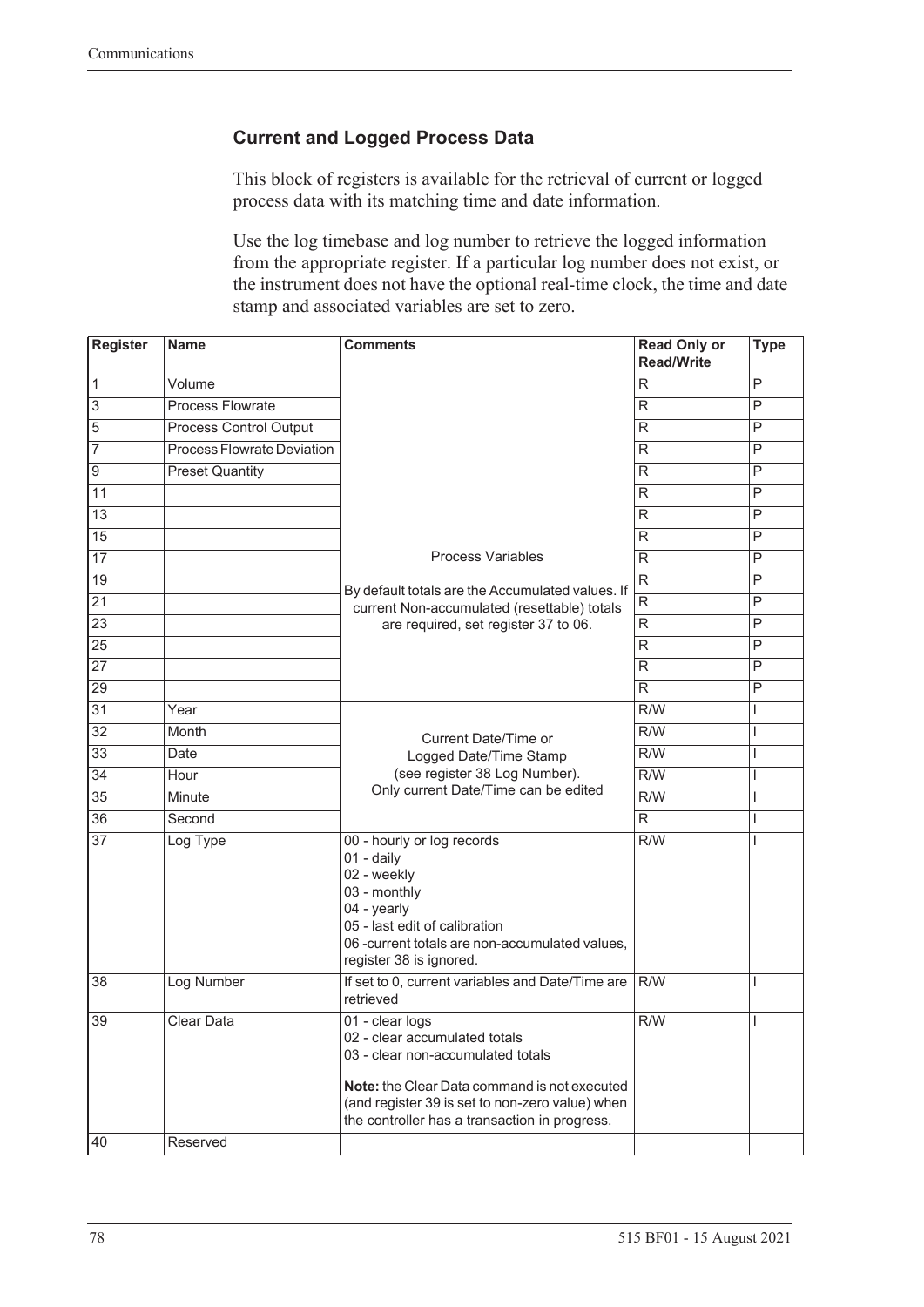#### <span id="page-88-1"></span><span id="page-88-0"></span>**Instrument Exception Status**

This register is available to verify the status of the instrument.

| <b>Register</b> | <b>Comments</b><br><b>Name</b> |                                              | <b>Read Only or</b><br><b>Read/Write</b> | <b>Type</b> |
|-----------------|--------------------------------|----------------------------------------------|------------------------------------------|-------------|
| 41              | Exception                      | $00 = no error$                              | R                                        |             |
|                 | <b>Status</b>                  | $01$ = analog input 1 failure                |                                          |             |
|                 |                                | 02 = analog input 2 failure                  |                                          |             |
|                 |                                | 03 = analog input 3 failure                  |                                          |             |
|                 |                                | 04 = analog input 4 failure                  |                                          |             |
|                 |                                | 05 = invalid calibration parameter           |                                          |             |
|                 |                                | 06 = invalid reference parameter             |                                          |             |
|                 |                                | $07$ = invalid property                      |                                          |             |
|                 |                                | $08$ = quadrature input error                |                                          |             |
|                 |                                | $09$ = no solution for internal calculations |                                          |             |
|                 |                                | $10$ = process parameters out of range       |                                          |             |
|                 |                                | $11 =$ input is over limit                   |                                          |             |
|                 |                                | $12$ = no flow error detected                |                                          |             |
|                 |                                | $13$ = overflow error detected               |                                          |             |
|                 |                                | $14$ = leakage error detected                |                                          |             |
|                 |                                | $20 =$ system failure                        |                                          |             |
|                 |                                | $21$ = power supply is low                   |                                          |             |
|                 |                                | $22$ = new or failed clock battery           |                                          |             |
|                 |                                | 23 to 29 reserved                            |                                          |             |
|                 |                                | $30 =$ alarm 1 active                        |                                          |             |
|                 |                                | $31$ = alarm 2 active                        |                                          |             |
|                 |                                | $32$ = alarm 3 active                        |                                          |             |
|                 |                                | $33$ = alarm 4 active                        |                                          |             |

#### **Instrument Control and I/O**

This block of registers is available in some applications to give access to important information in the instrument.

| <b>Register</b> | <b>Name</b>  | <b>Comments</b>                                                                                                                                                                                                                                                        | <b>Read Only or</b><br><b>Read/Write</b> | <b>Type</b> |
|-----------------|--------------|------------------------------------------------------------------------------------------------------------------------------------------------------------------------------------------------------------------------------------------------------------------------|------------------------------------------|-------------|
| 42              | Reserved     |                                                                                                                                                                                                                                                                        | R                                        |             |
| 43              | Logic Inputs | 0 to 15 Binary representation of logic inputs<br>$B0 = 0/1$ (LSB)<br>input 1 activated/deactivated<br>$B1 = 0/1$<br>input 2 activated/deactivated<br>$B2 = 0/1$<br>input 3 activated/deactivated<br>$B3 = 0/1$<br>input 4 activated/deactivated                        | R                                        |             |
| 44              |              | Operation State   Representation of operation status<br>$0 =$ Reset<br>$1 =$ Maintenance<br>$2 =$ Completed<br>$3$ = Waiting to restart<br>$4 =$ Paused<br>$5 =$ Waiting for timeout<br>6 = Running (Slow Start)<br>7 = Running (Prestop)<br>$8$ = Running (Full Flow) | R                                        |             |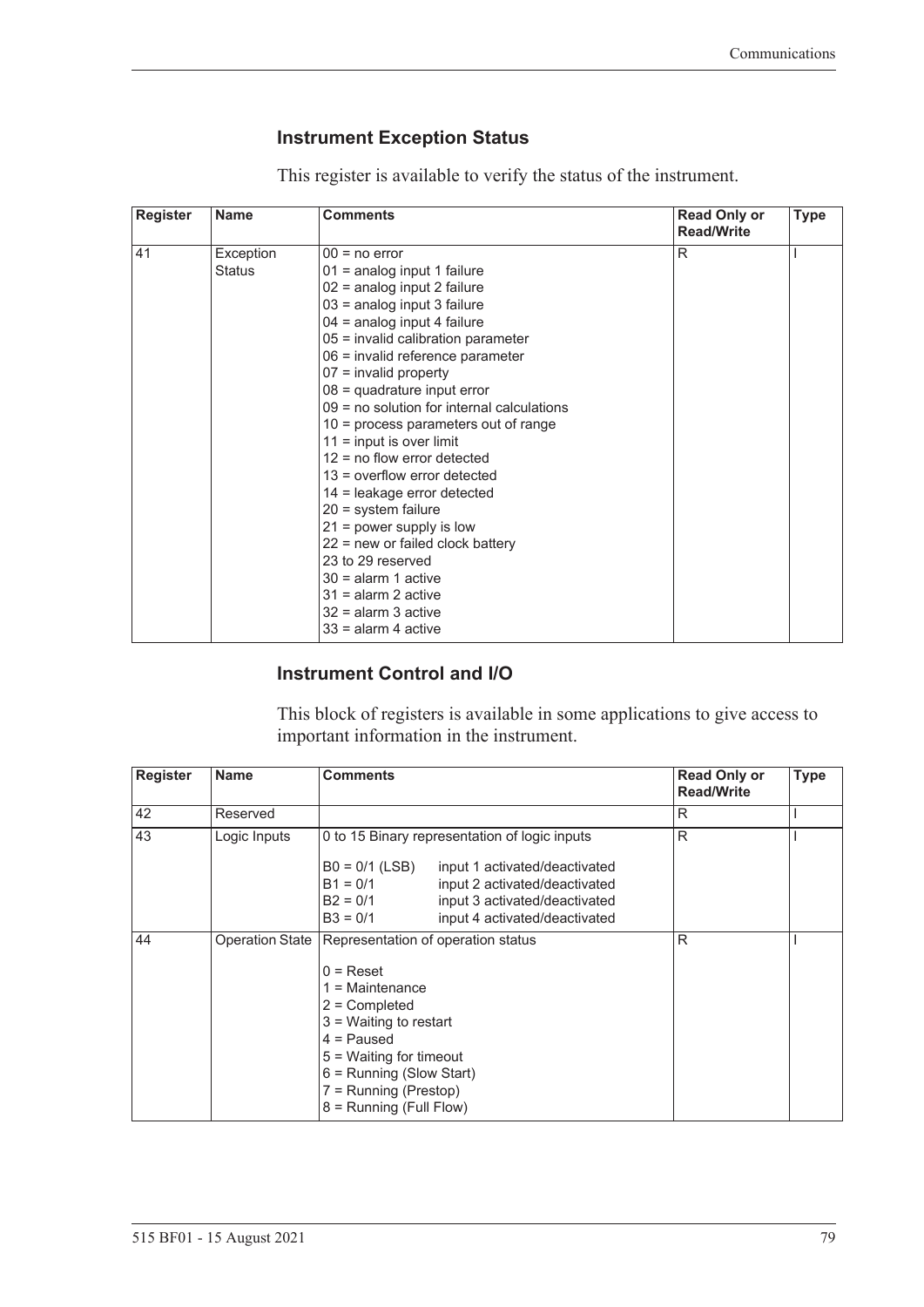| <b>Register</b> | <b>Name</b>                     | <b>Comments</b>                                                                                                                                                                                                                                                                                   | <b>Read Only or</b><br><b>Read/Write</b> | <b>Type</b> |
|-----------------|---------------------------------|---------------------------------------------------------------------------------------------------------------------------------------------------------------------------------------------------------------------------------------------------------------------------------------------------|------------------------------------------|-------------|
| 45              | <b>Relay State</b>              | 0 to 15 Binary representation of relay state.<br>$0 =$ open; $1 =$ closed.<br>$B0 =$ relay 1 (LSB)<br>$B1$ = relay 2<br>$B2 =$ relay 3<br>$B3 =$ relay 4                                                                                                                                          | R                                        | ı           |
| 46              | <b>Relay Control</b>            | 0 to 15 Binary representation of relay control.<br>$0 =$ open; $1 =$ close.<br>Note: Only the general relays configurable in the Alarm<br>section of calibration are able to be viewed and controlled<br>by Modbus.<br>$B0 =$ relay 1 (LSB)<br>$B1$ = relay 2<br>$B2 =$ relay 3<br>$B3 =$ relay 4 | R/W                                      |             |
| 47              | <b>Relay Control</b><br>Source  | 0 to 15 Binary representation of relay control source.<br>$0 =$ Local (controlled by instrument operation) $1 = RTU$<br>(controlled by Modbus register 46).<br>$B0 =$ relay 1 (LSB)<br>$B1$ = relay 2<br>$B2 =$ relay 3<br>$B3 =$ relay 4                                                         | R/W                                      | ı           |
| 48              | Delivery<br>Number              | Provides the delivery number (batch record) for a stored<br>transaction (determined by Modbus register 38).                                                                                                                                                                                       | R                                        | L           |
| 50              | <b>Control Mode</b>             | $0 =$ Idle/Local<br>Control from logic inputs<br>$1 = Stop$<br>Suspend current batch<br>Resume/start batch<br>$2 = Run$<br>$3 =$ Reset<br>Clear current batch totals                                                                                                                              | R/W                                      | ı           |
| 51 to 99        | Instrument<br><b>Parameters</b> | See next table for details.                                                                                                                                                                                                                                                                       | $\overline{R/W}$                         | P           |
| 101             | Analog Inp.1                    | Raw analog input data.                                                                                                                                                                                                                                                                            | $\overline{R}$                           | P           |
| 103             | Analog Inp.2                    | 4-20mA inputs are read in Amperes.                                                                                                                                                                                                                                                                | R                                        | P           |
| 105             | Analog Inp.3                    | 0-5V or 1-5V inputs are read in Volts<br>RTD inputs are read in degrees Kelvin.                                                                                                                                                                                                                   | R                                        | P           |
| 107             | Analog Inp.4                    | Unused inputs are configured as 4-20mA.                                                                                                                                                                                                                                                           | $\overline{\mathsf{R}}$                  | P           |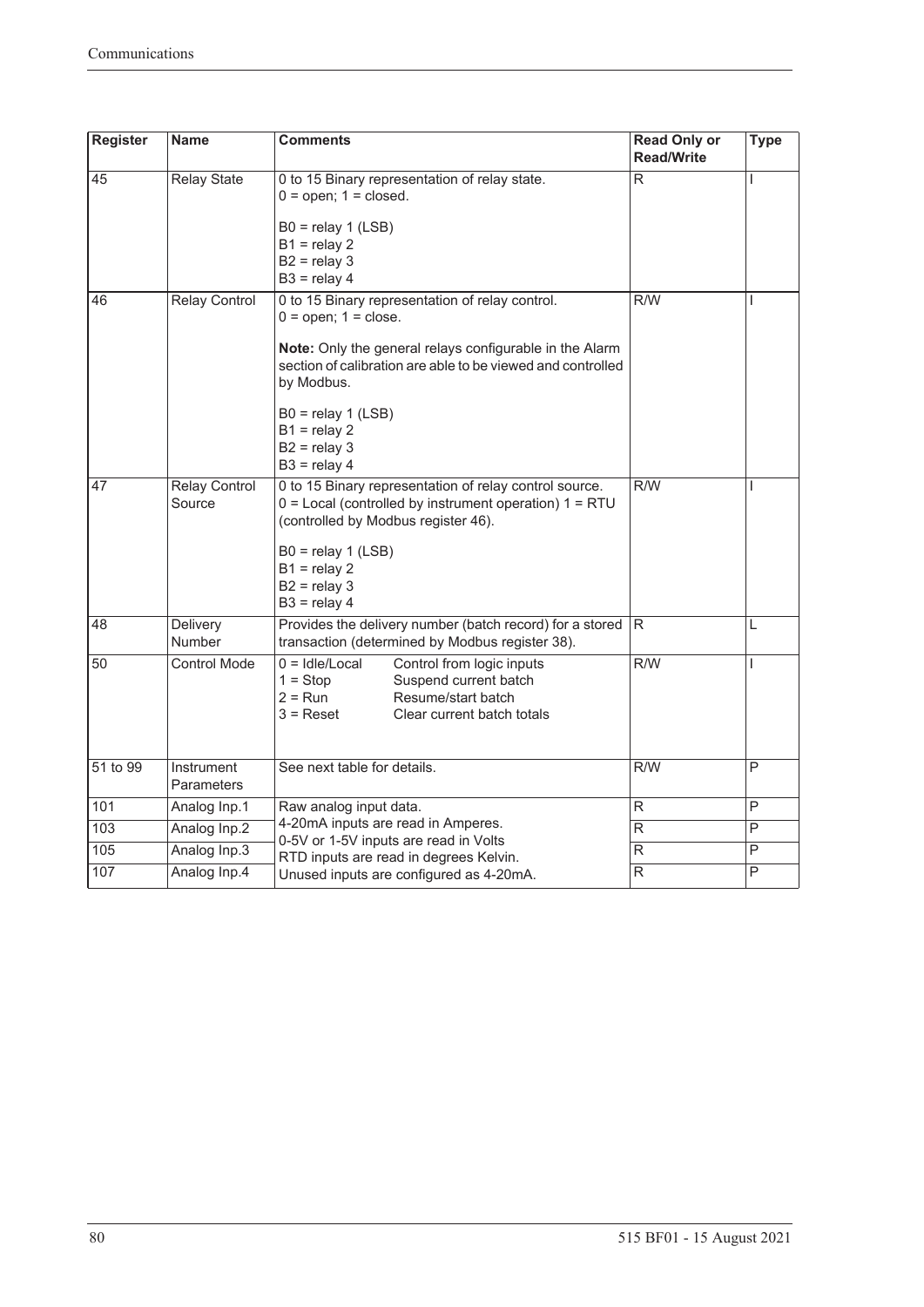#### **Instrument Configuration Parameters**

This block of registers is available in applications to give access to some important instrument parameters (i.e. fluid properties etc.).

The usage of these parameters can be dependent on other instrument settings. For full description, please refer to the **[Modbus Accessible](#page-57-0)  [Parameters](#page-57-0)** on page 48.

| <b>Register</b> | <b>Name</b>                             | <b>Comments</b> | Read Only or Type<br><b>Read/Write</b> |   |
|-----------------|-----------------------------------------|-----------------|----------------------------------------|---|
| 51              | <b>Preset Control Output Setpoint</b>   |                 | R/W                                    | D |
| 53              | <b>Preset Flowrate Setpoint</b>         |                 | R/W                                    | D |
| 55              | <b>Batch Preset Value</b>               |                 | R/W                                    | D |
| 57              | <b>Batch Overrun Compensation Value</b> |                 | R/W                                    | D |
| 59 to 99        | Reserved                                |                 | R/W                                    | D |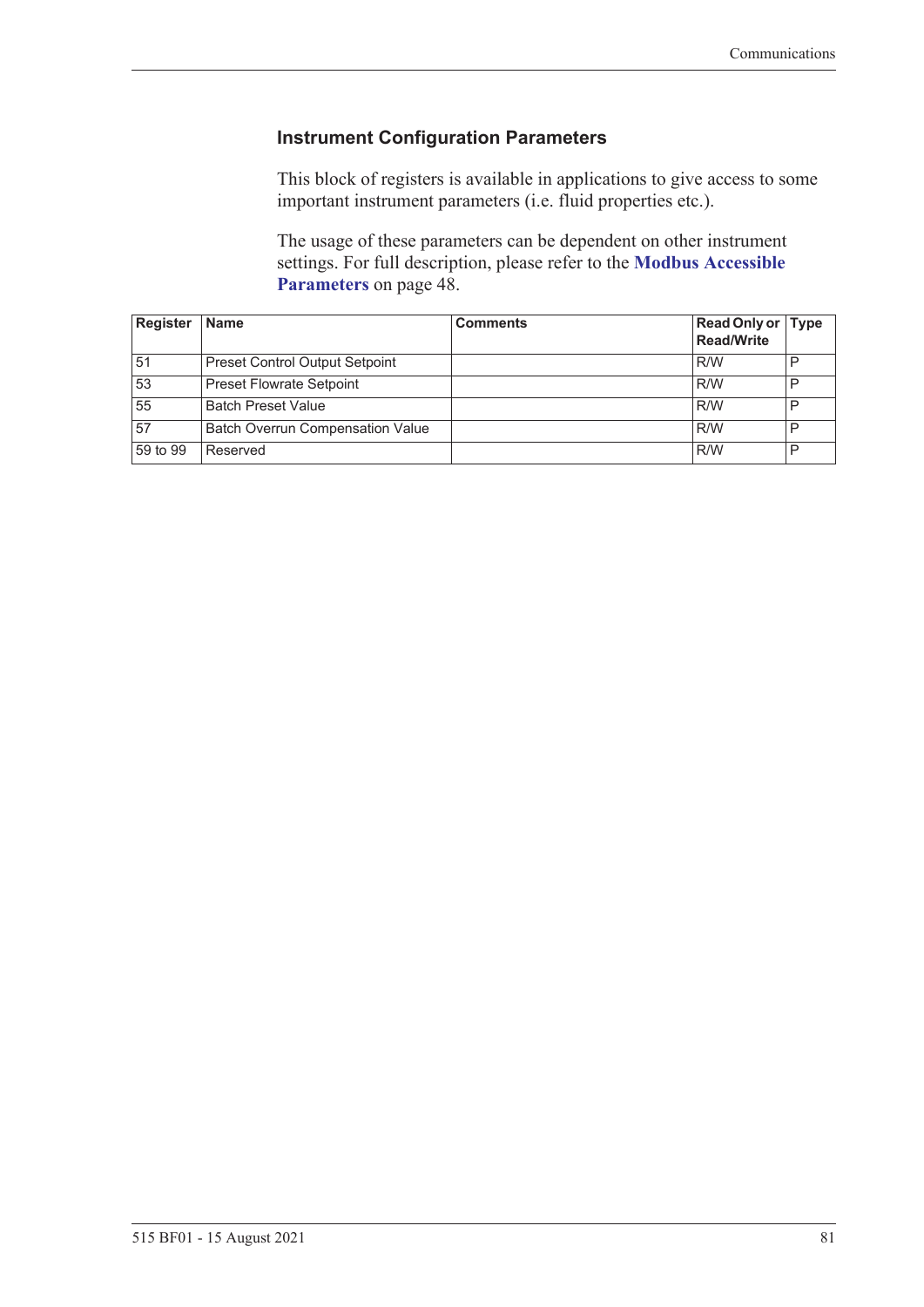### <span id="page-91-0"></span>**Printer Protocol**

<span id="page-91-2"></span>A printer protocol is available in the 500 Series. It provides the ability to print out live data, individual logged data and to do some report-style printing of logged data. The method of printing these and the format of the printouts are described below. If chosen, a printer protocol also enables application/configuration uploading and printing a configuration report, as shown in **[Printing Configuration Report](#page-50-0)** on page 41.

**Note:** Printer output is only available if the Real Time Clock option is fitted.

The selection of Printer Protocol can be made for the Communications Protocol options for the RS-232 or RS-485 port. A list of log report types and printer types available at the end of the TM-LOG calibration menu.

#### <span id="page-91-3"></span>**Report Types**

The list of report types is as follows:

**•** REP-10 Latest Logs Report

The number of logs printed in each report are determined by the values programmed for Report Logs in the TM-LOG menu.

#### <span id="page-91-4"></span>**Printer Types**

The list of available printers is as follows:

- PRN-01 Generic computer printer
- PRN-02 Generic roll printer (printing first line first)
- PRN-03 Slip Printer TM295
- **•** PRN-04 Label (roll) printer Citizen CMP30L

#### <span id="page-91-1"></span>**Customizing a Printout**

A customized printout can be provided which can have up to 6 header lines and 6 footer lines. It is also possible to exclude some main menu items on the printout. If any customizing of the printout is required discuss this with the distributor.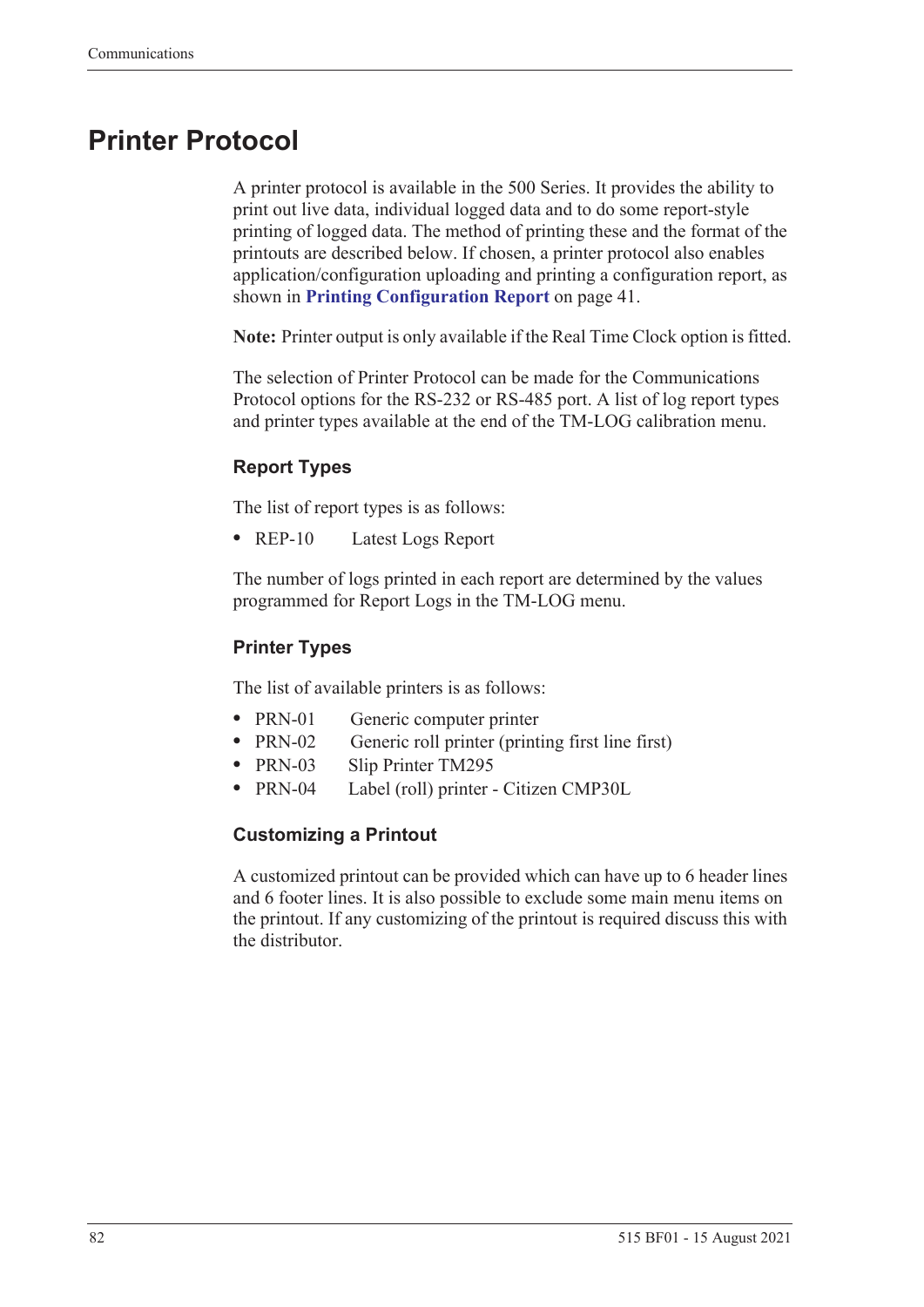#### <span id="page-92-1"></span>**Types of Printouts**

#### <span id="page-92-0"></span>**Live Data**

The HOLD.SET - TO PRINT prompt in the main menu, is used to initiate a printout of the current delivery if the printer protocol has been selected. A printout can only be initiated if a batch is not in progress. If printing is not required, do not select printer protocol.

The format of this printout will be:

*Custom Header Lines*

*Instrument Serial No. & Tag*

*Current Delivery No. Current Date & Time & Status Variable unit value Variable unit value etc.*

*Custom Footer Lines ------------------------------------------- <separation line>*

(Note that blank header and footer lines are not printed).

#### **Instrument Serial Number and Unit Tag**

The instrument serial number and unit tag is the same as the information shown in the Model Info menu. For more details refer to **[Model](#page-35-0)  [Information](#page-35-0)** on page 26

#### **Delivery Number**

The delivery number that appears on the live data printout shows the assigned delivery number that is stored with the logged data. This number is cleared when the Logs are cleared in the TM/LOG menu. If a second print or docket of the same delivery is generated, the words "(DUPLICATE DOCKET)" are included at the top of the printout. i.e.

*(DUPLICATE DOCKET)*

*####*

*DELIVERY No. 000256*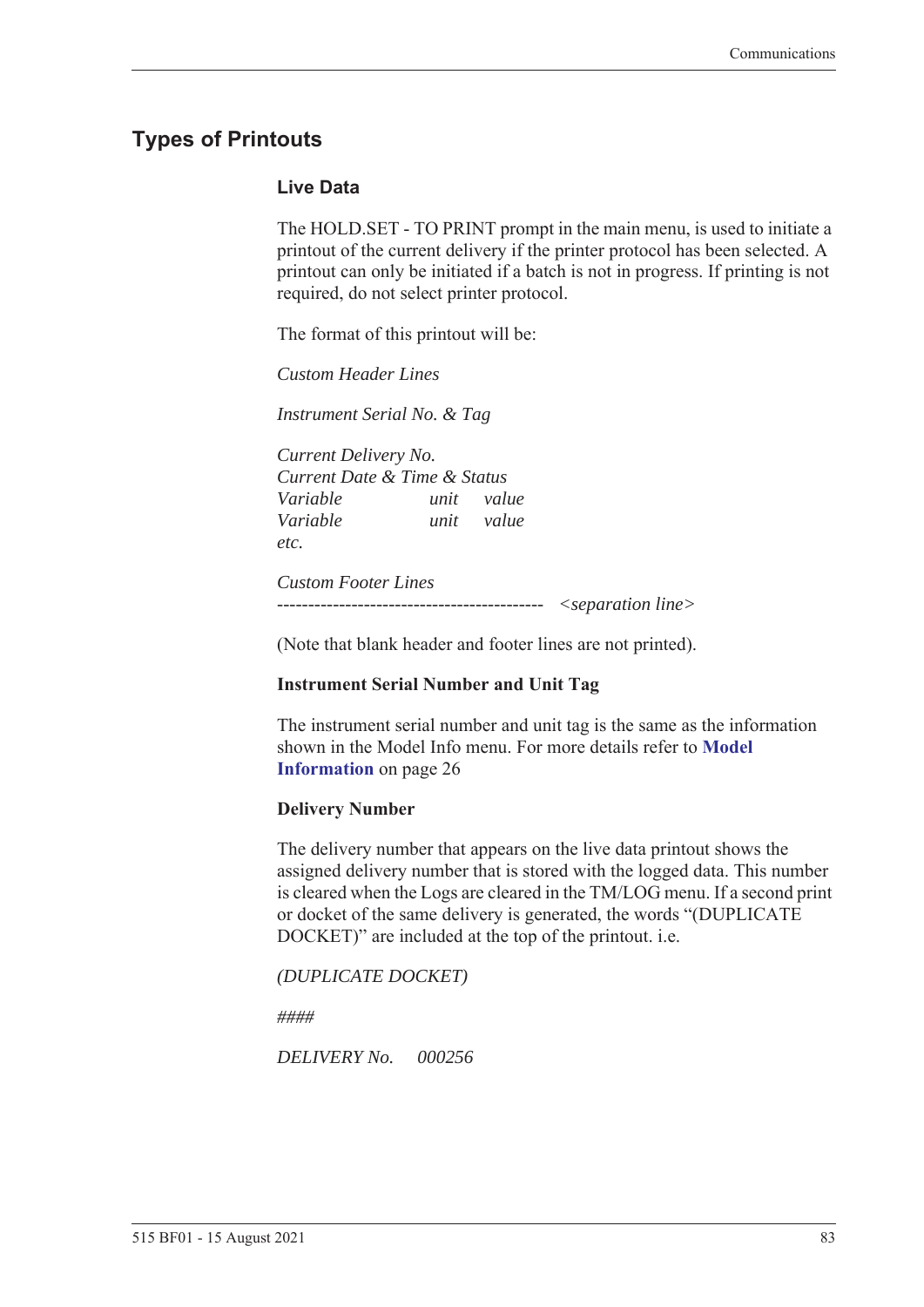#### <span id="page-93-0"></span>**Individual Log Data**

When in the Log Menu and while holding the DISPLAY key to view the data of the log of interest, the RESET key can be pressed to initiate a printout of that log entry. The printout will have the time and date stamp corresponding to when the log was taken. After the print has been initiated there will be the opportunity to scroll to view another log entry and print again.

Since each log entry stores the delivery totals only, the printout will not have any accumulated totals. The format of the printout with this exception is the same as the LIVE DATA printout:

*Custom Header Lines*

*Instrument Serial No. & Tag*

| Logged Delivery No.  |            | number |
|----------------------|------------|--------|
| Date & Time & Status |            |        |
| Variable             | unit value |        |
| Variable             | unit value |        |
| etc.                 |            |        |

*Custom Footer Lines* 

*-------------------------------------------- <separation line>*

#### <span id="page-93-1"></span>**Log Report Printing**

As there is the likelihood that the reports can be of a considerable length it is strongly recommended that only the 80 Column printer with Z fold (tractor feed) paper be used. This is just as much for the memory storage of printer as it is for the reliable paper supply.

There is a HOLD.SET REPORT PRINT prompt under the main menu with the ability to print the pre-selected type of report. Pressing and holding the SET key for two seconds will initiate the printout. Any of the Log Reports will have the following format:

*Custom Header Lines*

*Title of Report*  $\langle$  *internally set, indicates report type>* 

*Current Date & Time Instrument Serial No. & Tag*

*-------------------------------------------- <separation line>*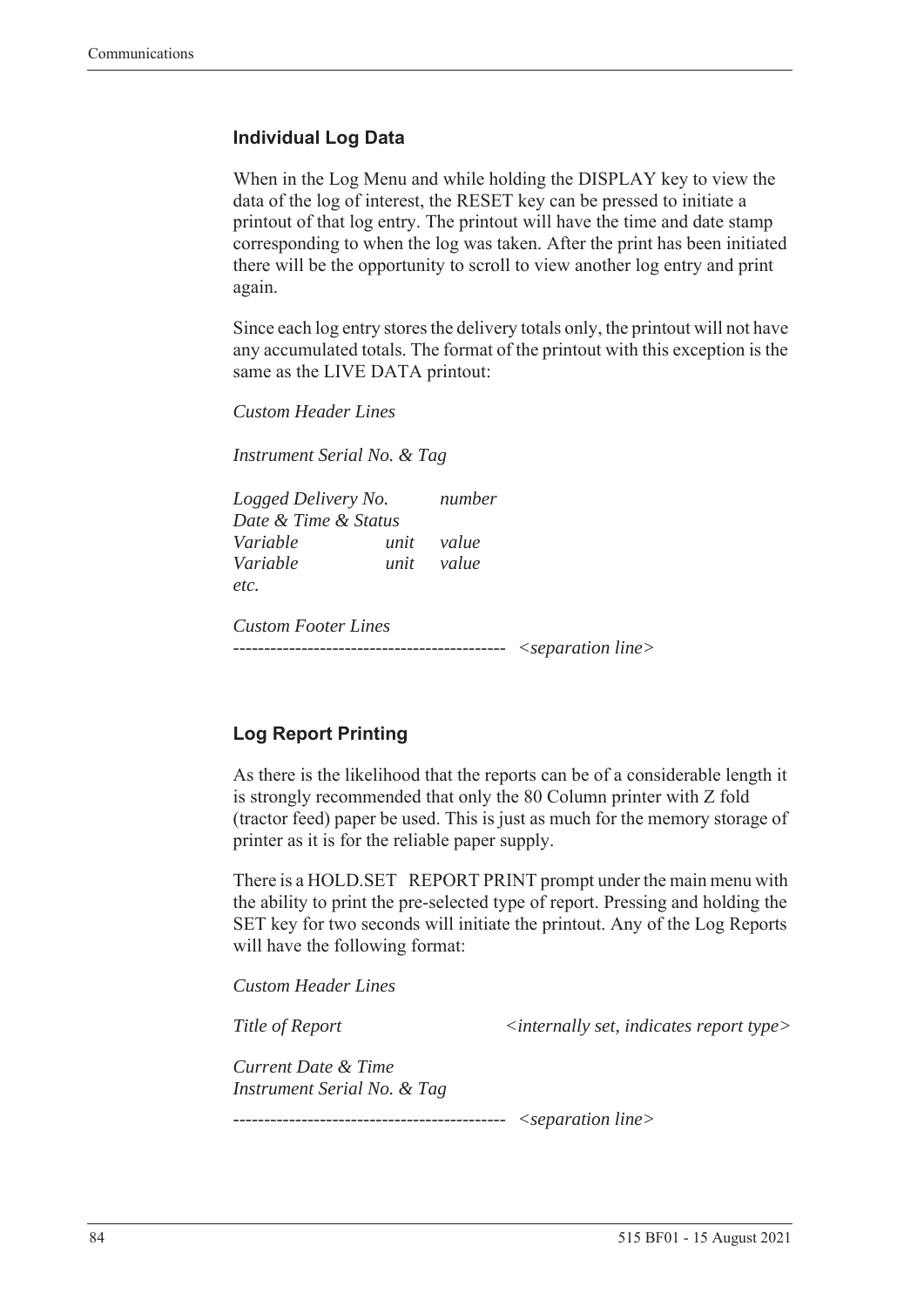| Delivery No.                                |      |            |                                                                                                                                                                  |
|---------------------------------------------|------|------------|------------------------------------------------------------------------------------------------------------------------------------------------------------------|
| Date & Time & Status<br>Variable unit value |      |            |                                                                                                                                                                  |
| Variable                                    |      | unit value |                                                                                                                                                                  |
| etc.                                        |      |            |                                                                                                                                                                  |
|                                             |      |            |                                                                                                                                                                  |
| Delivery No.                                |      |            |                                                                                                                                                                  |
| Date & Time & Status                        |      |            |                                                                                                                                                                  |
| Variable                                    |      | unit value |                                                                                                                                                                  |
| Variable                                    |      | unit value |                                                                                                                                                                  |
| etc.                                        |      |            |                                                                                                                                                                  |
|                                             |      |            |                                                                                                                                                                  |
| Delivery No.                                |      |            |                                                                                                                                                                  |
| Date & Time & Status                        |      |            |                                                                                                                                                                  |
| Variable unit value                         |      |            |                                                                                                                                                                  |
| Variable                                    |      | unit value |                                                                                                                                                                  |
|                                             |      |            |                                                                                                                                                                  |
| etc.                                        |      |            |                                                                                                                                                                  |
| <b>Custom Footer Lines</b>                  |      |            |                                                                                                                                                                  |
|                                             |      |            |                                                                                                                                                                  |
| show "Data not available", i.e.             |      |            | Reports such as "Latest Logs" will print in the historical order, and for those<br>logs that have no data (e.g. unit was powered off at the time) the print will |
| Del No. Data Not Available                  |      |            |                                                                                                                                                                  |
|                                             |      |            |                                                                                                                                                                  |
| Delivery No.<br>Date & Time & Status        |      |            |                                                                                                                                                                  |
| Variable unit value                         |      |            |                                                                                                                                                                  |
| Variable<br>etc.                            | unit | value      |                                                                                                                                                                  |
| Available" message.                         |      |            | If the unit is programmed for 0 logs for the latest log reports then the report<br>will only consist of the header and ID information and a "Data Not            |

*Custom Header Lines*

*Title of Report*

*Current Date & Time Instrument Serial No. & Tag*

*Data Not Available Custom Footer Lines -------------------------------------------- <separation line>*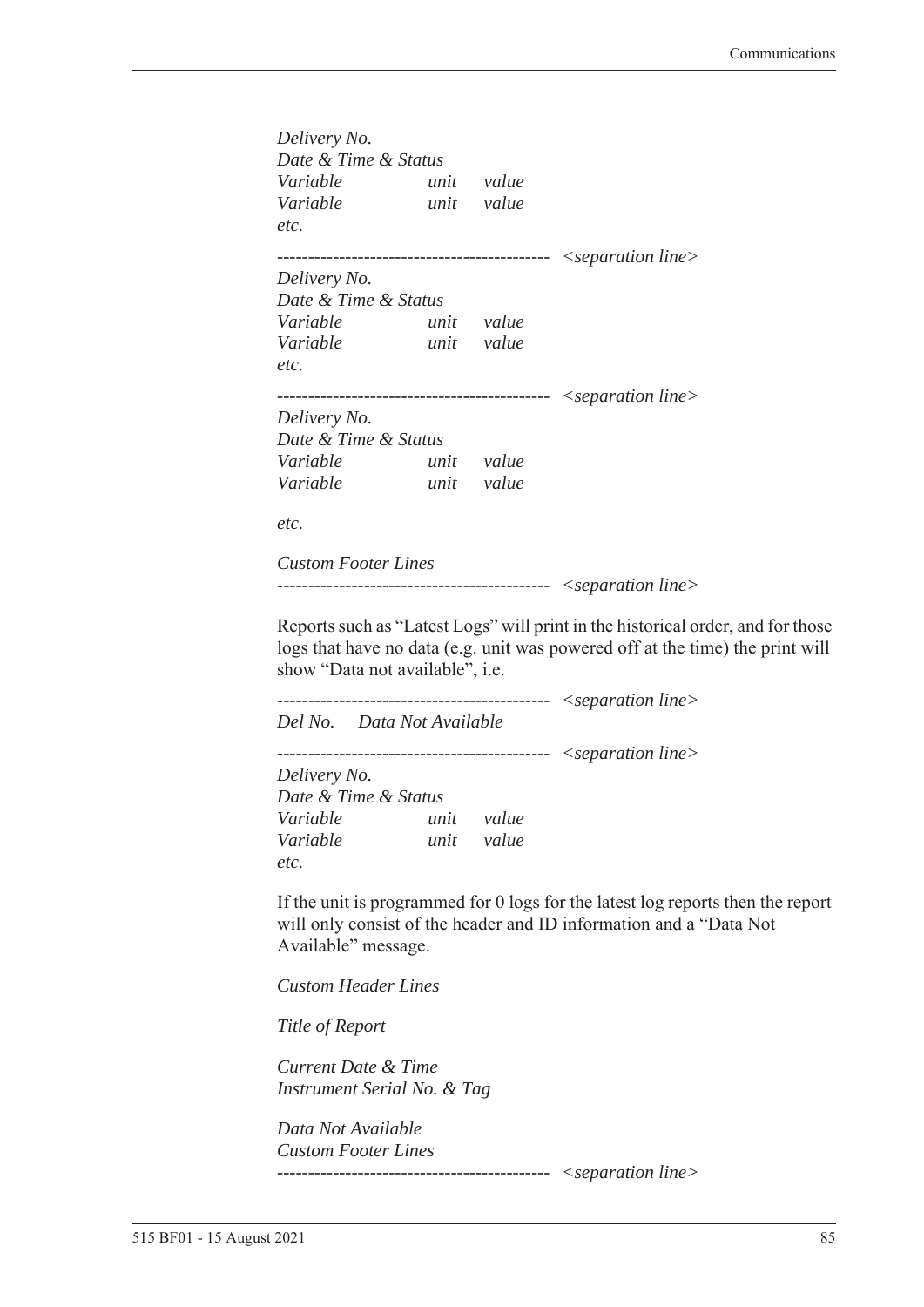#### <span id="page-95-0"></span>**Printer Data Control**

Some printers have limited data buffers and are therefore unable to collect all the print data being transmitted. The 500 Series has the capability of software handshaking. The Xon/Xoff characters can be used by any of the printer types to control the flow of data to ensure that data is not lost.

Some printers will also transmit an Xoff character in response to other events such as printer being off-line, print head not engaged or power being removed. The specific behaviour of the printer being used should be noted.

#### <span id="page-95-1"></span>**Error Messages**

There are two printer error messages that can be displayed.

#### **PAPER OUT**

This message is related to the Printer Type PRN-03 TM295 Slip printer. It is standard procedure with this printer to check for paper status before printing. If a print is attempted but there is no paper the PAPER OUT message will be scrolled. The instrument will continue to poll the printer for paper and if paper is detected before a communications timeout expires the print will commence.

#### **COMMS TIMEOUT**

This message is relevant for all printer types and will be activated for the following conditions.

1. If the flow of data is stopped due to software or hardware handshaking and is not allowed to resume before the communications timeout.

2. If Printer Type is PRN-03 Slip printer and a paper status is requested but no response is received within the timeout period.

3. Paper Out has been detected for Printer Type PRN-03 but no paper is inserted within the timeout period.

When a communications timeout error has been activated the message COMMS TIMEOUT will be scrolled once, the request to print will be cleared and the instrument will return to its normal mode.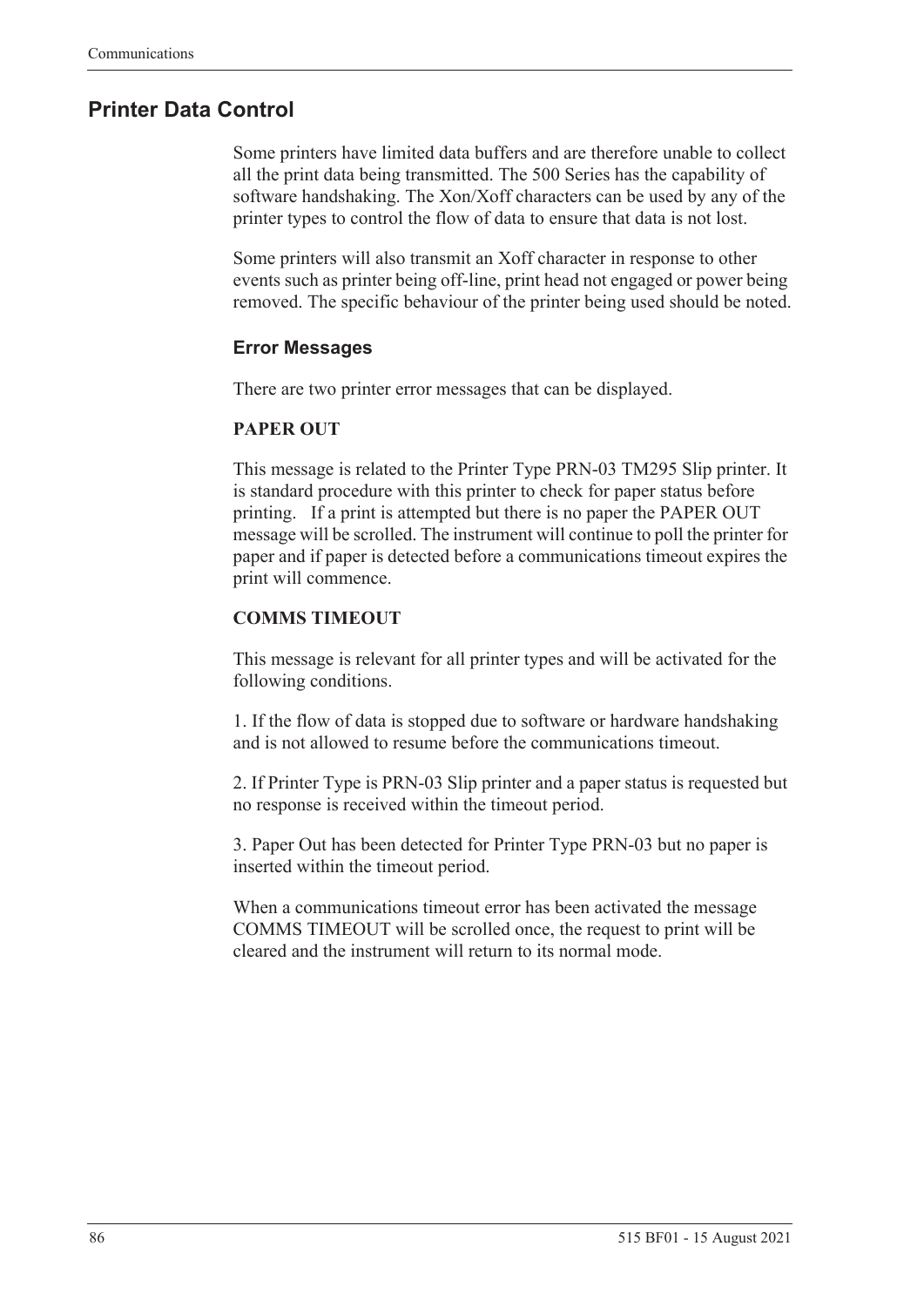# <span id="page-96-1"></span>**Appendix A Glossary**

<span id="page-96-0"></span>

| 500-PM<br><b>Software</b>              | The 500 Series Program Manager (500-PM software) is a Windows based<br>program that is freely available from the download section of the Contrec<br>website. The program is a comprehensive configuration tool and resource<br>centre that can be used to tailor an instrument to suit specific application<br>needs including program settings, units of measurement, custom tags/text,<br>access levels and more. Custom versions can be saved and configuration<br>reports generated as a PDF. |
|----------------------------------------|---------------------------------------------------------------------------------------------------------------------------------------------------------------------------------------------------------------------------------------------------------------------------------------------------------------------------------------------------------------------------------------------------------------------------------------------------------------------------------------------------|
| <b>ASCII</b>                           | American Standard Code for Information Interchange. For the ASCII<br>protocol, the instrument receives and transmits messages in ASCII, with all<br>command strings to the instrument terminated by a carriage return. Replies<br>from the instrument are terminated with a line-feed and a carriage-return.                                                                                                                                                                                      |
| <b>Filtering</b>                       | The process of suppressing oscillations or random signals in the input<br>signal.                                                                                                                                                                                                                                                                                                                                                                                                                 |
| <b>K-factor</b>                        | The K-factor is a constant value associated with frequency type flowmeters.<br>It is a scaling factor used in calculations to determine flow rate.                                                                                                                                                                                                                                                                                                                                                |
| <b>Linear</b><br>Correction            | A scaling of the input signal to represent the actual flow parameter.                                                                                                                                                                                                                                                                                                                                                                                                                             |
| <b>Modbus RTU</b>                      | The Modbus protocol is a message structure for communications between<br>controllers and devices regardless of the type of network. In RTU (remote<br>terminal unit) mode, each 8-bit byte in a message contains two 4-bit<br>hexadecimal characters. This mode has greater character density than<br>ASCII and allows better data throughput than ASCII for the same baud rate.                                                                                                                  |
| <b>Normalised</b><br>Input             | A normalised input ranges from 0 to 1.000. For 4-20 mA input, the signal is<br>set to 0 at 4mA and the signal is set to 1.000 at 20mA.                                                                                                                                                                                                                                                                                                                                                            |
| <b>NPS</b>                             | Namur Proximity Switch.                                                                                                                                                                                                                                                                                                                                                                                                                                                                           |
| <b>Passive Output</b><br><b>Signal</b> | Requires an external power supply.                                                                                                                                                                                                                                                                                                                                                                                                                                                                |
| Watchdog<br>Timer (WTD)                | The WDT is used to monitor the activity of the micro processor and will<br>force a reboot if the micro processor stops, while power is applied, due to<br>any internal or external influences.                                                                                                                                                                                                                                                                                                    |
|                                        |                                                                                                                                                                                                                                                                                                                                                                                                                                                                                                   |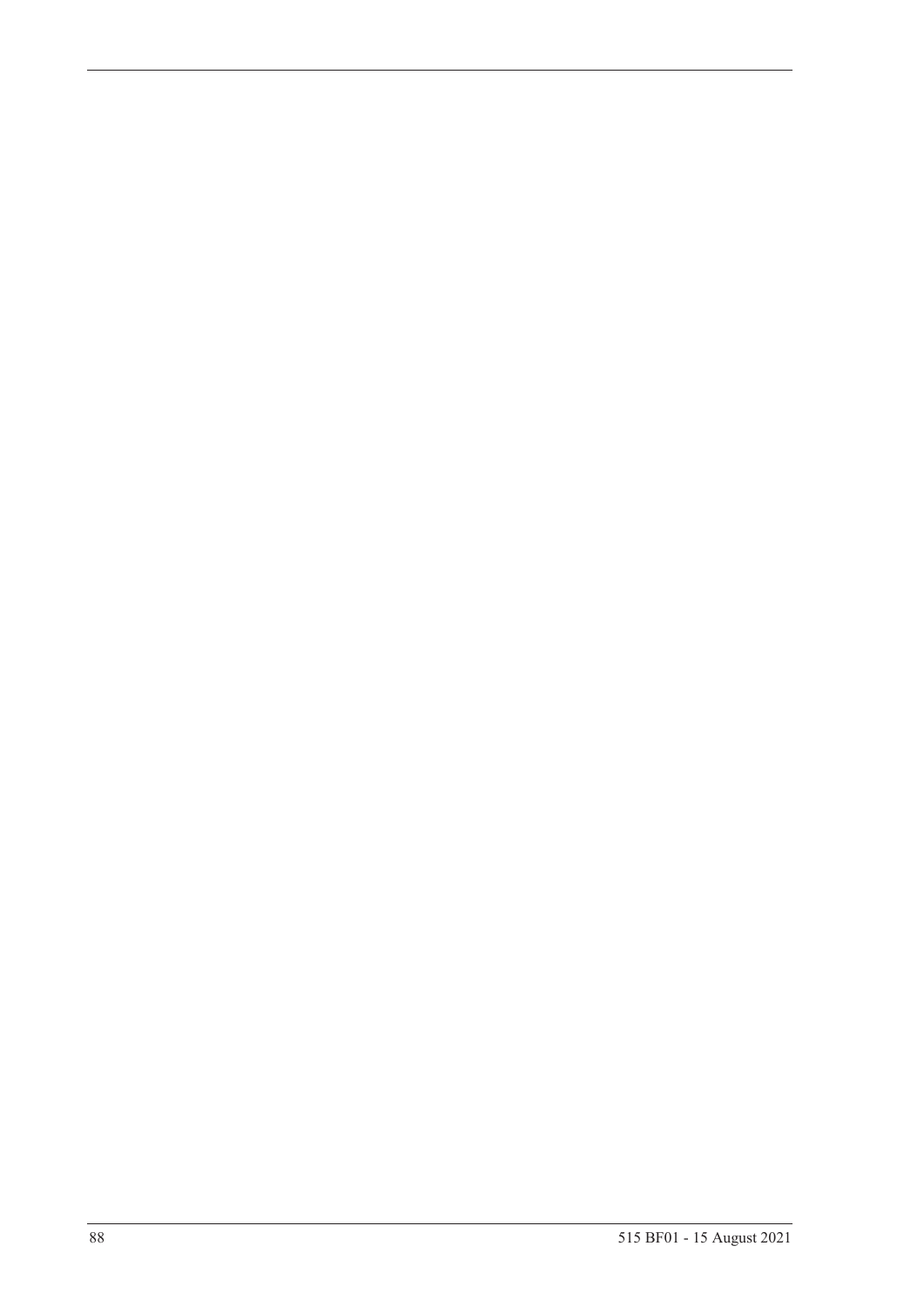## <span id="page-98-1"></span>**Appendix B Model Numbers**

### <span id="page-98-0"></span>**Product Codes**

| <b>Model</b>                                                                                                                                                                                                                            | <b>Supplementary Code</b> |                |                |   |  |   |                                                                                                                           | <b>Description</b>                                                                                                                     |
|-----------------------------------------------------------------------------------------------------------------------------------------------------------------------------------------------------------------------------------------|---------------------------|----------------|----------------|---|--|---|---------------------------------------------------------------------------------------------------------------------------|----------------------------------------------------------------------------------------------------------------------------------------|
| 515                                                                                                                                                                                                                                     |                           |                |                |   |  |   | - BF01                                                                                                                    |                                                                                                                                        |
|                                                                                                                                                                                                                                         | $\mathbf{1}$              |                |                |   |  |   |                                                                                                                           | Panel mount enclosure                                                                                                                  |
|                                                                                                                                                                                                                                         | $\overline{2}$            |                |                |   |  |   |                                                                                                                           | Field mount enclosure (NEMA 4X / IP66)                                                                                                 |
| <b>Enclosure</b>                                                                                                                                                                                                                        | 3/5                       |                |                |   |  |   |                                                                                                                           | Explosion proof Ex d (IECEx/ATEX), metric glands<br>(5 specifies heater)                                                               |
|                                                                                                                                                                                                                                         | 4/6                       |                |                |   |  |   |                                                                                                                           | Explosion proof Ex d (CSA), NPT glands<br>(6 specifies heater)                                                                         |
|                                                                                                                                                                                                                                         |                           | 0              |                |   |  |   |                                                                                                                           | 4 logic inputs, 1 isolated output, 2 relays (only relay type 1 is<br>available), RS-232 (DB9) communication port                       |
| <b>Output Options</b>                                                                                                                                                                                                                   |                           | $\mathbf{1}$   |                |   |  |   |                                                                                                                           | 4 logic inputs, 2 isolated outputs, 4 relays, real-time clock data<br>logging, RS-232 (DB9) and RS-485 communication ports             |
|                                                                                                                                                                                                                                         |                           | $\overline{2}$ |                |   |  |   |                                                                                                                           | 4 logic inputs, 2 isolated outputs, 4 relays, real-time clock data<br>logging, RS-232 (DB9) and Ethernet communication ports           |
|                                                                                                                                                                                                                                         |                           |                | $\mathbf{1}$   |   |  |   |                                                                                                                           | Electromechanical relays only                                                                                                          |
| <b>Relay Type</b>                                                                                                                                                                                                                       |                           |                | $\overline{2}$ |   |  |   |                                                                                                                           | 2 electromechanical and 2 solid state relays                                                                                           |
|                                                                                                                                                                                                                                         |                           |                | $\overline{3}$ |   |  |   |                                                                                                                           | Solid state relays only                                                                                                                |
| <b>Power Supply</b>                                                                                                                                                                                                                     |                           |                |                | U |  |   |                                                                                                                           | Inputs for 12-28VDC and 100-240 VAC, 50-60Hz<br>(Previous Models: $A = 110/120$ VAC, $E = 220/240$ VAC)                                |
|                                                                                                                                                                                                                                         |                           |                |                | D |  |   |                                                                                                                           | Input for 12-28VDC power only                                                                                                          |
| S<br><b>Display Panel Options</b>                                                                                                                                                                                                       |                           |                |                |   |  |   | Standard option (now with backlight & LCD backup)<br>(original Full option: F, with Infra-Red comms, no longer available) |                                                                                                                                        |
| <b>PCB Protection</b>                                                                                                                                                                                                                   |                           |                |                |   |  | C |                                                                                                                           | Conformal coating - required for maximum environmental<br>operating range. Recommended to avoid damage from<br>moisture and corrosion. |
|                                                                                                                                                                                                                                         |                           |                |                |   |  | N |                                                                                                                           | None - suitable for IEC standard 654-1 Climatic Conditions up<br>to Class B2 (Heated and/or cooled enclosed locations)                 |
| <b>BF01</b><br><b>Application Pack Number</b>                                                                                                                                                                                           |                           |                |                |   |  |   |                                                                                                                           | Defines the application software to be loaded into the<br>instrument                                                                   |
| For example: Model No. 515.111USC<br>Displayed on the 500 Series as:<br>Note: The first character represents the CPU installed<br>(factory use only). The remaining 6 characters only<br>represent hardware that affects the operation. |                           |                |                |   |  |   | $2 - 1 - - 5 -$<br>515<br>MODEL                                                                                           |                                                                                                                                        |

**Note:** Example full product part number is 515.111USC-BF01 (this is the number used for placing orders).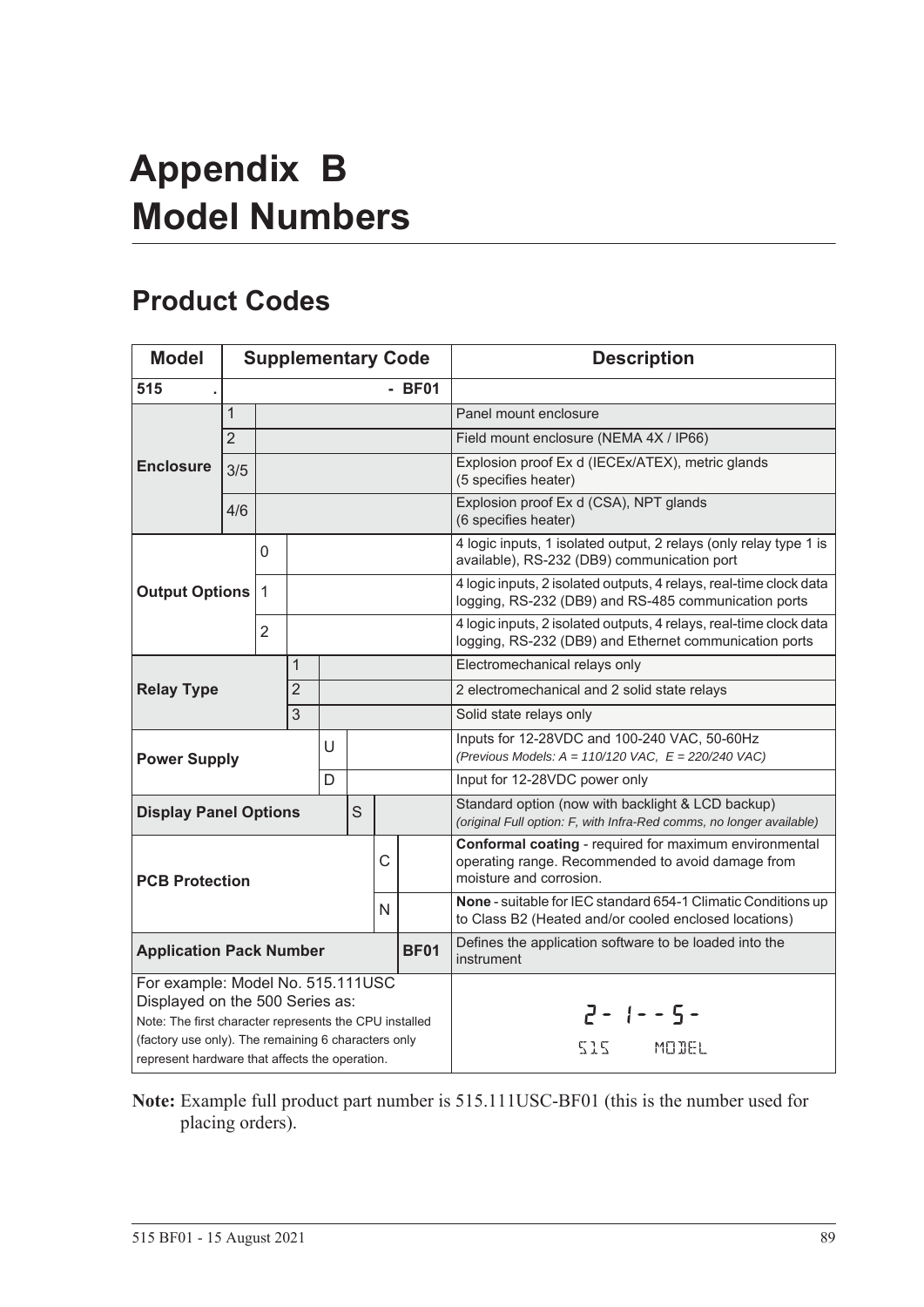### <span id="page-99-1"></span>**Custom Version Codes**

|                                         | Code                  |                |  | <b>Description</b>                                                                             |  |  |
|-----------------------------------------|-----------------------|----------------|--|------------------------------------------------------------------------------------------------|--|--|
|                                         | 00                    |                |  | <b>Factory Default Application</b>                                                             |  |  |
|                                         | 01                    |                |  | Contrec Systems Pty. Ltd. Melbourne Australia                                                  |  |  |
|                                         | 02                    |                |  | Contrec Limited, West Yorkshire UK                                                             |  |  |
| <b>Origin Code</b>                      | 03                    |                |  |                                                                                                |  |  |
| <b>Identifies</b><br><b>Distributor</b> | 04                    |                |  | Contrec-USA, LLC. Pelham AL 35124 USA                                                          |  |  |
|                                         | 05                    |                |  | Flowquip Ltd. Halifax UK                                                                       |  |  |
|                                         | 06                    |                |  |                                                                                                |  |  |
|                                         | etc.                  |                |  |                                                                                                |  |  |
|                                         |                       | $\overline{0}$ |  | English (Default)                                                                              |  |  |
|                                         |                       | $\mathbf{1}$   |  | German                                                                                         |  |  |
|                                         |                       | $\overline{2}$ |  | Dutch                                                                                          |  |  |
| <b>User Language</b>                    |                       | 3              |  | French                                                                                         |  |  |
|                                         |                       | $\overline{4}$ |  | Spanish                                                                                        |  |  |
|                                         |                       | $\overline{5}$ |  |                                                                                                |  |  |
|                                         |                       | etc.           |  |                                                                                                |  |  |
|                                         |                       | 000            |  |                                                                                                |  |  |
| <b>Distributor's Code</b><br>$\cdots$   |                       |                |  | Distributor's own choice. Possibly a code that identifies the<br>customer and the application. |  |  |
| 999                                     |                       |                |  |                                                                                                |  |  |
|                                         | For example: 02 3 157 |                |  | 023157                                                                                         |  |  |
| Displayed on the 500 Series as:         |                       |                |  | <b>CUSTOM VERS</b>                                                                             |  |  |

### **Application Information Code**

The Application Information code is an aid for users and service personnel to determine the type of inputs that are used in a particular application. The Application Information code is displayed on the instrument as shown below.

<span id="page-99-0"></span>

The Application Information code is returned as part of a General Instrument request (as described in **[Instrument Information Request](#page-82-0)** on page 73).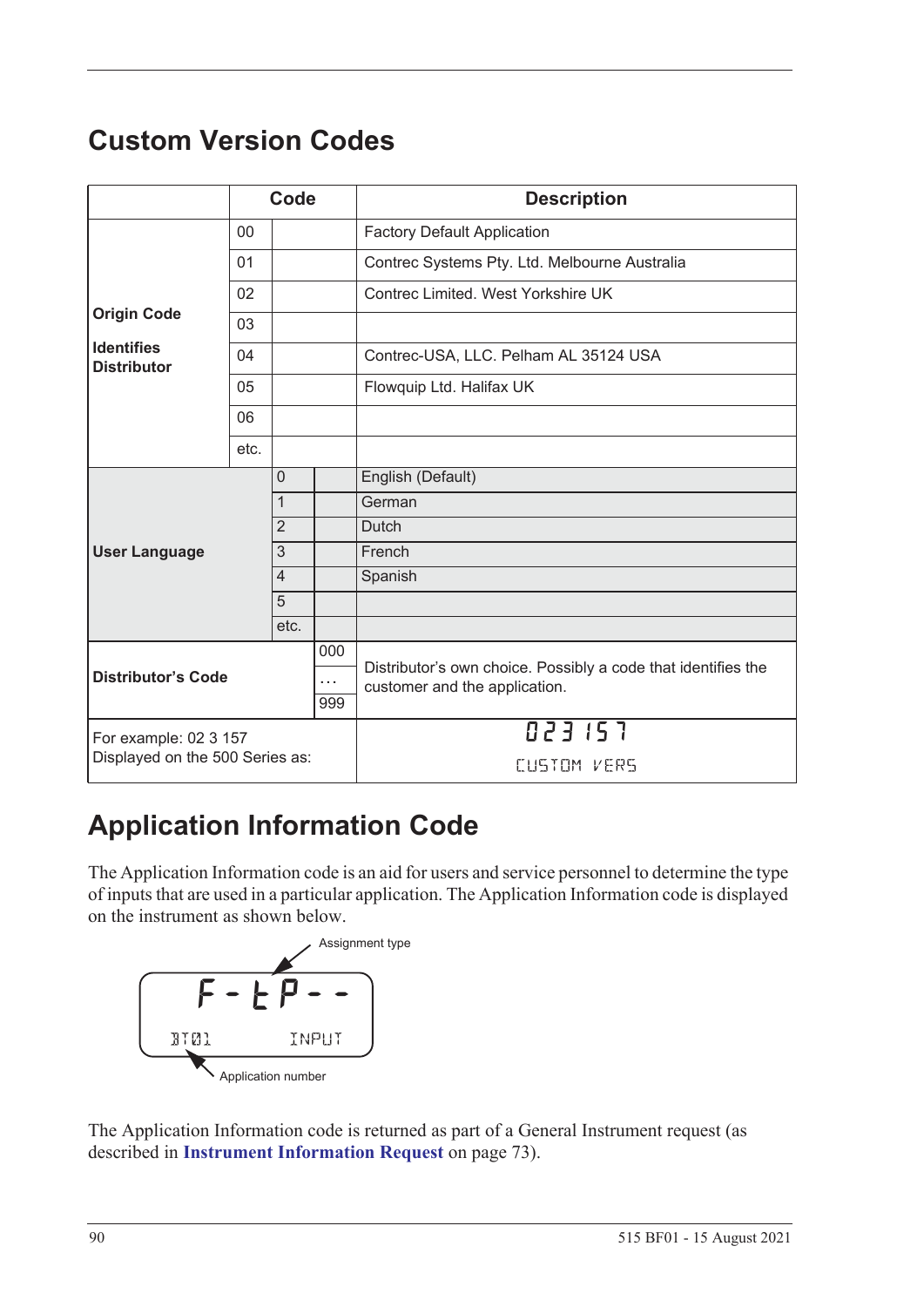The Application number identifies the application as in the following examples:

- **•** BC01 Batch Controller for frequency flow meter
- **•** BF02 Batch/Flow Controller for analog flow meter

The Input Assignment type indicates the physical input that is assigned to each input on the instrument. The code is made up from six characters as follows:

| FINP1   FINP2   AINP1   AINP2   AINP3   AINP4 |  |  |  |
|-----------------------------------------------|--|--|--|
|                                               |  |  |  |

The codes are as follows:

- - not used in this application
- **A** indicates a generic analog input such as for density or level
- **•** C indicates a user code input
- d indicates a density input
- **•** F indicates a generic flow input such as for volume or mass
- H indicates a high flow input for stacked inputs
- **•** L indicates a low flow input for stacked inputs
- **•** P indicates a pressure input
- **q** indicates a quadrature input
- *k* indicates a temperature input.

For example,  $F - tP - -$  is an instrument with FINP1 (frequency input 1) assigned to a flow input, AINP1 assigned to a temperature input and AINP2 assigned as a pressure input. The other inputs are not used.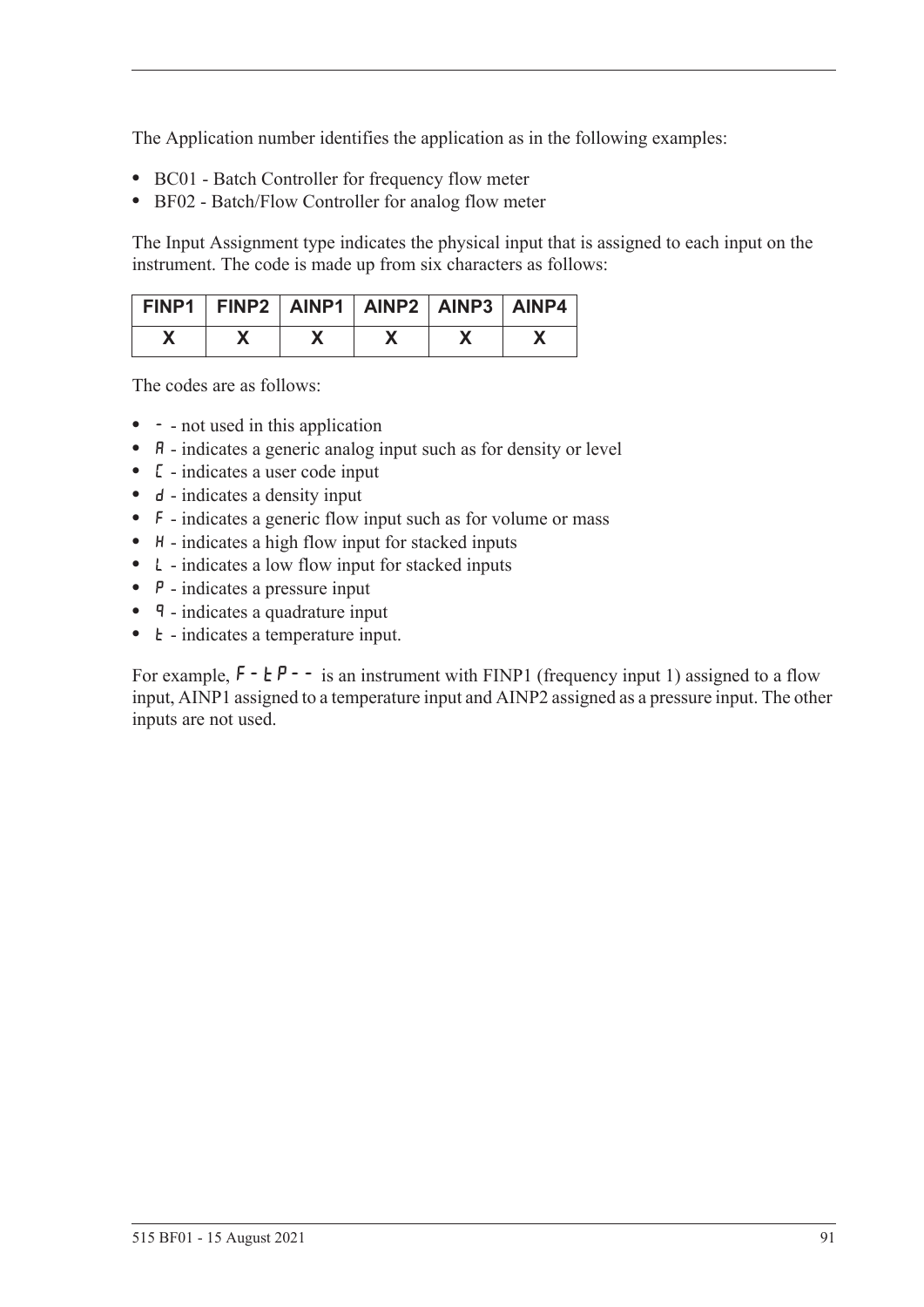## <span id="page-101-0"></span>**Appendix C Ethernet Port & Setup**

### **Ethernet Port**

The optional Ethernet port simplifies the communication network and avoids the need for an external 3rd party Serial to Ethernet converter. It allows communications via an existing Ethernet network. In some installations you will need to speak with your network (IT) administrator in order to correctly set up your network. Applications, such as DataMod (available via Contrec), can communicate over the Ethernet network to perform remote monitoring and Data Logging operations.

Within the instrument's calibration menus the Ethernet port uses the settings for the RS-485 port that need to match a supplied Ethernet unit as follows:

- **•** Protocol: RTU
- **•** Baud Rate: 19200
- **•** Data Bits: 8
- **•** Parity: Even
- **•** Stop Bits: 1

Data mapping follows the same convention applied to Modbus registers.

### **Connecting 515 Ethernet to Networks/Routers**

Ethernet 515s are set as default to DHCP (Dynamic Host Configuration Protocol), which should allow your network/router to automatically find and assign an IP address to the instrument (providing there are addresses available). If your network cannot locate the instrument you may need to run the 'Digi Discovery' tool (Contrec guide available on request) or enter the Ethernet module's MAC address within your router settings. If required, the instrument can also be set to a static IP address, however it is strongly advised that only IT competent persons access and edit site network and 515 Ethernet settings. All Ethernet instruments are supplied with the Ethernet module MAC address printed on the outside of the enclosure and also printed directly onto the Ethernet Module itself (the Option card would need to be removed to view the physical Digi Ethernet module).

Contrec Limited will not be held responsible for any changes made to customer router and network settings. Further guides on how to access the module settings and discovering IP address' can be supplied upon request.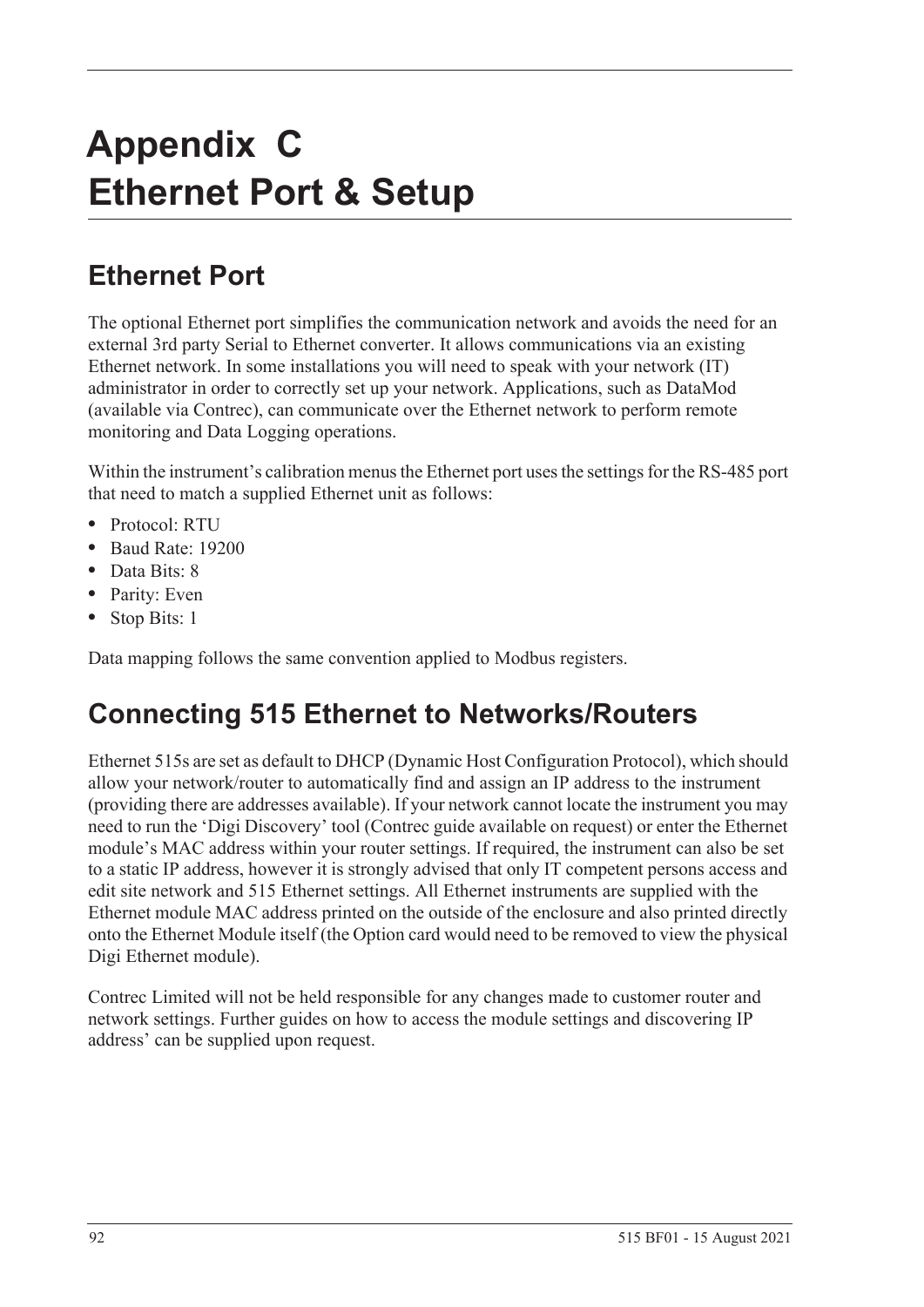### **Connecting DataMod via Ethernet**

Using the IP address that you or the network/router has assigned to the 515 instrument, enter this into the **Host Name / IPv4 Address** tab within DataMod's Modbus Connection Settings as per [Figure 17.](#page-102-0)

Ensure all other settings are correct as per the **Datamod User Guide** and the **515 Ethernet Guide - Establishing a Connection to Datamod**. Both of these documents are available from Contrec on request.

| Transmission Mode-                                   |                 |                     |                      |
|------------------------------------------------------|-----------------|---------------------|----------------------|
| C RTU Serial                                         | <b>C</b> TCP/IP | C RTU over TCP/IP   |                      |
| -RTU Serial Settings-                                |                 |                     |                      |
| Serial Port:                                         |                 | Baud Rate (bps):    |                      |
| COM1                                                 |                 | 19200               | $\blacktriangledown$ |
| -Data Bits-                                          |                 | -Parity-            |                      |
| C 7 bits C 8 bits                                    |                 | C None              |                      |
|                                                      |                 | $C$ Odd             |                      |
| -Stop Bits-                                          |                 | $G$ Even            |                      |
| $C$ 1 bit $C$ 2 bits                                 |                 |                     |                      |
| TCP/IP Settings                                      |                 |                     |                      |
| Host Name / IPv4 Address:                            |                 |                     | Port:                |
| 192.168.0.7                                          |                 |                     | 502                  |
| Receive Timeout (sec): $\vert^2$<br>Maximum Retries: | 2               | Slave Unit Address: | 11                   |
|                                                      |                 | ,                   | Cancel               |

<span id="page-102-0"></span>*Figure 17 DataMod - Modbus Connection Settings*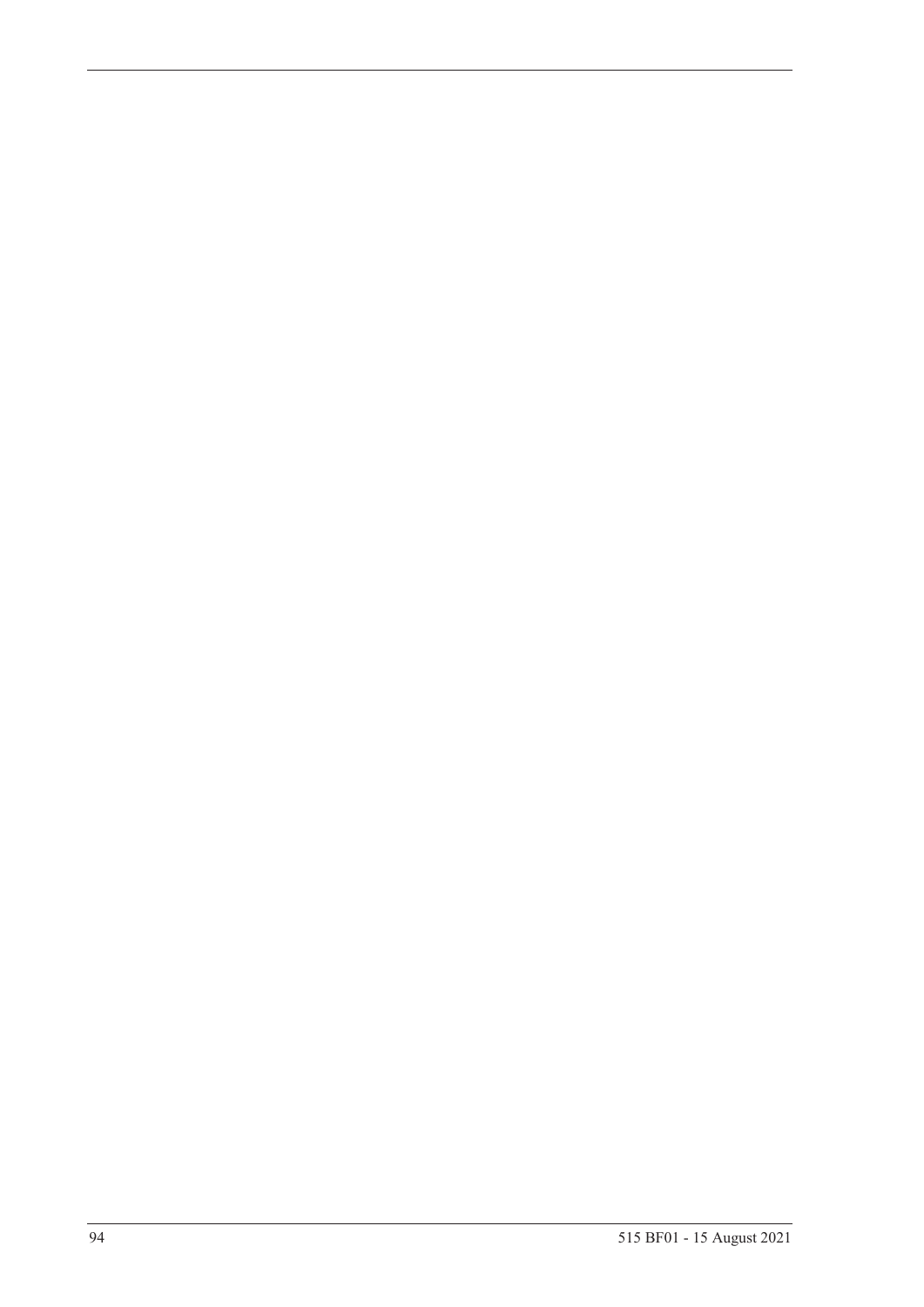## **Index**

#### **Numerics** 4-20mA output [14](#page-23-0) 500 Series Program Manage[r 4](#page-13-0) 500-PM software [4,](#page-13-0) [87](#page-96-0)

#### **A**

address, instrumen[t 69](#page-78-0) alarm dela[y 56](#page-65-0) equipment failur[e 55](#page-64-0) hysteresi[s 56](#page-65-1) relays [55](#page-64-1) setpoin[t 56](#page-65-2) alarms menu [55](#page-64-2) application cod[e 90](#page-99-0) approvals [4](#page-13-1) FCC Declaration [5](#page-14-0) ASCII protoco[l 69](#page-78-1)

#### **B**

back panel [10](#page-19-0) backup program [41](#page-50-1) Program Manage[r 41](#page-50-2) basic men[u 24](#page-33-0) batch configuration[s 30](#page-39-0) error[s 34](#page-43-0) operation[s 35](#page-44-0) print [33](#page-42-0) reset [33](#page-42-1) start [32](#page-41-0) sto[p 33](#page-42-2) batch contro[l 30](#page-39-1) BATCH ke[y 22](#page-31-0) batch limit [24](#page-33-1) batch mode[s 29](#page-38-0) batch preset common values [24](#page-33-2) batch processe[s 35](#page-44-0)

battery faile[d 64](#page-73-0) life [58](#page-67-1) new [64](#page-73-0) battery replacement [20](#page-29-0) battery type [20](#page-29-1) baud rat[e 57](#page-66-1) **C** CAL switch-protected parameter [37](#page-46-0) calibration backup, reports [41](#page-50-1) menu [42](#page-51-0) set mode [38](#page-47-0) view mode [38](#page-47-1) cleaning [9](#page-18-0) clock batter[y 58](#page-67-1) date format [59](#page-68-0) real-tim[e 58](#page-67-2) codes application information [90](#page-99-0) customer versio[n 90](#page-99-1) exception [79](#page-88-1) product numbe[r 89](#page-98-0) comm port COM-1 RS-232 [67](#page-76-1) COM-2 RS-485 [68](#page-77-1) common preset value[s 24](#page-33-2) communication connection[s 18](#page-27-0) protocols [68](#page-77-2) communication[s 3,](#page-12-0) [67](#page-76-2) menu [57](#page-66-2) connecting permissive [32](#page-41-1)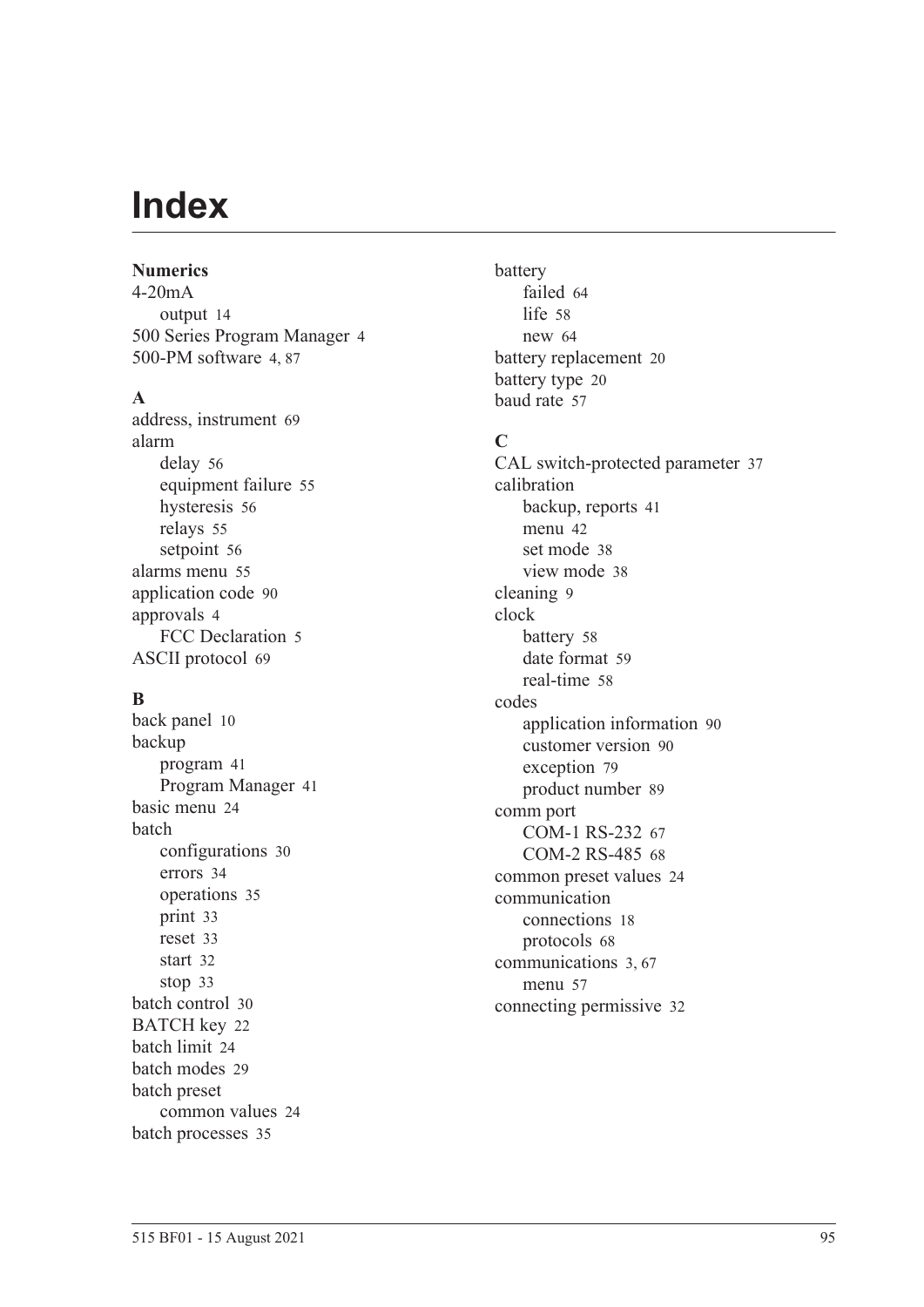connections communicatio[n 67](#page-76-3) communication[s 18](#page-27-0) control relay[s 16](#page-25-0) electrical [10](#page-19-1) inpu[t 13](#page-22-0) main[s 19](#page-28-0) outpu[t 14](#page-23-1) control loop tunin[g 28](#page-37-0) control mode[s 27](#page-36-0) customer version code[s 90](#page-99-1) customizing a printout [82](#page-91-1)

#### **D**

data log viewin[g 25](#page-34-0) date format [59](#page-68-0) declaration FCC [5](#page-14-0) decontamination [9](#page-18-0) default variable [22](#page-31-1) delay, alar[m 56](#page-65-0) detail men[u 24](#page-33-0) digital outpu[t 15](#page-24-0) disconnection device [19](#page-28-1) display specifications [7](#page-16-0) timeout mod[e 61](#page-70-0) timeout time [61](#page-70-1) DISPLAY key [22](#page-31-2) display-only parameter [37](#page-46-1)

#### **E**

earthin[g 19](#page-28-2) edit batch prese[t 24](#page-33-3) electrical connections [10](#page-19-1) equipment failure alarm [55](#page-64-0) error message[s 64](#page-73-1) Ethernet COM-2 por[t 19,](#page-28-3) [68](#page-77-3) exception codes [79](#page-88-1) Exception Status [71](#page-80-0)

#### **F**

features [1](#page-10-0) flash driver port assignmen[t 58](#page-67-3) flow control loca[l 27](#page-36-1) loo[p 28](#page-37-1) tun[e 28](#page-37-2)

format, date [59](#page-68-0) frequency input connection [13](#page-22-1) front panel [21](#page-30-0) keys [22](#page-31-3) LEDs [22](#page-31-4)

#### **G**

glossary [87](#page-96-1)

#### **H**

hardware connections [67](#page-76-3) hysteresis, alar[m 56](#page-65-1)

#### **I**

input connections [13](#page-22-0) frequency [13](#page-22-1) inputs menu [49](#page-58-0) installation [9](#page-18-1) instrument address [69](#page-78-0) request forma[t 69](#page-78-2) response[s 70](#page-79-0) setting[s 44](#page-53-0) interconnections, communication [67](#page-76-3) interference suppression [17](#page-26-0) isolated output[s 3](#page-12-1)

#### **K**

key BATC[H 22](#page-31-0) DISPLA[Y 22](#page-31-2) RESE[T 22](#page-31-5) RUN [22](#page-31-6) SET [24](#page-33-4) STOP [22](#page-31-7) TOTAL [22](#page-31-8) keys, front panel [22](#page-31-3)

#### $\mathbf{L}$

LEDs, status [22](#page-31-4) local flow control [27](#page-36-1) logged dat[a 25](#page-34-0) viewin[g 25](#page-34-1) logic input connection [14](#page-23-2) logic input contro[l 34](#page-43-1) loop flow control [28](#page-37-1)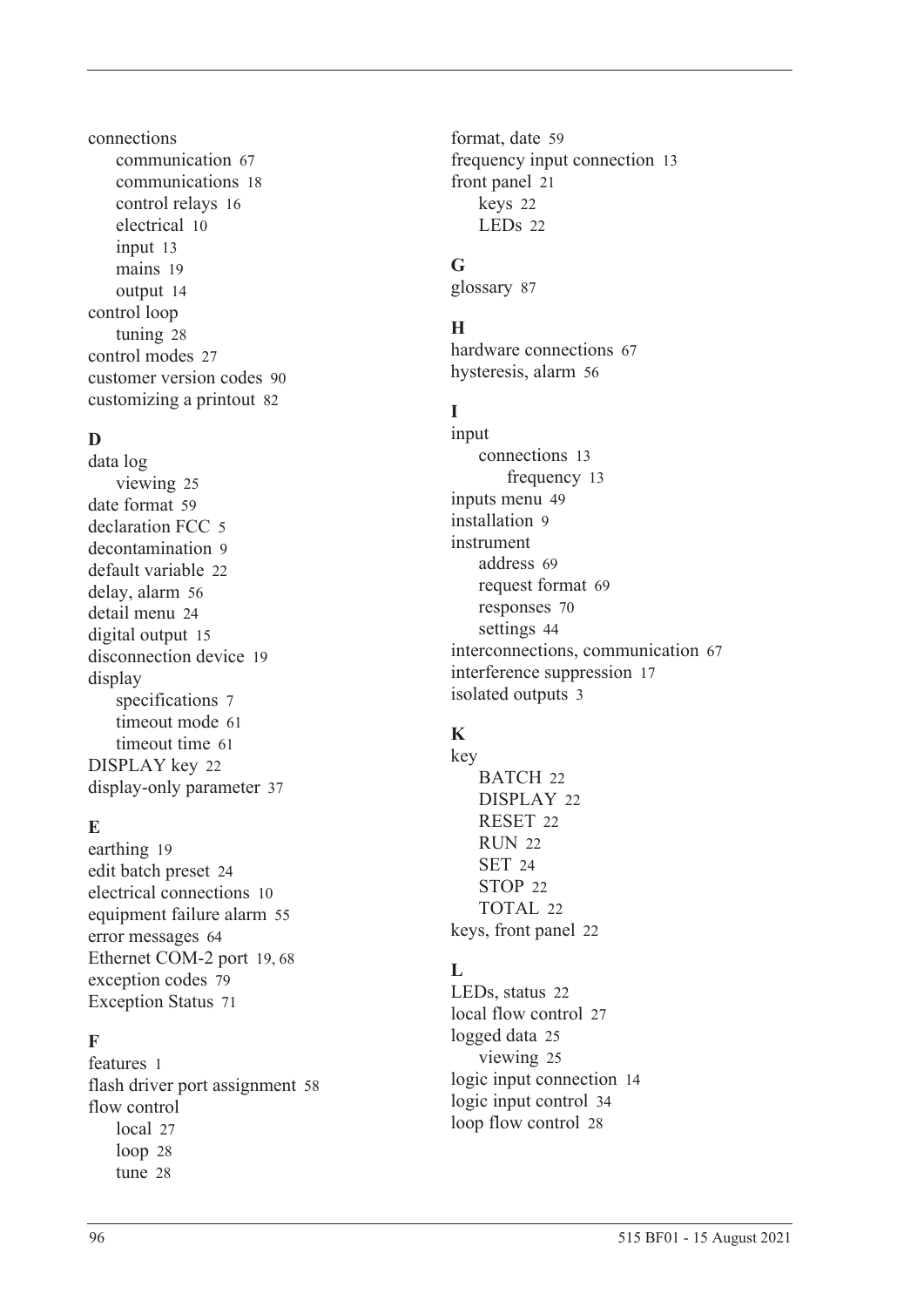main menu basic and detaile[d 24](#page-33-0) main menu items [23](#page-32-0) mains connection[s 19](#page-28-0) maintenance [19](#page-28-4) menu alarm[s 55](#page-64-2) calibratio[n 42](#page-51-0) comms [57](#page-66-2) input[s 49](#page-58-0) output[s 52](#page-61-0) params [45](#page-54-0) setu[p 60](#page-69-1) test [62](#page-71-0) tm/lo[g 58](#page-67-4) unit[s 44](#page-53-1) messages erro[r 64](#page-73-1) prompt[s 65](#page-74-0) syste[m 63](#page-72-0) warnin[g 64](#page-73-2) Modbus accessible parameters [48](#page-57-0) Modbus data forma[t 58](#page-67-5) Modbus RTU protoco[l 75](#page-84-0) mode display timeou[t 61](#page-70-0) process contro[l 27](#page-36-0) set calibration [38](#page-47-0) view calibration [38](#page-47-1) model number[s 89](#page-98-1) modes, batch contro[l 29](#page-38-0) mountin[g 9](#page-18-2)

#### **N**

number mode[l 89](#page-98-1) seria[l 26](#page-35-1)

#### **O**

on-off mode [30](#page-39-2) operation configurations [30](#page-39-0) operation, batch contro[l 30](#page-39-1) operation, control modes [27](#page-36-0) operation, front panel [21](#page-30-0) output connection[s 14](#page-23-1) 4-20m[A 14](#page-23-0)

**M**<br> **Example 2021**<br> **Example 2021**<br> **Example 2021**<br> **Example 2021**<br> **Example 2021**<br> **Example 2021**<br> **Example 2021**<br> **Example 2021**<br> **Example 2021**<br> **Example 2021**<br> **Example 2021**<br> **Example 2021**<br> **Example 2021**<br> **Example** digital [15](#page-24-0) pulse facto[r 54](#page-63-0) outputs menu [52](#page-61-0) **P** panel LEDs [22](#page-31-4) mounting [9](#page-18-2) rear [10](#page-19-0) parameter CAL switch-protected [37](#page-46-0) display-only [37](#page-46-1) not visibl[e 37](#page-46-2) password-protected [37](#page-46-3) programmable [37](#page-46-4) parameters men[u 45](#page-54-0) parity bit[s 57](#page-66-3) password-protected parameter [37](#page-46-3) permissive connec[t 32](#page-41-1) permissive input [32](#page-41-2) port assignment, flash driver [58](#page-67-3) COM-1 RS-232 [18,](#page-27-1) [57](#page-66-4) COM-2 Ethernet [19,](#page-28-3) [68](#page-77-3) COM-2 RS-485 [18,](#page-27-2) [57](#page-66-5) COM-[3 57](#page-66-6) flash driver assignment [58](#page-67-3) RS-485 [57](#page-66-7) power supply interruption [58](#page-67-1) preset batch value [24](#page-33-3) preset mod[e 29](#page-38-1) printer data control [86](#page-95-0) error messages [86](#page-95-1) protocol [82](#page-91-2) report types [82](#page-91-3) printer type[s 82](#page-91-4) printing a docke[t 33](#page-42-0) printout configuration repor[t 41](#page-50-0) printouts individual logs [84](#page-93-0) live data [83](#page-92-0) log report [84](#page-93-1) type[s 83](#page-92-1) product number codes [89](#page-98-0) Program Manager [41](#page-50-2)